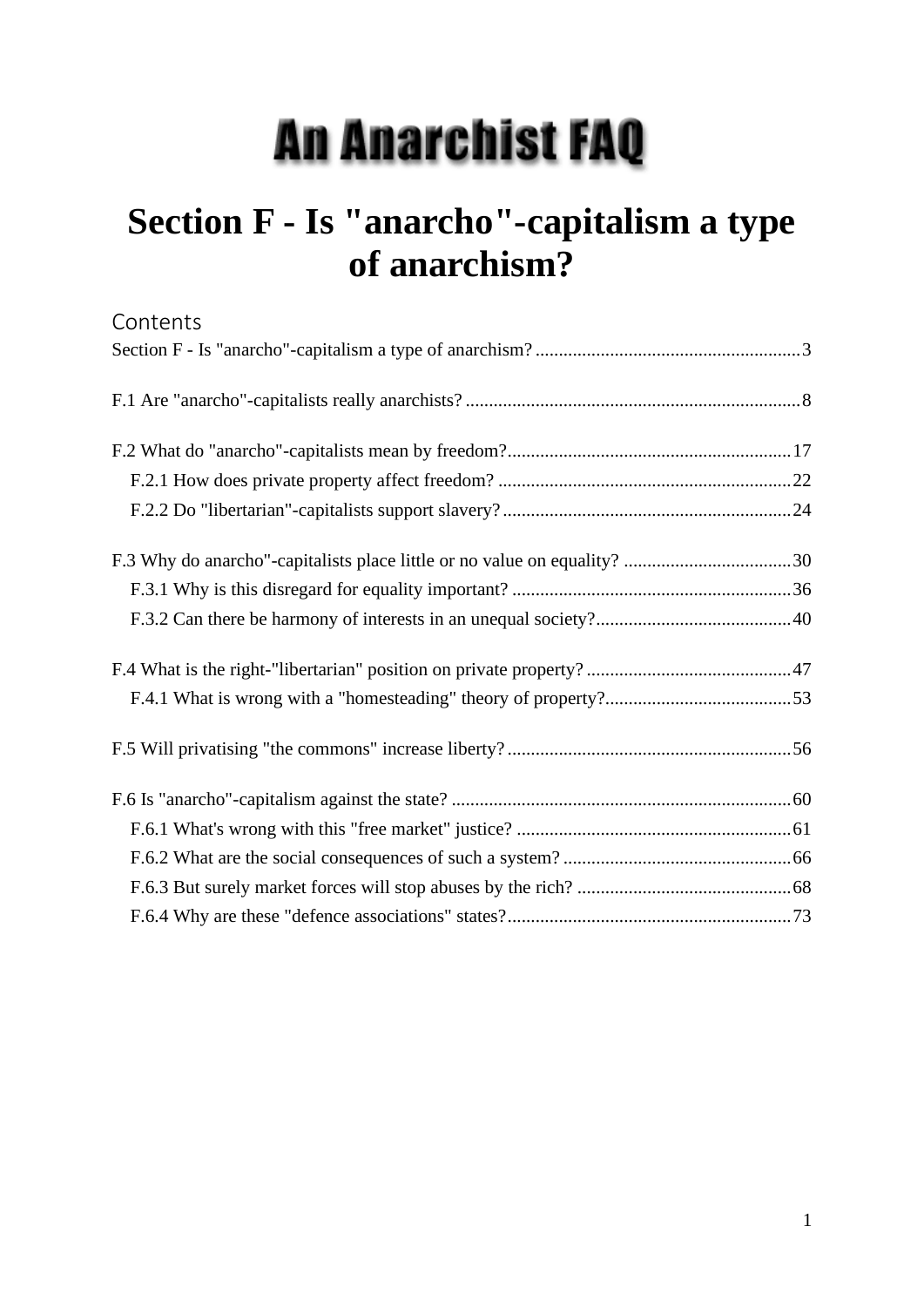| F.7 How does the history of "anarcho"-capitalism show that it is not anarchist? |  |
|---------------------------------------------------------------------------------|--|
|                                                                                 |  |
|                                                                                 |  |
|                                                                                 |  |
|                                                                                 |  |
|                                                                                 |  |
| F.8.2 What was the social context of the statement "laissez-faire?" 101         |  |
| F.8.3 What other forms did state intervention in creating capitalism take?  105 |  |
|                                                                                 |  |
|                                                                                 |  |
|                                                                                 |  |
|                                                                                 |  |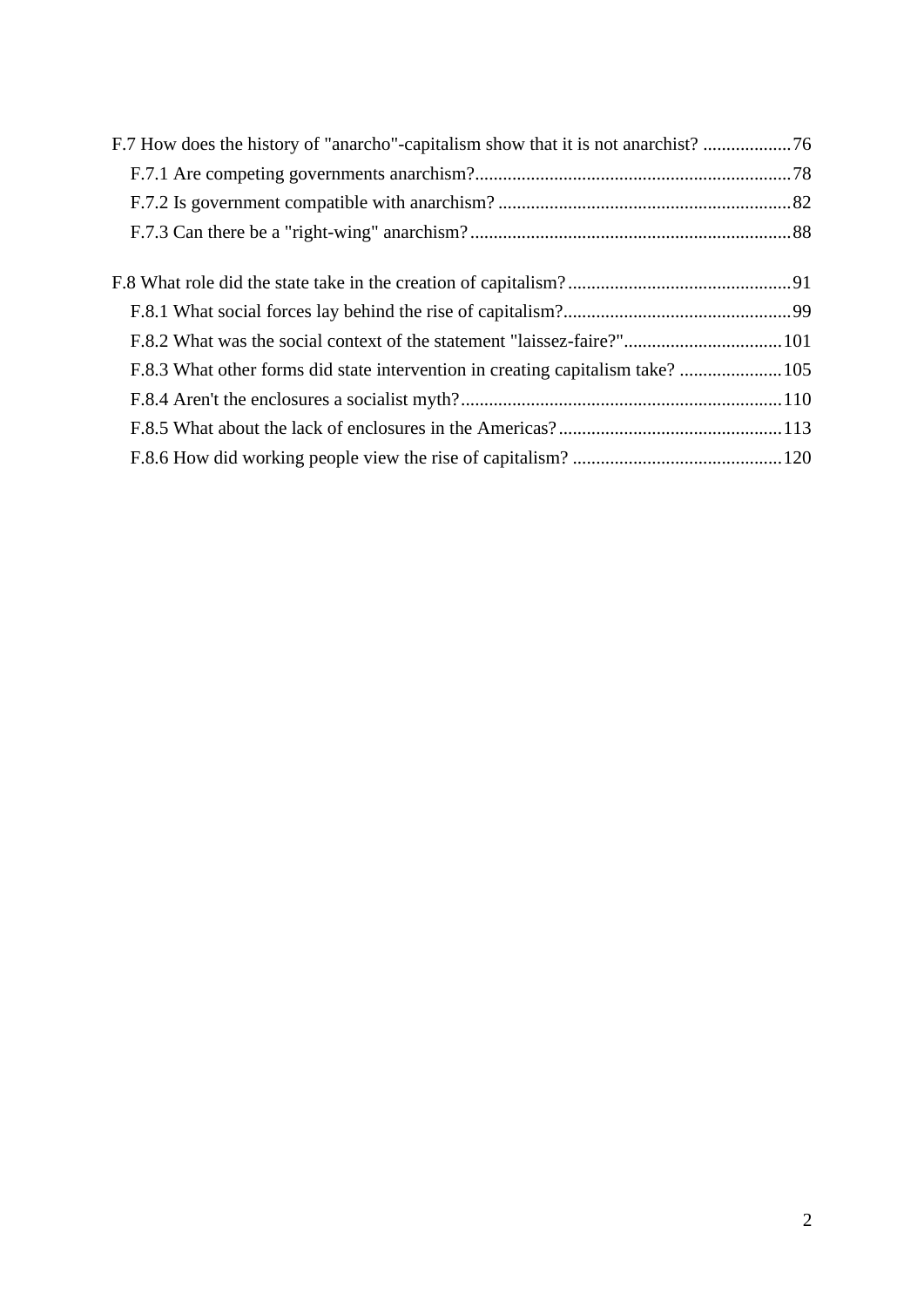## <span id="page-2-0"></span>**Section F - Is "anarcho"-capitalism a type of anarchism?**

Anyone who has followed political discussion on the net has probably come across people calling themselves "libertarians" but arguing from a right-wing, pro-capitalist perspective. For most people outside of North America, this is weird as the term *"libertarian"* is almost always used in conjunction with *"socialist"* or *"communist"* (particularly in Europe and, it should be stressed, historically in America). In the US, though, the Right has partially succeeded in appropriating the term "libertarian" for itself. Even stranger is that a few of these right-wingers have started calling themselves "anarchists" in what must be one of the finest examples of an oxymoron in the English language: "Anarcho-capitalist"!!!

Arguing with fools is seldom rewarded, but to let their foolishness to go unchallenged risks allowing them to deceive those who are new to anarchism. This is what this section of the FAQ is for, to show why the claims of these "anarchist" capitalists are false. Anarchism has always been anti-capitalist and any "anarchism" that claims otherwise cannot be part of the anarchist tradition. It is important to stress that anarchist opposition to the so-called capitalist "anarchists" do **not** reflect some kind of debate within anarchism, as many of these types like to pretend, but a debate between anarchism and its old enemy, capitalism. In many ways this debate mirrors the one between Peter Kropotkin and Herbert Spencer (an English capitalist minimal statist) at the turn the 19th century and, as such, it is hardly new.

At that time, people like Spencer tended to call themselves "liberals" while, as Bookchin noted, *"libertarian"* was *"a term created by nineteenth-century European anarchists, not by contemporary American right-wing proprietarians."* [**The Ecology of Freedom**, p. 57] David Goodway concurs, stating that *"libertarian"* has been *"frequently employed by anarchists"* as an alternative name for our politics for over a century. However, the *"situation has been vastly complicated in recent decades with the rise of . . . extreme right-wing laissez-faire philosophy . . . and [its advocates] adoption of the words 'libertarian' and 'libertarianism.' It has therefore now become necessary to distinguish between their right libertarianism and the left libertarianism of the anarchist tradition."* [**Anarchist Seeds Beneath the Snow**, p. 4] This appropriation of the term "libertarian" by the right not only has bred confusion, but also protest as anarchists have tried to point out the obvious, namely that capitalism is marked by **authoritarian** social relationships and so there are good reasons for anarchism being a fundamentally anti-capitalist socio-political theory and movement. That a minority of the right "libertarians" have also tried to appropriate "anarchist" to describe their authoritarian politics is something almost all anarchists reject and oppose.

That the vast majority of anarchists reject the notion of "anarcho"-capitalism as a form of anarchism is an inconvenient fact for its supporters. Rather than address this, they generally point to the fact that some academics state that "anarcho"-capitalism is a form of anarchism and include it in their accounts of our movement and ideas. That some academics do this is true, but irrelevant. What counts is what anarchists think anarchism is. To place the opinions of academics above that of anarchists implies that anarchists know nothing about anarchism, that we do not really understand the ideas we advocate but academics do! Yet this is the implication. As such the near universal rejection of "anarcho"-capitalism as a form of anarchism within anarchist circles is significant. However, it could be argued that as a few anarchists (usually individualist ones, but not always) **do** admit "anarcho"-capitalism into our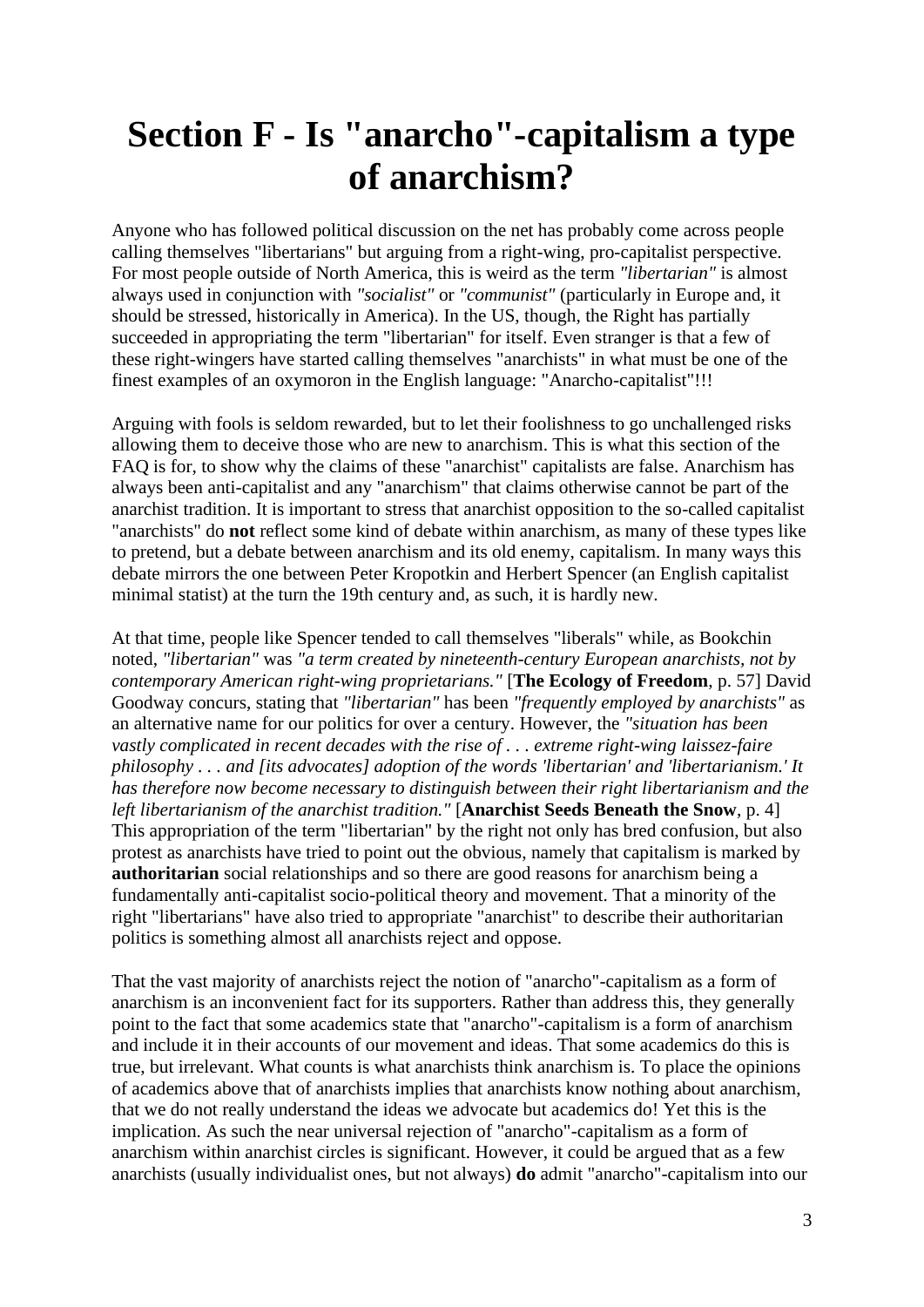movement that this (very small) minority shows that the majority are "sectarian." Again, this is not convincing as some individuals in any movement will hold positions which the majority reject and which are, sometimes, incompatible with the basic principles of the movement (Proudhon's sexism and racism are obvious examples). Equally, given that anarchists and "anarcho"-capitalists have fundamentally *different* analyses and goals it is hardly "sectarian" to point this out (being "sectarian" in politics means prioritising differences and rivalries with politically close groups).

Some scholars do note the difference. For example, Jeremy Jennings, in his excellent overview of anarchist theory and history, argues that it is *"hard not to conclude that these ideas ["anarcho"-capitalism] -- with roots deep in classical liberalism -- are described as anarchist only on the basis of a misunderstanding of what anarchism is."* [*"Anarchism"*, **Contemporary Political Ideologies**, Roger Eatwell and Anthony Wright (eds.), p. 142] Barbara Goodwin reaches a similar conclusion, noting that the "anarcho"-capitalists' *"true place is in the group of right-wing libertarians"* not in anarchism for *"[w]hile condemning absolutely state coercion, they tacitly condone the economic and interpersonal coercion which would prevail in a totally laissez-faire society. Most anarchists share the egalitarian ideal with socialists: anarcho-capitalists abhor equality and socialism equally."* [**Using Political Ideas**, p. 138]

Sadly, these seem to be the minority in academic circles as most are happy to discuss right- "libertarian" ideology as a subclass of anarchism in spite of there being so little in common between the two. Their inclusion does really seem to derive from the fact that "anarcho" capitalists **call** themselves anarchists and the academics take this at face value. Yet, as one anarchist notes, having a *"completely fluid definition of anarchism, allows for anyone and anything to be described as such, no matter how authoritarian and anti-social."* [Benjamin Franks, *"Mortal Combat"*, pp. 4-6, **A Touch of Class**, no. 1, p. 5] Also, given that many academics approach anarchism from what could be termed the "dictionary definition" methodology rather than as a political movement approach there is a tendency for "anarcho" capitalist claims to be taken at face value. As such, it is useful to stress that anarchism is a social movement with a long history and while its adherents have held divergent views, it has never been limited to simply opposition to the state (i.e. the dictionary definition).

The "anarcho"-capitalist argument that it is a form of anarchism hinges on using the dictionary definition of "anarchism" and/or "anarchy." They try to define anarchism as being "opposition to government," and nothing else. Of course, many (if not most) dictionaries "define" anarchy as "chaos" or "disorder" but we never see "anarcho"-capitalists use those particular definitions! Moreover, and this should go without saying, dictionaries are hardly politically sophisticated and their definitions rarely reflect the wide range of ideas associated with political theories and their history. Thus the dictionary "definition" of anarchism will tend to ignore its consistent views on authority, exploitation, property and capitalism (ideas easily discovered if actual anarchist texts are read). And for this strategy to work, a lot of "inconvenient" history and ideas from all branches of anarchism must be ignored. From individualists like Tucker to communists like Kropotkin and considered anarchism as part of the wider socialist movement. Therefore "anarcho"-capitalists are not anarchists in the same sense that rain is not dry.

Significantly, the inventor of the term "anarcho"-capitalism, Murray Rothbard had no impact on the anarchist movement even in North America. His influence, unsurprisingly, was limited to the right, particularly in so-called "libertarian" circles. The same can be said of "anarcho"-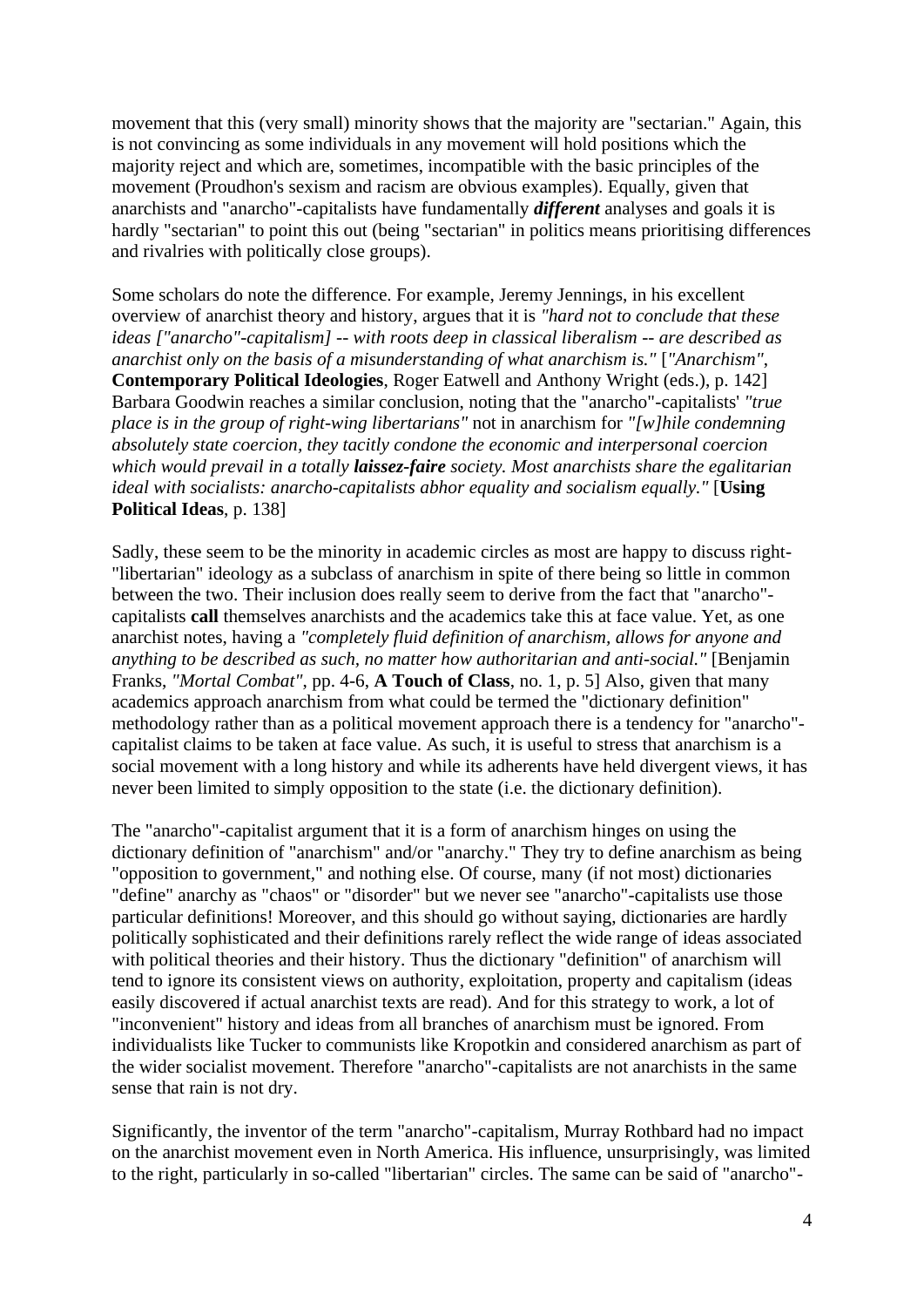capitalism in general. This can be seen from the way Rothbard is mentioned in Paul Nursey-Bray's bibliography on anarchist thinkers. This is an academic book, a reference for libraries. Rothbard is featured, but the context is very suggestive. The book includes Rothbard in a section titled *"On the Margins of Anarchist Theory."* His introduction to the Rothbard section is worth quoting:

*"Either the inclusion or the omission of Rothbard as an anarchist is likely, in one quarter or another, to be viewed as contentious. Here, his Anarcho-Capitalism is treated as marginal, since, while there are linkages with the tradition of individualist anarchism, there is a dislocation between the mutualism and communitarianism of that tradition and the free market theory, deriving from Ludwig von Mises and Friedrich von Hayek, that underpins Rothbard's political philosophy, and places him in the modern Libertarian tradition."* [**Anarchist Thinkers and Thought**, p. 133]

This is important, for while Rothbard (like other "anarcho"-capitalists) appropriates **some** aspects of individualist anarchism he does so in a highly selective manner and places what he does take into an utterly different social environment and political tradition. So while there are similarities between both systems, there are important differences as we will discuss in detail in [section G](sectionG.html) along with the anti-capitalist nature of individualist anarchism (i.e. those essential bits which Rothbard and his followers ignore or dismiss). Needless to say, Nursey-Bray does not include "anarcho"-capitalism in his discussion of anarchist schools of thought in the bibliography's introduction.

Of course, we cannot stop the "anarcho"-capitalists using the words "anarcho", "anarchism" and "anarchy" to describe their ideas. The democracies of the west could not stop the Chinese Stalinist state calling itself the People's Republic of China. Nor could the social democrats stop the fascists in Germany calling themselves "National Socialists". Nor could the Italian anarcho-syndicalists stop the fascists using the expression "National Syndicalism". This does not mean their names reflected their content -- China is a dictatorship, not a democracy; the Nazi's were not socialists (capitalists made fortunes in Nazi Germany because it crushed the labour movement); and the Italian fascist state had nothing in common with anarchosyndicalist ideas of decentralised, "from the bottom up" unions and the abolition of the state and capitalism.

It could be argued (and it has) that the previous use of a word does not preclude new uses. Language changes and, as such, it is possible for a **new** kind of "anarchism" to develop which has little, or no, similarities with what was previously known as anarchism. Equally, it could be said that new developments of anarchism have occurred in the past which were significantly different from old versions (for example, the rise of communist forms of anarchism in opposition to Proudhon's anti-communist mutualism). Both arguments are unconvincing. The first just makes a mockery of the concept of language and breeds confusion. If people start calling black white, it does not make it so. Equally, to call an ideology with little in common with a known and long established socio-political theory and movement the same name simply results in confusion. No one takes, say, fascists seriously when they call their parties "democratic" nor would we take Trotskyists seriously if they started to call themselves "libertarians" (as some have started to do). The second argument fails to note that developments within anarchism built upon what came before and did not change its fundamental (socialistic) basis. Thus communist and collectivist anarchism are valid forms of anarchism because they built upon the key insights of mutualism rather than denying them.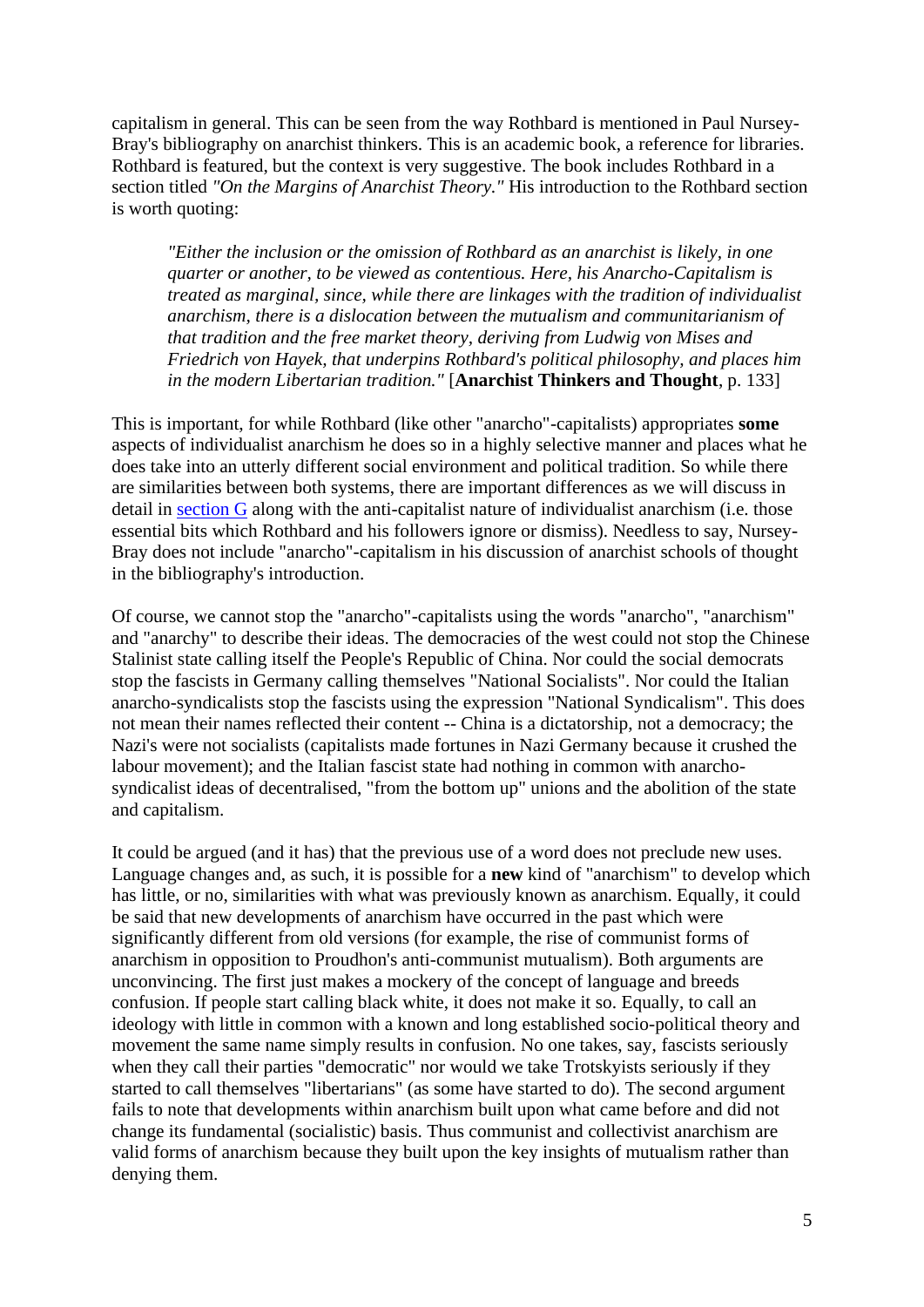A related defence of "anarcho"-capitalism as a form of anarchism is the suggestion that the problem is one of terminology. This argument is based on noting that "anarcho"-capitalists are against "actually existing" capitalism and so *"we must distinguish between 'free-market capitalism' . . . and 'state capitalism' . . . The two are as different as day and night."* [Rothbard, **The Logic of Action II**, p. 185] It would be churlish indeed to point out that the **real** difference is that one exists while the other has existed only in Rothbard's head. Yet point it out we must, for the simple fact is that not only do "anarcho"-capitalists use the word anarchism in an unusual way (i.e. in opposition to what has always been meant by the term), they also use the word capitalism in a like manner (i.e., to refer to something that has never existed). It should go without saying that using words like "capitalism" and "anarchism" in ways radically different to traditional uses cannot help but provoke confusion. Yet is it a case that "anarcho"-capitalists have simply picked a bad name for their ideology? Hardly, as its advocates will quickly rush to defend exploitation (non-labour income) and capitalist property rights as well as the authoritarian social structures produced with them. Moreover, as good capitalist economists the notion of an economy without interest, rent and profit is considered highly inefficient and so unlikely to develop. As such, their ideology is rooted in a perspective and an economy marked by wage labour, landlords, banking and stock markets and so hierarchy, oppression and exploitation, i.e. a capitalist one.

So they have chosen their name well as it shows in clear light how far they are from the anarchist tradition. As such, almost all anarchists would agree with long-time anarchist activist Donald Rooum's comment that *"self-styled 'anarcho-capitalists' (not to be confused with anarchists of any persuasion) [simply] want the state abolished as a regulator of capitalism, and government handed over to capitalists."* They are *"wrongly self-styled 'anarchists'"* because they *"do not oppose capitalist oppression"* while genuine anarchists are *"extreme libertarian socialists."* [**What Is Anarchism?**, p. 7, pp. 12-13 and p. 10] As we stress in [section F.1,](sectionF.html#secf1) "anarcho"-capitalists do not oppose the hierarchies and exploitation associated with capitalism (wage labour and landlordism) and, consequently, have no claim to the term "anarchist." Just because someone uses a label it does not mean that they support the ideas associated with that label and this is the case with "anarcho"-capitalism -- its ideas are at odds with the key ideas associated with all forms of traditional anarchism (even individualist anarchism which is often claimed, usually by "anarcho"-capitalists, as being a forefather of the ideology).

We are covering this topic in an anarchist FAQ for three reasons. Firstly, the number of "libertarian" and "anarcho"-capitalists on the net means that those seeking to find out about anarchism may conclude that they are "anarchists" as well. Secondly, unfortunately, some academics and writers have taken their claims of being anarchists at face value and have included their ideology in general accounts of anarchism (the better academic accounts do note that anarchists generally reject the claim). These two reasons are obviously related and hence the need to show the facts of the matter. The last reason is to provide other anarchists with arguments and evidence to use against "anarcho"-capitalism and its claims of being a new form of "anarchism."

So this section of the FAQ does not, as we noted above, represent some kind of "debate" within anarchism. It reflects the attempt by anarchists to reclaim the history and meaning of anarchism from those who are attempting to steal its name. However, our discussion also serves two other purposes. Firstly, critiquing right "libertarian" theories allows us to explain anarchist ones at the same time and indicate why they are better. Secondly, and more importantly, it shares many of the same assumptions and aims of neo-liberalism. This was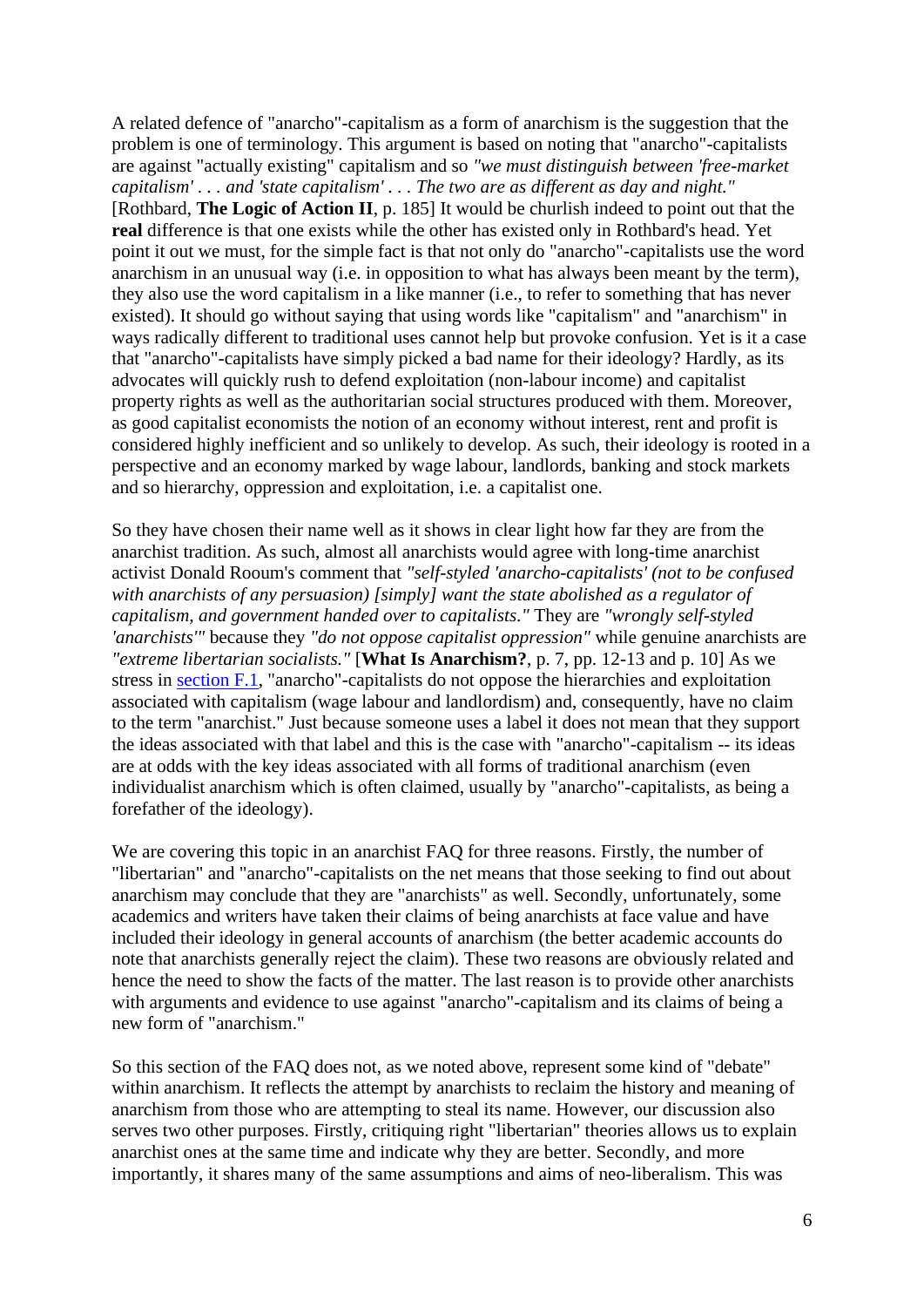noted by Bob Black in the early 1980s, when a *"wing of the Reaganist Right . . . obviously appropriated, with suspect selectivity, such libertarian themes as deregulation and voluntarism. Ideologues indignate that Reagan has travestied their principles. Tough shit! I notice that it's their principles, not mine, that he found suitable to travesty."* [*"The Libertarian As Conservative"*, pp. 141-8, **The Abolition of Work and Other Essays**, pp. 141-2] This was echoed by Noam Chomsky two decades later when he stated that *"nobody takes [right-wing libertarianism] seriously"* (as *"everybody knows that a society that worked by . . . [its] principles would self-destruct in three seconds"*). The *"only reason"* why some people in the ruling elite *"pretend to take it seriously is because you can use it as a weapon"* in the class struggle [**Understanding Power**, p. 200] As neo-liberalism is being used as the ideological basis of the current attack on the working class, critiquing "anarcho"-capitalism also allows us to build theoretical weapons to use to resist this attack and aid our side in the class war.

The results of the onslaught of free(r) market capitalism along with anarchist criticism of "anarcho"-capitalism has resulted in some "anarcho"-capitalists trying to re-brand their ideology as "market anarchism." This, from their perspective, has two advantages. Firstly, it allows them to co-opt the likes of Tucker and Spooner (and, sometimes, even Proudhon!) into their family tree as all these supported markets (while systematically attacking capitalism). Secondly, it allows them to distance their ideology from the grim reality of neo-liberalism and the results of making capitalism more "free market." Simply put, going on about the benefits of "free market" capitalism while freer market capitalism is enriching the already wealthy and oppressing and impoverishing the many is hard going. Using the term "market anarchism" to avoid both the reality of anarchism's anti-capitalist core and the reality of the freer market capitalism they have helped produce makes sense in the marketplace of ideas (the term "blackwashing" seems appropriate here). The fact is that however laudable its stated aims, "anarcho"-capitalism is deeply flawed due to its simplistic nature and is easy to abuse on behalf of the economic oligarchy that lurks behind the rhetoric of economic textbooks in that "special case" so ignored by economists, namely reality.

Anarchism has always been aware of the existence of "free market" capitalism, particularly its extreme (minimal state) wing, and has always rejected it. As we discuss in [section F.7,](sectionF.html#secf7) anarchists from Proudhon onwards have rejected it (and, significantly, vice versa). As academic Alan Carter notes, anarchist concern for equality as a necessary precondition for genuine freedom *"is one very good reason for not confusing anarchists with liberals or economic 'libertarians' -- in other words, for not lumping together everyone who is in some way or another critical of the state. It is why calling the likes of Nozick 'anarchists' is highly misleading."* [*"Some notes on 'Anarchism'"*, pp. 141-5, **Anarchist Studies**, vol. 1, no. 2, p. 143] So anarchists have evaluated "free market" capitalism and rejected it as non-anarchist since the birth of anarchism and so attempts by "anarcho"-capitalism to say that their system is "anarchist" flies in the face of this long history of anarchist analysis. That some academics fall for their attempts to appropriate the anarchist label for their ideology is down to a false premise: it *"is judged to be anarchism largely because some anarcho-capitalists say they are 'anarchists' and because they criticise the State."* [Peter Sabatini, **Social Anarchism**, no. 23, p. 100]

More generally, we must stress that most (if not all) anarchists do not want to live in a society **just like this one** but without state coercion and (the initiation of) force. Anarchists do not confuse "freedom" with the "right" to govern and exploit others nor with being able to change masters. It is not enough to say we can start our own (co-operative) business in such a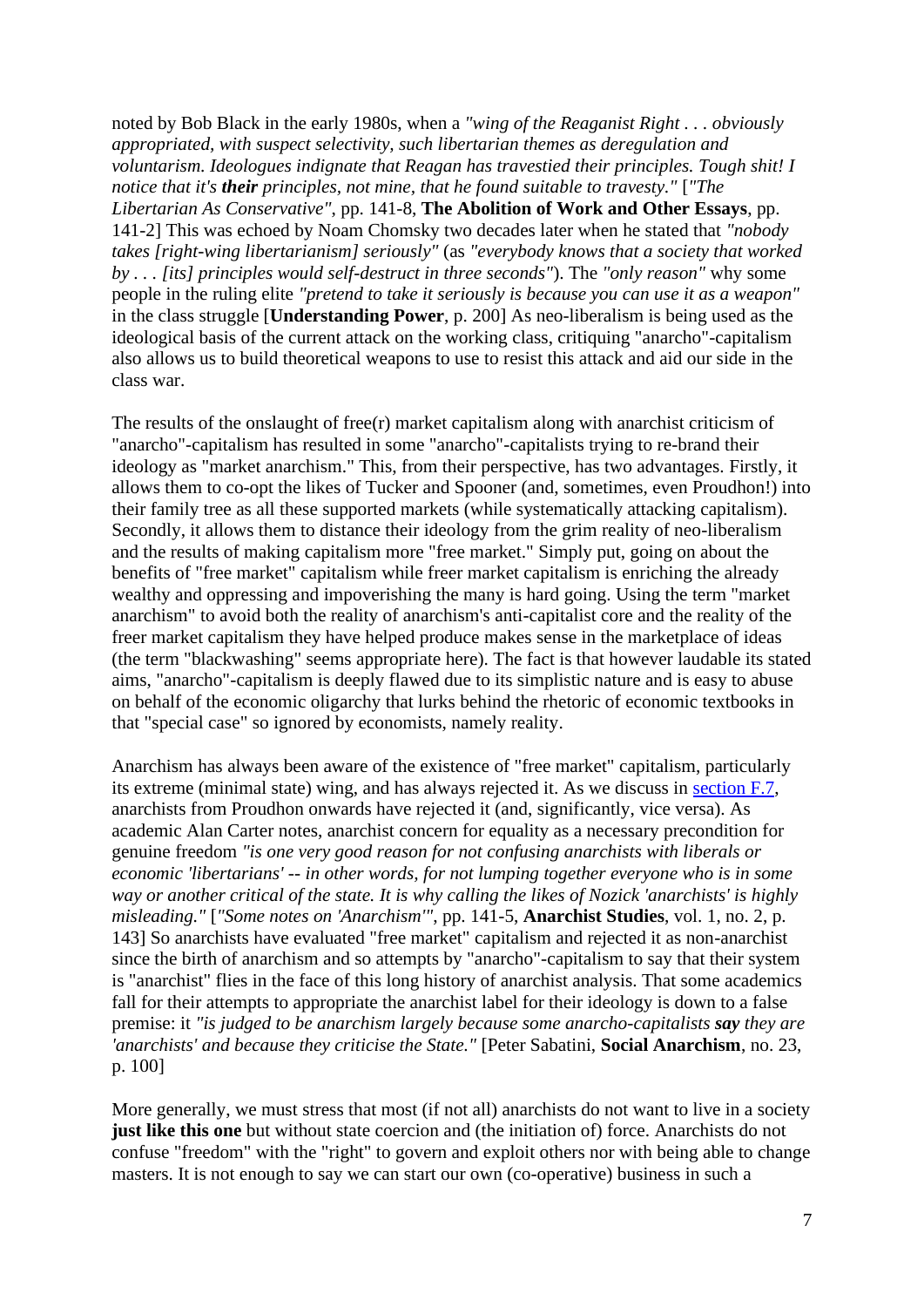society. We want the abolition of the capitalist system of authoritarian relationships, not just a change of bosses or the possibility of little islands of liberty within a sea of capitalism (islands which are always in danger of being flooded and our freedom destroyed). Thus, in this section of the FAQ, we analysis many "anarcho"-capitalist claims on their own terms (for example, the importance of equality in the market or why replacing the state with private defence firms is simply changing the name of the state rather than abolishing it) but that does not mean we desire a society nearly identical to the current one. Far from it, we want to transform this society into one more suited for developing and enriching individuality and freedom.

Finally, we dedicate this section of the FAQ to those who have seen the real face of "free market" capitalism at work: the working men and women (anarchist or not) murdered in the jails and concentration camps or on the streets by the hired assassins of capitalism.

For more discussion on this issue, see the appendix ["Anarchism and 'Anarcho'-capitalism"](append1.html)

# <span id="page-7-0"></span>**F.1 Are "anarcho"-capitalists really anarchists?**

In a word, no. While "anarcho"-capitalists obviously try to associate themselves with the anarchist tradition by using the word "anarcho" or by calling themselves "anarchists" their ideas are distinctly at odds with those associated with anarchism. As a result, any claims that their ideas are anarchist or that they are part of the anarchist tradition or movement are false.

"Anarcho"-capitalists claim to be anarchists because they say that they oppose government. As noted in the [last section,](sectionF.html#secf0) they use a dictionary definition of anarchism. However, this fails to appreciate that anarchism is a **political theory**. As dictionaries are rarely politically sophisticated things, this means that they fail to recognise that anarchism is more than just opposition to government, it is also marked a opposition to capitalism (i.e. exploitation and private property). Thus, opposition to government is a necessary but not sufficient condition for being an anarchist -- you also need to be opposed to exploitation and capitalist private property. As "anarcho"-capitalists do not consider interest, rent and profits (i.e. capitalism) to be exploitative nor oppose capitalist property rights, they are not anarchists.

Part of the problem is that Marxists, like many academics, also tend to assert that anarchists are simply against the state. It is significant that both Marxists and "anarcho"-capitalists tend to define anarchism as purely opposition to government. This is no co-incidence, as both seek to exclude anarchism from its place in the wider socialist movement. This makes perfect sense from the Marxist perspective as it allows them to present their ideology as the only serious anti-capitalist one around (not to mention associating anarchism with "anarcho" capitalism is an excellent way of discrediting our ideas in the wider radical movement). It should go without saying that this is an obvious and serious misrepresentation of the anarchist position as even a superficial glance at anarchist theory and history shows that no anarchist limited their critique of society simply at the state. So while academics and Marxists seem aware of the anarchist opposition to the state, they usually fail to grasp the anarchist critique applies to all other authoritarian social institutions and how it fits into the overall anarchist analysis and struggle. They seem to think the anarchist condemnation of capitalist private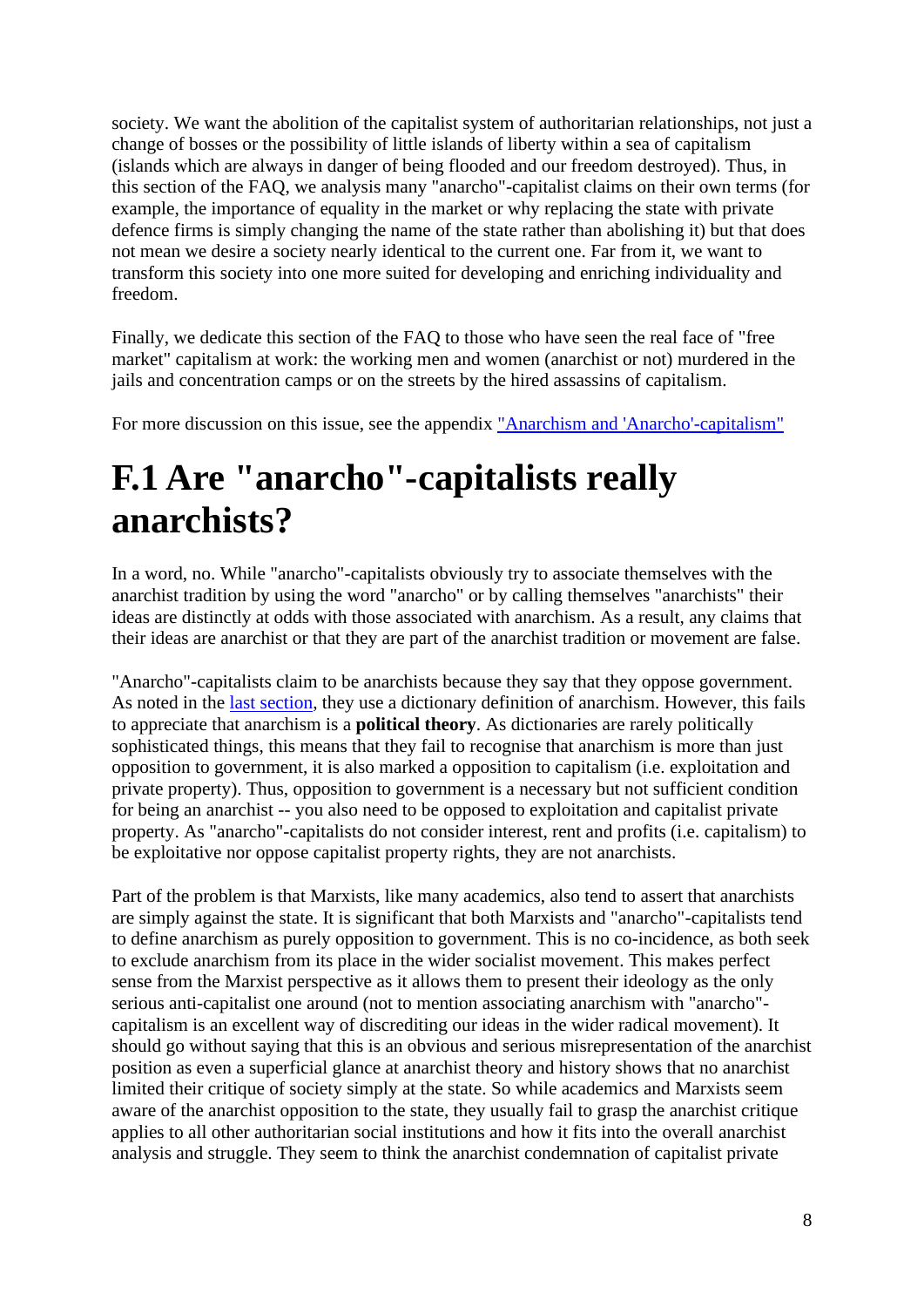property, patriarchy and so forth are somehow superfluous additions rather than a logical position which reflects the core of anarchism:

*"Critics have sometimes contended that anarchist thought, and classical anarchist theory in particular, has emphasised opposition to the state to the point of neglecting the real hegemony of economic power. This interpretation arises, perhaps, from a simplistic and overdrawn distinction between the anarchist focus on political domination and the Marxist focus on economic exploitation . . . there is abundant evidence against such a thesis throughout the history of anarchist thought."* [John P. Clark and Camille Martin, **Anarchy, Geography, Modernity**, p. 95]

So Reclus simply stated the obvious when he wrote that *"the anti-authoritarian critique to which the state is subjected applies equally to all social institutions."* [quoted by Clark and Martin, **Op. Cit.**, p. 140] Proudhon, Bakunin, Kropotkin, Goldman and so on would all agree with that. While they all stressed that anarchism was against the state they quickly moved on to present a critique of private property and other forms of hierarchical authority. So while anarchism obviously opposes the state, *"sophisticated and developed anarchist theory proceeds further. It does not stop with a criticism of political organisation, but goes on to investigate the authoritarian nature of economic inequality and private property, hierarchical economic structures, traditional education, the patriarchal family, class and racial discrimination, and rigid sex- and age-roles, to mention just a few of the more important topics."* For the *"essence of anarchism is, after all, not the theoretical opposition to the state, but the practical and theoretical struggle against domination."* [John Clark, **The Anarchist Moment**, p. 128 and p. 70]

This is also the case with individualist anarchists whose defence of certain forms of property did stop them criticising key aspects of **capitalist** property rights. As Jeremy Jennings notes, the *"point to stress is that all anarchists, and not only those wedded to the predominant twentieth-century strain of anarchist communism have been critical of private property to the extent that it was a source of hierarchy and privilege."* He goes on to state that anarchists like Tucker and Spooner *"agreed with the proposition that property was legitimate only insofar as it embraced no more than the total product of individual labour."* [*"Anarchism"*, **Contemporary Political Ideologies**, Roger Eatwell and Anthony Wright (eds.), p. 132] This is acknowledged by the likes of Rothbard who had to explicitly point how that his position on such subjects was fundamentally different (i.e., at odds) with individualist anarchism.

As such, it would be fair to say that most "anarcho"-capitalists are capitalists first and foremost. If aspects of anarchism do not fit with some element of capitalism, they will reject that element of anarchism rather than question capitalism (Rothbard's selective appropriation of the individualist anarchist tradition is the most obvious example of this). This means that right-"libertarians" attach the "anarcho" prefix to their ideology because they believe that being against government intervention is equivalent to being an anarchist (which flows into their use of the dictionary definition of anarchism). That they ignore the bulk of the anarchist tradition should prove that there is hardly anything anarchistic about them at all. They are not against authority, hierarchy or the state -- they simply want to privatise them.

Ironically, this limited definition of "anarchism" ensures that "anarcho"-capitalism is inherently self-refuting. This can be seen from leading "anarcho"-capitalist Murray Rothbard. He thundered against the evil of the state, arguing that it *"arrogates to itself a monopoly of force, of ultimate decision-making power, over a given territorial area."* In and of itself, this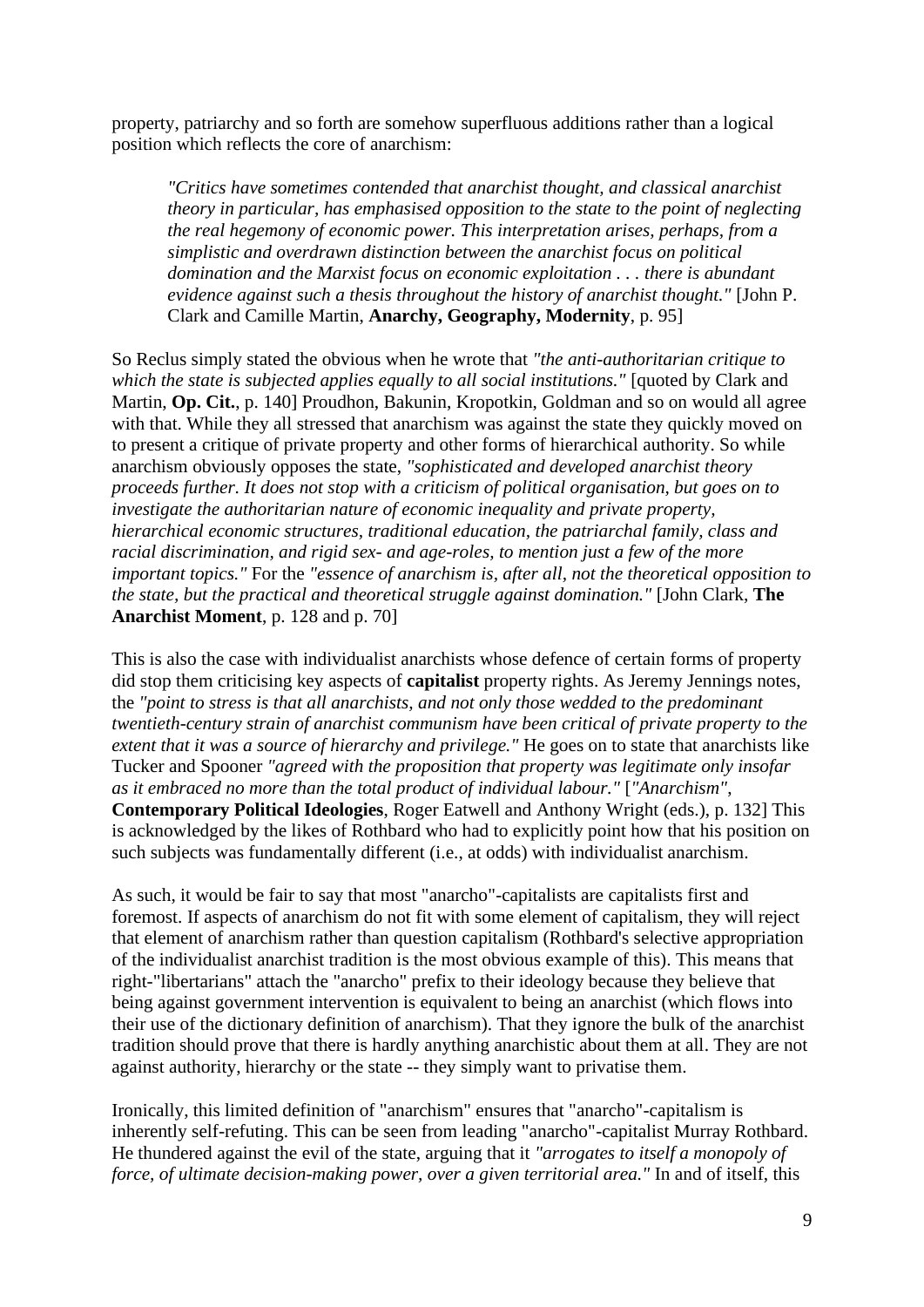definition is unremarkable. That a few people (an elite of rulers) claim the right to rule others must be **part** of any sensible definition of the state or government. However, the problems begin for Rothbard when he notes that *"[o]bviously, in a free society, Smith has the ultimate decision-making power over his own just property, Jones over his, etc."* [**The Ethics of Liberty**, p. 170 and p. 173] The logical contradiction in this position should be obvious, but not to Rothbard. It shows the power of ideology, the ability of mere words (the expression *"private property"*) to turn the bad (*"ultimate decision-making power over a given area"*) into the good (*"ultimate decision-making power over a given area"*).

Now, this contradiction can be solved in only **one** way -- the users of the *"given area"* are also its owners. In other words, a system of possession (or "occupancy and use") as favoured by anarchists. However, Rothbard is a capitalist and supports private property, non-labour income, wage labour, capitalists and landlords. This means that he supports a divergence between ownership and use and this means that this *"ultimate decision-making power"* extends to those who **use,** but do not own, such property (i.e. tenants and workers). The statist nature of private property is clearly indicated by Rothbard's words -- the property owner in an "anarcho"-capitalist society possesses the *"ultimate decision-making power"* over a given area, which is also what the state has currently. Rothbard has, ironically, proved by his own definition that "anarcho"-capitalism is not anarchist.

Of course, it would be churlish to point out that the usual name for a political system in which the owner of a territory is also its ruler is, in fact, monarchy. Which suggests that while "anarcho"-capitalism may be called "anarcho-statism" a far better term could be "anarchomonarchism." In fact, some "anarcho"-capitalists have made explicit this obvious implication of Rothbard's argument. Hans-Hermann Hoppe is one.

Hoppe prefers monarchy to democracy, considering it the superior system. He argues that the monarch is the **private** owner of the government -- all the land and other resources are **owned** by him. Basing himself on Austrian economics (what else?) and its notion of time preference, he concludes that the monarch will, therefore, work to maximise both current income and the total capital value of his estate. Assuming self-interest, his planning horizon will be farsighted and exploitation be far more limited. Democracy, in contrast, is a publiclyowned government and the elected rulers have use of resources for a short period only and **not** their capital value. In other words, they do not own the country and so will seek to maximise their short-term interests (and the interests of those they think will elect them into office). In contrast, Bakunin stressed that if anarchism rejects democracy it was *"hardly in order to reverse it but rather to advance it,"* in particular to extend it via *"the great economic revolution without which every right is but an empty phrase and a trick."* He rejected wholeheartedly *"the camp of aristocratic . . . reaction."* [**The Basic Bakunin**, p. 87]

However, Hoppe is not a traditional monarchist. His ideal system is one of **competing** monarchies, a society which is led by a *"voluntarily acknowledged 'natural' elite -- a nobilitas naturalis"* comprised of *"families with long-established records of superior achievement, farsightedness, and exemplary personal conduct."* This is because *"a few individuals quickly acquire the status of an elite"* and their inherent qualities will *"more likely than not [be] passed on within a few -- noble -- families."* The sole "problem" with traditional monarchies was *"with monopoly, not with elites or nobility,"* in other words the King monopolised the role of judge and their subjects could not turn to other members of the noble class for services. [*"The Political Economy of Monarchy and Democracy and the Idea of a*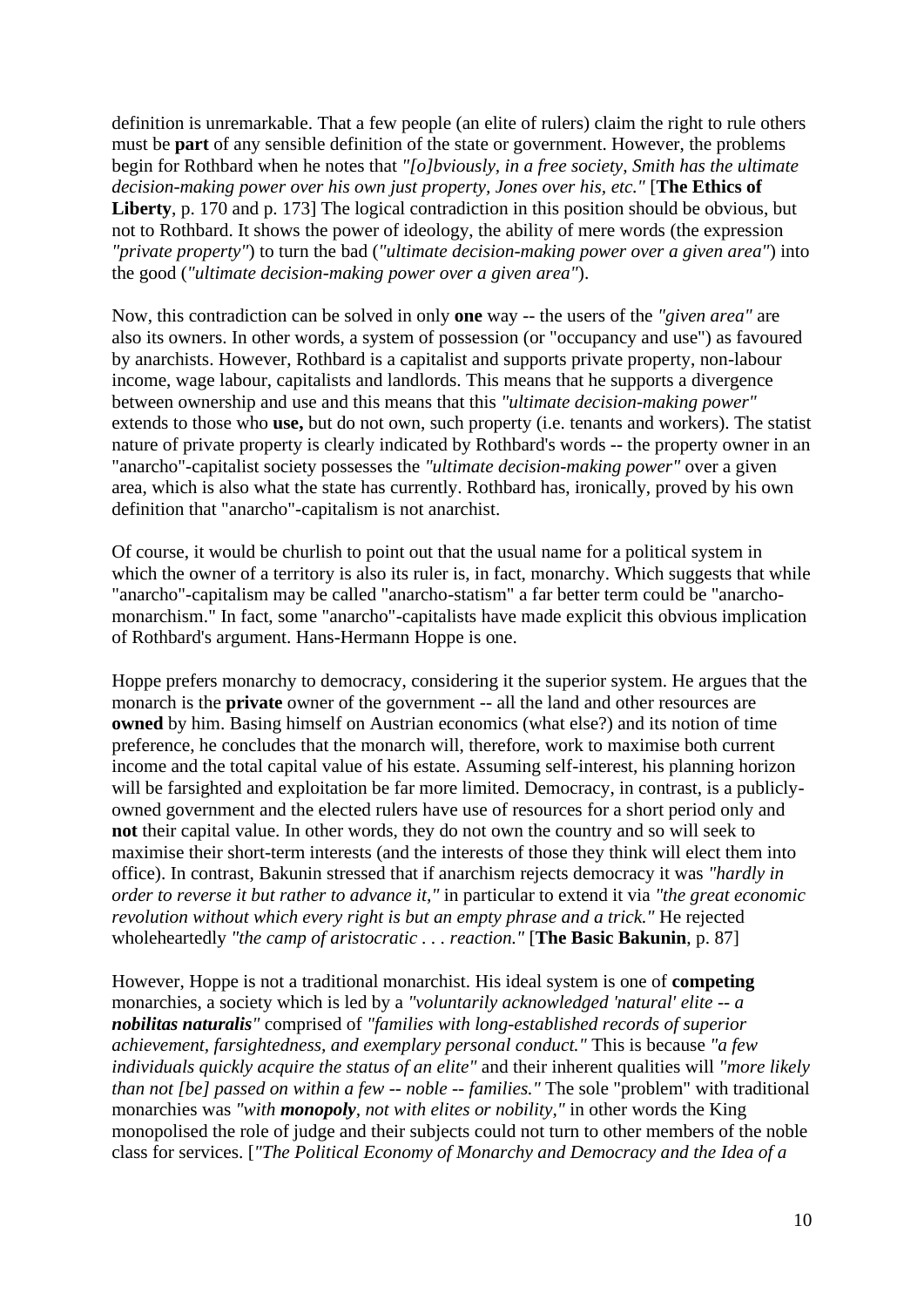*Natural Order,"* pp. 94-121, **Journal of Libertarian Studies**, vol. 11, no. 2, p. 118 and p. 119]

Which simply confirms the anarchist critique of "anarcho"-capitalism, namely that it is **not** anarchist. This becomes even more obvious when Hoppe helpfully expands on the reality of "anarcho"-capitalism:

*"In a covenant concluded among proprietor and community tenants for the purpose of protecting their private property, no such thing as a right to free (unlimited) speech exists, not even to unlimited speech on one's own tenant-property. One may say innumerable things and promote almost any idea under the sun, but naturally no one is permitted to advocate ideas contrary to the very purpose of the covenant of preserving private property, such as democracy and communism. There can be no tolerance towards democrats and communists in a libertarian social order. They will have to be physically separated and expelled from society. Likewise in a covenant founded for the purpose of protecting family and kin, there can be no tolerance toward those habitually promoting lifestyles incompatible with this goal. They -- the advocates of alternative, non-family and kin-centred lifestyles such as, for instance, individual hedonism, parasitism, nature-environment worship, homosexuality, or communism -- will have to be physically removed from society, too, if one is to maintain a libertarian order."* [**Democracy: the God that Failed**, p. 218]

Thus the proprietor has power/authority over his tenants and can decree what they can and cannot do, excluding anyone whom they consider as being subversive (in the tenants' own interests, of course). In other words, the autocratic powers of the boss are extended into **all** aspects of society -- all under the mask of advocating liberty. Sadly, the preservation of property rights destroys liberty for the many (Hoppe states clearly that for the "anarcho" capitalist the *"natural outcome of the voluntary transactions between various private property owners is decidedly non-egalitarian, hierarchical and elitist."* [*"The Political Economy of Monarchy and Democracy and the Idea of a Natural Order,"* **Op. Cit.**, p. 118]). Unsurprisingly, Chomsky argued that right-wing "libertarianism" has *"no objection to tyranny as long as it is private tyranny."* In fact it (like other contemporary ideologies) *"reduce[s] to advocacy of one or another form of illegitimate authority, quite often real tyranny."* [**Chomsky on Anarchism**, p. 235 and p. 181] As such, it is hard not to conclude that "anarcho"-capitalism is little more than a play with words. It is not anarchism but a cleverly designed and worded surrogate for elitist, autocratic conservatism. Nor is too difficult to conclude that genuine anarchists and libertarians (of all types) would not be tolerated in this so-called *"libertarian social order."*

Some "anarcho"-capitalists do seem dimly aware of this glaringly obvious contradiction. Rothbard, for example, does present an argument which could be used to solve it, but he utterly fails. He simply ignores the crux of the matter, that capitalism is based on hierarchy and, therefore, cannot be anarchist. He does this by arguing that the hierarchy associated with capitalism is fine as long as the private property that produced it was acquired in a "just" manner. Yet in so doing he yet again draws attention to the identical authority structures and social relationships of the state and property. As he puts it:

*"If the State may be said to properly own its territory, then it is proper for it to make rules for everyone who presumes to live in that area. It can legitimately seize or control private property because there is no private property in its area, because it*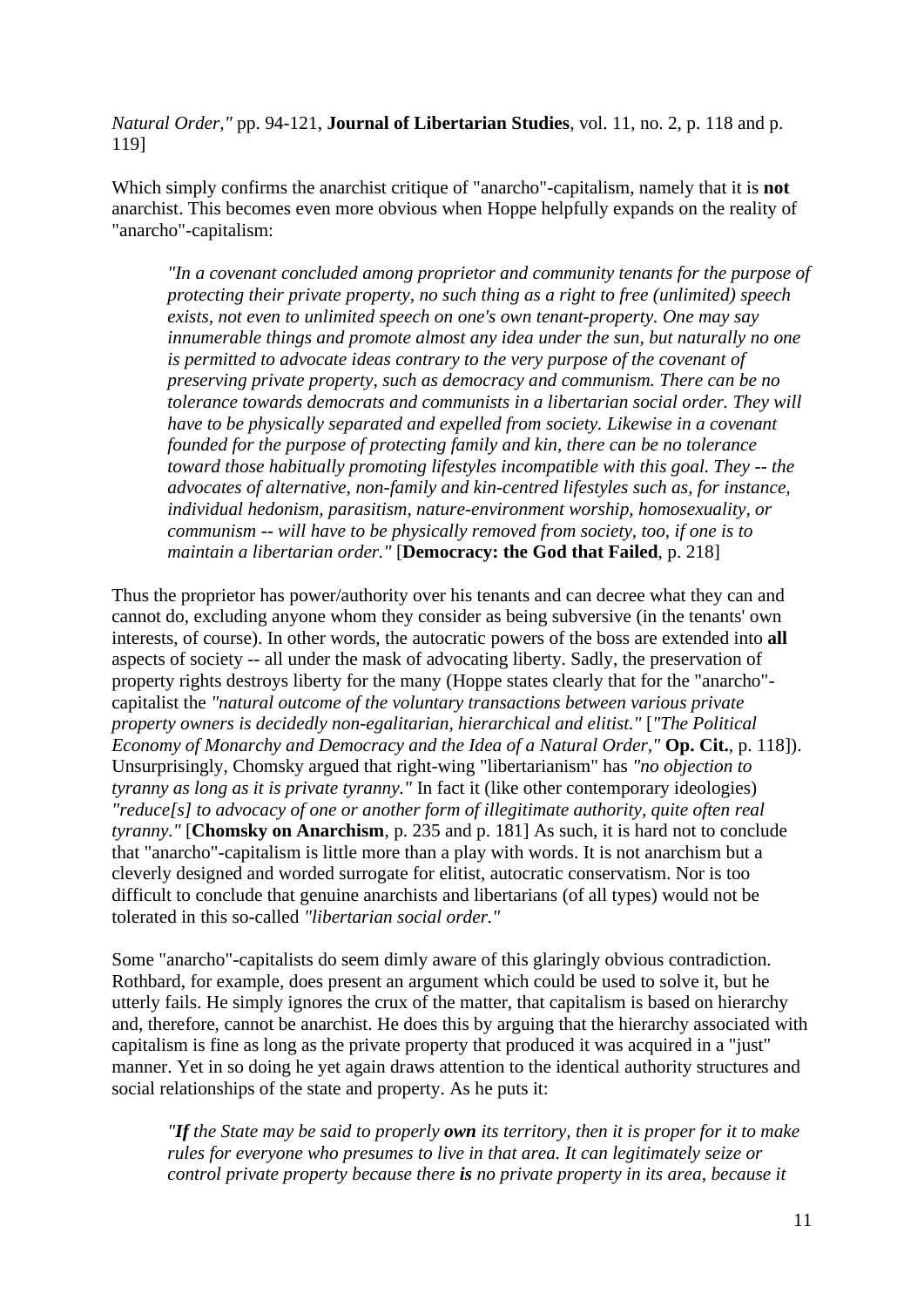*really owns the entire land surface. So long as the State permits its subjects to leave its territory, then, it can be said to act as does any other owner who sets down rules for people living on his property."* [**Op. Cit.**, p. 170]

Obviously Rothbard argues that the state does not "justly" own its territory. He asserts that *"our homesteading theory"* of the creation of private property *"suffices to demolish any such pretensions by the State apparatus"* and so the problem with the state is that it *"claims and exercises a compulsory monopoly of defence and ultimate decision-making over an area larger than an individual's justly-acquired property."* [**Op. Cit.**, p. 171 and p. 173] There are four fundamental problems with his argument.

First, it assumes his "homesteading theory" is a robust and libertarian theory, but neither is the case (see [section F.4.1\)](sectionF.html#secf41). Second, it ignores the history of capitalism. Given that the current distribution of property is just as much the result of violence and coercion as the state, his argument is seriously flawed. It amounts to little more than an *"immaculate conception of property"* unrelated to reality. Third, even if we ignore these issues and assume that private property could be and was legitimately produced by the means Rothbard assumes, it does not justify the hierarchy associated with it as current and future generations of humanity have, effectively, been excommunicated from liberty by previous ones. If, as Rothbard argues, property is a natural right and the basis of liberty then why should the many be excluded from their birthright by a minority? In other words, Rothbard denies that liberty should be universal. He chooses property over liberty while anarchists choose liberty over property. Fourthly, it implies that the fundamental problem with the state is **not**, as anarchists have continually stressed, its hierarchical and authoritarian nature but rather the fact that it does not justly own the territory it claims to rule.

Even worse, the possibility that private property can result in **more** violations of individual freedom (at least for non-proprietors ) than the state of its citizens was implicitly acknowledged by Rothbard. He uses as a hypothetical example a country whose King is threatened by a rising "libertarian" movement. The King responses by *"employ[ing] a cunning stratagem,"* namely he *"proclaims his government to be dissolved, but just before doing so he arbitrarily parcels out the entire land area of his kingdom to the 'ownership' of himself and his relatives."* Rather than taxes, his subjects now pay rent and he can *"regulate the lives of all the people who presume to live on"* his property as he sees fit. Rothbard then asks:

*"Now what should be the reply of the libertarian rebels to this pert challenge? If they are consistent utilitarians, they must bow to this subterfuge, and resign themselves to living under a regime no less despotic than the one they had been battling for so long. Perhaps, indeed, more despotic, for now the king and his relatives can claim for themselves the libertarians' very principle of the absolute right of private property, an absoluteness which they might not have dared to claim before."* [**Op. Cit.**, p. 54]

It should go without saying that Rothbard argues that we should reject this *"cunning stratagem"* as a con as the new distribution of property would not be the result of "just" means. However, he failed to note how his argument undermines his own claims that capitalism can be libertarian. As he himself argues, not only does the property owner have the same monopoly of power over a given area as the state, it is **more** despotic as it is based on the *"absolute right of private property"*! And remember, Rothbard is arguing **in favour** of "anarcho"-capitalism (*"if you have unbridled capitalism, you will have all kinds of authority:*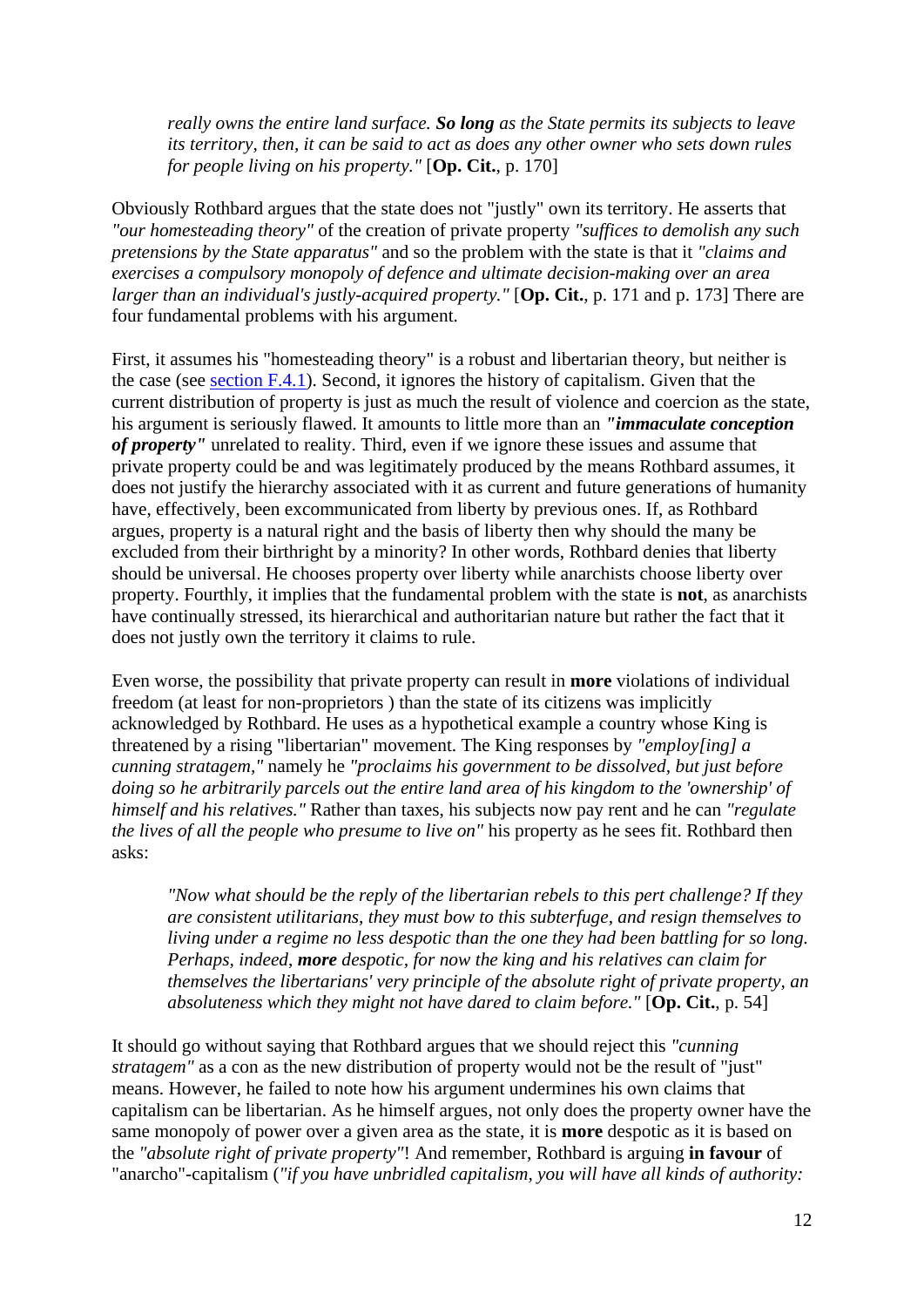*you will have extreme authority."* [Chomsky, **Understanding Power**, p. 200]). The fundamental problem is that Rothbard's ideology blinds him to the obvious, namely that the state and private property produce identical social relationships (ironically, he opines the theory that the state owns its territory *"makes the State, as well as the King in the Middle Ages, a feudal overlord, who at least theoretically owned all the land in his domain"* without noticing that this makes the capitalist or landlord a King and a feudal overlord within "anarcho"-capitalism. [**Op. Cit.**, p. 171]).

One group of Chinese anarchists pointed out the obvious in 1914. As anarchism *"takes opposition to authority as its essential principle,"* anarchists aim to *"sweep away all the evil systems of present society which have an authoritarian nature"* and so *"our ideal society"* would be *"without landlords, capitalists, leaders, officials, representatives or heads of families."* [quoted by Arif Dirlik, **Anarchism in the Chinese Revolution**, p. 131] Only this, the elimination of all forms of hierarchy (political, economic and social) would achieve genuine anarchism, a society without authority (an-archy). In practice, private property is a major source of oppression and authoritarianism within society -- there is little or no freedom subject to a landlord or within capitalist production (as Bakunin noted, *"the worker sells his person and his liberty for a given time"*). In stark contrast to anarchists, "anarcho"-capitalists have no problem with landlords and factory fascism (i.e. wage labour), a position which seems highly illogical for a theory calling itself libertarian. If it were truly libertarian, it would oppose all forms of domination, not just statism (*"Those who reject authoritarianism will require nobody' permission to breathe. The libertarian . . . is not grateful to get permission to reside anywhere on his own planet and denies the right of any one to screen off bits of it for their own use or rule."* [Stuart Christie and Albert Meltzer, **Floodgates of Anarchy**, p. 31]). This illogical and self-contradictory position flows from the "anarcho" capitalist definition of freedom as the absence of coercion and will be discussed in [section F.2](sectionF.html#secf2) in more detail. The ironic thing is that "anarcho"-capitalists implicitly prove the anarchist critique of their own ideology.

Of course, the "anarcho"-capitalist has another means to avoid the obvious, namely the assertion that the market will limit the abuses of the property owners. If workers do not like their ruler then they can seek another. Thus capitalist hierarchy is fine as workers and tenants "consent" to it. While the logic is obviously the same, it is doubtful that an "anarcho" capitalist would support the state just because its subjects can leave and join another one. As such, this does not address the core issue -- the authoritarian nature of capitalist property (see [section A.2.14\)](sectionA.html#seca214). Moreover, this argument completely ignores the reality of economic and social power. Thus the "consent" argument fails because it ignores the social circumstances of capitalism which limit the choice of the many.

Anarchists have long argued that, as a class, workers have little choice but to "consent" to capitalist hierarchy. The alternative is either dire poverty or starvation. "Anarcho"-capitalists dismiss such claims by denying that there is such a thing as economic power. Rather, it is simply freedom of contract. Anarchists consider such claims as a joke. To show why, we need only quote (yet again) Rothbard on the abolition of slavery and serfdom in the 19th century. He argued, correctly, that the *"bodies of the oppressed were freed, but the property which they had worked and eminently deserved to own, remained in the hands of their former oppressors. With economic power thus remaining in their hands, the former lords soon found themselves virtual masters once more of what were now free tenants or farm labourers. The serfs and slaves had tasted freedom, but had been cruelly derived of its fruits."* [**Op. Cit.**, p. 74]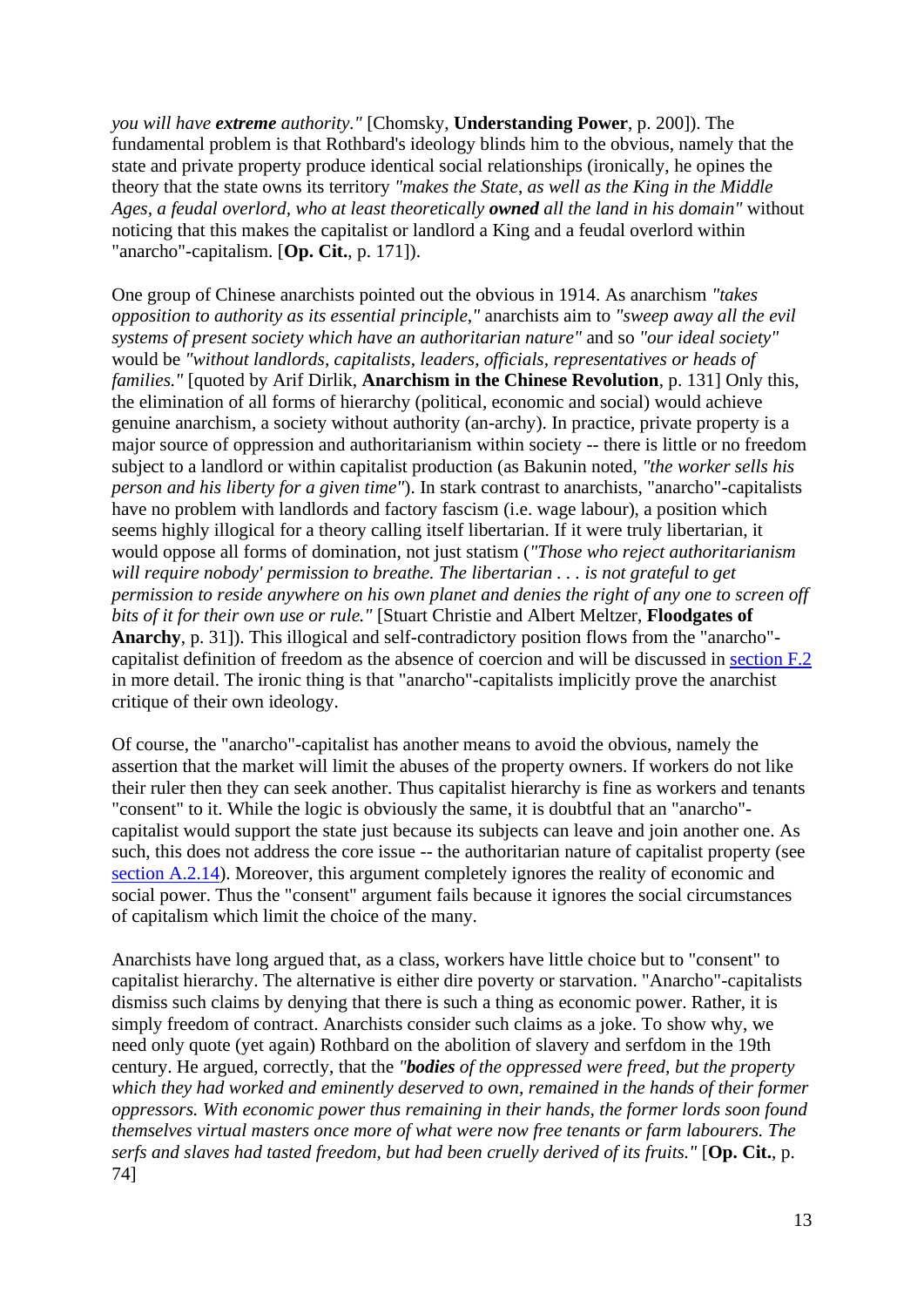To say the least, anarchists fail to see the logic in this position. Contrast this with the standard "anarcho"-capitalist claim that if market forces ("voluntary exchanges") result in the creation of *"tenants or farm labourers"* then they are free. Yet labourers dispossessed by market forces are in exactly the same social and economic situation as the ex-serfs and ex-slaves. If the latter do not have the fruits of freedom, neither do the former. Rothbard sees the obvious *"economic power"* in the latter case, but denies it in the former (ironically, Rothbard dismissed economic power under capitalism in the same work. [**Op. Cit.**, pp. 221-2]). It is only Rothbard's ideology that stops him from drawing the obvious conclusion -- identical economic conditions produce identical social relationships and so capitalism is marked by *"economic power"* and *"virtual masters."* The only solution is for "anarcho"-capitalist to simply say that the ex-serfs and ex-slaves were actually free to choose and, consequently, Rothbard was wrong. It might be inhuman, but at least it would be consistent!

Rothbard's perspective is alien to anarchism. For example, as individualist anarchist William Bailie noted, under capitalism there is a class system marked by *"a dependent industrial class of wage-workers"* and *"a privileged class of wealth-monopolisers, each becoming more and more distinct from the other as capitalism advances."* This has turned property into *"a social power, an economic force destructive of rights, a fertile source of injustice, a means of enslaving the dispossessed."* He concluded: *"Under this system equal liberty cannot obtain."* Bailie notes that the modern *"industrial world under capitalistic conditions"* have *"arisen under the regime of status"* (and so *"law-made privileges"*) however, it seems unlikely that he would have concluded that such a class system would be fine if it had developed naturally or the current state was abolished while leaving that class structure intact. [**The Individualist Anarchists**, p. 121] As we discuss in [section G.4,](sectionG.html#secg4) Individualist Anarchists like Tucker and Yarrows ended up recognising that even the freest competition had become powerless against the enormous concentrations of wealth associated with corporate capitalism.

Therefore anarchists recognise that "free exchange" or "consent" in unequal circumstances will reduce freedom as well as increasing inequality between individuals and classes. As we discuss in [section F.3,](sectionF.html#secf3) inequality will produce social relationships which are based on hierarchy and domination, **not** freedom. As Noam Chomsky put it:

*"Anarcho-capitalism, in my opinion, is a doctrinal system which, if ever implemented, would lead to forms of tyranny and oppression that have few counterparts in human history. There isn't the slightest possibility that its (in my view, horrendous) ideas would be implemented, because they would quickly destroy any society that made this colossal error. The idea of 'free contract' between the potentate and his starving subject is a sick joke, perhaps worth some moments in an academic seminar exploring the consequences of (in my view, absurd) ideas, but nowhere else."* [**Noam Chomsky on Anarchism**, interview with Tom Lane, December 23, 1996]

Clearly, then, by its own arguments "anarcho"-capitalism is not anarchist. This should come as no surprise to anarchists. Anarchism, as a political theory, was born when Proudhon wrote **What is Property?** specifically to refute the notion that workers are free when capitalist property forces them to seek employment by landlords and capitalists. He was well aware that in such circumstances property *"violates equality by the rights of exclusion and increase, and freedom by despotism . . . [and has] perfect identity with robbery."* He, unsurprisingly, talks of the *"proprietor, to whom [the worker] has sold and surrendered his liberty."* For Proudhon, anarchy was *"the absence of a master, of a sovereign"* while *"proprietor"* was *"synonymous"* with *"sovereign"* for he *"imposes his will as law, and suffers neither*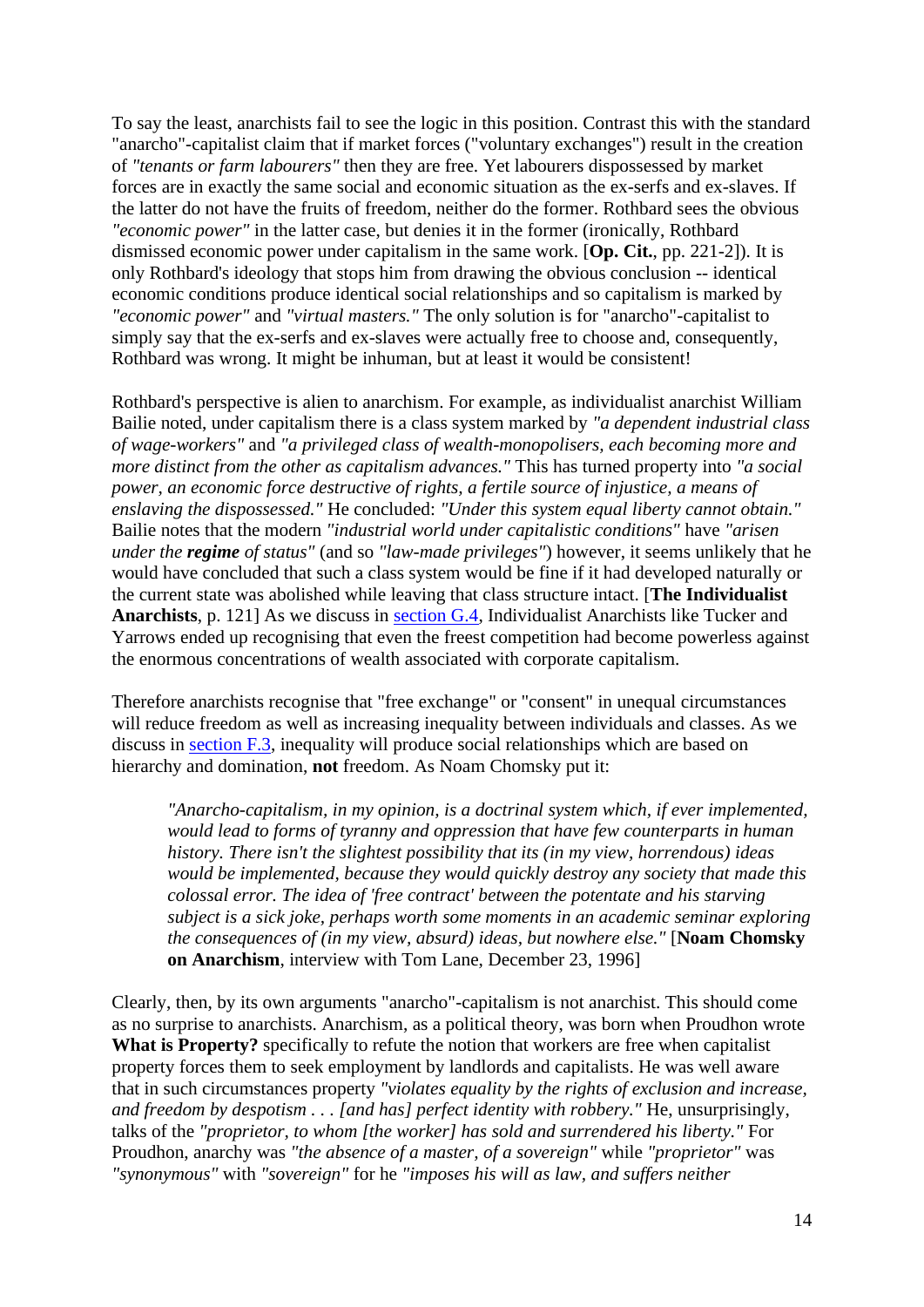*contradiction nor control."* This meant that *"property engenders despotism,"* as *"each proprietor is sovereign lord within the sphere of his property."* [**What is Property**, p. 251, p. 130, p. 264 and pp. 266-7] It must also be stressed that Proudhon's classic work is a lengthy critique of the kind of apologetics for private property Rothbard espouses to salvage his ideology from its obvious contradictions.

So, ironically, Rothbard repeats the same analysis as Proudhon but draws the **opposite** conclusions and expects to be considered an anarchist! Moreover, it seems equally ironic that "anarcho"-capitalism calls itself "anarchist" while basing itself on the arguments that anarchism was created in opposition to. As shown, "anarcho"-capitalism makes as much sense as "anarcho-statism" -- an oxymoron, a contradiction in terms. The idea that "anarcho" capitalism warrants the name "anarchist" is simply false. Only someone ignorant of anarchism could maintain such a thing. While you expect anarchist theory to show this to be the case, the wonderful thing is that "anarcho"-capitalism itself does the same.

Little wonder Bob Black argues that *"[t]o demonise state authoritarianism while ignoring identical albeit contract-consecrated subservient arrangements in the large-scale corporations which control the world economy is fetishism at its worst."* [*"The Libertarian As Conservative"*, **The Abolition of Work and Other Essays**, pp. 142] Left-liberal Stephen L. Newman makes the same point:

*"The emphasis [right-wing] libertarians place on the opposition of liberty and political power tends to obscure the role of authority in their worldview . . . the authority exercised in private relationships, however -- in the relationship between employer and employee, for instance -- meets with no objection. . . . [This] reveals a curious insensitivity to the use of private authority as a means of social control. Comparing public and private authority, we might well ask of the [right-wing] libertarians: When the price of exercising one's freedom is terribly high, what practical difference is there between the commands of the state and those issued by one's employer? . . . Though admittedly the circumstances are not identical, telling disgruntled empowers that they are always free to leave their jobs seems no different in principle from telling political dissidents that they are free to emigrate."* [**Liberalism at Wit's End**, pp. 45-46]

As Bob Black pointed out, right libertarians argue that *"'one can at least change jobs.' But you can't avoid having a job -- just as under statism one can at least change nationalities but you can't avoid subjection to one nation-state or another. But freedom means more than the right to change masters."* [**Op. Cit.**, p. 147] The similarities between capitalism and statism are clear -- and so why "anarcho"-capitalism cannot be anarchist. To reject the authority (the *"ultimate decision-making power"*) of the state and embrace that of the property owner indicates not only a highly illogical stance but one at odds with the basic principles of anarchism. This whole-hearted support for wage labour and capitalist property rights indicates that "anarcho"-capitalists are not anarchists because they do not reject all forms of **archy.** They obviously support the hierarchy between boss and worker (wage labour) and landlord and tenant. Anarchism, by definition, is against all forms of archy, including the hierarchy generated by capitalist property. To ignore the obvious archy associated with capitalist property is highly illogical and trying to dismiss one form of domination as flowing from "just" property while attacking the other because it flows from "unjust" property is not seeing the wood for the trees.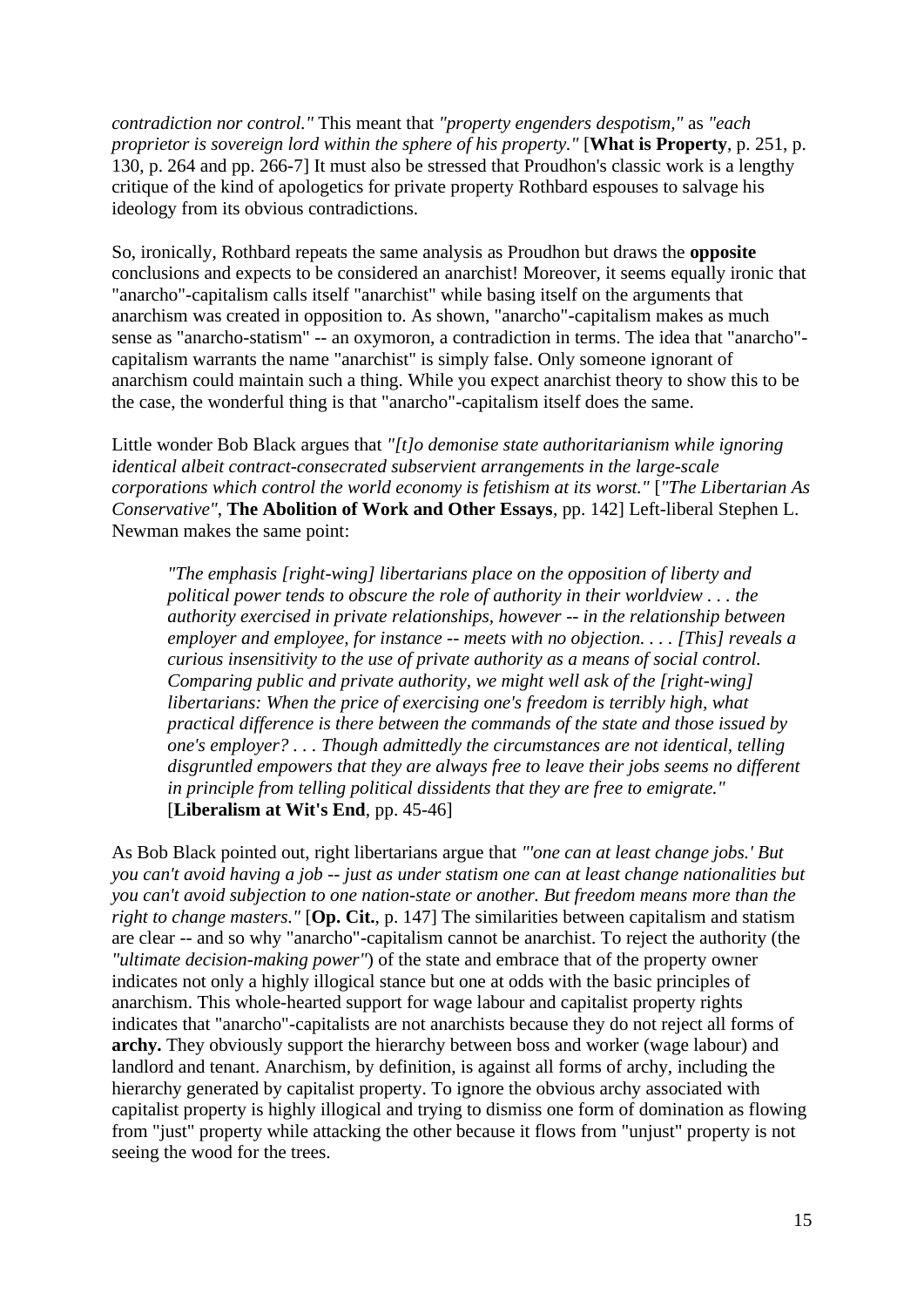In addition, we must note that such inequalities in power and wealth will need "defending" from those subject to them ("anarcho"-capitalists recognise the need for private police and courts to defend property from theft -- and, anarchists add, to defend the theft and despotism associated with property!). Due to its support of private property (and thus authority), "anarcho"-capitalism ends up retaining a state in its "anarchy": namely a **private** state whose existence its proponents attempt to deny simply by refusing to call it a state, like an ostrich hiding its head in the sand. As one anarchist so rightly put it, "anarcho"-capitalists *"simply replaced the state with private security firms, and can hardly be described as anarchists as the term is normally understood."* [Brian Morris, *"Global Anti-Capitalism"*, pp. 170-6, **Anarchist Studies**, vol. 14, no. 2, p. 175] As we discuss more fully in [section F.6](sectionF.html#secf6) this is why "anarcho"-capitalism is better described as "private state" capitalism as there would be a functional equivalent of the state and it would be just as skewed in favour of the propertied elite as the existing one (if not more so). As Albert Meltzer put it:

*"Commonsense shows that any capitalist society might dispense with a 'State' . . . but it could not dispense with organised government, or a privatised form of it, if there were people amassing money and others working to amass it for them. The philosophy of 'anarcho-capitalism' dreamed up by the 'libertarian' New Right, has nothing to do with Anarchism as known by the Anarchist movement proper. It is a lie . . . Patently unbridled capitalism . . . needs some force at its disposal to maintain class privileges, either from the State itself or from private armies. What they believe in is in fact a limited State -- that is, one in which the State has one function, to protect the ruling class, does not interfere with exploitation, and comes as cheap as possible for the ruling class. The idea also serves another purpose . . . a moral justification for bourgeois consciences in avoiding taxes without feeling guilty about it."* [**Anarchism: Arguments For and Against**, p. 50]

For anarchists, this need of capitalism for some kind of state is unsurprising. For *"Anarchy without socialism seems equally as impossible to us [as socialism without anarchy], for in such a case it could not be other than the domination of the strongest, and would therefore set in motion right away the organisation and consolidation of this domination; that is to the constitution of government."* [Errico Malatesta, **Errico Malatesta: His Life and Ideas**, p. 148] Because of this, the "anarcho"-capitalist rejection of the anarchist critique of capitalism and our arguments on the need for equality, they cannot be considered anarchists or part of the anarchist tradition. To anarchists it seems bizarre that "anarcho"-capitalists want to get rid of the state but maintain the system it helped create and its function as a defender of the capitalist class's property and property rights. In other words, to reduce the state purely to its function as (to use Malatesta's apt word) the gendarme of the capitalist class is *not* an anarchist goal.

Thus anarchism is far more than the common dictionary definition of "no government" -- it also entails being against all forms of **archy**, including those generated by capitalist property. This is clear from the roots of the word "anarchy." As we noted in [section A.1,](sectionA.html#seca1) the word anarchy means "no rulers" or "contrary to authority." As Rothbard himself acknowledges, the property owner is the ruler of their property and, therefore, those who use it. For this reason "anarcho"-capitalism cannot be considered as a form of anarchism -- a real anarchist must logically oppose the authority of the property owner along with that of the state. As "anarcho"-capitalism does not explicitly (or implicitly, for that matter) call for economic arrangements that will end wage labour and usury it cannot be considered anarchist or part of the anarchist tradition. While anarchists have always opposed capitalism, "anarcho"-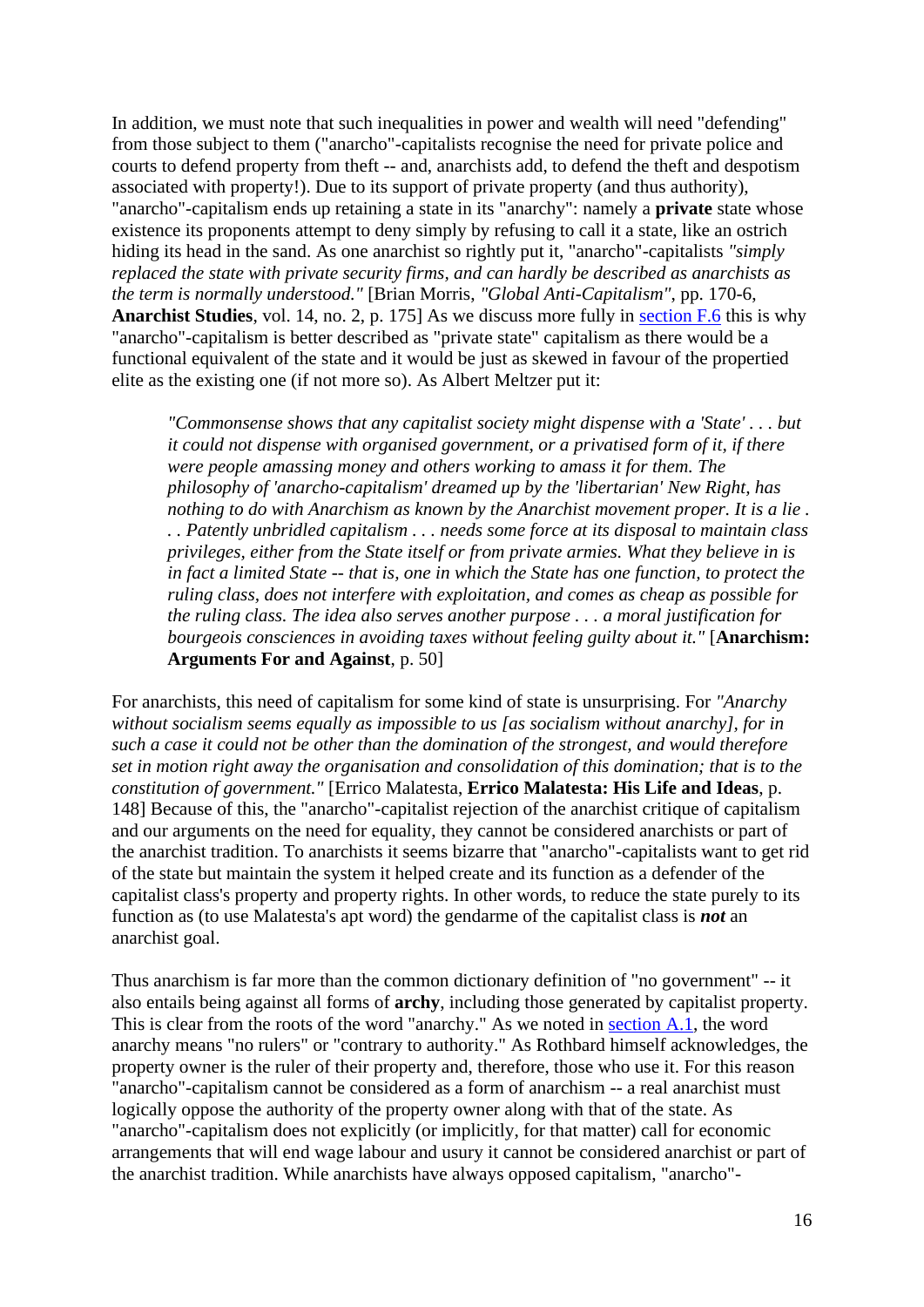capitalists have embraced it and due to this embrace their "anarchy" will be marked by relationships based upon subordination and hierarchy (such as wage labour), **not** freedom (little wonder that Proudhon argued that *"property is despotism"* -- it creates authoritarian and hierarchical relationships between people in a similar way to statism). Their support for "free market" capitalism ignores the impact of wealth and power on the nature and outcome of individual decisions within the market (see sections [F.2](sectionF.html#secf2) and [F.3](sectionF.html#secf3) for further discussion). Furthermore, any such system of (economic and social) power will require extensive force to maintain it and the "anarcho"-capitalist system of competing "defence firms" will simply be a new state, enforcing capitalist power, property rights and law.

Thus the "anarcho"-capitalist and the anarchist have different starting positions and opposite ends in mind. Their claims to being anarchists are bogus simply because they reject so much of the anarchist tradition as to make what little they do pay lip-service to non-anarchist in theory and practice. Little wonder Peter Marshall said that *"few anarchists would accept the 'anarcho-capitalists' into the anarchist camp since they do not share a concern for economic equality and social justice."* As such, "anarcho"-capitalists, *"even if they do reject the State, might therefore best be called right-wing libertarians rather than anarchists."* [**Demanding the Impossible**, p. 565]

## <span id="page-16-0"></span>**F.2 What do "anarcho"-capitalists mean by freedom?**

For "anarcho"-capitalists, the concept of freedom is limited to the idea of *"freedom from."* For them, freedom means simply freedom from the *"initiation of force,"* or the *"non-aggression against anyone's person and property."* [Murray Rothbard, **For a New Liberty**, p. 23] The notion that real freedom must combine both freedom *"to"* **and** freedom *"from"* is missing in their ideology, as is the social context of the so-called freedom they defend.

Before continuing, it is useful to quote Alan Haworth when he notes that *"[i]n fact, it is surprising how little close attention the concept of freedom receives from libertarian writers. Once again Anarchy, State, and Utopia is a case in point. The word 'freedom' doesn't even appear in the index. The word 'liberty' appears, but only to refer the reader to the 'Wilt Chamberlain' passage. In a supposedly 'libertarian' work, this is more than surprising. It is truly remarkable."* [**Anti-Libertarianism**, p. 95] Why this is the case can be seen from how the right-"libertarian" defines freedom.

In right-"libertarian" and "anarcho"-capitalist ideology, freedom is considered to be a product of property. As Murray Rothbard puts it, *"the libertarian defines the concept of 'freedom' or 'liberty'. . .[as a] condition in which a person's ownership rights in his body and his legitimate material property rights are not invaded, are not aggressed against. . . . Freedom and unrestricted property rights go hand in hand."* [**Op. Cit.**, p.41]

This definition has some problems, however. In such a society, one cannot (legitimately) do anything with or on another's property if the owner prohibits it. This means that an individual's only **guaranteed** freedom is determined by the amount of property that he or she owns. This has the consequence that someone with no property has no guaranteed freedom at all (beyond, of course, the freedom not to be murdered or otherwise harmed by the deliberate acts of others). In other words, a distribution of property is a distribution of freedom, as the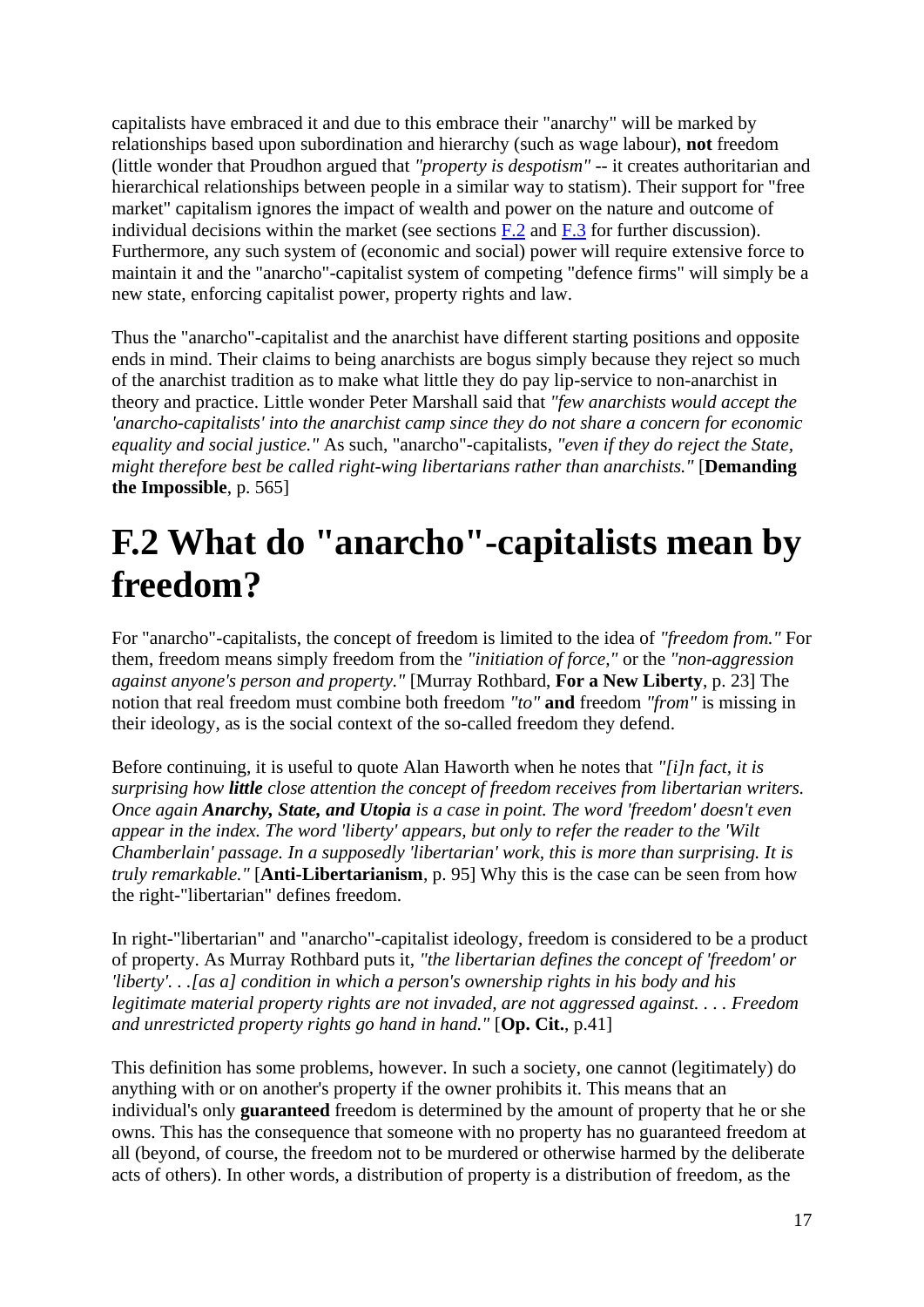right-"libertarians" themselves define it. It strikes anarchists as strange that an ideology that claims to be committed to promoting freedom entails the conclusion that some people should be more free than others. Yet this is the logical implication of their view, which raises a serious doubt as to whether "anarcho"-capitalists are actually interested in freedom at all.

Looking at Rothbard's definition of "liberty" quoted above, we can see that freedom is actually no longer considered to be a fundamental, independent concept. Instead, freedom is a derivative of something more fundamental, namely the *"legitimate rights"* of an individual, which are identified as property rights. In other words, given that "anarcho"-capitalists and right-"libertarians" in general consider the right to property as "absolute," it follows that freedom and property become one and the same. This suggests an alternative name for the right Libertarian, namely *"Propertarian."* And, needless to say, if we do not accept the rightlibertarians' view of what constitutes "legitimate rights," then their claim to be defenders of liberty is weak.

Another important implication of this "liberty as property" concept is that it produces a strangely alienated concept of freedom. Liberty, as we noted, is no longer considered absolute, but a derivative of property -- which has the important consequence that you can "sell" your liberty and still be considered free by the ideology. This concept of liberty is usually termed "self-ownership." But, to state the obvious, I do not "own" myself, as if were an object somehow separable from my subjectivity -- I **am** myself (see [section B.4.2\)](sectionB.html#secb42). However, the concept of "self-ownership" is handy for justifying various forms of domination and oppression -- for by agreeing (usually under the force of circumstances, we must note) to certain contracts, an individual can "sell" (or rent out) themselves to others (for example, when workers sell their labour power to capitalists on the "free market"). In effect, "self-ownership" becomes the means of justifying treating people as objects -- ironically, the very thing the concept was created to stop! As anarchist L. Susan Brown notes, *"[a]t the moment an individual 'sells' labour power to another, he/she loses self-determination and instead is treated as a subjectless instrument for the fulfilment of another's will."* [**The Politics of Individualism**, p. 4]

Given that workers are paid to obey, you really have to wonder which planet Murray Rothbard was on when he argued that a person's *"labour service is alienable, but his will is not"* and that he *"cannot alienate his will, more particularly his control over his own mind and body."* He contrasts private property and self-ownership by arguing that *"[a]ll physical property owned by a person is alienable . . . I can give away or sell to another person my shoes, my house, my car, my money, etc. But there are certain vital things which, in natural fact and in the nature of man, are inalienable . . . [his] will and control over his own person are inalienable."* [**The Ethics of Liberty**, p. 40, p. 135 and pp. 134-5] Yet *"labour services"* are unlike the private possessions Rothbard lists as being alienable. As we argued in [section](sectionB.html#secb1)  [B.1](sectionB.html#secb1) a person's *"labour services"* and *"will"* cannot be divided -- if you sell your labour services, you also have to give control of your body and mind to another person. If a worker does not obey the commands of her employer, she is fired. That Rothbard denied this indicates a total lack of common-sense. Perhaps Rothbard would have argued that as the worker can quit at any time she does not really alienate their will (this seems to be his case against slave contracts -- see [section F.2.2\)](sectionF.html#secf22). But this ignores the fact that between the signing and breaking of the contract and during work hours (and perhaps outside work hours, if the boss has mandatory drug testing or will fire workers who attend union or anarchist meetings or those who have an "unnatural" sexuality and so on) the worker **does** alienate his will and body. In the words of Rudolf Rocker, *"under the realities of the capitalist economic form . . .*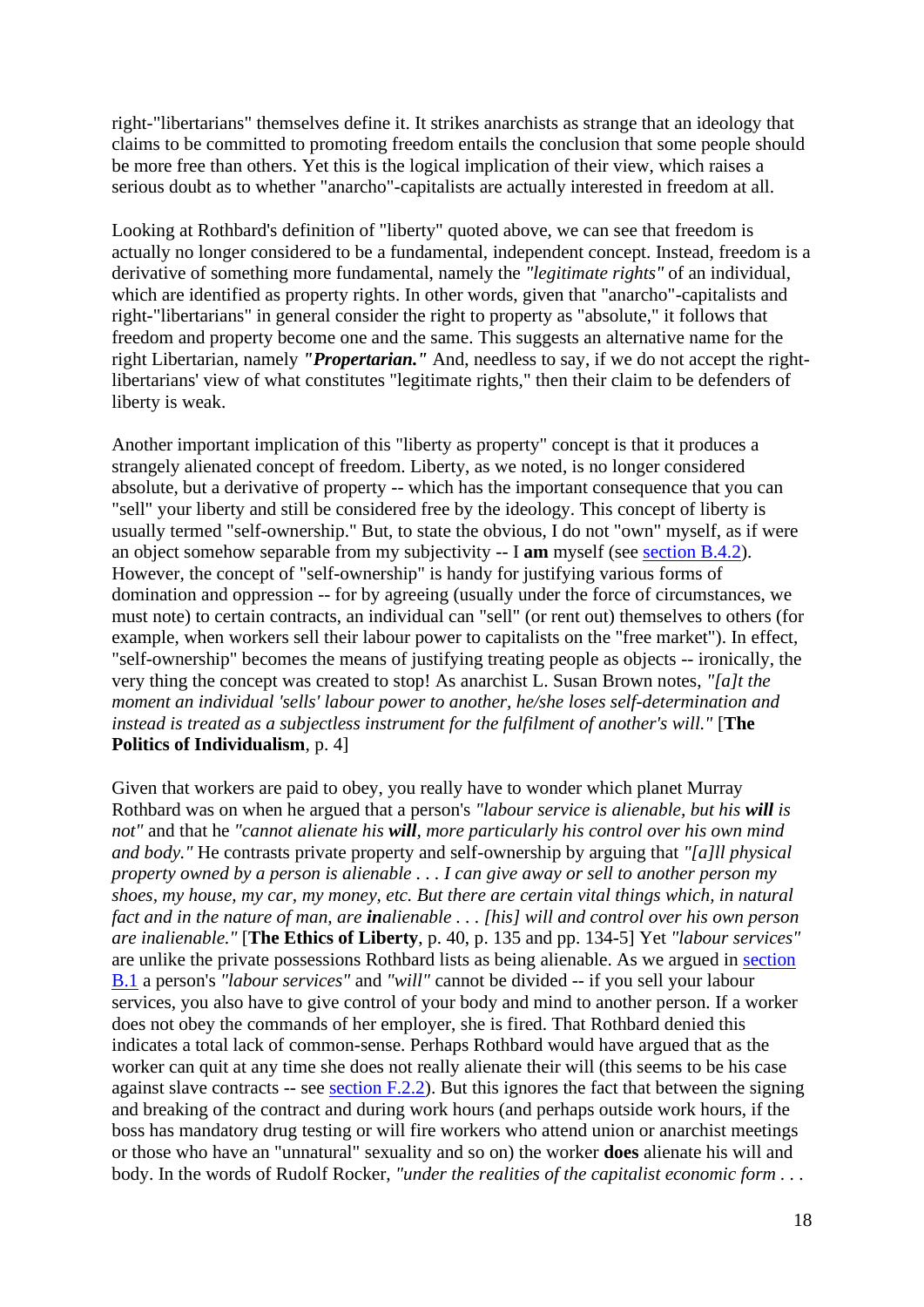*there can . . . be no talk of a 'right over one's own person,' for that ends when one is compelled to submit to the economic dictation of another if he does not want to starve."* [**Anarcho-Syndicalism**, p. 10]

Ironically, the rights of property (which are said to flow from an individual's self-ownership of themselves) becomes the means, under capitalism, by which self-ownership of nonproperty owners is denied. The foundational right (self-ownership) becomes denied by the derivative right (ownership of things). *"To treat others and oneself as property,"* argues L. Susan Brown, *"objectifies the human individual, denies the unity of subject and object and is a negation of individual will . . . [and] destroys the very freedom one sought in the first place. The liberal belief in property, both real and in the person, leads not to freedom but to relationships of domination and subordination."* [**Op. Cit.**, p. 3] Under capitalism, a lack of property can be just as oppressive as a lack of legal rights because of the relationships of domination and subjection this situation creates. That people "consent" to this hierarchy misses the point. As Alexander Berkman put it:

*"The law says your employer does not steal anything from you, because it is done with your consent. You have agreed to work for your boss for certain pay, he to have all that you produce . . .*

*"But did you really consent?*

*"When the highway man holds his gun to your head, you turn your valuables over to him. You 'consent' all right, but you do so because you cannot help yourself, because you are compelled by his gun.*

*"Are you not compelled to work for an employer? Your need compels you just as the highwayman's gun. You must live . . . You can't work for yourself . . . The factories, machinery, and tools belong to the employing class, so you must hire yourself out to that class in order to work and live. Whatever you work at, whoever your employer may be, it always comes to the same: you must work for him. You can't help yourself. You are compelled."* [**What is Anarchism?**, p. 11]

Due to this class monopoly over the means of life, workers (usually) are at a disadvantage in terms of bargaining power -- there are more workers than jobs (see [section C.9\)](sectionC.html#secc9). Within capitalism there is no equality between owners and the dispossessed, and so property is a source of **power.** To claim that this power should be "left alone" or is "fair" is *"to the anarchists. . . preposterous. Once a State has been established, and most of the country's capital privatised, the threat of physical force is no longer necessary to coerce workers into accepting jobs, even with low pay and poor conditions. To use [right-"libertarian"] Ayn Rand's term, 'initial force' has already taken place, by those who now have capital against those who do not. . . . In other words, if a thief died and willed his 'ill-gotten gain' to his children, would the children have a right to the stolen property? Not legally. So if 'property is theft,' to borrow Proudhon's quip, and the fruit of exploited labour is simply legal theft, then the only factor giving the children of a deceased capitalist a right to inherit the 'booty' is the law, the State. As Bakunin wrote, 'Ghosts should not rule and oppress this world, which belongs only to the living.'"* [Jeff Draughn, **Between Anarchism and Libertarianism**]

Or, in other words, right-Libertarianism fails to *"meet the charge that normal operations of the market systematically places an entire class of persons (wage earners) in circumstances*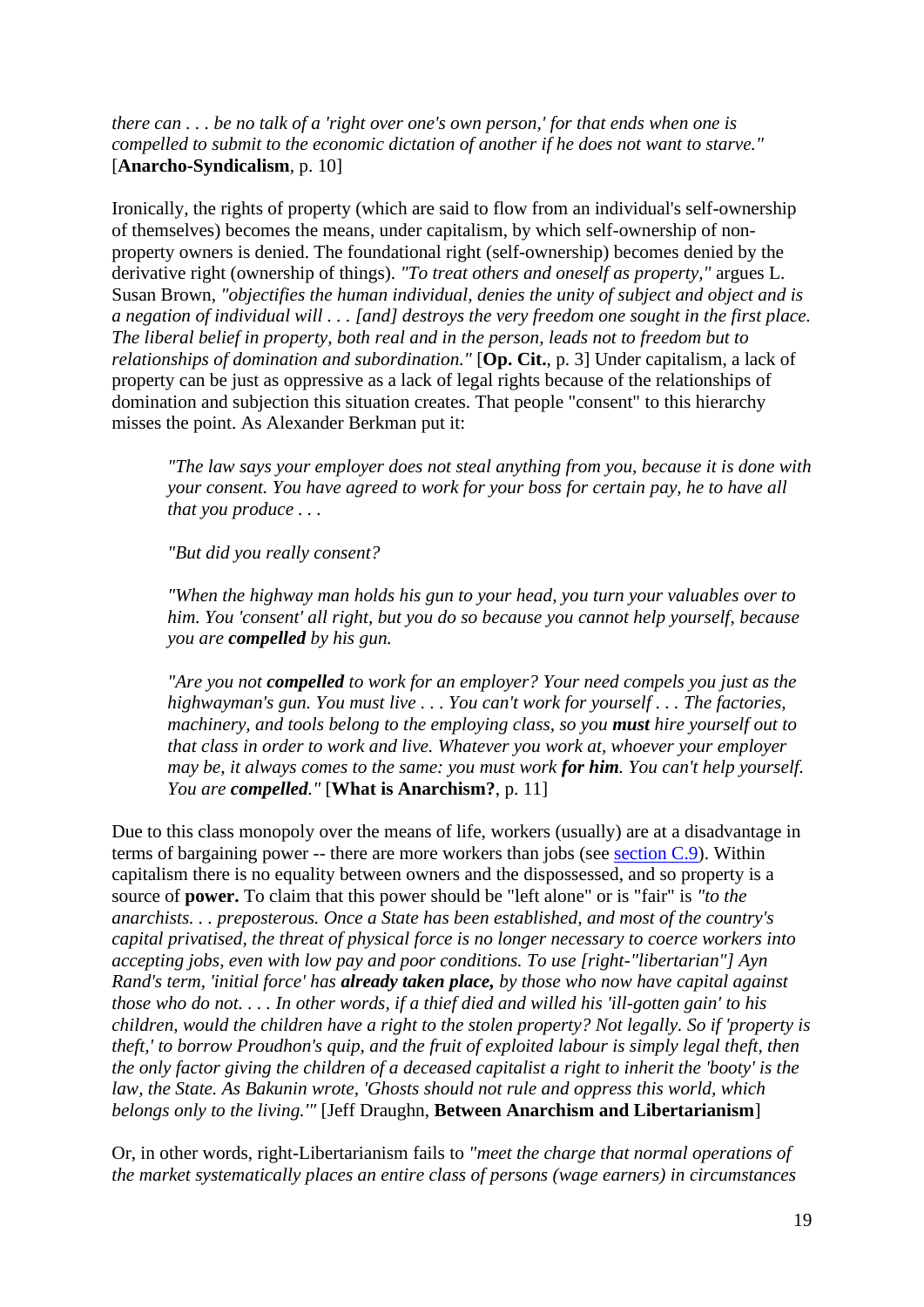*that compel them to accept the terms and conditions of labour dictated by those who offer work. While it is true that individuals are formally free to seek better jobs or withhold their labour in the hope of receiving higher wages, in the end their position in the market works against them; they cannot live if they do not find employment. When circumstances regularly bestow a relative disadvantage on one class of persons in their dealings with another class, members of the advantaged class have little need of coercive measures to get what they want."* [Stephen L. Newman, **Liberalism at Wit's End**, p. 130] Eliminating taxation does not end oppression, in other words. As Tolstoy put it:

*"in Russia serfdom was only abolished when all the land had been appropriated. When land was granted to the peasants, it was burdened with payments which took the place of the land slavery. In Europe, taxes that kept the people in bondage began to be abolished only when the people had lost their land, were unaccustomed to agricultural work, and . . . quite dependent on the capitalists . . . [They] abolish the taxes that fall on the workers . . . only because the majority of the people are already in the hands of the capitalists. One form of slavery is not abolished until another has already replaced it."* [**The Slavery of Our Times**, p. 32]

So Rothbard's argument (as well as being contradictory) misses the point (and the reality of capitalism). Yes, **if** we define freedom as *"the absence of coercion"* then the idea that wage labour does not restrict liberty is unavoidable, but such a definition is useless. This is because it hides structures of power and relations of domination and subordination. As Carole Pateman argues, *"the contract in which the worker allegedly sells his labour power is a contract in which, since he cannot be separated from his capacities, he sells command over the use of his body and himself . . . To sell command over the use of oneself for a specified period . . . is to be an unfree labourer. The characteristics of this condition are captured in the term wage slave."* [**The Sexual Contract**, p. 151]

In other words, contracts about property in the person inevitably create subordination. "Anarcho"-capitalism defines this source of unfreedom away, but it still exists and has a major impact on people's liberty. For anarchists freedom is better described as "selfgovernment" or "self-management" -- to be able to govern ones own actions (if alone) or to participate in the determination of join activity (if part of a group). Freedom, to put it another way, is not an abstract legal concept, but the vital concrete possibility for every human being to bring to full development all their powers, capacities, and talents which nature has endowed them. A key aspect of this is to govern one own actions when within associations (self-management). If we look at freedom this way, we see that coercion is condemned but so is hierarchy (and so is capitalism for during working hours people are not free to make their own plans and have a say in what affects them. They are order takers, **not** free individuals).

It is because anarchists have recognised the authoritarian nature of capitalist firms that they have opposed wage labour and capitalist property rights along with the state. They have desired to replace institutions structured by subordination with institutions constituted by free relationships (based, in other words, on self-management) in **all** areas of life, including economic organisations. Hence Proudhon's argument that the *"workmen's associations . . . are full of hope both as a protest against the wage system, and as an affirmation of reciprocity"* and that their importance lies *"in their denial of the rule of capitalists, money lenders and governments."* [**The General Idea of the Revolution**, pp. 98-99]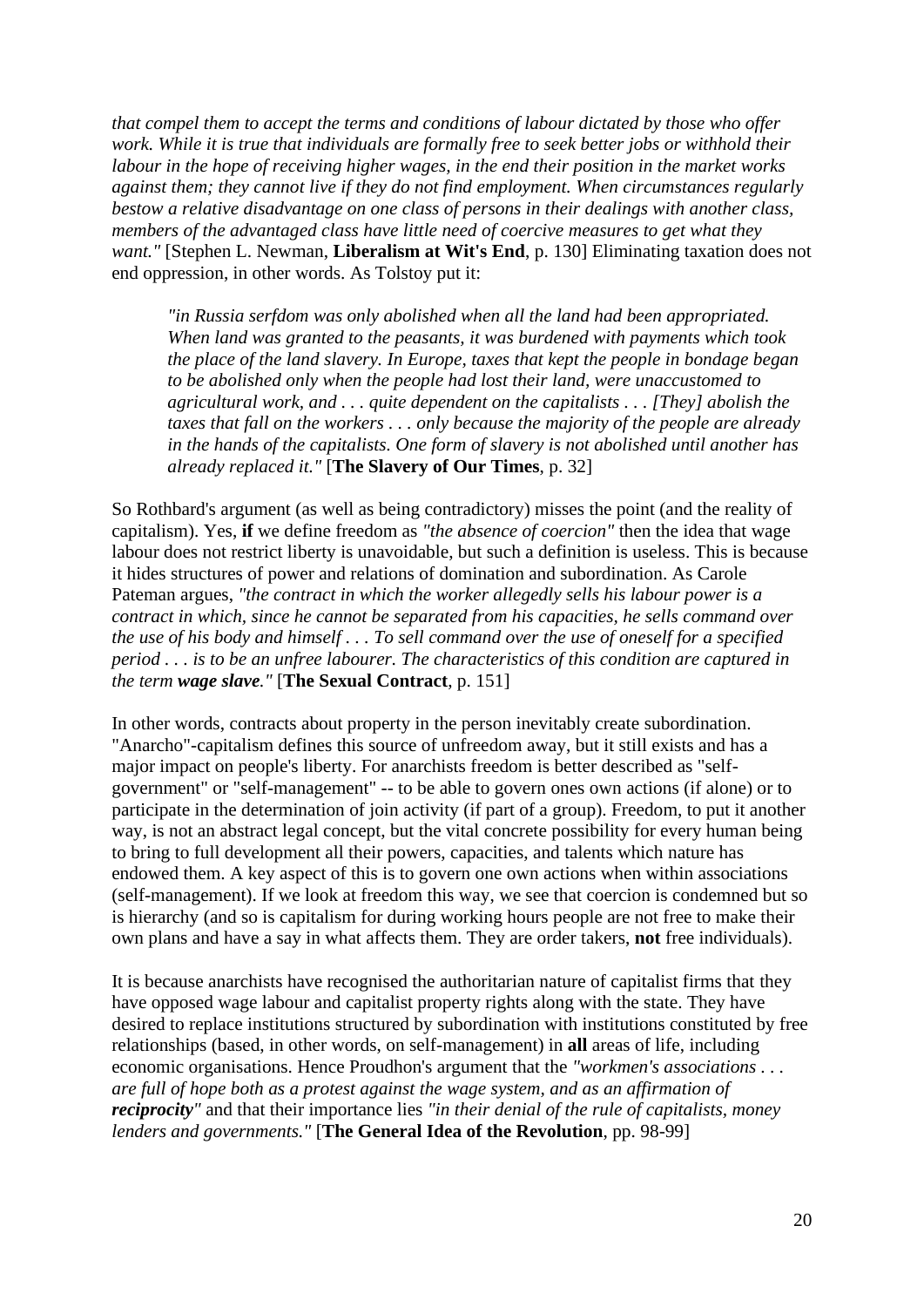Unlike anarchists, the "anarcho"-capitalist account of freedom allows an individual's freedom to be rented out to another while maintaining that the person is still free. It may seem strange that an ideology proclaiming its support for liberty sees nothing wrong with the alienation and denial of liberty but, in actual fact, it is unsurprising. After all, contract theory is a *"theoretical strategy that justifies subjection by presenting it as freedom"* and has *"turned a subversive proposition [that we are born free and equal] into a defence of civil subjection."* Little wonder, then, that contract *"creates a relation of subordination"* and not of freedom [Carole Pateman, **Op. Cit.**, p. 39 and p. 59] Little wonder, then, that Colin Ward argued that, as an anarchist, he is *"by definition, a socialist"* and that *"[w]orkers' control of industrial production"* is *"the only approach compatible with anarchism."* [**Talking Anarchy**, p. 25 and p. 26]

Ultimately, any attempt to build an ethical framework starting from the abstract individual (as Rothbard does with his *"legitimate rights"* method) will result in domination and oppression between people, **not** freedom. Indeed, Rothbard provides an example of the dangers of idealist philosophy that Bakunin warned about when he argued that while *"[m]aterialism denies free will and ends in the establishment of liberty; idealism, in the name of human dignity, proclaims free will, and on the ruins of every liberty founds authority."* [**God and the State**, p. 48] That this is the case with "anarcho"-capitalism can be seen from Rothbard's wholehearted support for wage labour, landlordism and the rules imposed by property owners on those who use, but do not own, their property. Rothbard, basing himself on abstract individualism, cannot help but justify authority over liberty. This, undoubtedly, flows from the right-liberal and conservative roots of his ideology. Individualist anarchist Shawn Wilbar once defined Wikipedia as *"the most successful modern experiment in promoting obedience to authority as freedom."* However, Wikipedia pales into insignificance compared to the success of liberalism (in its many forms) in doing precisely that. Whether politically or economically, liberalism has always rushed to justify and rationalise the individual subjecting themselves to some form of hierarchy. That "anarcho"-capitalism does this under the name "anarchism" is deeply insulting to anarchists.

Overall, we can see that the logic of the right-"libertarian" definition of "freedom" ends up negating itself because it results in the creation and encouragement of **authority,** which is an **opposite** of freedom. For example, as Ayn Rand pointed out, *"man has to sustain his life by his own effort, the man who has no right to the product of his effort has no means to sustain his life. The man who produces while others dispose of his product, is a slave."* [**The Ayn Rand Lexicon: Objectivism from A to Z**, pp. 388-9] But, as was shown in [section C.2,](sectionC.html#secc2) capitalism is based on, as Proudhon put it, workers working *"for an entrepreneur who pays them and keeps their products,"* and so is a form of **theft.** Thus, by "libertarian" capitalism's **own** logic, capitalism is based not on freedom, but on (wage) slavery; for interest, profit and rent are derived from a worker's **unpaid** labour, i.e. *"others dispose of his [sic] product."*

Thus it is debatable that a right-"libertarian" or "anarcho" capitalist society would have less unfreedom or authoritarianism in it than "actually existing" capitalism. In contrast to anarchism, "anarcho"-capitalism, with its narrow definitions, restricts freedom to only a few areas of social life and ignores domination and authority beyond those aspects. As Peter Marshall points out, their *"definition of freedom is entirely negative. It calls for the absence of coercion but cannot guarantee the positive freedom of individual autonomy and independence."* [**Demanding the Impossible**, p. 564] By confining freedom to such a narrow range of human action, "anarcho"-capitalism is clearly **not** a form of anarchism. Real anarchists support freedom in every aspect of an individual's life.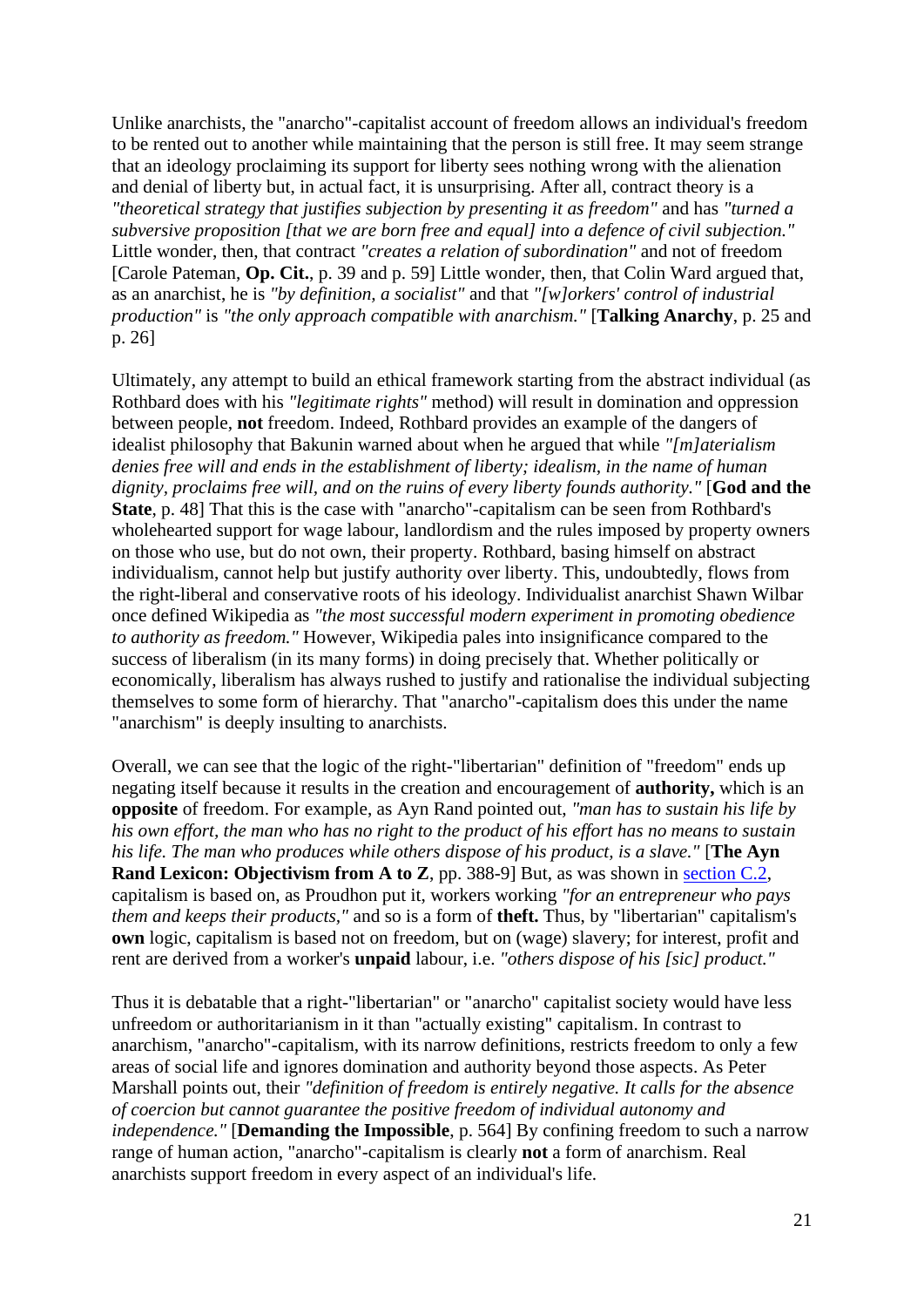In short, as French anarchist Elisee Reclus put it there is *"an abyss between two kinds of society,"* one of which is *"constituted freely by men of good will, based on a consideration of their common interests"* and another which *"accepts the existence of either temporary or permanent masters to whom [its members] owe obedience."* [quoted by Clark and Martin, **Anarchy, Geography, Modernity**, p. 62] In other words, when choosing between anarchism and capitalism, "anarcho"-capitalists pick the latter and call it the former.

### <span id="page-21-0"></span>**F.2.1 How does private property affect freedom?**

The right-"libertarian" either does not acknowledge or dismisses as irrelevant the fact that the (absolute) right of private property may lead to extensive control by property owners over those who use, but do not own, property (such as workers and tenants). Thus a free-market capitalist system leads to a very selective and class-based protection of "rights" and "freedoms." For example, under capitalism, the "freedom" of employers inevitably conflicts with the "freedom" of employees. When stockholders or their managers exercise their "freedom of enterprise" to decide how their company will operate, they violate their employee's right to decide how their labouring capacities will be utilised and so under capitalism the "property rights" of employers will conflict with and restrict the "human right" of employees to manage themselves. Capitalism allows the right of self-management only to the few, not to all. Or, alternatively, capitalism does not recognise certain human rights as **universal** which anarchism does.

This can be seen from Austrian Economist W. Duncan Reekie's defence of wage labour. While referring to *"intra-firm labour markets"* as *"hierarchies"*, Reekie (in his best *ex cathedra* tone) states that *"[t]here is nothing authoritarian, dictatorial or exploitative in the relationship. Employees order employers to pay them amounts specified in the hiring contract just as much as employers order employees to abide by the terms of the contract."* [**Markets, Entrepreneurs and Liberty**, p. 136 and p. 137]. Given that *"the terms of contract*" involve the worker agreeing to obey the employers orders and that they will be fired if they do not, its pretty clear that the ordering that goes on in the *"intra-firm labour market"* is decidedly **one way**. Bosses have the power, workers are paid to obey. And this begs the question: **if** the employment contract creates a free worker, why must she abandon her liberty during work hours?

Reekie actually recognises this lack of freedom in a "round about" way when he notes that *"employees in a firm at any level in the hierarchy can exercise an entrepreneurial role. The area within which that role can be carried out increases the more authority the employee has."* [**Op. Cit.**, p. 142] Which means workers **are** subject to control from above which restricts the activities they are allowed to do and so they are **not** free to act, make decisions, participate in the plans of the organisation, to create the future and so forth within working hours. And it is strange that while recognising the firm as a hierarchy, Reekie tries to deny that it is authoritarian or dictatorial -- as if you could have a hierarchy without authoritarian structures or an unelected person in authority who is not a dictator. His confusion is shared by Austrian guru Ludwig von Mises, who asserted that the *"entrepreneur and capitalist are not irresponsible autocrats"* because they are *"unconditionally subject to the sovereignty of the consumer"* while, **on the next page**, admitting there was a *"managerial hierarchy"* which contains *"the average subordinate employee."* [**Human Action**, p. 809 and p. 810] It does not enter his mind that the capitalist may be subject to some consumer control while being an autocrat to their subordinated employees. Again, we find the right-"libertarian" acknowledging that the capitalist managerial structure is a hierarchy and workers are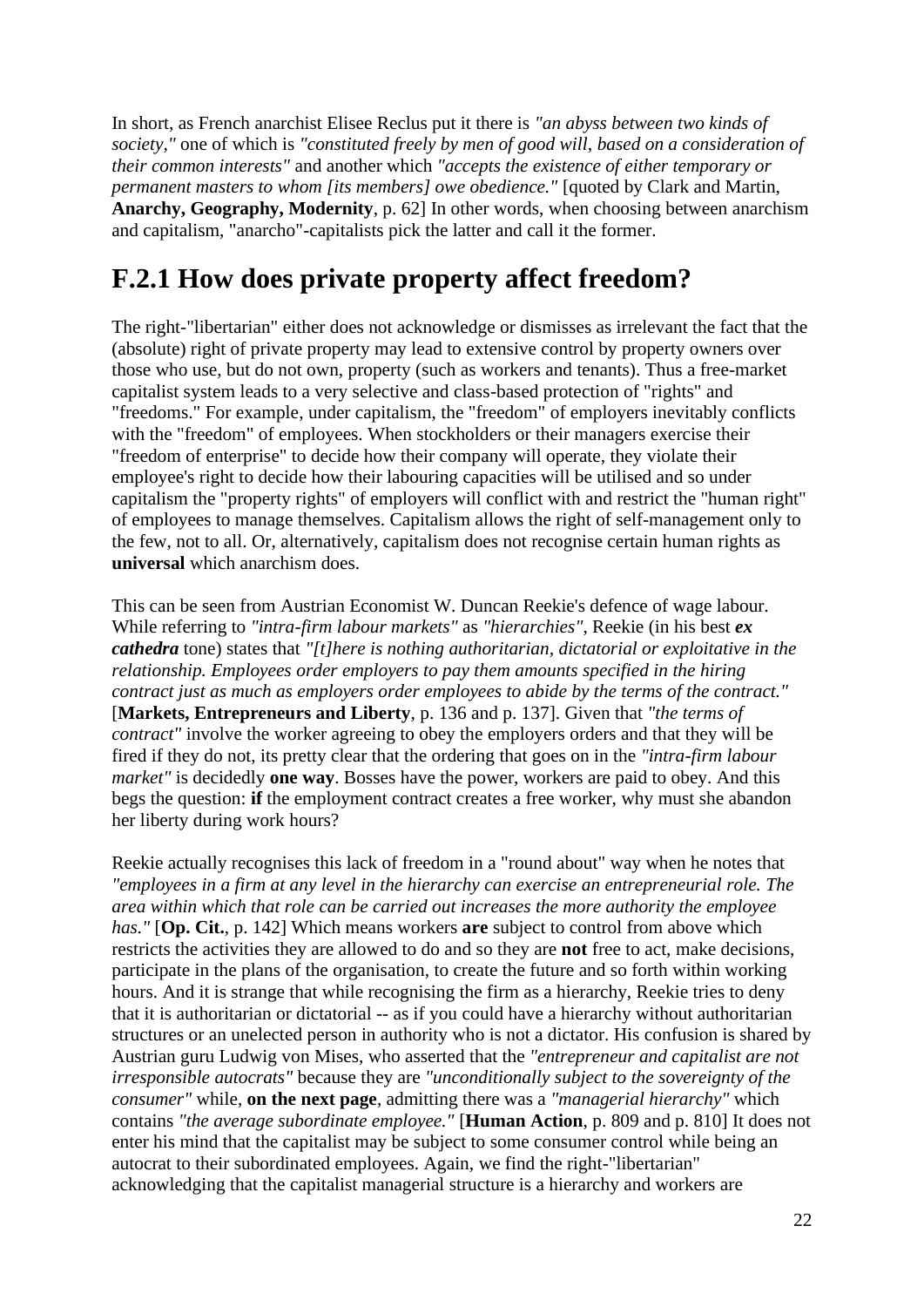subordinated while denying it is autocratic to the workers! Thus we have "free" workers within a relationship distinctly **lacking** freedom -- a strange paradox. Indeed, if your personal life were as closely monitored and regulated as the work life of millions of people across the world, you would rightly consider it the worse form of oppression and tyranny.

Somewhat ironically, right-wing liberal and "free market" economist Milton Friedman contrasted *"central planning involving the use of coercion -- the technique of the army or the modern totalitarian state"* with *"voluntary co-operation between individuals -- the technique of the marketplace"* as two distinct ways of co-ordinating the economic activity of large groups (*"millions"*) of people. [**Capitalism and Freedom**, p. 13] However, this misses the key issue of the internal nature of the company. As right-"libertarians" themselves note, the internal structure of a capitalist company is hierarchical. Indeed, the capitalist company **is** a form of central planning and so shares the same "technique" as the army. As Peter Drucker noted in his history of General Motors, *"[t]here is a remarkably close parallel between General Motors' scheme of organisation and those of the two institutions most renowned for administrative efficiency: that of the Catholic Church and that of the modern army."* [quoted by David Engler, **Apostles of Greed**, p. 66] Thus capitalism is marked by a series of totalitarian organisations. Dictatorship does not change much -- nor does it become less fascistic -- when discussing economic structures rather than political ones. To state the obvious, *"the employment contract (like the marriage contract) is not an exchange; both contracts create social relations that endure over time - social relations of subordination."* [Carole Pateman, **The Sexual Contract**, p. 148]

Perhaps Reekie (like most right-"libertarians") will maintain that workers voluntarily agree ("consent") to be subject to the bosses dictatorship (he writes that *"each will only enter into the contractual agreement known as a firm if each believes he will be better off thereby. The firm is simply another example of mutually beneficial exchange."* [**Op. Cit.**, p. 137]). However, this does not stop the relationship being authoritarian or dictatorial (and so exploitative as it is **highly** unlikely that those at the top will not abuse their power). Representing employment relations as voluntary agreement simply mystifies the existence and exercise of power within the organisation so created.

As we argue further in the [section F.3,](sectionF.html#secf3) in a capitalist society workers have the option of finding a job or facing abject poverty and/or starvation. Little wonder, then, that people "voluntarily" sell their labour and "consent" to authoritarian structures! They have little option to do otherwise. So, **within** the labour market workers **can** and **do** seek out the best working conditions possible, but that does not mean that the final contract agreed is "freely" accepted and not due to the force of circumstances, that both parties have equal bargaining power when drawing up the contract or that the freedom of both parties is ensured.

Which means to argue (as right-"libertarians" do) that freedom cannot be restricted by wage labour because people enter into relationships they consider will lead to improvements over their initial situation totally misses the point. As the initial situation is not considered relevant, their argument fails. After all, agreeing to work in a sweatshop 14 hours a day **is** an improvement over starving to death -- but it does not mean that those who so agree are free when working there or actually **want** to be there. They are not and it is the circumstances, created and enforced by the law (i.e., the state), that have ensured that they "consent" to such a regime (given the chance, they would desire to **change** that regime but cannot as this would violate their bosses property rights and they would be repressed for trying).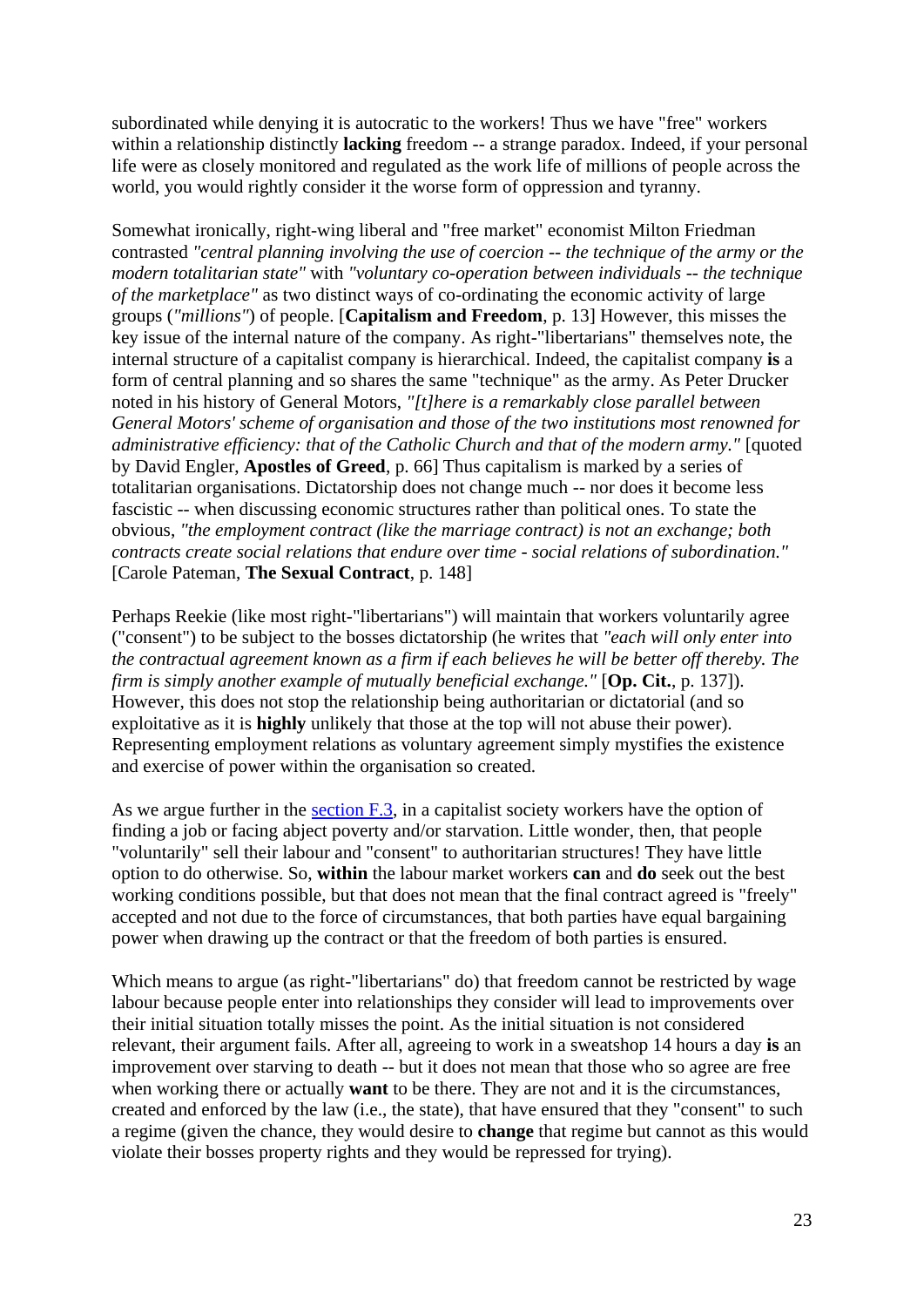So the right-wing "libertarian" right is interested only in a narrow concept of freedom (rather than in freedom or liberty as such). This can be seen in the argument of Ayn Rand that *"Freedom, in a political context, means freedom from government coercion. It does not mean freedom from the landlord, or freedom from the employer, or freedom from the laws of nature which do not provide men with automatic prosperity. It means freedom from the coercive power of the state -- and nothing else!"* [**Capitalism: The Unknown Ideal**, p. 192] By arguing in this way, right-"libertarians" ignore the vast number of authoritarian social relationships that exist in capitalist society and, as Rand does here, imply that these social relationships are like *"the laws of nature."* However, if one looks at the world without prejudice but with an eye to maximising freedom, the major coercive institutions are the state **and** capitalist social relationships (and the latter relies on the former). It should also be noted that, unlike gravity, the power of the landlord and boss depends on the use of force -- gravity does not need policemen to make things fall!

The right "libertarian," then, far from being a defender of freedom, is in fact a keen defender of certain forms of authority. As Kropotkin argued against a forerunner of right- "libertarianism":

*"The modern Individualism initiated by Herbert Spencer is, like the critical theory of Proudhon, a powerful indictment against the dangers and wrongs of government, but its practical solution of the social problem is miserable -- so miserable as to lead us to inquire if the talk of 'No force' be merely an excuse for supporting landlord and capitalist domination."* [**Act For Yourselves**, p. 98]

To defend the "freedom" of property owners is to defend authority and privilege -- in other words, statism. So, in considering the concept of liberty as "freedom from," it is clear that by defending private property (as opposed to possession) the "anarcho"-capitalist is defending the power and authority of property owners to govern those who use "their" property. And also, we must note, defending all the petty tyrannies that make the work lives of so many people frustrating, stressful and unrewarding.

Anarchism, by definition, is in favour of organisations and social relationships which are non-hierarchical and non-authoritarian. Otherwise, some people are more free than others. Failing to attack hierarchy leads to massive contradiction. For example, since the British Army is a volunteer one, it is an "anarchist" organisation! Ironically, it can also allow a state to appear "libertarian" as that, too, can be considered voluntary arrangement as long as it allows its subjects to emigrate freely. So equating freedom with (capitalist) property rights does not protect freedom, in fact it actively denies it. This lack of freedom is only inevitable as long as we accept capitalist private property rights. If we reject them, we can try and create a world based on freedom in all aspects of life, rather than just in a few.

#### <span id="page-23-0"></span>**F.2.2 Do "libertarian"-capitalists support slavery?**

Yes. It may come as a surprise to many people, but right-"Libertarianism" is one of the few political theories that justifies slavery. For example, Robert Nozick asks whether *"a free system would allow [the individual] to sell himself into slavery"* and he answers *"I believe that it would."* [**Anarchy, State and Utopia**, p. 371] While some right-"libertarians" do not agree with Nozick, there is no logical basis in their ideology for such disagreement.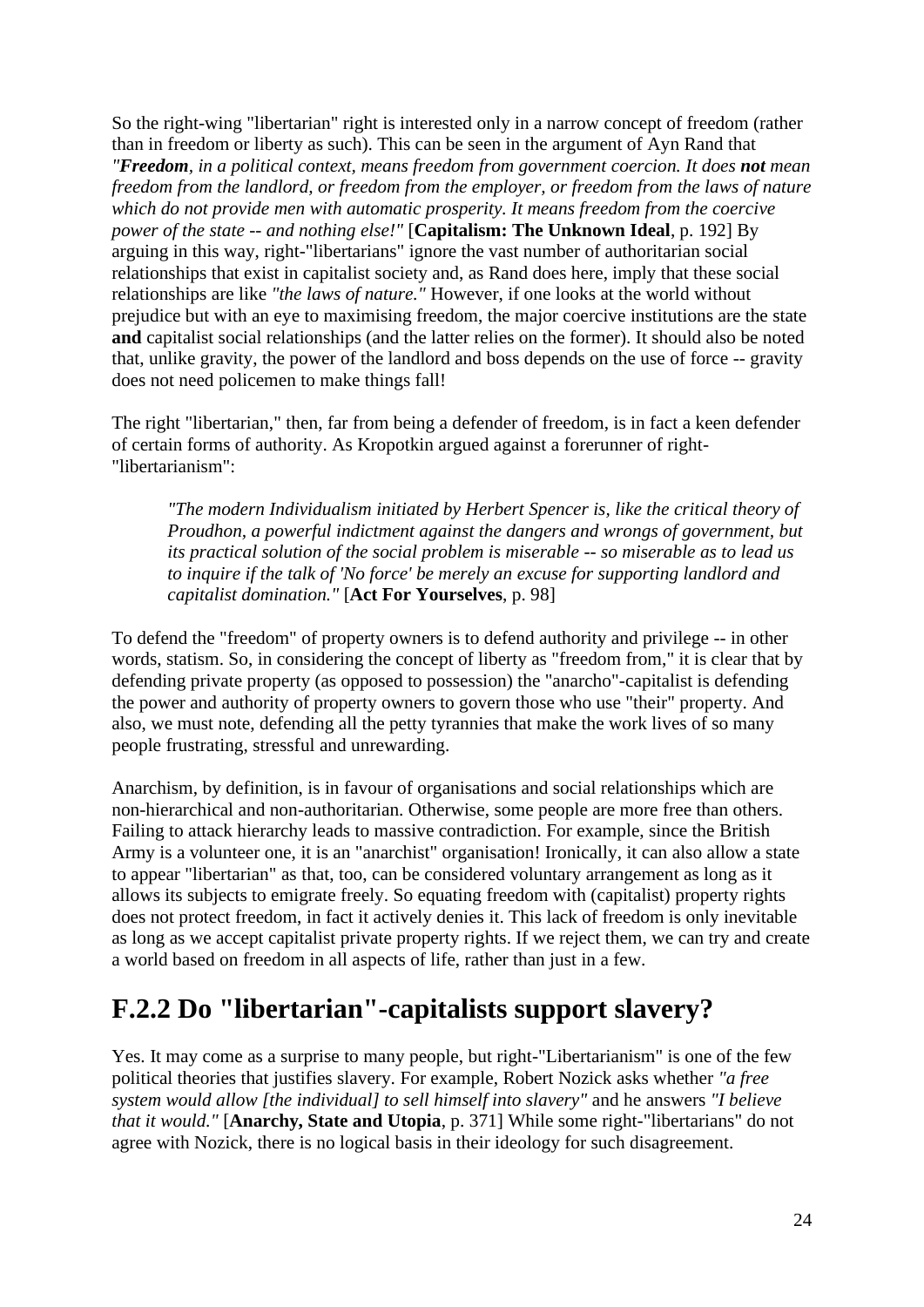This can be seen from "anarcho"-capitalist Walter Block, who, like Nozick, supports voluntary slavery. As he puts it, *"if I own something, I can sell it (and should be allowed by law to do so). If I can't sell, then, and to that extent, I really don't own it."* Thus agreeing to sell yourself for a lifetime *"is a bona fide contract"* which, if *"abrogated, theft occurs."* He critiques those other right-wing "libertarians" (like Murray Rothbard) who oppose voluntary slavery as being inconsistent to their principles. Block, in his words, seeks to make *"a tiny adjustment"* which *"strengthens libertarianism by making it more internally consistent."* He argues that his position shows *"that contract, predicated on private property [can] reach to the furthest realms of human interaction, even to voluntary slave contracts."* [*"Towards a Libertarian Theory of Inalienability: A Critique of Rothbard, Barnett, Smith, Kinsella, Gordon, and Epstein,"* pp. 39-85, **Journal of Libertarian Studies**, vol. 17, no. 2, p. 44, p. 48, p. 82 and p. 46]

So the logic is simple, you cannot really own something unless you can sell it. Selfownership is one of the cornerstones of laissez-faire capitalist ideology. Therefore, since you own yourself you can sell yourself.

This defence of slavery should not come as a surprise to any one familiar with classical liberalism. An elitist ideology, its main rationale is to defend the liberty and power of property owners and justify unfree social relationships (such as government and wage labour) in terms of "consent." Nozick and Block just takes it to its logical conclusion. This is because his position is not new but, as with so many other right-"libertarian" ones, can be found in John Locke's work. The key difference is that Locke refused the term *"slavery"* and favoured *"drudgery"* as, for him, slavery mean a relationship *"between a lawful conqueror and a captive"* where the former has the power of life and death over the latter. Once a *"compact"* is agreed between them, *"an agreement for a limited power on the one side, and obedience on the other . . . slavery ceases."* As long as the master could not kill the slave, then it was *"drudgery."* Like Nozick, he acknowledges that *"men did sell themselves; but, it is plain, this was only to drudgery, not to slavery: for, it is evident, the person sold was not under an absolute, arbitrary, despotical power: for the master could not have power to kill him, at any time, whom, at a certain time, he was obliged to let go free out of his service."* [Locke, **Second Treatise of Government**, Section 24] In other words, voluntary slavery was fine but just call it something else.

Not that Locke was bothered by **involuntary** slavery. He was heavily involved in the slave trade. He owned shares in the **"Royal Africa Company"** which carried on the slave trade for England, making a profit when he sold them. He also held a significant share in another slave company, the **"Bahama Adventurers."** In the *"Second Treatise"*, Locke justified slavery in terms of *"Captives taken in a just war,"* a war waged against aggressors. [Section 85] That, of course, had nothing to do with the **actual** slavery Locke profited from (slave raids were common, for example). Nor did his "liberal" principles stop him suggesting a constitution that would ensure that *"every freeman of Carolina shall have absolute power and authority over his Negro slaves."* The constitution itself was typically autocratic and hierarchical, designed explicitly to *"avoid erecting a numerous democracy."* [**The Works of John Locke**, vol. X, p. 196]

So the notion of contractual slavery has a long history within right-wing liberalism, although most refuse to call it by that name. It is of course simply embarrassment that stops many right-"libertarians" calling a spade a spade. They incorrectly assume that slavery has to be involuntary. In fact, historically, voluntary slave contracts have been common (David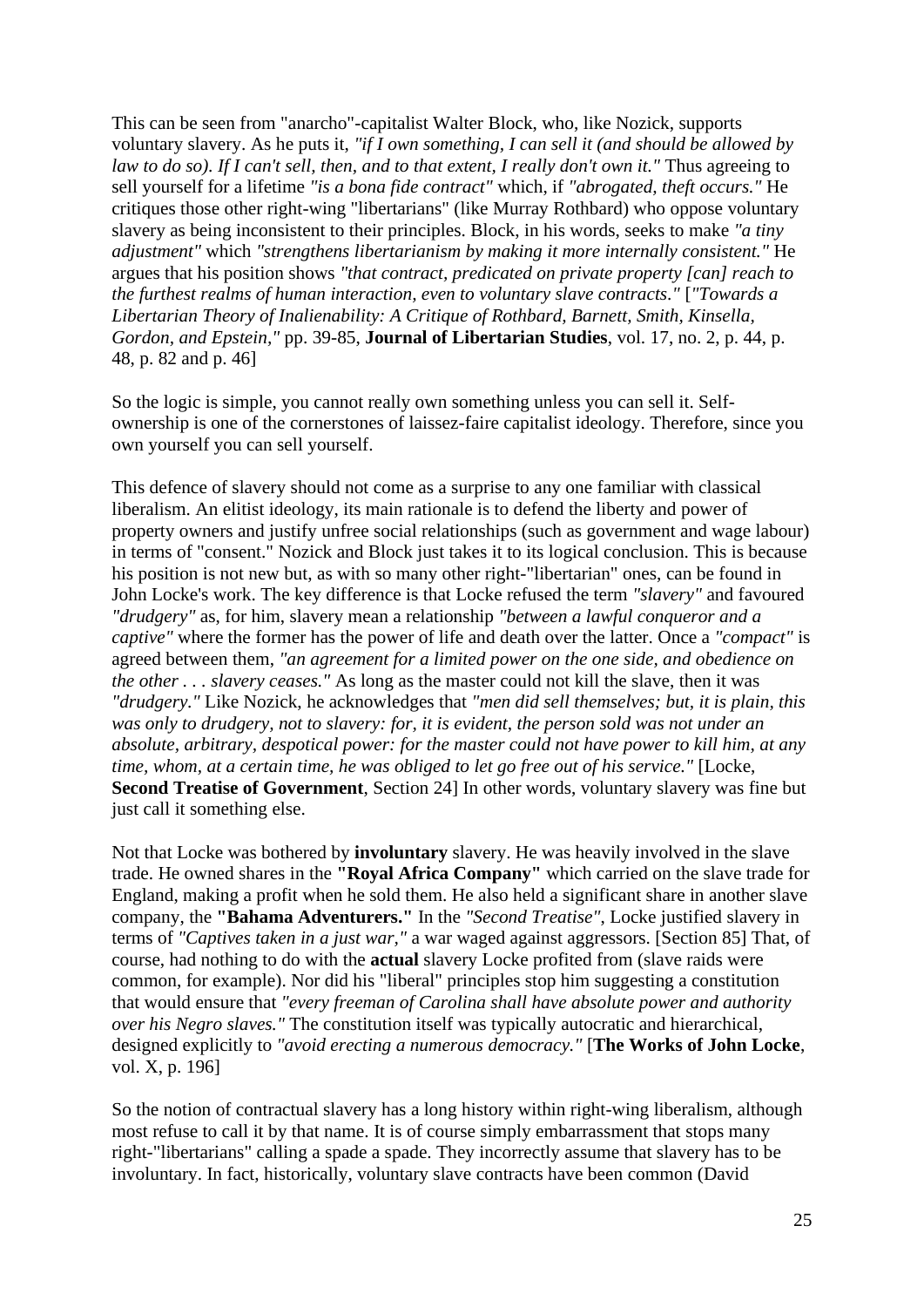Ellerman's **Property and Contract in Economics** has an excellent overview). Any new form of voluntary slavery would be a "civilised" form of slavery and could occur when an individual would "agree" to sell their lifetime's labour to another (as when a starving worker would "agree" to become a slave in return for food). In addition, the contract would be able to be broken under certain conditions (perhaps in return for breaking the contract, the former slave would have pay damages to his or her master for the labour their master would lose -- a sizeable amount no doubt and such a payment could result in debt slavery, which is the most common form of "civilised" slavery. Such damages may be agreed in the contract as a "performance bond" or "conditional exchange."

In summary, right-"libertarians" are talking about "civilised" slavery (or, in other words, civil slavery) and not forced slavery. While some may have reservations about calling it slavery, they agree with the basic concept that since people own themselves they can sell themselves, that is sell their labour for a lifetime rather than piecemeal.

We must stress that this is no academic debate. "Voluntary" slavery has been a problem in many societies and still exists in many countries today (particularly third world ones where bonded labour -- i.e. where debt is used to enslave people -- is the most common form). With the rise of sweat shops and child labour in many "developed" countries such as the USA, "voluntary" slavery (perhaps via debt and bonded labour) may become common in all parts of the world -- an ironic (if not surprising) result of "freeing" the market and being indifferent to the actual freedom of those within it.

Some right-"libertarians" are obviously uneasy with the logical conclusion of their definition of freedom. Murray Rothbard, for example, stressed the *"unenforceability, in libertarian theory, of voluntary slave contracts."* Of course, **other** "libertarian" theorists claim the exact opposite, so *"libertarian theory"* makes no such claim, but never mind! Essentially, his objection revolves around the assertion that a person *"cannot, in nature, sell himself into slavery and have this sale enforced -- for this would mean that his future will over his own body was being surrendered in advance"* and that if a *"labourer remains totally subservient to his master's will voluntarily, he is not yet a slave since his submission is voluntary."* However, as we noted in [section F.2,](sectionF.html#secf2) Rothbard emphasis on quitting fails to recognise the actual denial of will and control over ones own body that is explicit in wage labour. It is this failure that pro-slave contract "libertarians" stress -- they consider the slave contract as an extended wage contract. Moreover, a modern slave contract would likely take the form of a *"performance bond,"* on which Rothbard laments about its *"unfortunate suppression"* by the state. In such a system, the slave could agree to perform X years labour or pay their master substantial damages if they fail to do so. It is the threat of damages that enforces the contract and such a "contract" Rothbard does agree is enforceable. Another means of creating slave contracts would be *"conditional exchange"* which Rothbard also supports. As for debt bondage, that too, seems acceptable. He surreally notes that paying damages and debts in such contracts is fine as *"money, of course, is alienable"* and so forgets that it needs to be earned by labour which, he asserts, is **not** alienable! [**The Ethics of Liberty,** pp. 134-135, p. 40, pp. 136-9, p. 141 and p. 138]

It should be noted that the slavery contract cannot be null and void because it is unenforceable, as Rothbard suggests. This is because the doctrine of specific performance applies to all contracts, not just to labour contracts. This is because **all** contracts specify some future performance. In the case of the lifetime labour contract, then it can be broken as long as the slave pays any appropriate damages. As Rothbard puts it elsewhere, *"if A has agreed to*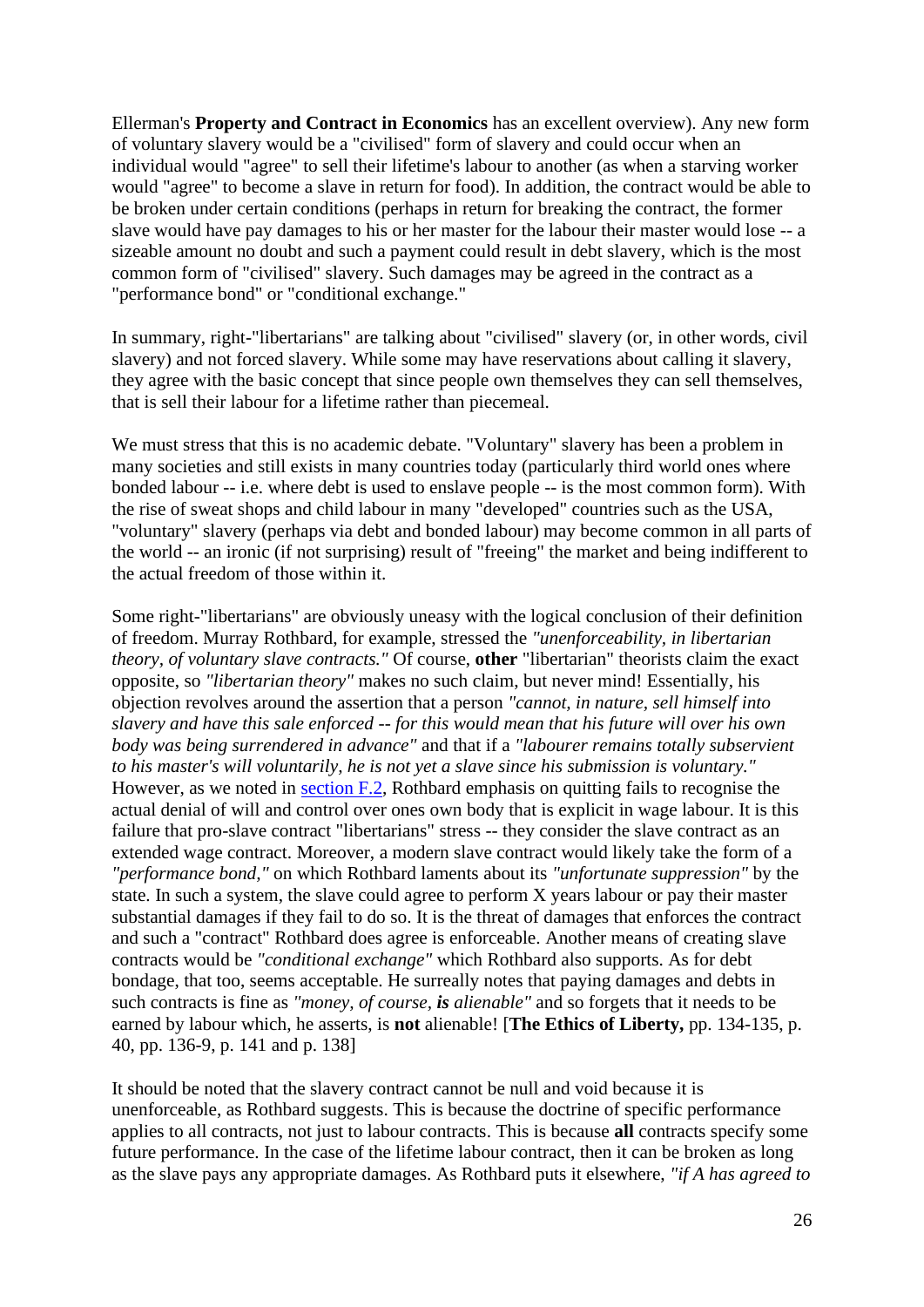*work for life for B in exchange for 10,000 grams of gold, he will have to return the proportionate amount of property if he terminates the arrangement and ceases to work."* [**Man, Economy, and State**, vol. I , p. 441] This is understandable, as the law generally allows material damages for breached contracts, as does Rothbard in his support for the *"performance bond"* and *"conditional exchange."* Needless to say, having to pay such damages (either as a lump sum or over a period of time) could turn the worker into the most common type of modern slave, the debt-slave.

And it is interesting to note that even Murray Rothbard is not against the selling of humans. He argued that children are the property of their parents who can (bar actually murdering them by violence) do whatever they please with them, even sell them on a *"flourishing free child market."* [**The Ethics of Liberty**, p. 102] Combined with a whole hearted support for child labour (after all, the child can leave its parents if it objects to working for them) such a "free child market" could easily become a "child slave market" -- with entrepreneurs making a healthy profit selling infants and children or their labour to capitalists (as did occur in 19th century Britain). Unsurprisingly, Rothbard ignores the possible nasty aspects of such a market in human flesh (such as children being sold to work in factories, homes and brothels). But this is besides the point.

Of course, this theoretical justification for slavery at the heart of an ideology calling itself "libertarianism" is hard for many right-"libertarians" to accept and so they argue that such contracts would be very hard to enforce. This attempt to get out of the contradiction fails simply because it ignores the nature of the capitalist market. If there is a demand for slave contracts to be enforced, then companies will develop to provide that "service" (and it would be interesting to see how two "protection" firms, one defending slave contracts and another not, could compromise and reach a peaceful agreement over whether slave contracts were valid). Thus we could see a so-called "free" society producing companies whose specific purpose was to hunt down escaped slaves (i.e. individuals in slave contracts who have not paid damages to their owners for freedom). Of course, perhaps Rothbard would claim that such slave contracts would be "outlawed" under his *"general libertarian law code"* but this is a denial of market "freedom". If slave contracts **are** "banned" then surely this is paternalism, stopping individuals from contracting out their "labour services" to whom and however long they "desire". You cannot have it both ways.

So, ironically, an ideology proclaiming itself to support "liberty" ends up justifying and defending slavery. Indeed, for the right-"libertarian" the slave contract is an exemplification, not the denial, of the individual's liberty! How is this possible? How can slavery be supported as an expression of liberty? Simple, right-"libertarian" support for slavery is a symptom of a **deeper** authoritarianism, namely their uncritical acceptance of contract theory. The central claim of contract theory is that contract is the means to secure and enhance individual freedom. Slavery is the antithesis to freedom and so, in theory, contract and slavery must be mutually exclusive. However, as indicated above, some contract theorists (past and present) have included slave contracts among legitimate contracts. This suggests that contract theory cannot provide the theoretical support needed to secure and enhance individual freedom.

As Carole Pateman argues, *"contract theory is primarily about a way of creating social relations constituted by subordination, not about exchange."* Rather than undermining subordination, contract theorists justify modern subjection -- *"contract doctrine has proclaimed that subjection to a master -- a boss, a husband -- is freedom."* [**The Sexual Contract**, p. 40 and p. 146] The question central to contract theory (and so right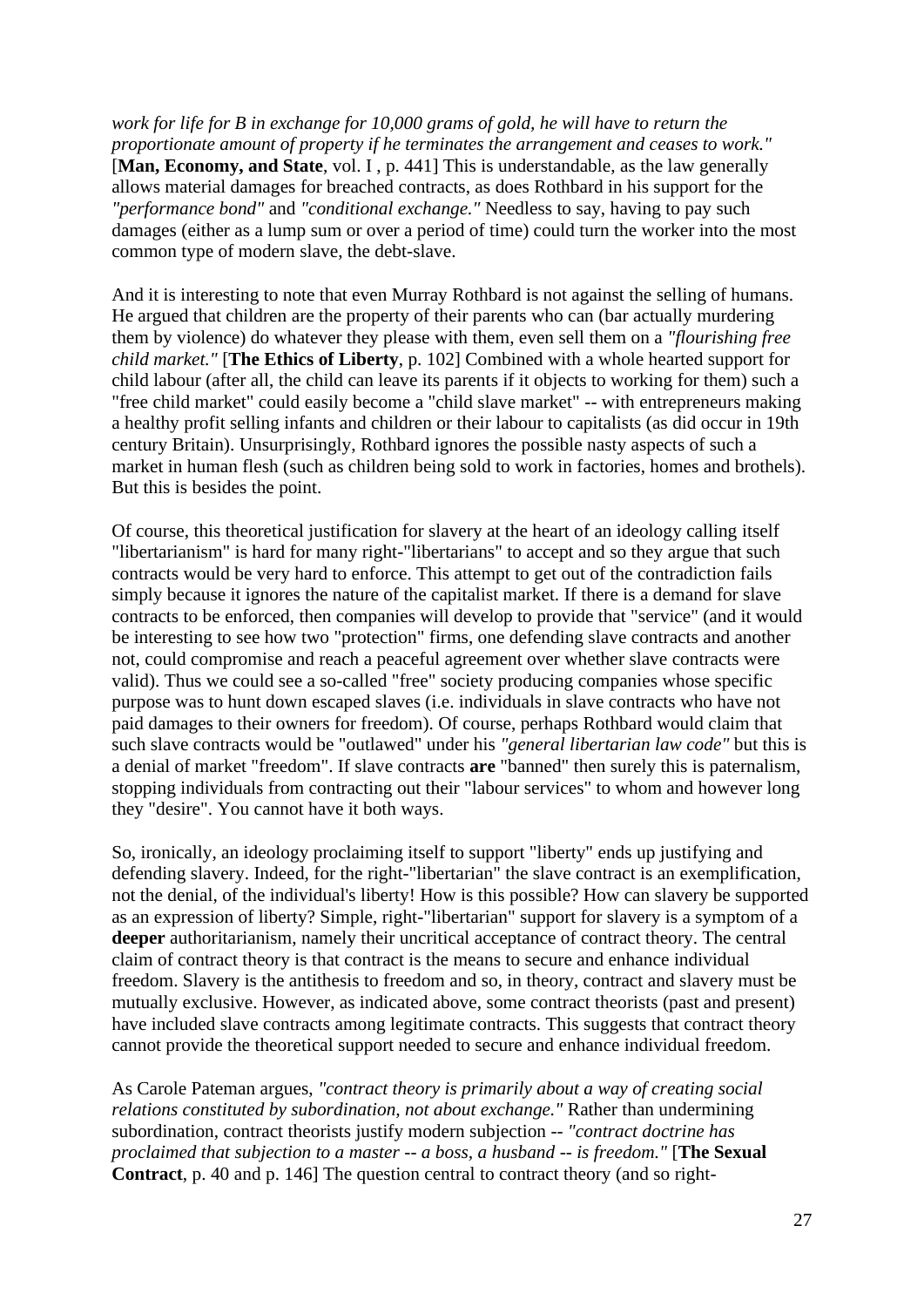Libertarianism) is not "are people free" (as one would expect) but "are people free to subordinate themselves in any manner they please." A radically different question and one only fitting to someone who does not know what liberty means.

Anarchists argue that not all contracts are legitimate and no free individual can make a contract that denies his or her own freedom. If an individual is able to express themselves by making free agreements then those free agreements must also be based upon freedom internally as well. Any agreement that creates domination or hierarchy negates the assumptions underlying the agreement and makes itself null and void. In other words, voluntary government is still government and a defining characteristic of an anarchy must be, surely, "no government" and "no rulers."

This is most easily seen in the extreme case of the slave contract. John Stuart Mill stated that such a contract would be "null and void." He argued that an individual may voluntarily choose to enter such a contract but in so doing *"he abdicates his liberty; he foregoes any future use of it beyond that single act. He therefore defeats, in his own case, the very purpose which is the justification of allowing him to dispose of himself. . .The principle of freedom cannot require that he should be free not to be free. It is not freedom, to be allowed to alienate his freedom."* He adds that *"these reasons, the force of which is so conspicuous in this particular case, are evidently of far wider application."* [quoted by Pateman, **Op. Cit.**, pp. 171-2]

And it is such an application that defenders of capitalism fear (Mill did in fact apply these reasons wider and unsurprisingly became a supporter of a market syndicalist form of socialism). If we reject slave contracts as illegitimate then, logically, we must also reject **all** contracts that express qualities similar to slavery (i.e. deny freedom) including wage slavery. Given that, as David Ellerman points out, *"the voluntary slave . . . and the employee cannot in fact take their will out of their intentional actions so that they could be 'employed' by the master or employer"* we are left with *"the rather implausible assertion that a person can vacate his or her will for eight or so hours a day for weeks, months, or years on end but cannot do so for a working lifetime."* [**Property and Contract in Economics**, p. 58] This is Rothbard's position.

The implications of supporting voluntary slavery is quite devastating for all forms of rightwing "libertarianism." This was proven by Ellerman when he wrote an extremely robust defence of it under the pseudonym "J. Philmore" called **The Libertarian Case for Slavery** (first published in **The Philosophical Forum**, xiv, 1982). This classic rebuttal takes the form of "proof by contradiction" (or **reductio ad absurdum**) whereby he takes the arguments of right-libertarianism to their logical end and shows how they reach the memorably conclusion that the *"time has come for liberal economic and political thinkers to stop dodging this issue and to critically re-examine their shared prejudices about certain voluntary social institutions . . . this critical process will inexorably drive liberalism to its only logical conclusion: libertarianism that finally lays the true moral foundation for economic and political slavery."* Ellerman shows how, from a right-"libertarian" perspective there is a *"fundamental contradiction"* in a modern liberal society for the state to prohibit slave contracts. He notes that there *"seems to be a basic shared prejudice of liberalism that slavery is inherently involuntary, so the issue of genuinely voluntary slavery has received little scrutiny. The perfectly valid liberal argument that involuntary slavery is inherently unjust is thus taken to include voluntary slavery (in which case, the argument, by definition, does not apply). This has resulted in an abridgement of the freedom of contract in modern liberal*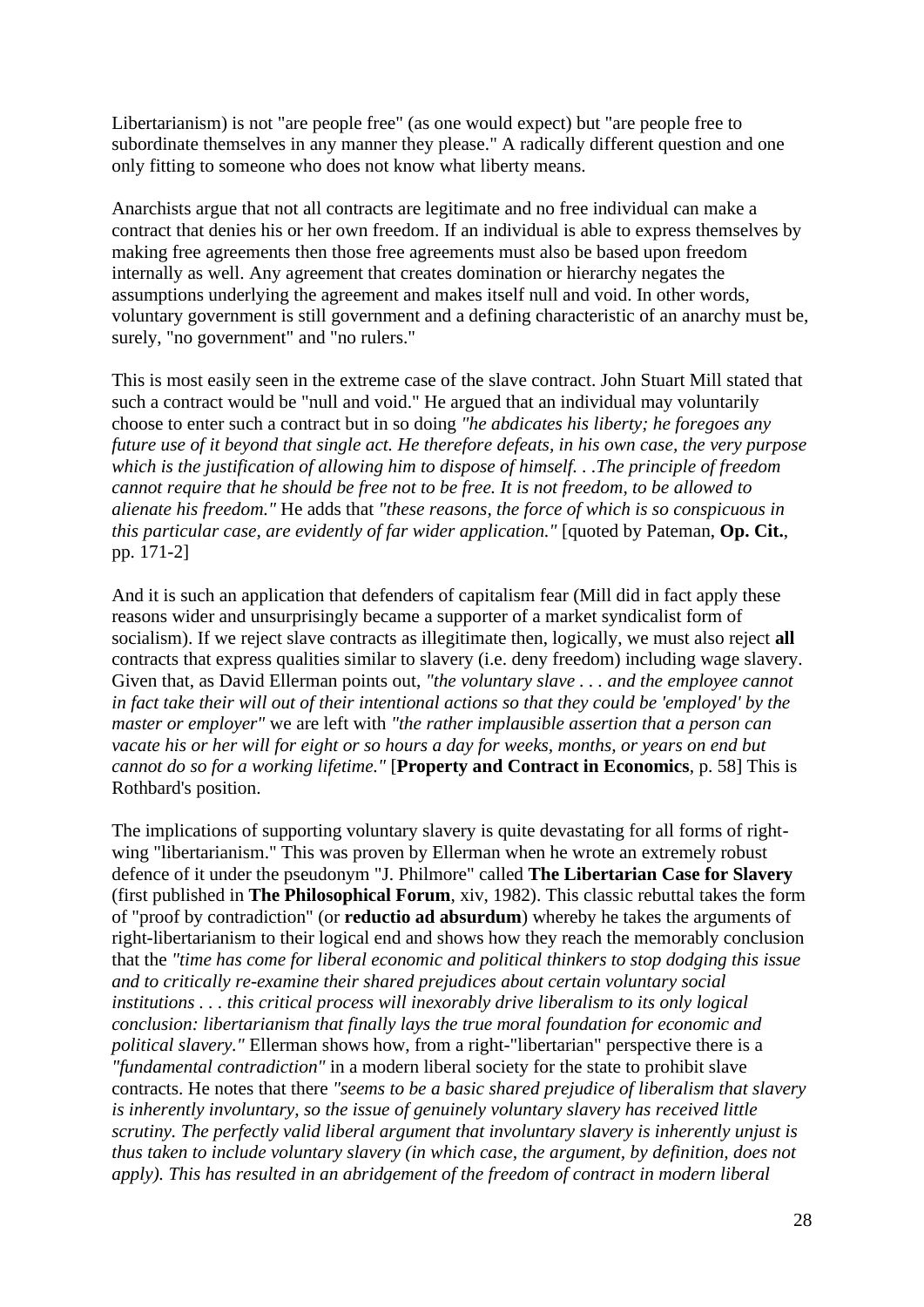*society."* Thus it is possible to argue for a *"civilised form of contractual slavery."* ["J. Philmore,", **Op. Cit.**]

So accurate and logical was Ellerman's article that many of its readers were convinced it **was** written by a right-"libertarian" (including, we have to say, us!). One such writer was Carole Pateman, who correctly noted that *"[t]here is a nice historical irony here. In the American South, slaves were emancipated and turned into wage labourers, and now American contractarians argue that all workers should have the opportunity to turn themselves into civil slaves."* [**Op. Cit.**, p. 63]).

The aim of Ellerman's article was to show the problems that employment (wage labour) presents for the concept of self-government and how contract need not result in social relationships based on freedom. As "Philmore" put it, *"[a]ny thorough and decisive critique of voluntary slavery or constitutional non-democratic government would carry over to the employment contract -- which is the voluntary contractual basis for the free-market freeenterprise system. Such a critique would thus be a reductio ad absurdum."* As *"contractual slavery"* is an *"extension of the employer-employee contract,"* he shows that the difference between wage labour and slavery is the time scale rather than the principle or social relationships involved. [**Op. Cit.**] This explains why the early workers' movement called capitalism *"wage slavery"* and why anarchists still do. It exposes the unfree nature of capitalism and the poverty of its vision of freedom. While it is possible to present wage labour as "freedom" due to its "consensual" nature, it becomes much harder to do so when talking about slavery or dictatorship (and let us not forget that Nozick also had no problem with autocracy -- see [section B.4\)](sectionB.html#secb4). Then the contradictions are exposed for all to see and be horrified by.

All this does not mean that we must reject free agreement. Far from it! Free agreement is **essential** for a society based upon individual dignity and liberty. There are a variety of forms of free agreement and anarchists support those based upon co-operation and self-management (i.e. individuals working together as equals). Anarchists desire to create relationships which reflect (and so express) the liberty that is the basis of free agreement. Capitalism creates relationships that deny liberty. The opposition between autonomy and subjection can only be maintained by modifying or rejecting contract theory, something that capitalism cannot do and so the right-wing "libertarian" rejects autonomy in favour of subjection (and so rejects socialism in favour of capitalism).

So the real contrast between genuine libertarians and right-"libertarians" is best expressed in their respective opinions on slavery. Anarchism is based upon the individual whose individuality depends upon the maintenance of free relationships with other individuals. If individuals deny their capacities for self-government through a contract the individuals bring about a qualitative change in their relationship to others -- freedom is turned into mastery and subordination. For the anarchist, slavery is thus the paradigm of what freedom is **not**, instead of an exemplification of what it is (as right-"libertarians" state). As Proudhon argued:

*"If I were asked to answer the following question: What is slavery? and I should answer in one word, It is murder, my meaning would be understood at once. No extended argument would be required to show that the power to take from a man his thought, his will, his personality, is a power of life and death; and that to enslave a man is to kill him."* [**What is Property?**, p. 37]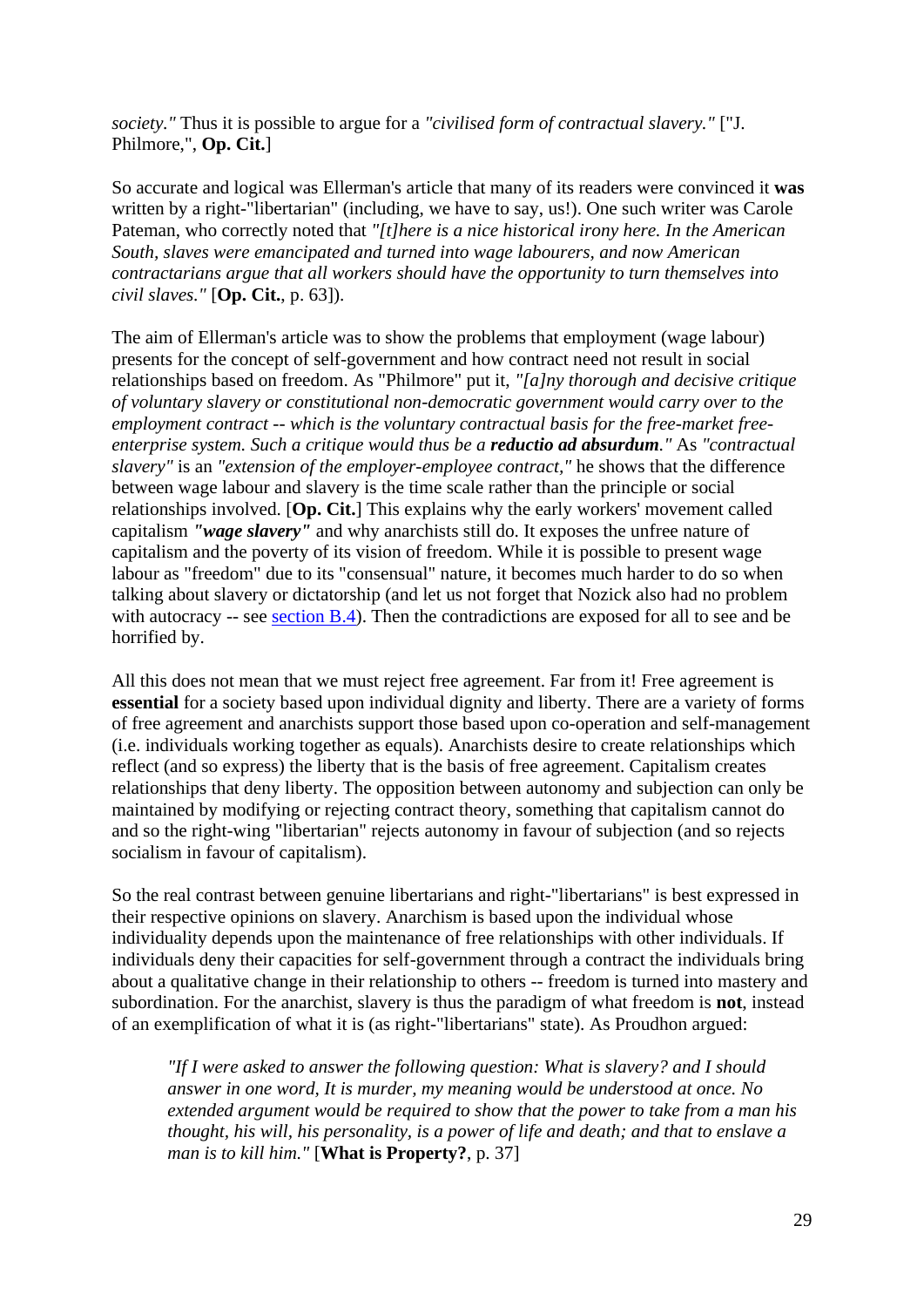In contrast, the right-"libertarian" effectively argues that "I support slavery because I believe in liberty." It is a sad reflection of the ethical and intellectual bankruptcy of our society that such an "argument" is actually proposed by some people under the name of liberty. The concept of "slavery as freedom" is far too Orwellian to warrant a critique -- we will leave it up to right-"libertarians" to corrupt our language and ethical standards with an attempt to prove it.

From the basic insight that slavery is the opposite of freedom, the anarchist rejection of authoritarian social relations quickly follows:

*"Liberty is inviolable. I can neither sell nor alienate my liberty; every contract, every condition of a contract, which has in view the alienation or suspension of liberty, is null: the slave, when he plants his foot upon the soil of liberty, at that moment becomes a free man . . . Liberty is the original condition of man; to renounce liberty is to renounce the nature of man: after that, how could we perform the acts of man?"* [P.J. Proudhon, **Op. Cit.**, p. 67]

The employment contract (i.e. wage slavery) abrogates liberty. It is based upon inequality of power and *"exploitation is a consequence of the fact that the sale of labour power entails the worker's subordination."* [Carole Pateman, **Op. Cit.**, p. 149] Hence Proudhon's support for self-management and opposition to capitalism -- any relationship that resembles slavery is illegitimate and no contract that creates a relationship of subordination is valid. Thus in a truly anarchistic society, slave contracts would be unenforceable -- people in a truly free (i.e. non-capitalist) society would **never** tolerate such a horrible institution or consider it a valid agreement. If someone was silly enough to sign such a contract, they would simply have to say they now rejected it in order to be free -- such contracts are made to be broken and without the force of a law system (and private defence firms) to back it up, such contracts will stay broken.

The right-"libertarian" support for slave contracts (and wage slavery) indicates that their ideology has little to do with liberty and far more to do with justifying property and the oppression and exploitation it produces. Their theoretical support for permanent and temporary voluntary slavery and autocracy indicates a deeper authoritarianism which negates their claims to be libertarians.

# <span id="page-29-0"></span>**F.3 Why do anarcho"-capitalists place little or no value on equality?**

Murray Rothbard argued that *"the 'rightist' libertarian is not opposed to inequality."* [**For a New Liberty**, p. 47] In contrast, genuine libertarians oppose inequality because it has harmful effects on individual liberty. Part of the reason "anarcho"-capitalism places little or no value on "equality" derives from their definition of that term. *"A and B are 'equal,'"* Rothbard argued, *"if they are identical to each other with respect to a given attribute . . . There is one and only one way, then, in which any two people can really be 'equal' in the fullest sense: they must be identical in all their attributes."* He then pointed out the obvious fact that *"men are not uniform . . . the species, mankind, is uniquely characterised by a high degree of variety, diversity, differentiation: in short, inequality."* [**Egalitarianism as a Revolt against Nature and Other Essays**, p. 4 and p.5]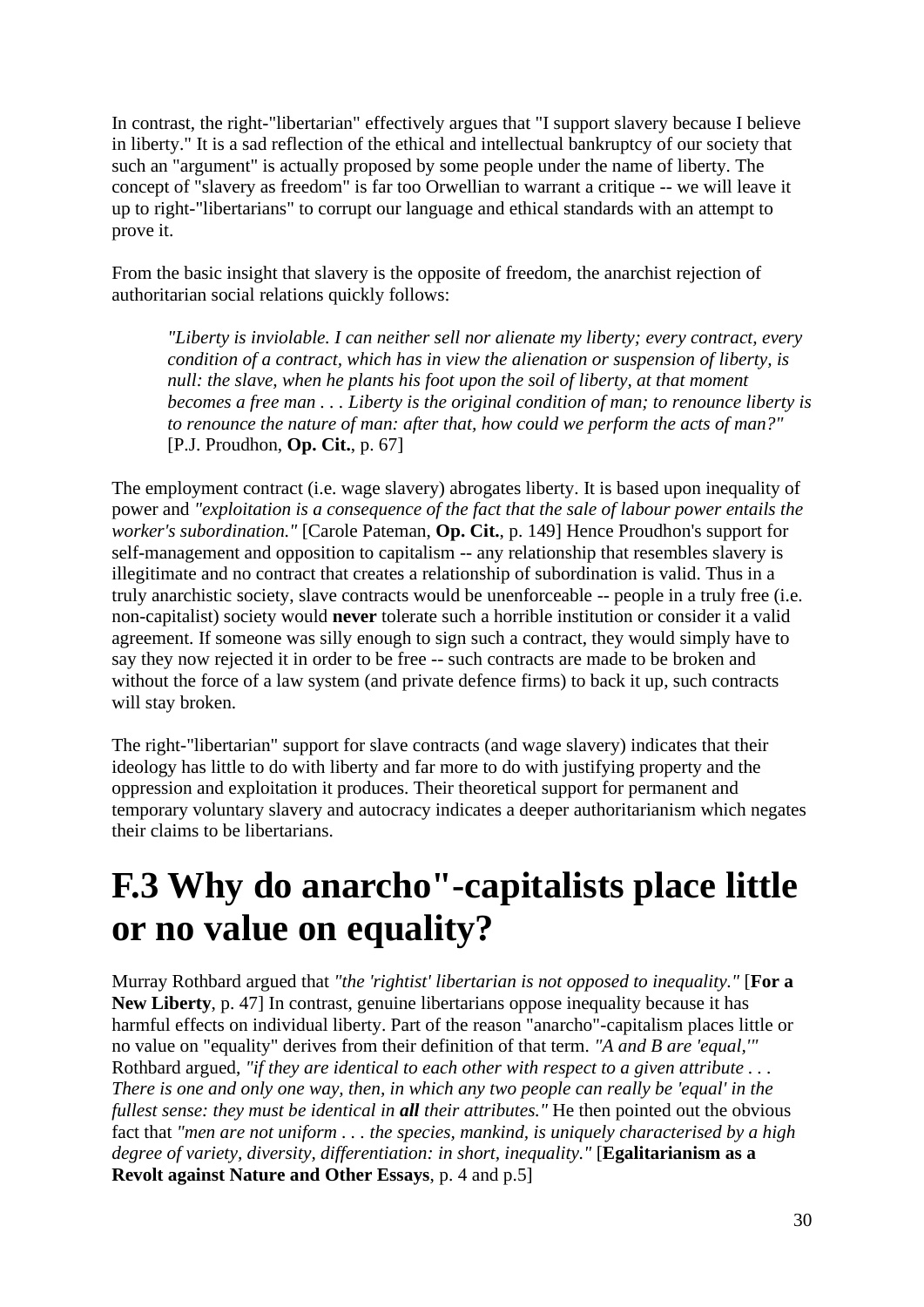In others words, every individual is unique -- something no egalitarian has ever denied. On the basis of this amazing insight, he concludes that equality is impossible (except "equality of rights") and that the attempt to achieve "equality" is a *"revolt against nature."* The utility of Rothbard's sophistry to the rich and powerful should be obvious as it moves analysis away from the social system we live in and onto biological differences. This means that because we are all unique, the outcome of our actions will not be identical and so social inequality flows from natural differences and not due to the economic system we live under. Inequality of endowment, in this perspective, implies inequality of outcome and so social inequality. As individual differences are a fact of nature, attempts to create a society based on "equality" (i.e. making everyone identical in terms of possessions and so forth) is impossible and "unnatural." That this would be music to the ears of the wealthy should go without saying.

Before continuing, we must note that Rothbard is destroying language to make his point and that he is not the first to abuse language in this particular way. In George Orwell's **1984**, the expression *"all men are created equal"* could be translated into Newspeak *"but only in the same sense in which All men are redhaired is a possible Oldspeak sentence. It did not contain a grammatical error, but it expressed a palpable untruth -- i.e. that all men are of equal size, weight, or strength."* [*"Appendix: The Principles of Newspeak"*, **1984**, p. 246] It is nice to know that "Mr. Libertarian" is stealing ideas from Big Brother, and for the same reason: to make critical thought impossible by restricting the meaning of words.

"Equality," in the context of political discussion, does not mean "identical," it means equality of rights, respect, worth, power and so forth. It does not imply treating everyone identically (for example, expecting an eighty year old man to do identical work as an eighteen violates treating both equally with respect as unique individuals). Needless to say, no anarchist has ever advocated such a notion of equality as being identical. As discussed in [section A.2.5,](sectionA.html#seca25) anarchists have always based our arguments on the need for social equality on the fact that, while people are different, we all have the same right to be free and that inequality in wealth produces inequalities of liberty. For anarchists:

*"equality does not mean an equal amount but equal opportunity . . . Do not make the mistake of identifying equality in liberty with the forced equality of the convict camp. True anarchist equality implies freedom, not quantity. It does not mean that every one must eat, drink, or wear the same things, do the same work, or live in the same manner. Far from it: the very reverse, in fact. Individual needs and tastes differ, as appetites differ. It is equal opportunity to satisfy them that constitutes true equality. Far from levelling, such equality opens the door for the greatest possible variety of activity and development. For human character is diverse, and only the repression of this free diversity results in levelling, in uniformity and sameness. Free opportunity and acting out your individuality means development of natural dissimilarities and variations. . . . Life in freedom, in anarchy will do more than liberate man merely from his present political and economic bondage. That will be only the first step, the preliminary to a truly human existence."* [**What is Anarchism?**, pp. 164-5]

So it is precisely the diversity of individuals (their uniqueness) which drives the anarchist support for equality, not its denial. Thus anarchists reject the Rothbardian-Newspeak definition of equality as meaningless. No two people are identical and so imposing "identical" equality between them would mean treating them as **unequals**, i.e. not having equal worth or giving them equal respect as befits them as human beings and fellow unique individuals.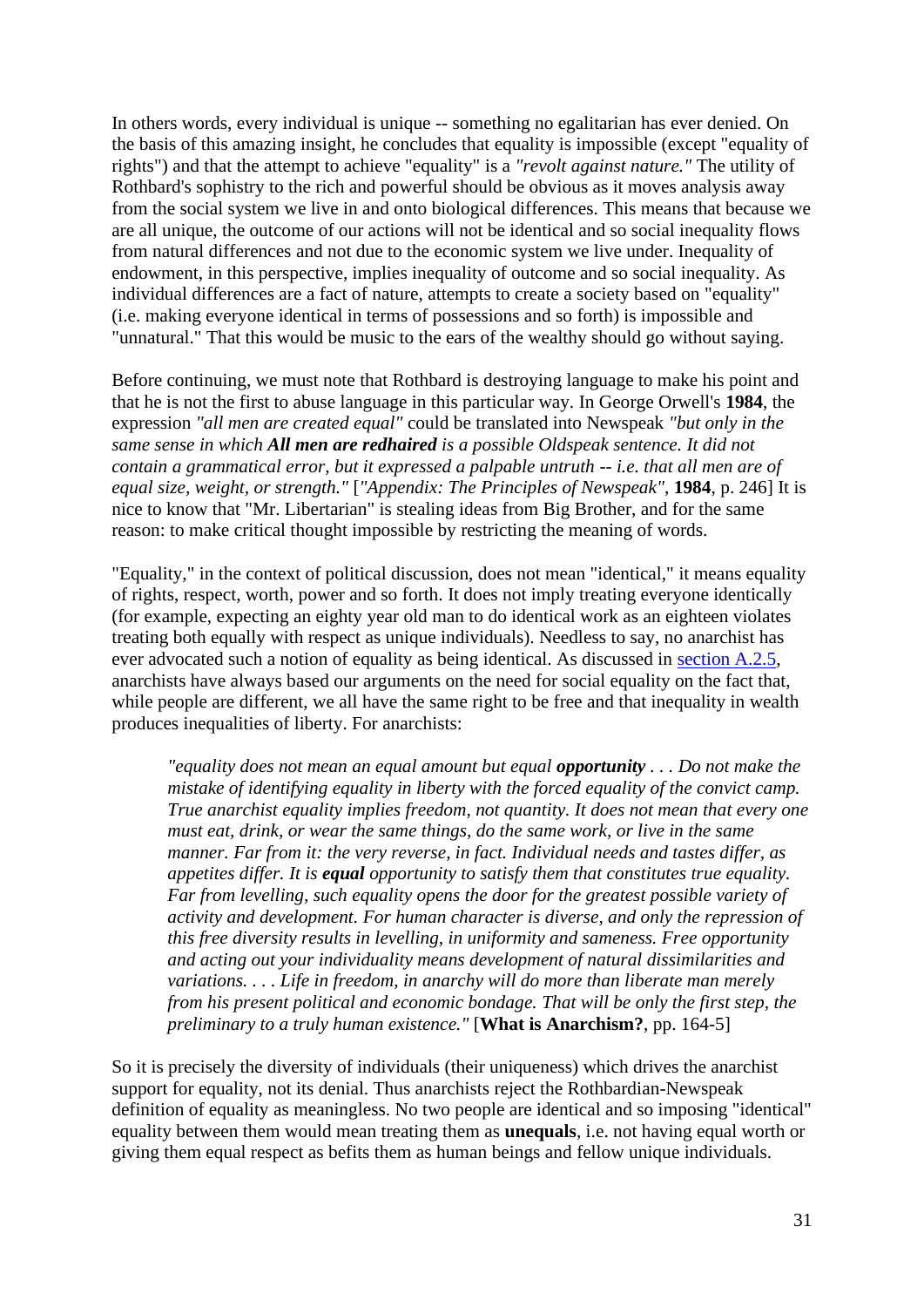So what should we make of Rothbard's claim? It is tempting just to quote Rousseau when he argued *"it is . . . useless to inquire whether there is any essential connection between the two inequalities [social and natural]; for this would be only asking, in other words, whether those who command are necessarily better than those who obey, and if strength of body or of mind, wisdom, or virtue are always found in particular individuals, in proportion to their power or wealth: a question fit perhaps to be discussed by slaves in the hearing of their masters, but highly unbecoming to reasonable and free men in search of the truth."* [**The Social Contract and Discourses**, p. 49] This seems applicable when you see Rothbard proclaim that inequality of individuals will lead to inequalities of income as *"each man will tend to earn an income equal to his 'marginal productivity.'"* This is because *"some men"* (and it is always men!) are *"more intelligent, others more alert and farsighted, than the remainder of the population"* and capitalism will *"allow the rise of these natural aristocracies."* In fact, for Rothbard, all government, in its essence, is a conspiracy against the superior man. [**The Logic of Action II**, p. 29 and p. 34] But a few more points should be raised.

The uniqueness of individuals has always existed but for the vast majority of human history we have lived in very egalitarian societies. If social inequality did, indeed, flow from natural inequalities then **all** societies would be marked by it. This is not the case. Indeed, taking a relatively recent example, many visitors to the early United States noted its egalitarian nature, something that soon changed with the rise of capitalism (a rise dependent upon state action, we must add). This implies that the society we live in (its rights framework, the social relationships it generates and so forth) has far more of a decisive impact on inequality than individual differences. Thus certain rights frameworks will tend to magnify "natural" inequalities (assuming that is the source of the initial inequality, rather than, say, violence and force). As Noam Chomsky argues:

*"Presumably it is the case that in our 'real world' some combination of attributes is conducive to success in responding to 'the demands of the economic system.' Let us agree, for the sake of discussion, that this combination of attributes is in part a matter of native endowment. Why does this (alleged) fact pose an 'intellectual dilemma' to egalitarians? Note that we can hardly claim much insight into just what the relevant combination of attributes may be . . . One might suppose that some mixture of avarice, selfishness, lack of concern for others, aggressiveness, and similar characteristics play a part in getting ahead and 'making it' in a competitive society based on capitalist principles. . . . Whatever the correct collection of attributes may be, we may ask what follows from the fact, if it is a fact, that some partially inherited combination of attributes tends to material success? All that follows . . . is a comment on our particular social and economic arrangements . . . The egalitarian might respond, in all such cases, that the social order should be changed so that the collection of attributes that tends to bring success no longer do so. He might even argue that in a more decent society, the attributes that now lead to success would be recognised as pathological, and that gentle persuasion might be a proper means to help people to overcome their unfortunate malady."* [**The Chomsky Reader**, p. 190]

So if we change society then the social inequalities we see today would disappear. It is more than probable that natural difference has been long ago been replaced with **social** inequalities, especially inequalities of property. And as we argue in [section F.8](sectionF.html#secf8) these inequalities of property were initially the result of force, **not** differences in ability. Thus to claim that social inequality flows from natural differences is false as most social inequality has flown from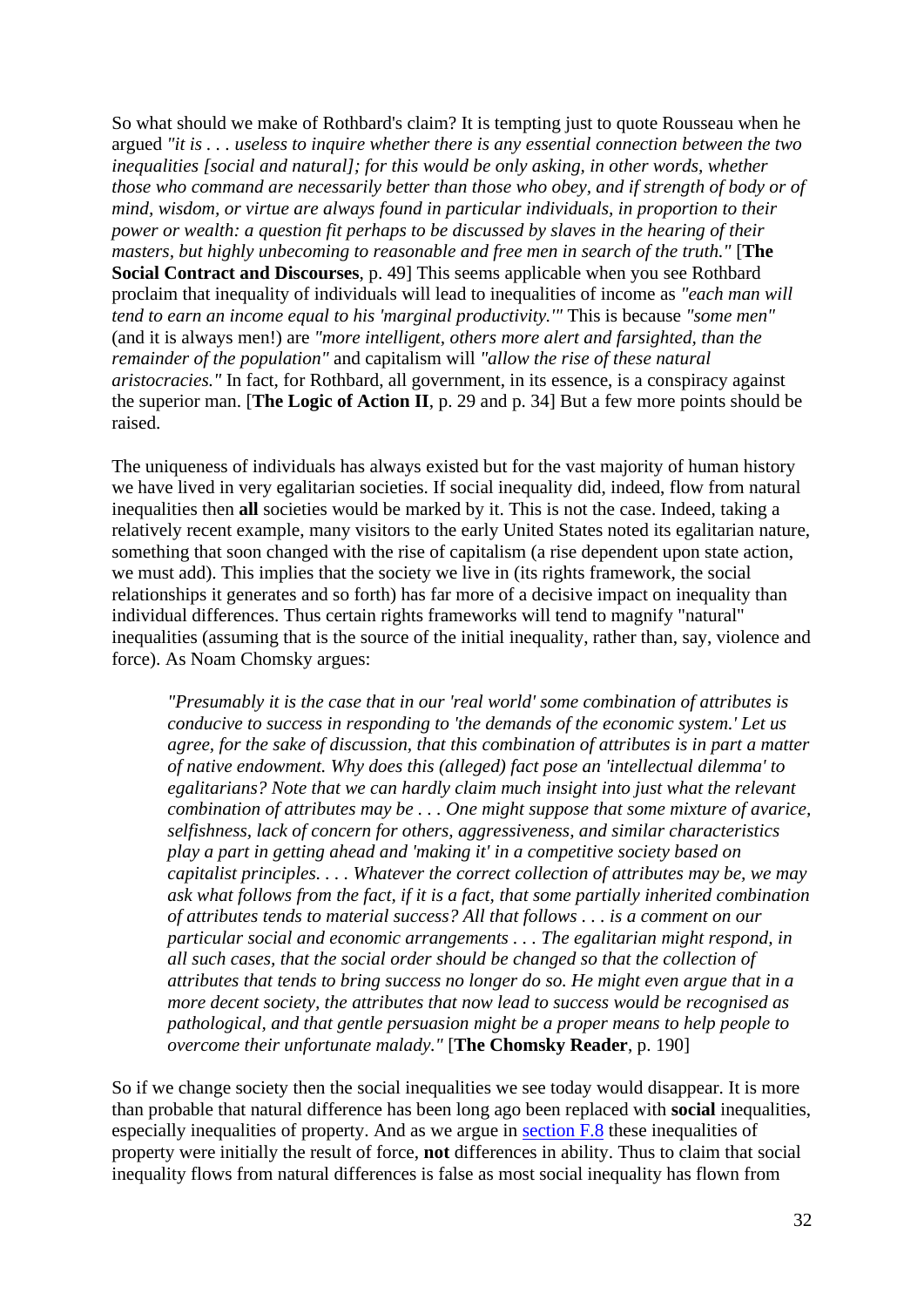violence and force. This initial inequality has been magnified by the framework of capitalist property rights and so the inequality within capitalism is far more dependent upon, say, the existence of wage labour rather than "natural" differences between individuals.

This can be seen from existing society: we see that in workplaces and across industries many, if not most, unique individuals receive identical wages for identical work (although this often is not the case for women and blacks, who receive less wages than male, white workers for identical labour). Similarly, capitalists have deliberately introduced wage inequalities and hierarchies for no other reason that to divide and so rule the workforce (see [section D.10\)](sectionD.html#secd10). Thus, if we assume egalitarianism **is** a revolt against nature, then much of capitalist economic life is in such a revolt and when it is not, the "natural" inequalities have usually been imposed artificially by those in power either within the workplace or in society as a whole by means of state intervention, property laws and authoritarian social structures. Moreover, as we indicated in [section C.2.5,](sectionC.html#secc25) anarchists have been aware of the *collective* nature of production within capitalism since Proudhon wrote **What is Property?** in 1840. Rothbard ignores both the anarchist tradition and reality when he stresses that individual differences produce inequalities of outcome. As an economist with a firmer grasp of the real world put it, the *"notion that wages depend on personal skill, as expressed in the value of output, makes no sense in any organisation where production is interdependent and joint -- which is to say it makes no sense in virtually any organisation."* [James K. Galbraith, **Created Unequal**, p. 263]

Thus "natural" differences do not necessarily result in inequality as such nor do such differences have much meaning in an economy marked by joint production. Given a different social system, "natural" differences would be encouraged and celebrated far wider than they are under capitalism (where hierarchy ensures the crushing of individuality rather than its encouragement) without any reduction in social equality. At its most basic, the elimination of hierarchy within the workplace would not only increase freedom but also reduce inequality as the few would not be able to monopolise the decision making process and the fruit of joint productive activity. So the claim that "natural" differences generate social inequalities is question begging in the extreme -- it takes the rights framework of capitalism as a given and ignores the initial source of inequality in property and power. Indeed, inequality of outcome or reward is more likely to be influenced by social conditions rather than individual differences (as would be expected in a society based on wage labour or other forms of exploitation).

Rothbard is at pains to portray egalitarians as driven by envy of the rich. It is hard to credit "envy" as the driving force of the likes of Bakunin and Kropotkin who left the life of wealthy aristocrats to become anarchists, who suffered imprisonment in their struggles for liberty for all rather than an elite. When this is pointed out, the typical right-wing response is to say that this shows that **real** working class people are not socialists. In other words if you are a working class anarchist then you are driven by envy and if not, if you reject your class background, then you show that socialism is not a working class movement! So driven by this assumption and hatred for socialism Rothbard went so far as to distort Karl Marx's words to fit it into his own ideological position. He stated that *"Marx concedes the truth of the charge of anti-communists then and now"* that communism was the expression of envy and a desire to reduce all to a common level. Except, of course, Marx did nothing of the kind. In the passages Rothbard presented as evidence for his claims, Marx is critiquing what he termed "crude" communism (the *"this type of communism"* in the passage Rothbard quoted but clearly did not understand) and it is, therefore, not surprising Marx *"clearly did not stress this*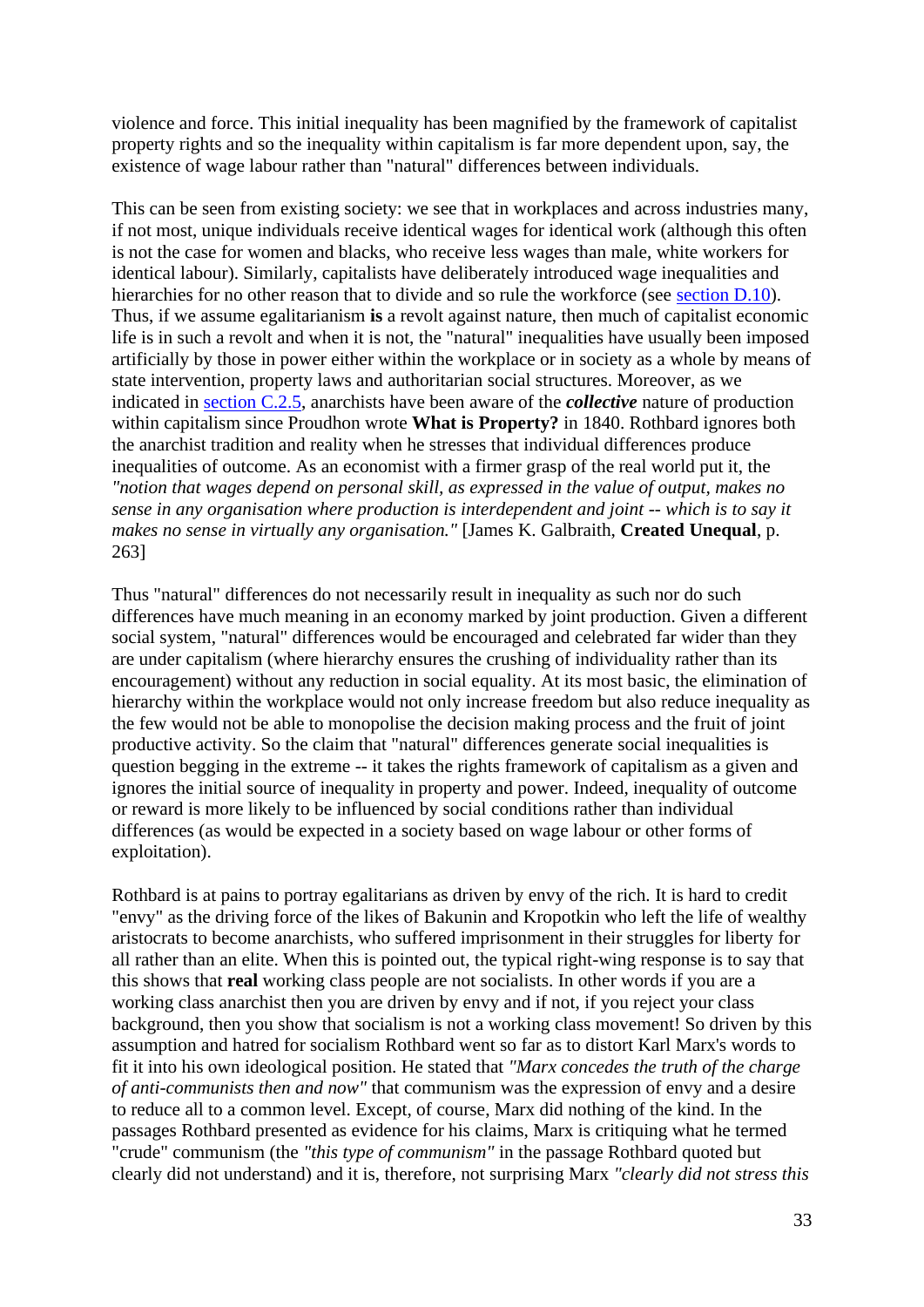*dark side of communist revolution in the his later writings"* as he explicitly **rejected** this type of communism! For Rothbard, all types of socialism seem to be identical and identified with central planning -- hence his bizarre comment that *"Stalin established socialism in the Soviet Union."* [**The Logic of Action II**, pp. 394-5 and p. 200]

Another reason for "anarcho"-capitalist lack of concern for equality is that they think that (to use Robert Nozick's expression) *"liberty upsets patterns"*. It is argued that equality (or any *"end-state principle of justice"*) cannot be *"continuously realised without continuous interference with people's lives,"* i.e. can only be maintained by restricting individual freedom to make exchanges or by taxation of income. [**Anarchy, State, and Utopia**, pp. 160-3] However, what this argument fails to acknowledge is that inequality also restricts individual freedom and that the capitalist property rights framework is not the only one possible. After all, money is power and inequalities in terms of power easily result in restrictions of liberty and the transformation of the majority into order takers rather than free producers. In other words, once a certain level of inequality is reached property does not promote, but actually conflicts with, the ends which render private property legitimate. As we argue in [the next](sectionF.html#secf31)  [section,](sectionF.html#secf31) inequality can easily led to the situation where self-ownership is used to justify its own negation and so unrestricted property rights will undermine the meaningful selfdetermination which many people intuitively understand by the term "self-ownership" (i.e., what anarchists would usually call "freedom" rather than self-ownership). Thus private property itself leads to continuous interference with people's lives, as does the enforcement of Nozick's "just" distribution of property and the power that flows from such inequality. Moreover, as many critics have noted Nozick's argument assumes what it sets out to proves. As one put it, while Nozick may *"wish to defend capitalist private property rights by insisting that these are founded in basic liberties,"* in fact he *"has produced . . . an argument for unrestricted private property using unrestricted private property, and thus he begs the question he tries to answer."* [Andrew Kerhohan, *"Capitalism and Self-Ownership"*, pp. 60- 76, **Capitalism**, Ellen Frankel Paul, Fred D. Miler, Jr, Jeffrey Paul and John Ahrens (eds.), p. 71]

So in response to the claim that equality could only be maintained by continuously interfering with people's lives, anarchists would say that the inequalities produced by capitalist property rights also involve extensive and continuous interference with people's lives. After all, as Bob Black notes *"it is apparent that the source of greatest direct duress experienced by the ordinary adult is not the state but rather the business that employs him [or her]. Your foreman or supervisor gives you more or-else orders in a week than the police do in a decade."* [*"The Libertarian As Conservative"*, **The Abolition of Work and Other Essays**, p. 145] For example, a worker employed by a capitalist cannot freely exchange the machines or raw materials they have been provided with to use but Nozick does not class this distribution of "restricted" property rights as infringing liberty (nor does he argue that wage slavery itself restricts freedom, of course). Thus claims that equality involves infringing liberty ignores the fact that inequality also infringes liberty (never mind the significant negative effects of inequality, both of wealth and power, we discussed in [section B.1\)](sectionB.html#secb1). A reorganisation of society could effectively minimise inequalities by eliminating the major source of such inequalities (wage labour) by self-management. We have no desire to restrict free exchanges (after all, most anarchists desire to see the "gift economy" become a reality sooner or later) but we argue that free exchanges need not involve the unrestricted capitalist property rights Nozick assumes (see [section I.5.12](sectionI.html#seci512) for a discussion of "capitalistic acts" within an anarchist society).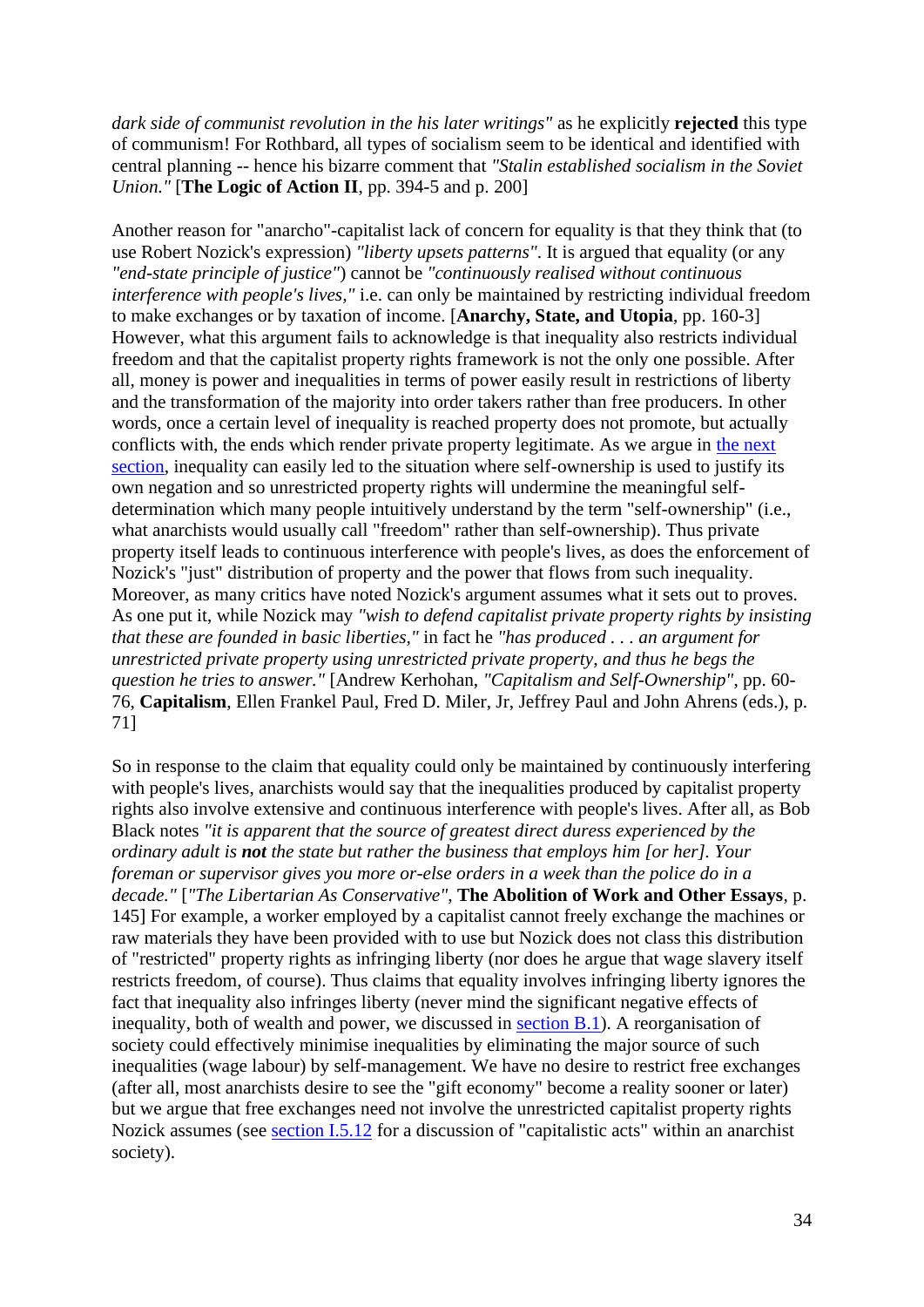Rothbard, ironically, is aware of the fact that inequality restricts freedom for the many. As he put it *"inequality of control"* is an *"inevitable corollary of freedom"* for in any organisation *"there will always be a minority of people who will rise to the position of leaders and others who will remain as followers in the rank and file."* [**Op. Cit.**, p. 30] To requote Bob Black: *"Some people giving orders and others obeying them: this is the essence of servitude."* [**Op. Cit.**, p. 147] Perhaps if Rothbard had spent some time in a workplace rather than in a tenured academic post he may have realised that bosses are rarely the natural elite he thought they were. Like the factory owner Engels, he was blissfully unaware that it is the self-activity of the non-"elite" on the shop floor (the product of which the boss monopolises) that keeps the whole hierarchical structure going (as we discuss in [section H.4.4,](sectionH.html#sech44) the work to rule -- were workers do **exactly** what the boss orders them to do -- is a devastating weapon in the class struggle). It does seem somewhat ironic that the anti-Marxist Rothbard should has recourse to the same argument as Engels in order to refute the anarchist case for freedom within association! It should also be mentioned that Black has also recognised this, noting that right- "libertarianism" and mainstream Marxism *"are as different as Coke and Pepsi when it comes to consecrating class society and the source of its power, work. Only upon the firm foundation of factory fascism and office oligarchy do libertarians and Leninists dare to debate the trivial issues dividing them."* [**Op. Cit.**, p. 146]

So, as Rothbard admits, inequality produces a **class** system and authoritarian social relationships which are rooted in ownership and control of private property. These produce specific areas of conflict over liberty, a fact of life which Rothbard (like other "anarcho" capitalists) is keen to deny as we discuss in [section F.3.2.](sectionF.html#secf32) Thus, for anarchists, the "anarcho" capitalist opposition to equality misses the point and is extremely question begging. Anarchists do not desire to make people "identical" (which would be impossible and a total denial of liberty **and** equality) but to make the social relationships between individuals equal in **power.** In other words, they desire a situation where people interact together without institutionalised power or hierarchy and are influenced by each other "naturally," in proportion to how the (individual) **differences** between (social) **equals** are applicable in a given context. To quote Michael Bakunin, *"[t]he greatest intelligence would not be equal to a comprehension of the whole. Thence results . . . the necessity of the division and association of labour. I receive and I give -- such is human life. Each directs and is directed in his turn. Therefore there is no fixed and constant authority, but a continual exchange of mutual, temporary, and, above all, voluntary authority and subordination."* [**God and the State**, p. 33]

Such an environment can only exist within self-managed associations, for capitalism (i.e. wage labour) creates very specific relations and institutions of authority. It is for this reason anarchists are socialists. In other words, anarchists support equality precisely **because** we recognise that everyone is unique. If we are serious about "equality of rights" or "equal freedom" then conditions must be such that people can enjoy these rights and liberties. If we assume the right to develop one's capacities to the fullest, for example, then inequality of resources and so power within society destroys that right simply because most people do not have the means to freely exercise their capacities (they are subject to the authority of the boss, for example, during work hours).

So, in direct contrast to anarchism, right-"libertarianism" is unconcerned about any form of equality except "equality of rights". This blinds them to the realities of life; in particular, the impact of economic and social power on individuals within society and the social relationships of domination they create. Individuals may be "equal" before the law and in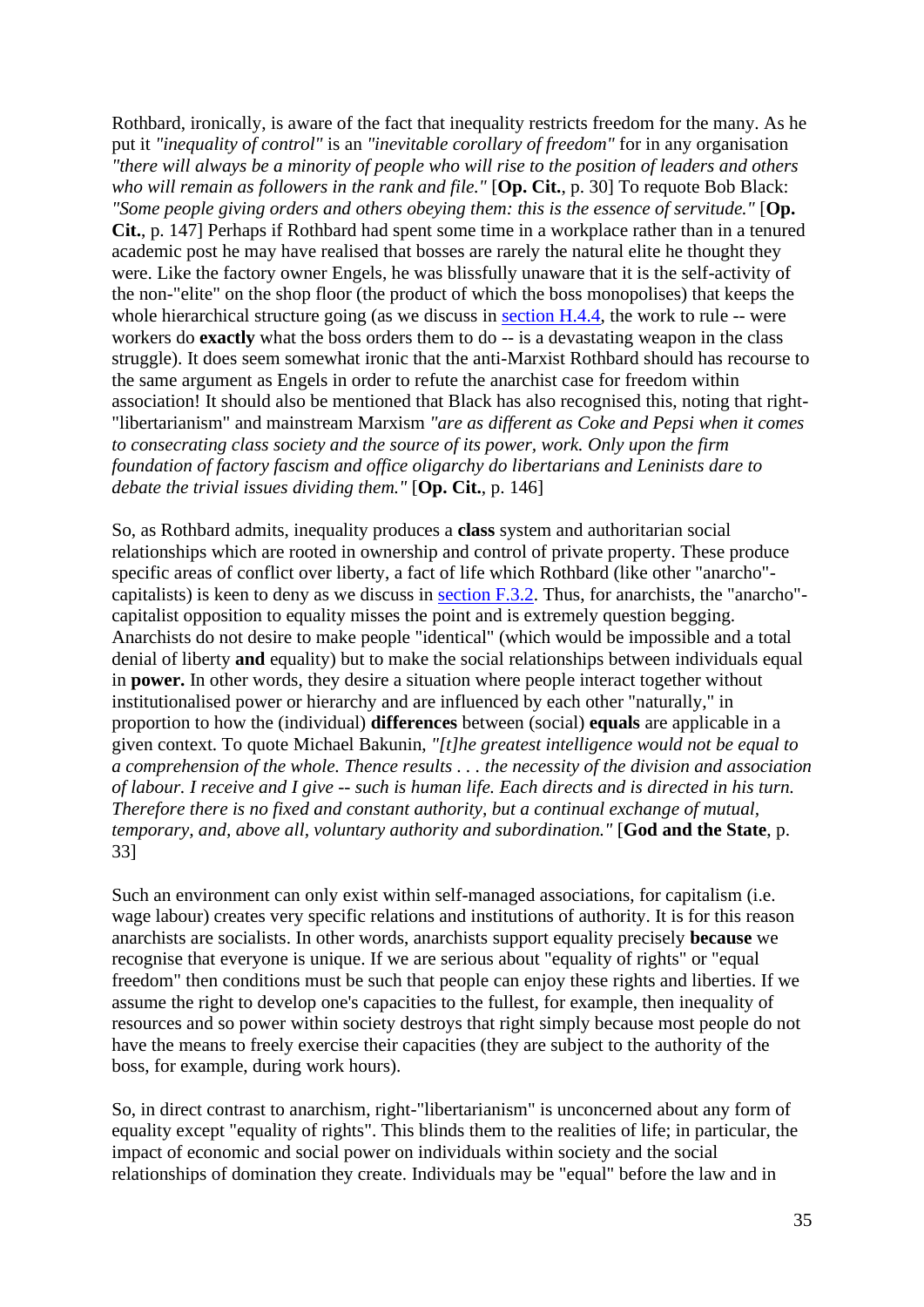rights, but they may not be free due to the influence of social inequality, the relationships it creates and how it affects the law and the ability of the oppressed to use it. Because of this, all anarchists insist that equality is essential for freedom, including those in the Individualist Anarchist tradition the "anarcho"-capitalist tries to co-opt (*"Spooner and Godwin insist that inequality corrupts freedom. Their anarchism is directed as much against inequality as against tyranny"* and so *"[w]hile sympathetic to Spooner's individualist anarchism, they [Rothbard and David Friedman] fail to notice or conveniently overlook its egalitarian implications."* [Stephen L. Newman, **Liberalism at Wit's End**, p. 74 and p. 76]). Without social equality, individual freedom is so restricted that it becomes a mockery (essentially limiting freedom of the majority to choosing **which** master will govern them rather than being free).

Of course, by defining "equality" in such a restrictive manner, Rothbard's own ideology is proved to be nonsense. As L.A. Rollins notes, *"Libertarianism, the advocacy of 'free society' in which people enjoy 'equal freedom' and 'equal rights,' is actually a specific form of egalitarianism. As such, Libertarianism itself is a revolt against nature. If people, by their very biological nature, are unequal in all the attributes necessary to achieving, and preserving 'freedom' and 'rights' . . . then there is no way that people can enjoy 'equal freedom' or 'equal rights'. If a free society is conceived as a society of 'equal freedom,' then there ain't no such thing as 'a free society'."* [**The Myth of Natural Law**, p. 36] Under capitalism, freedom is a commodity like everything else. The more money you have, the greater your freedom. "Equal" freedom, in the Newspeak-Rothbardian sense, **cannot** exist! As for "equality before the law", its clear that such a hope is always dashed against the rocks of wealth and market power. As far as rights go, of course, both the rich and the poor have an "equal right" to sleep under a bridge (assuming the bridge's owner agrees of course!); but the owner of the bridge and the homeless have **different** rights, and so they cannot be said to have "equal rights" in the Newspeak-Rothbardian sense either. Needless to say, poor and rich will not "equally" use the "right" to sleep under a bridge, either.

As Bob Black observed: *"The time of your life is the one commodity you can sell but never buy back. Murray Rothbard thinks egalitarianism is a revolt against nature, but his day is 24 hours long, just like everybody else's."* [**Op. Cit.**, p. 147]

By twisting the language of political debate, the vast differences in power in capitalist society can be "blamed" not on an unjust and authoritarian system but on "biology" (we are all unique individuals, after all). Unlike genes (although biotechnology corporations are working on this, too!), human society **can** be changed, by the individuals who comprise it, to reflect the basic features we all share in common -- our humanity, our ability to think and feel, and our need for freedom.

#### <span id="page-35-0"></span>**F.3.1 Why is this disregard for equality important?**

Simply because a disregard for equality soon ends with liberty for the majority being negated in many important ways. Most "anarcho"-capitalists and right-Libertarians deny (or at best ignore) market power. Rothbard, for example, claims that economic power does not exist under capitalism; what people call *"economic power"* is *"simply the right under freedom to refuse to make an exchange"* and so the concept is meaningless. [**The Ethics of Liberty**, p. 222]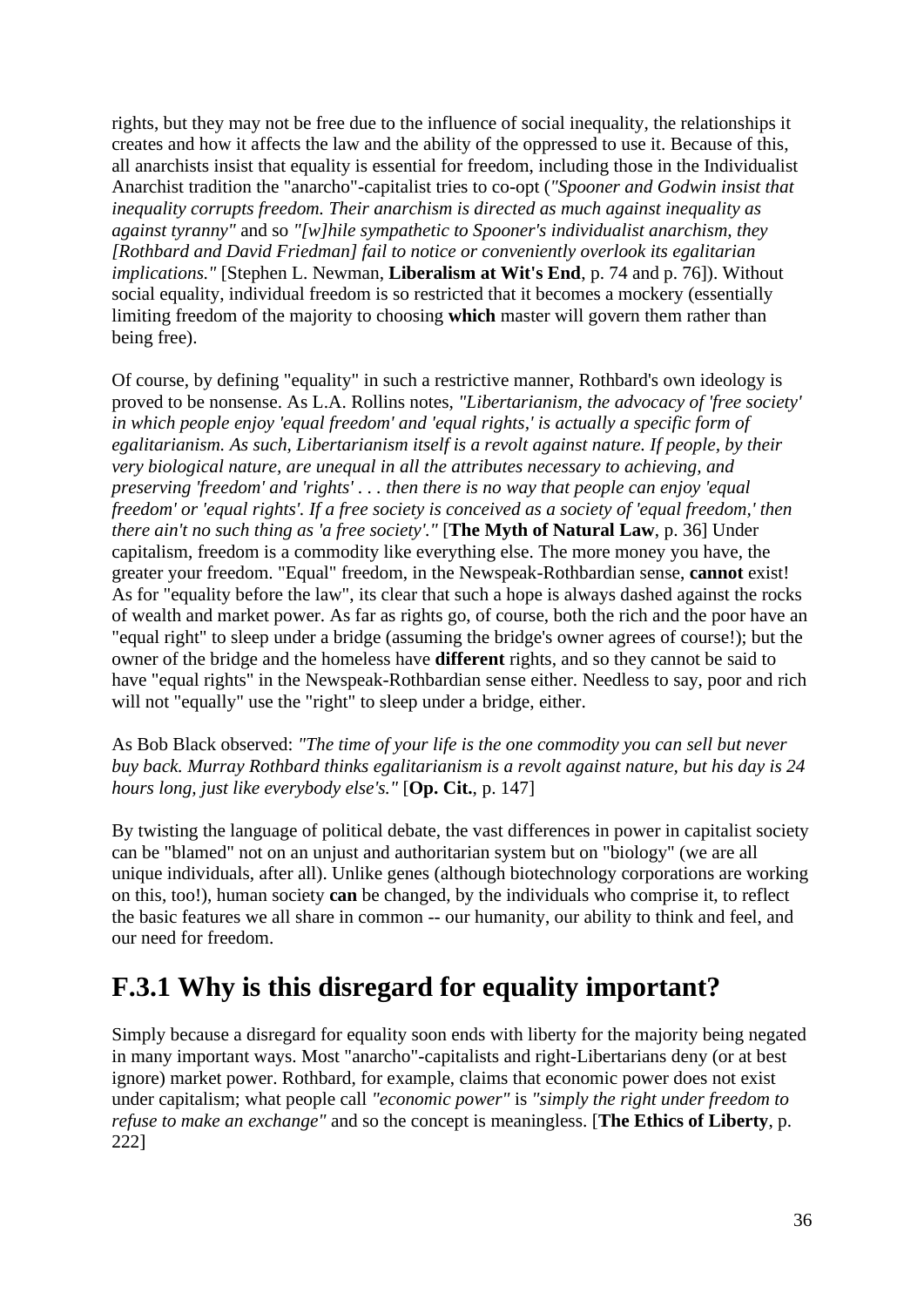However, the fact is that there are substantial power centres in society (and so are the source of hierarchical power and authoritarian social relations) which are **not the state.** As Elisee Reclus put it, the *"power of kings and emperors has limits, but that of wealth has none at all. The dollar is the master of masters."* Thus wealth is a source of power as *"the essential thing"* under capitalism *"is to train oneself to pursue monetary gain, with the goal of commanding others by means of the omnipotence of money. One's power increases in direct proportion to one's economic resources."* [quoted by John P. Clark and Camille Martin (eds.), **Anarchy, Geography, Modernity**, p. 95 and pp. 96-7] Thus the central fallacy of "anarcho"-capitalism is the (unstated) assumption that the various actors within an economy have relatively equal power. This assumption has been noted by many readers of their works. For example, Peter Marshall notes that *"'anarcho-capitalists' like Murray Rothbard assume individuals would have equal bargaining power in a [capitalist] market-based society."* [**Demanding the Impossible**, p. 46] George Walford also makes this point in his comments on David Friedman's **The Machinery of Freedom**:

*"The private ownership envisaged by the anarcho-capitalists would be very different from that which we know. It is hardly going too far to say that while the one is nasty, the other would be nice. In anarcho-capitalism there would be no National Insurance, no Social Security, no National Health Service and not even anything corresponding to the Poor Laws; there would be no public safety-nets at all. It would be a rigorously competitive society: work, beg or die. But as one reads on, learning that each individual would have to buy, personally, all goods and services needed, not only food, clothing and shelter but also education, medicine, sanitation, justice, police, all forms of security and insurance, even permission to use the streets (for these also would be privately owned), as one reads about all this a curious feature emerges: everybody always has enough money to buy all these things.*

*"There are no public casualty wards or hospitals or hospices, but neither is there anybody dying in the streets. There is no public educational system but no uneducated children, no public police service but nobody unable to buy the services of an efficient security firm, no public law but nobody unable to buy the use of a private legal system. Neither is there anybody able to buy much more than anybody else; no person or group possesses economic power over others.*

*"No explanation is offered. The anarcho-capitalists simply take it for granted that in their favoured society, although it possesses no machinery for restraining competition*  (for this would need to exercise authority over the competitors and it is an **anarcho***capitalist society) competition would not be carried to the point where anybody actually suffered from it. While proclaiming their system to be a competitive one, in which private interest rules unchecked, they show it operating as a co-operative one, in which no person or group profits at the cost of another."* [**On the Capitalist Anarchists**]

This assumption of (relative) equality comes to the fore in Murray Rothbard's "Homesteading" concept of property (discussed in [section F.4.1\)](sectionF.html#secf41). "Homesteading" paints a picture of individuals and families going into the wilderness to make a home for themselves, fighting against the elements and so forth. It does **not** invoke the idea of transnational corporations employing tens of thousands of people or a population without land, resources and selling their labour to others. Rothbard as noted argued that economic power does not exist (at least under capitalism, as we saw in [section F.1](sectionF.html#secf1) he does make -- highly illogical --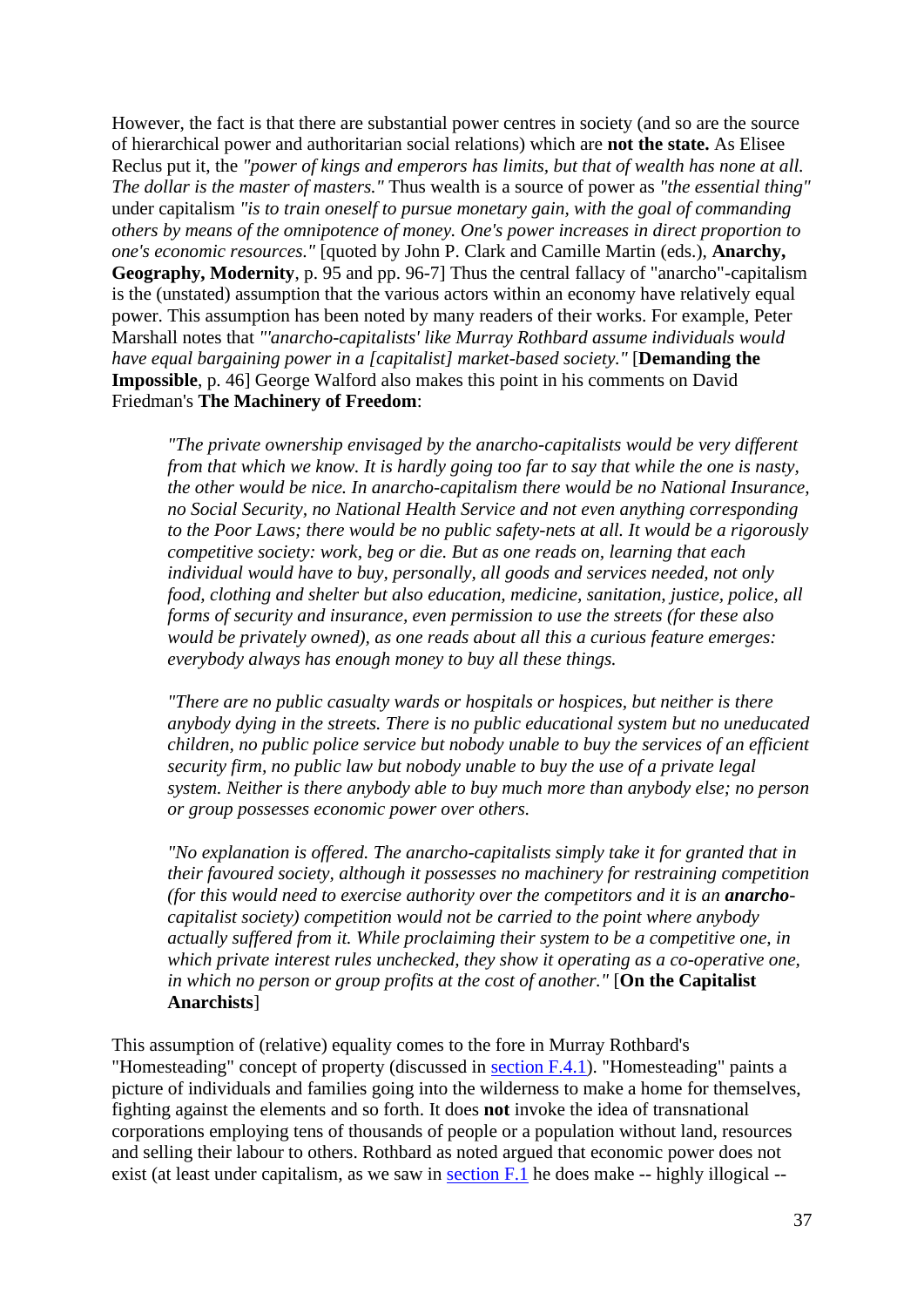exceptions). Similarly, David Friedman's example of a pro-death penalty and anti-death penalty "defence" firm coming to an agreement (see [section F.6.3\)](sectionF.html#secf63) implicitly assumes that the firms have equal bargaining powers and resources -- if not, then the bargaining process would be very one-sided and the smaller company would think twice before taking on the larger one in battle (the likely outcome if they cannot come to an agreement on this issue) and so compromise.

However, the right-"libertarian" denial of market power is unsurprising. The *"necessity, not the redundancy, of the assumption about natural equality* is required *"if the inherent problems of contract theory are not to become too obvious."* If some individuals **are** assumed to have significantly more power are more capable than others, and if they are always selfinterested, then a contract that creates equal partners is impossible -- the pact will establish an association of masters and servants. Needless to say, the strong will present the contract as being to the advantage of both: the strong no longer have to labour (and become rich, i.e. even stronger) and the weak receive an income and so do not starve. [Carole Pateman, **The Sexual Contract**, p. 61] So if freedom is considered as a function of ownership then it is very clear that individuals lacking property (outside their own body, of course) lose effective control over their own person and labour (which was, least we forget, the basis of their equal natural rights). When ones bargaining power is weak (which is typically the case in the labour market) exchanges tend to magnify inequalities of wealth and power over time rather than working towards an equalisation.

In other words, "contract" need not replace power if the bargaining position and wealth of the would-be contractors are not equal (for, if the bargainers had equal power it is doubtful they would agree to sell control of their liberty/labour to another). This means that "power" and "market" are not antithetical terms. While, in an abstract sense, all market relations are voluntary in practice this is not the case within a capitalist market. A large company has a comparative advantage over smaller ones, communities and individual workers which will definitely shape the outcome of any contract. For example, a large company or rich person will have access to more funds and so stretch out litigations and strikes until their opponents resources are exhausted. Or, if a company is polluting the environment, the local community may put up with the damage caused out of fear that the industry (which it depends upon) would relocate to another area. If members of the community **did** sue, then the company would be merely exercising its property rights when it threatened to move to another location. In such circumstances, the community would "freely" consent to its conditions or face massive economic and social disruption. And, similarly, *"the landlords' agents who threatened to discharge agricultural workers and tenants who failed to vote the reactionary ticket"* in the 1936 Spanish election were just exercising their legitimate property rights when they threatened working people and their families with economic uncertainty and distress. [Murray Bookchin, **The Spanish Anarchists**, p. 260]

If we take the labour market, it is clear that the "buyers" and "sellers" of labour power are rarely on an equal footing (if they were, then capitalism would soon go into crisis -- see [section C.7\)](sectionC.html#secc7). As we stressed in [section C.9,](sectionC.html#secc9) under capitalism competition in labour markets is typically skewed in favour of employers. Thus the ability to refuse an exchange weighs most heavily on one class than another and so ensures that "free exchange" works to ensure the domination (and so exploitation) of one by the other. Inequality in the market ensures that the decisions of the majority of people within it are shaped in accordance with that needs of the powerful, not the needs of all. It was for this reason, for example, that the Individual Anarchist J.K. Ingalls opposed Henry George's proposal of nationalising the land. Ingalls was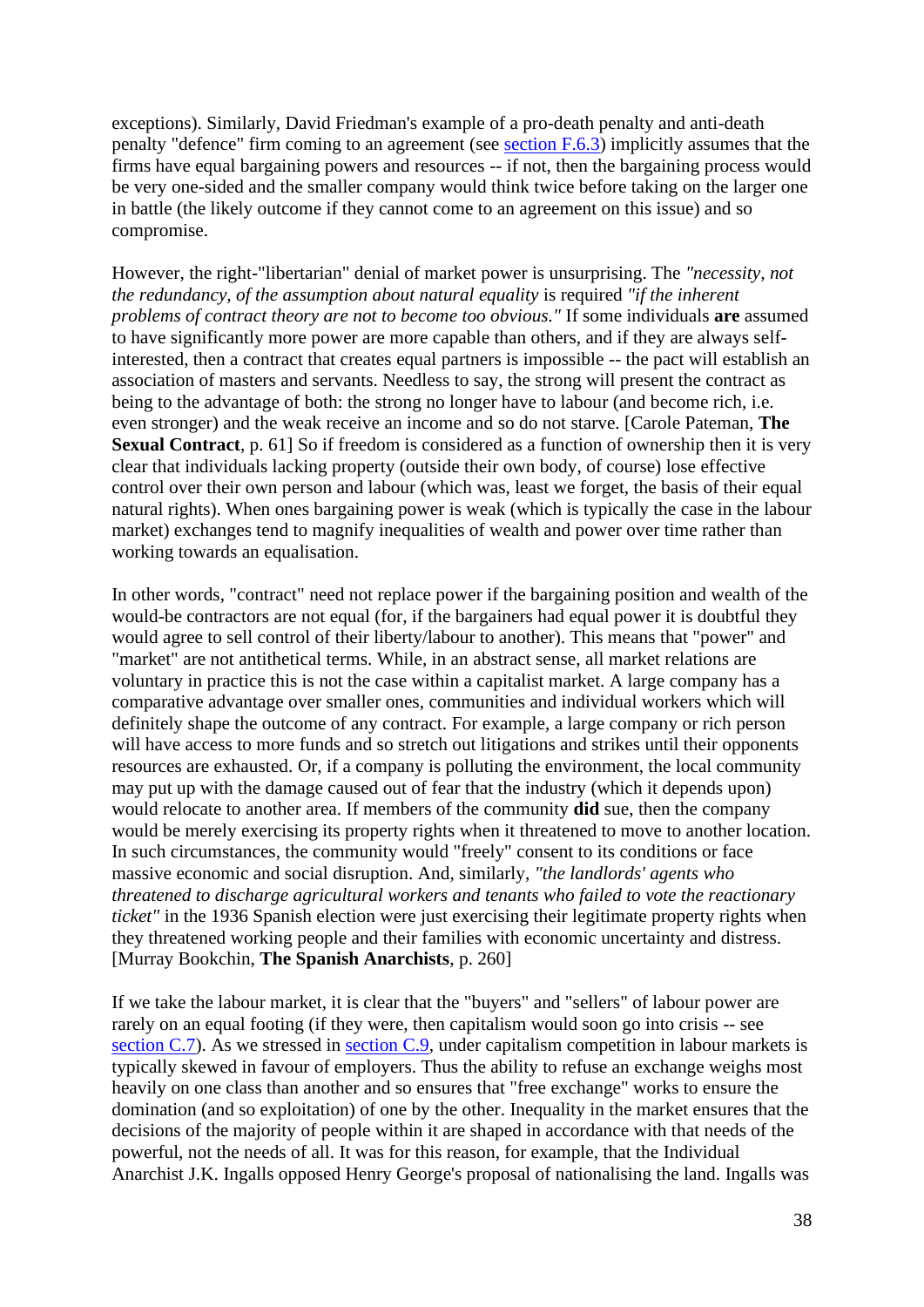well aware that the rich could outbid the poor for leases on land and so the dispossession of the working class would continue.

The market, therefore, does not end power or unfreedom -- they are still there, but in different forms. And for an exchange to be truly voluntary, both parties must have equal power to accept, reject, or influence its terms. Unfortunately, these conditions are rarely meet on the labour market or within the capitalist market in general. Thus Rothbard's argument that economic power does not exist fails to acknowledge that the rich can out-bid the poor for resources and that a corporation generally has greater ability to refuse a contract (with an individual, union or community) than vice versa (and that the impact of such a refusal is such that it will encourage the others involved to compromise far sooner). In such circumstances, formally free individuals will have to "consent" to be unfree in order to survive. Looking at the tread-mill of modern capitalism, at what we end up tolerating for the sake of earning enough money to survive it comes as no surprise that anarchists have asked whether the market is serving us or are we serving it (and, of course, those who have positions of power within it).

So inequality cannot be easily dismissed. As Max Stirner pointed out, free competition *"is not 'free,' because I lack the things for competition."* Due to this basic inequality of wealth (of "things") we find that *"[u]nder the regime of the commonality the labourers always fall into the hands of the possessors ... of the capitalists, therefore. The labourer cannot <i>realise* on *his labour to the extent of the value that it has for the customer . . . The capitalist has the greatest profit from it."* [**The Ego and Its Own**, p. 262 and p. 115] It is interesting to note that even Stirner recognised that capitalism results in exploitation and that its roots lie in inequalities in property and so power. And we may add that value the labourer does not *"realise"* goes into the hands of the capitalists, who invest it in more "things" and which consolidates and increases their advantage in "free" competition. To quote Stephan L. Newman:

*"Another disquieting aspect of the libertarians' refusal to acknowledge power in the market is their failure to confront the tension between freedom and autonomy... Wage labour under capitalism is, of course, formally free labour. No one is forced to work at gun point. Economic circumstance, however, often has the effect of force; it compels the relatively poor to accept work under conditions dictated by owners and managers. The individual worker retains freedom [i.e. negative liberty] but loses autonomy [positive liberty]."* [**Liberalism at Wit's End**, pp. 122-123]

If we consider "equality before the law" it is obvious that this also has limitations in an (materially) unequal society. Brian Morris notes that for Ayn Rand, *"[u]nder capitalism . . . politics (state) and economics (capitalism) are separated . . . This, of course, is pure ideology, for Rand's justification of the state is that it 'protects' private property, that is, it supports and upholds the economic power of capitalists by coercive means."* [**Ecology & Anarchism**, p. 189] The same can be said of "anarcho"-capitalism and its "protection agencies" and *"general libertarian law code."* If within a society a few own all the resources and the majority are dispossessed, then any law code which protects private property **automatically** empowers the owning class. Workers will **always** be initiating force if they rebel against their bosses or act against the code and so equality before the law" reflects and reinforces inequality of power and wealth. This means that a system of property rights protects the liberties of some people in a way which gives them an unacceptable degree of power over others. And this critique cannot be met merely by reaffirming the rights in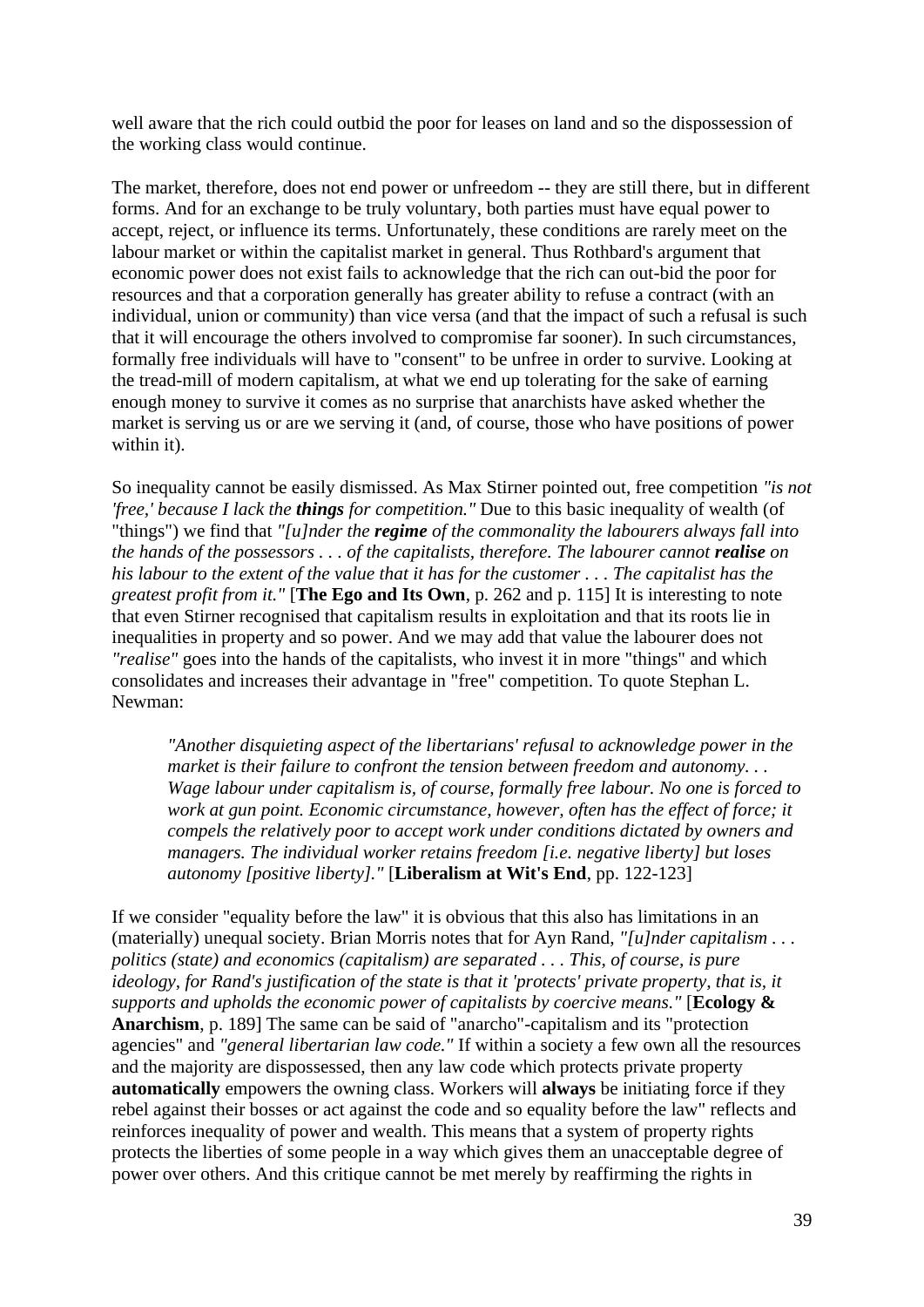question, we have to assess the relative importance of the various kinds of liberty and other values we hold dear.

Therefore right-"libertarian" disregard for equality is important because it allows "anarcho" capitalism to ignore many important restrictions of freedom in society. In addition, it allows them to brush over the negative effects of their system by painting an unreal picture of a capitalist society without vast extremes of wealth and power (indeed, they often construe capitalist society in terms of an ideal -- namely artisan production -- that is **pre**-capitalist and whose social basis has been eroded by capitalist development). Inequality shapes the decisions we have available and what ones we make:

*"An 'incentive' is always available in conditions of substantial social inequality that ensure that the 'weak' enter into a contract. When social inequality prevails, questions arise about what counts as voluntary entry into a contract. This is why socialists and feminists have focused on the conditions of entry into the employment contract and the marriage contract. Men and women . . . are now juridically free and equal citizens, but, in unequal social conditions, the possibility cannot be ruled out that some or many contracts create relationships that bear uncomfortable resemblances to a slave contract."* [Carole Pateman, **Op. Cit.**, p. 62]

This ideological confusion of right-libertarianism can also be seen from their opposition to taxation. On the one hand, they argue that taxation is wrong because it takes money from those who "earn" it and gives it to the poor. On the other hand, "free market" capitalism is assumed to be a more equal society! If taxation takes from the rich and gives to the poor, how will "anarcho"-capitalism be more egalitarian? That equalisation mechanism would be gone (of course, it could be claimed that all great riches are purely the result of state intervention skewing the "free market" but that places all their "rags to riches" stories in a strange position). Thus we have a problem: either we have relative equality or we do not. Either we have riches, and so market power, or we do not. And its clear from the likes of Rothbard, "anarcho"-capitalism will not be without its millionaires (there is, according to him, apparently nothing un-libertarian about *"hierarchy, wage-work, granting of funds by libertarian millionaires, and a libertarian party"* [quoted by Black, **Op. Cit.**, p. 142]). And so we are left with market power and so extensive unfreedom.

Thus, for a ideology that denounces egalitarianism as a *"revolt against nature"* it is pretty funny that they paint a picture of "anarcho"-capitalism as a society of (relative) equals. In other words, their propaganda is based on something that has never existed, and never will: an egalitarian capitalist society. Without the implicit assumption of equality which underlies their rhetoric then the obvious limitations of their vision of "liberty" become too obvious. Any real laissez-faire capitalism would be unequal and *"those who have wealth and power would only increase their privileges, while the weak and poor would go to the wall . . . Rightwing libertarians merely want freedom for themselves to protect their privileges and to exploit others."* [Peter Marshall, **Op. Cit.**, p. 653]

#### **F.3.2 Can there be harmony of interests in an unequal society?**

Like the right-liberalism it is derived from, "anarcho"-capitalism is based on the concept of *"harmony of interests"* which was advanced by the likes of Fr $\tilde{A}$ ©d $\tilde{A}$ ©ric Bastiat in the 19th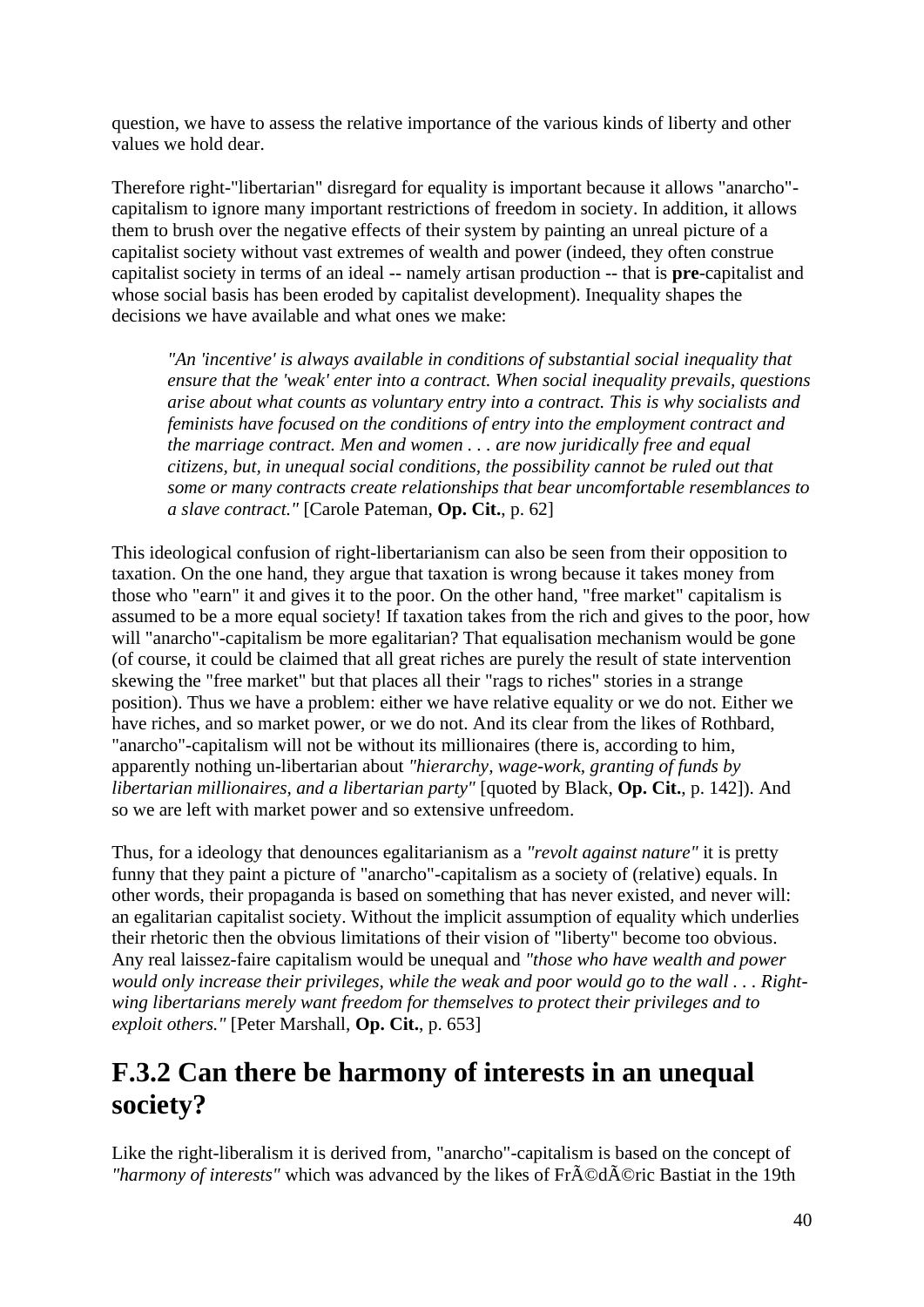century and Rothbard's mentor Ludwig von Mises in the 20th. For Rothbard, *"all classes live in harmony through the voluntary exchange of goods and services that mutually benefits them all."* This meant that capitalists and workers have no antagonistic class interests [**Classical Economics: An Austrian Perspective on the History of Economic Thought**, Vol. 2, p. 380 and p. 382]

For Rothbard, class interest and conflict does not exist within capitalism, except when it is supported by state power. It was, he asserted, *"fallacious to employ such terms as 'class interests' or 'class conflict' in discussing the market economy."* This was because of two things: *"harmony of interests of different groups"* **and** *"lack of homogeneity among the interests of any one social class."* It is only in *"relation to state action that the interests of different men become welded into 'classes'."* This means that the *"homogeneity emerges from the interventions of the government into society."* [**Conceived in Liberty**, vol. 1, p. 261] So, in other words, class conflict is impossible under capitalism because of the wonderful coincidence that there are, simultaneously, both common interests between individuals and classes and lack of any!

You do not need to be an anarchist or other socialist to see that this argument is nonsense. Adam Smith, for example, simply recorded reality when he noted that workers and bosses have *"interests [which] are by no means the same. The workmen desire to get as much, the masters to give as little as possible. The former are disposed to combine in order to raise, the latter to lower the wages of labour."* [**The Wealth of Nations**, p. 58] The state, Smith recognised, was a key means by which the property owning class maintained their position in society. As such, it **reflects** economic class conflict and interests and does not **create** it (this is **not** to suggest that economic class is the only form of social hierarchy of course, just an extremely important one). American workers, unlike Rothbard, were all too aware of the truth in Smith's analysis. For example, one group argued in 1840 that the bosses *"hold us then at their mercy, and make us work solely for their profit . . . The capitalist has no other interest in us, than to get as much labour out of us as possible. We are hired men, and hired men, like hired horses, have no souls."* Thus *"their interests as capitalist, and ours as labourers, are directly opposite"* and *"in the nature of things, hostile, and irreconcilable."* [quoted by Christopher L. Tomlins, **Law, Labor, and Ideology in the Early American Republic**, p. 10] Then there is Alexander Berkman's analysis:

*"It is easy to understand why the masters don't want you to be organised, why they are afraid of a real labour union. They know very well that a strong, fighting union can compel higher wages and better conditions, which means less profit for the plutocrats. That is why they do everything in their power to stop labour from organising . . .*

*"The masters have found a very effective way to paralyse the strength of organised labour. They have persuaded the workers that they have the same interests as the employers . . . and what is good for the employer is also good for his employees . . . If your interests are the same as those of your boss, then why should you fight him? That is what they tell you . . . It is good for the industrial magnates to have their workers believe [this] . . . [as they] will not think of fighting their masters for better conditions, but they will be patient and wait till the employer can 'share his prosperity' with them . . . If you listen to your exploiters and their mouthpieces you will be 'good' and consider only the interests of your masters . . . but no one cares about your interests . . . 'Don't be selfish,' they admonish you, while the boss is getting*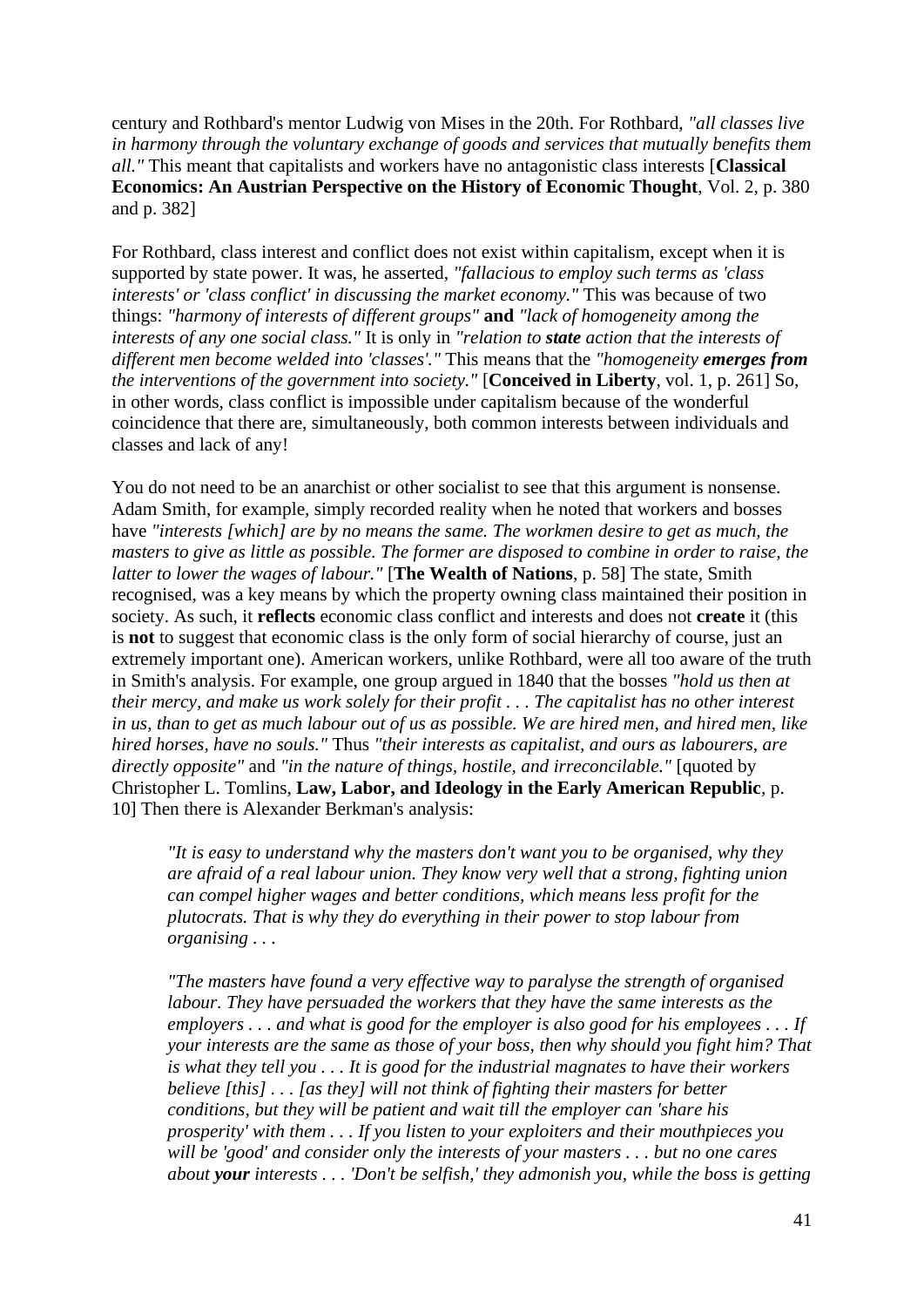*rich by your being good and unselfish. And they laugh in their sleeves and thank the Lord that you are such an idiot.*

*"But . . . the interests of capital and labour are not the same. No greater lie was ever invented than the so-called 'identity of interests' . . . It is clear that . . . they are entirely opposite, in fact antagonistic to each other."* [**What is Anarchism?**, pp. 74- 5]

That Rothbard denies this says a lot about the power of ideology.

Rothbard was clear what unions do, namely limit the authority of the boss and ensure that workers keep more of the surplus value they produce. As he put it, unions *"attempt to persuade workers that they can better their lot at the expense of the employer. Consequently, they invariably attempt as much as possible to establish work rules that hinder management's directives . . . In other words, instead of agreeing to submit to the work orders of management in exchange for his pay, the worker now set up not only minimum wages, but also work rules without which they refuse to work."* This will *"lower output."* [**The Logic of Action II**, p. 40 and p. 41] Notice the assumption, that the income of and authority of the boss are sacrosanct.

For Rothbard, unions lower productivity and harm profits because they contest the authority of the boss to do what they like on their property (apparently, laissez-faire was not applicable for working class people during working hours). Yet this implicitly acknowledges that there **are** conflicts of interests between workers and bosses. It does not take too much thought to discover possible conflicts of interests which could arise between workers who seek to maximise their wages and minimise their labour and bosses who seek to minimise their wage costs and maximise the output their workers produce. It could be argued that if workers do win this conflict of interests then their bosses will go out of business and so they harm themselves by not obeying their industrial masters. The rational worker, in this perspective, would be the one who best understood that his or her interests have become the same as the interests of the boss because his or her prosperity will depend on how well their firm is doing. In such cases, they will put the interest of the firm before their own and not hinder the boss by questioning their authority. If that is the case, then "harmony of interests" simply translates as "bosses know best" and "do what you are told" -- and such obedience is a fine "harmony" for the order giver we are sure!

So the interesting thing is that Rothbard's perspective produces a distinctly servile conclusion. If workers do not have a conflict of interests with their bosses then, obviously, the logical thing for the employee is to do whatever their boss orders them to do. By serving their master, they automatically benefit themselves. In contrast, anarchists have rejected such a position. For example, William Godwin rejected capitalist private property precisely because of the *"spirit of oppression, the spirit of servility, and the spirit of fraud"* it produced. [**An Enquiry into Political Justice**, p. 732]

Moreover, we should note that Rothbard's diatribe against unions also implicitly acknowledges the socialist critique of capitalism which stresses that it is being subject to the authority of boss during work hours which makes exploitation possible (see [section C.2\)](sectionC.html#secc2). If wages represented the workers' "marginal" contribution to production, bosses would not need to ensure their orders were followed. So any real boss fights unions precisely because they limit their ability to extract as much product as possible from the worker for the agreed wage.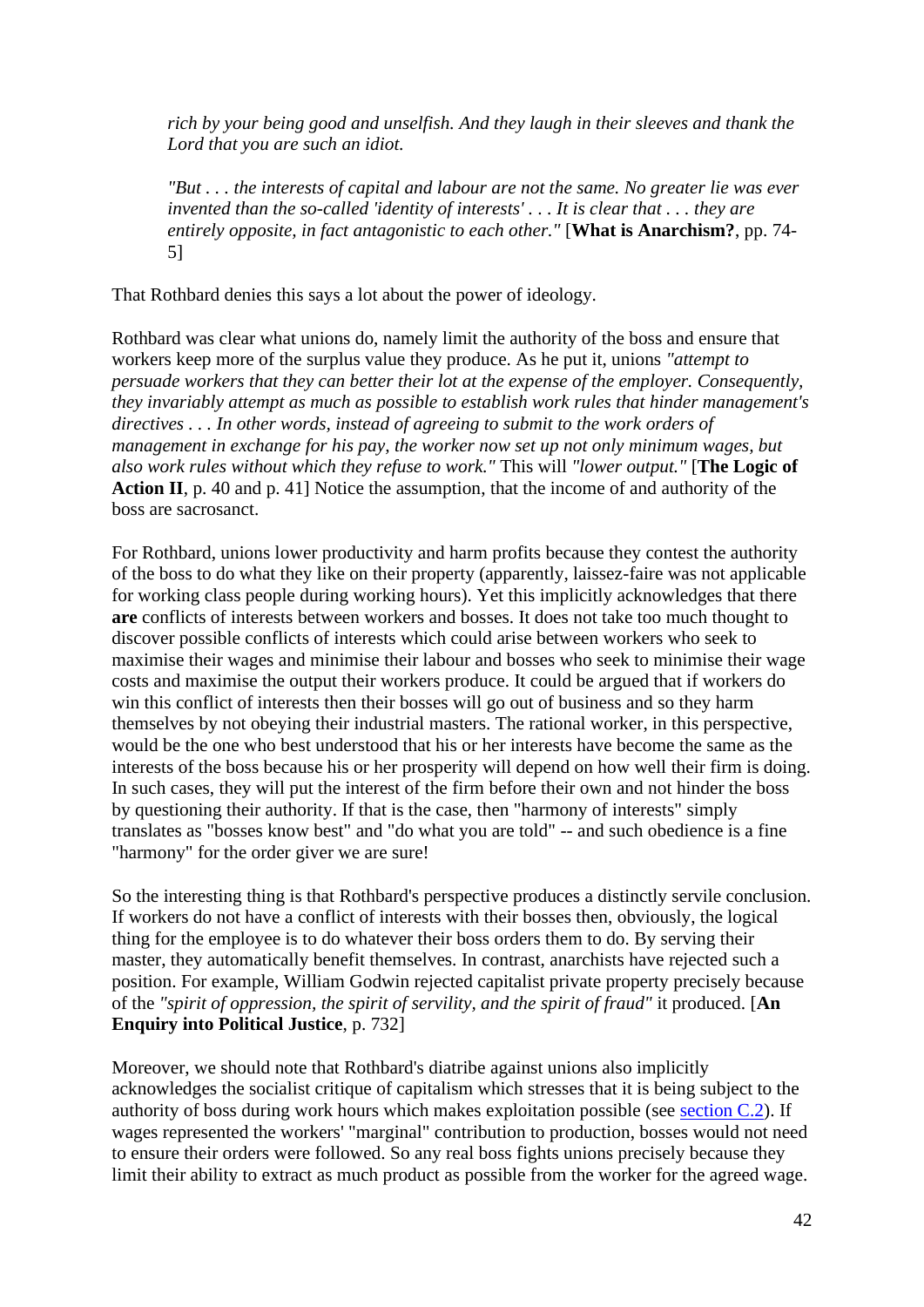As such, the hierarchical social relations within the workplace ensure that there are no *"harmony of interests"* as the key to a successful capitalist firm is to minimise wage costs in order to maximise profits. It should also be noted that Rothbard has recourse to another concept "Austrian" economists claims to reject during his anti-union comments. Somewhat ironically, he appeals to equilibrium analysis as, apparently, *"wage rates on the non-union labour market will always tend toward equilibrium in a smooth and harmonious manner"* (in another essay, he opines that *"in the Austrian tradition . . . the entrepreneur harmoniously adjusts the economy in the direction of equilibrium"*). [**Op. Cit.**, p. 41 and p. 234] True, he does not say that the wages will reach equilibrium (and what stops them, unless, in part, it is the actions of entrepreneurs disrupting the economy?) however, it is strange that the labour market can approximate a situation which Austrian economists claim does not exist! However, as noted in [section C.1.6](sectionC.html#secc16) this fiction is required to hide the obvious economic power of the boss class under capitalism.

Somewhat ironically, given his claims of *"harmony of interests,"* Rothbard was well aware that landlords and capitalists have always used the state to further their interests. However, he preferred to call this *"mercentilism"* rather than capitalism. As such, it is amusing to read his short article *"Mercentilism: A Lesson for Our Times?"* as it closely parallels Marx's classic account of *"Primitive Accumulation"* contained in volume 1 of **Capital**. [Rothbard, **Op. Cit.**, pp. 43-55] The key difference is that Rothbard simply refused to see this state action as creating the necessary preconditions for his beloved capitalism nor does it seem to impact on his mantra of *"harmony of interests"* between classes. In spite of documenting exactly how the capitalist and landlord class used the state to enrich themselves at the expense of the working class, he refuses to consider how this refutes any claim of *"harmony of interests"* between exploiter and exploited.

Rothbard rightly notes that mercantilism involved the *"use of the state to cripple or prohibit one's competition."* This applies to both foreign capitalists and to the working class who are, of course, competitors in terms of how income is divided. Unlike Marx, he simply failed to see how mercantilist policies were instrumental for building an industrial economy and creating a proletariat. Thus he thunders against mercantilism for *"lowering interest rates artificially"* and promoting inflation which *"did not benefit the poor"* as *"wages habitually lagged behind the rise in prices."* He describes the *"desperate attempts by the ruling classes to coerce wages below their market rates."* Somewhat ironically, given the "anarcho" capitalist opposition to legal holidays, he noted the mercantilists *"dislike of holidays, by which the 'nation' was deprived of certain amounts of labour; the desire of the individual worker for leisure was never considered worthy of note."* So why were such "bad" economic laws imposed? Simply because the landlords and capitalists were in charge of the state. As Rothbard notes, *"this was clearly legislation for the benefit of the feudal landlords and to the detriment of the workers"* while Parliament *"was heavily landlord-dominated."* In Massachusetts the upper house consisted *"of the wealthiest merchants and landowners."* The mercantilists, he notes but does not ponder, *"were frankly interested in exploiting [the workers'] labour to the utmost."* [**Op. Cit.**, p. 44, p. 46, p. 47, p. 51, p. 48, p. 51, p. 47, p. 54 and p. 47] Yet these policies made perfect sense from their class perspective, they were essential for maximising a surplus (profits) which was subsequently invested in developing industry. As such, they were very successful and laid the foundation for the industrial capitalism of the 19th century. The key change between mercantilism and capitalism proper is that economic power is greater as the working class has been successfully dispossessed from the means of life and, as such, political power need not be appealed to as often and can appear, in rhetoric at least, defensive.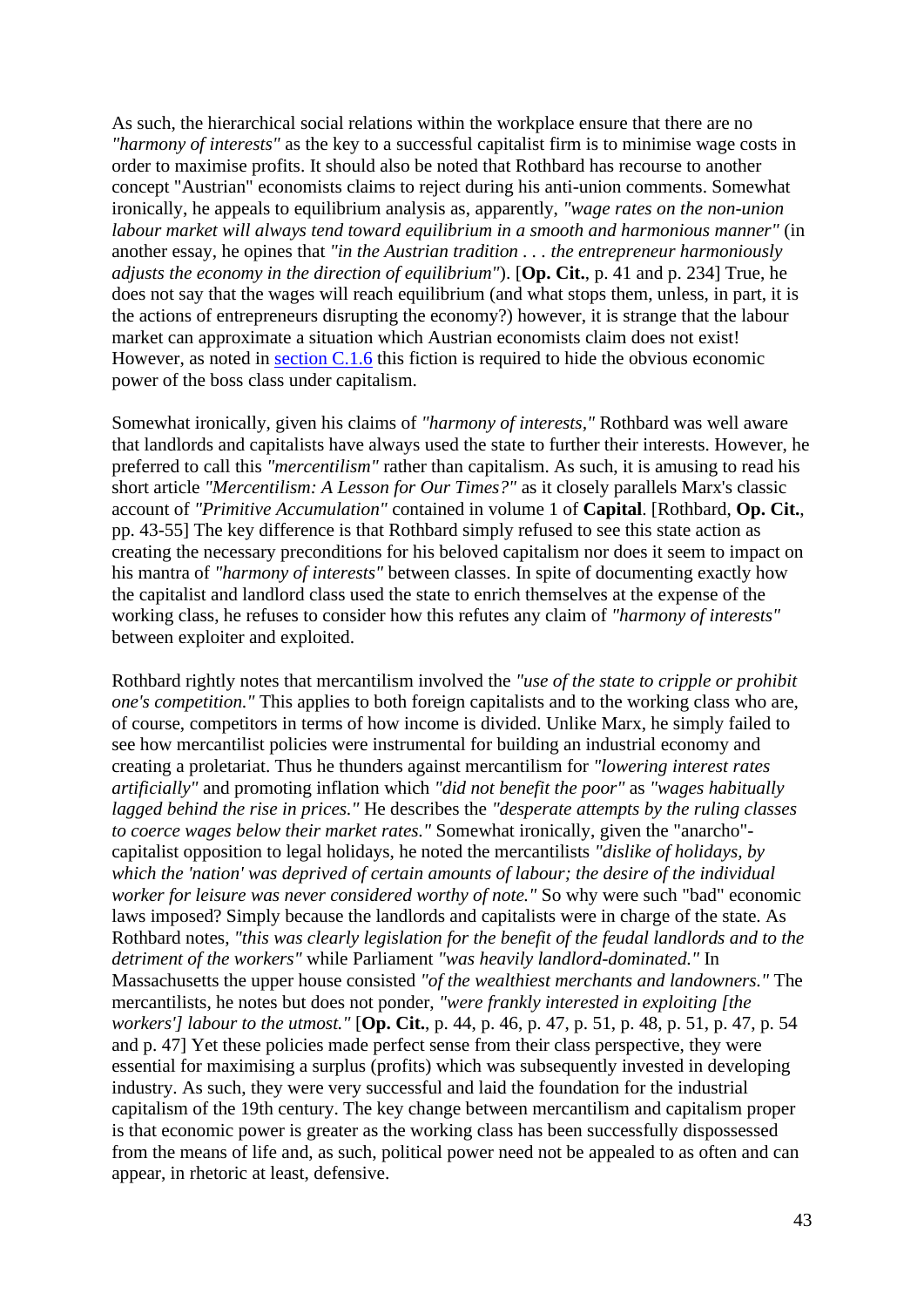Discussing attempts by employers in Massachusetts in 1670 and 1672 to get the state to enforce a maximum wage Rothbard opined that there *"seemed to be no understanding of how wages are set in an unhampered market."* [**Conceived in Liberty**, vol. 2, p. 18] On the contrary, dear professor, the employers were perfectly aware of how wages were set in a market where workers have the upper hand and, consequently, sought to use the state to hamper the market. As they have constantly done since the dawn of capitalism as, unlike certain economists, they are fully aware of the truth of *"harmony of interests"* and acted accordingly. As we document in [section F.8,](sectionF.html#secf8) the history of capitalism is filled with the capitalist class using the state to enforce the kind of *"harmony of interests"* which masters have always sought -- obedience. This statist intervention has continued to this day as, in practice, the capitalist class has never totally relied on economic power to enforce its rule due to the instability of the capitalist market -- see section  $C.7$  -- as well as the destructive effects of market forces on society and the desire to bolster its position in the economy at the expense of the working class -- see [section D.1.](sectionD.html#secd1) That the history and current practice of capitalism was not sufficient to dispel Rothbard of his *"harmony of interests"* position is significant. But, as Rothbard was always at pains to stress as a good "Austrian" economist, empirical testing does not prove or disprove a theory and so the history and practice of capitalism matters little when evaluating the pros and cons of that system (unless its history confirms Rothbard's ideology then he does make numerous empirical statements).

For Rothbard, the obvious **class** based need for such policies is missing. Instead, we get the pathetic comment that only *"certain"* merchants and manufacturers *"benefited from these mercantilist laws."* [**The Logic of Action II**, p. 44] He applied this same myopic perspective to "actually existing" capitalism as well, of course, lamenting the use of the state by certain capitalists as the product of economic ignorance and/or special interests specific to the capitalists in question. He simply could not see the forest for the trees. This is hardly a myopia limited to Rothbard. Bastiat formulated his *"harmony of interests"* theory precisely when the class struggle between workers and capitalists had become a threat to the social order, when socialist ideas of all kinds (including anarchism, which Bastiat explicitly opposed) were spreading and the labour movement was organising illegally due to state bans in most countries. As such, he was propagating the notion that workers and bosses had interests in common when, in practice, it was most obviously the case they had not. What "harmony" that did exist was due to state repression of the labour movement, itself a strange necessity if labour and capital **did** share interests.

The history of capitalism causes problems within "anarcho"-capitalism as it claims that everyone benefits from market exchanges and that this, not coercion, produces faster economic growth. If this **is** the case, then why did some individuals reject the market in order to enrich themselves by political means and, logically, impoverish themselves in the long run (and it has been an **extremely** long run)? And why have the economically dominant class generally also been the ones to control the state? After all, if there are no class interests or conflict then why has the property owning classes always sought state aid to skew the economy in its interests? If the classes **did** have harmonious interests then they would have no need to bolster their position nor would they seek to. Yet state policy has always reflected the needs of the property-owning elite -- subject to pressures from below, of course (as Rothbard rather lamely notes, without pondering the obvious implications, the *"peasantry and the urban labourers and artisans were never able to control the state apparatus and were therefore at the bottom of the state-organised pyramid and exploited by the ruling groups."* [**Conceived in Liberty**, vol. 1, p. 260]). It is no coincidence that the working classes have not been able to control the state nor that legislation is *"grossly the favourer of*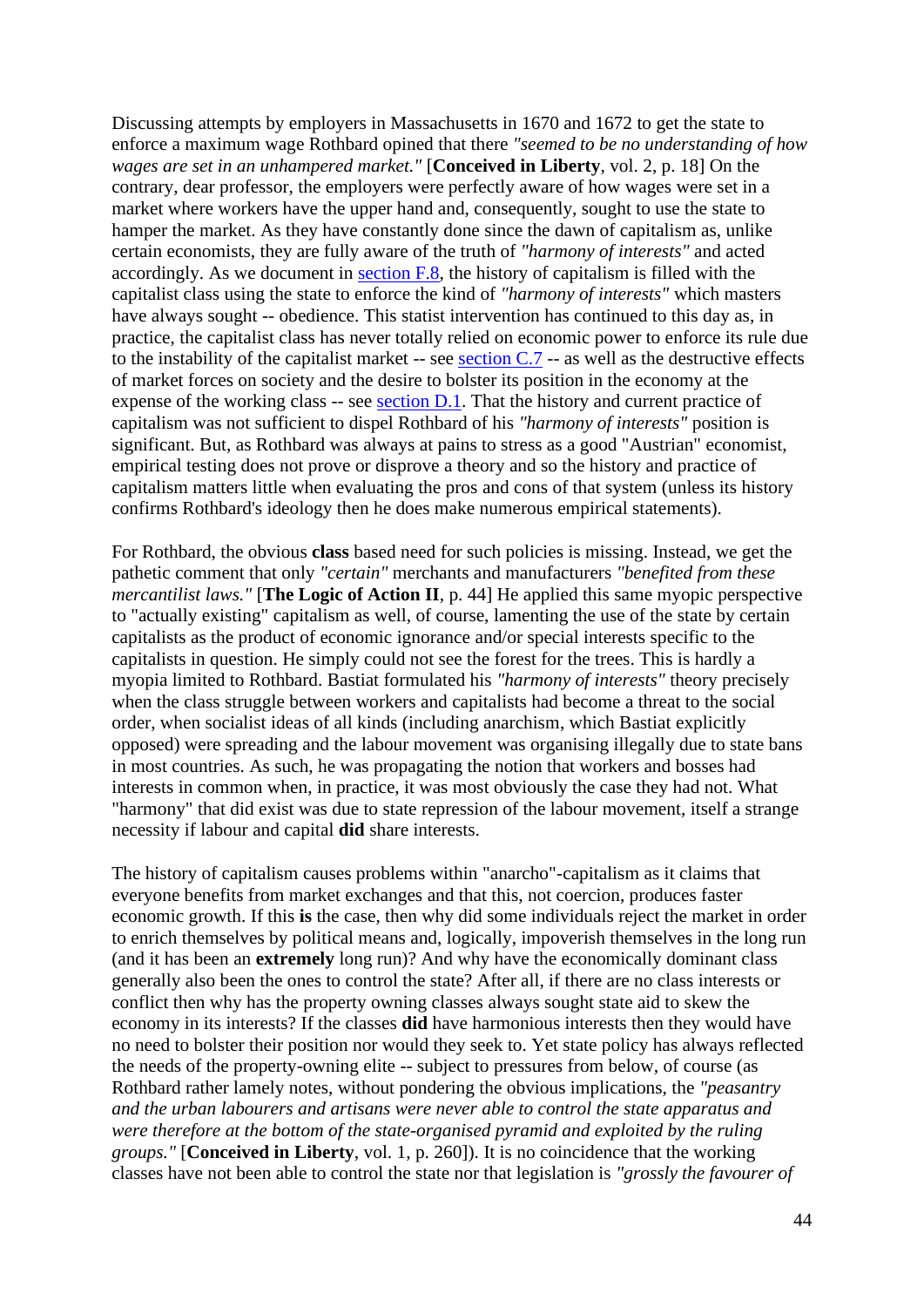*the rich against the poor."* [William Godwin, **Op. Cit.**, p. 93] They **are** the ones passing the laws, after all. This long and continuing anti-labour intervention in the market does, though, place Rothbard's opinion that government is a conspiracy against the superior man in a new light!

So when right-"libertarians" assert that there are *"harmony of interests"* between classes in an unhampered market, anarchists simply reply by pointing out that the very fact we have a "hampered" market shows that no such thing exists within capitalism. It will be argued, of course, that the right-"libertarian" is against state intervention for the capitalists (beyond defending their property which is a significant use of state power in and of itself) and that their political ideas aim to stop it. Which is true (and why a revolution would be needed to implement it!). However, the very fact that the capitalist class has habitually turned to the state to bolster its economic power is precisely the issue as it shows that the right- "libertarian" harmony of interests (on which they place so much stress as the foundation of their new order) simply does not exist. If it did, then the property owning class would never have turned to the state in the first place nor would it have tolerated "certain" of its members doing so.

If there were harmony of interests between classes, then the bosses would not turn to death squads to kill rebel workers as they have habitually done (and it should be stressed that libertarian union organisers have been assassinated by bosses and their vigilantes, including the lynching of IWW members and business organised death squads against CNT members in Barcelona). This use of private and public violence should not be surprising, for, at the very least, as Mexican anarchist Ricardo Flores Magon noted, there can be no real fraternity between classes *"because the possessing class is always disposed to perpetuate the economic, political, and social system that guarantees it the tranquil enjoyment of its plunders, while the working class makes efforts to destroy this iniquitous system."* [**Dreams of Freedom**, p. 139]

Rothbard's obvious hatred of unions and strikes can be explained by his ideological commitment to the *"harmony of interests."* This is because strikes and the need of working class people to organise gives the lie to the doctrine of *"harmony of interests"* between masters and workers that apologists for capitalism like Rothbard suggested underlay industrial relations. Worse, they give credibility to the notion that there exists opposed interests between classes. Strangely, Rothbard himself provides more than enough evidence to refute his own dogmas when he investigates state intervention on the market.

Every ruling class seeks to deny that it has interests separate from the people under it. Significantly those who deny class struggle the most are usually those who practice it the most (for example, Mussolini, Pinochet and Thatcher all proclaimed the end of class struggle while, in America, the Republican-right denounces anyone who points out the results of **their** class war on the working class as advocating "class war"). The elite has long been aware, as Black Nationalist Steve Biko put it, that the *"most potent weapon in the hands of the oppressor is the mind of the oppressed."* Defenders of slavery and serfdom presented it as god's will and that the master's duty was to treat the slave well just as the slave's duty was to obey (while, of course, blaming the slave if the master did not hold up his side of the covenant). So every hierarchical system has its own version of the *"harmony of interests"* position and each hierarchical society which replaces the last mocks the previous incarnations of it while, at the same time, solemnly announcing that **this** society truly does have harmony of interests as its founding principle. Capitalism is no exception, with many economists repeating the mantra that every boss has proclaimed from the dawn of time, namely that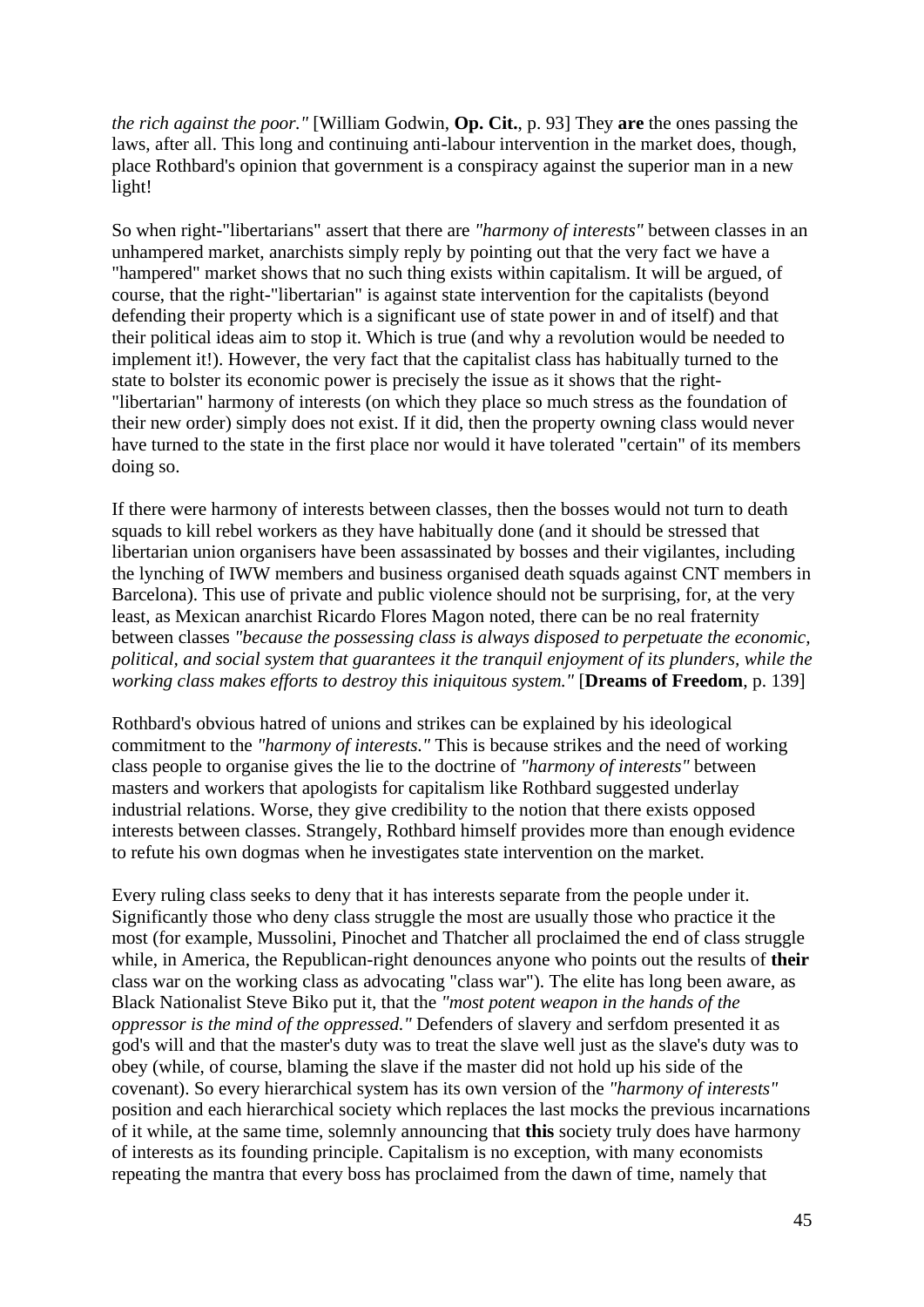workers and their masters have common interests. As usual, it is worthwhile to quote Rothbard on this matter. He (rightly) takes to task a defender of the slave master's version of *"harmony of interests"* and, in so doing, exposes the role of economics under capitalism. To quote Rothbard:

*"The increasing alienation of the slaves and the servants led . . . the oligarchy to try to win their allegiance by rationalising their ordeal as somehow natural, righteous, and divine. So have tyrants always tried to dupe their subjects into approving -- or at least remaining resigned to -- their fate . . . Servants, according to the emphatically non-servant [Reverend Samuel] Willard, were duty-bound to revere and obey their masters, to serve them diligently and cheerfully, and to be patient and submissive even to the cruellest master. A convenient ideology indeed for the masters! . . . All the subjects must do, in short, was to surrender their natural born gift of freedom and independence, to subject themselves completely to the whims and commands of others, who could then be blindly trusted to 'take care' of them permanently . . .* 

*"Despite the myths of ideology and the threats of the whip, servants and slaves found many ways of protest and rebellion. Masters were continually denouncing servants for being disobedient, sullen, and lazy."* [**Conceived in Liberty**, vol. 2, pp. 18-19]

Change Reverend Samuel Willard to the emphatically non-worker Professor Murray Rothbard and we have a very succinct definition of the role his economics plays within capitalism. There are differences. The key one was that while Willard wanted permanent servitude, Rothbard sought a temporary form and allowed the worker to change masters. While Willard turned to the whip and the state, Rothbard turned to absolute private property and the capitalist market to ensure that workers had to sell their liberty to the boss class (unsurprisingly, as Willard lived in an economy whose workers had access to land and tools while in Rothbard's time the class monopolisation of the means of life was complete and workers have little alternative but to sell their liberty to the owning class).

Rothbard did not seek to ban unions and strikes. He argued that his system of absolute property rights would simply make it nearly impossible for unions to organise or for any form of collective action to succeed. Even basic picketing would be impossible for, as Rothbard noted many a time, the pavement outside the workplace would be owned by the boss who would be as unlikely to allow picketing as he would allow a union. Thus we would have private property and economic power making collective struggle **de facto** illegal rather than the **de jure** illegality which the state has so enacted on behalf of the capitalists. As he put it, while unions were *"theoretically compatible with the existence of a purely free market"* he doubted that it would be possible as unions relied on the state to be "neutral" and tolerate their activities as they *"acquire almost all their power through the wielding of force, specifically force against strike-beakers and against the property of employers."* [**The Logic of Action II**, p. 41] Thus we find right-"libertarians" in favour of "defensive" violence (i.e., that limited to defending the property and power of the capitalists and landlords) while denouncing as violence any action of those subjected to it.

Rothbard, of course, allowed workers to leave their employment in order to seek another job if they felt exploited. Yet for all his obvious hatred of unions and strikes, Rothbard does not ask the most basic question -- if there is not clash of interests between labour and capital then why do unions even exist and why do bosses always resist them (often brutally)? And why has capital always turned to the state to bolster its position in the labour market? If there were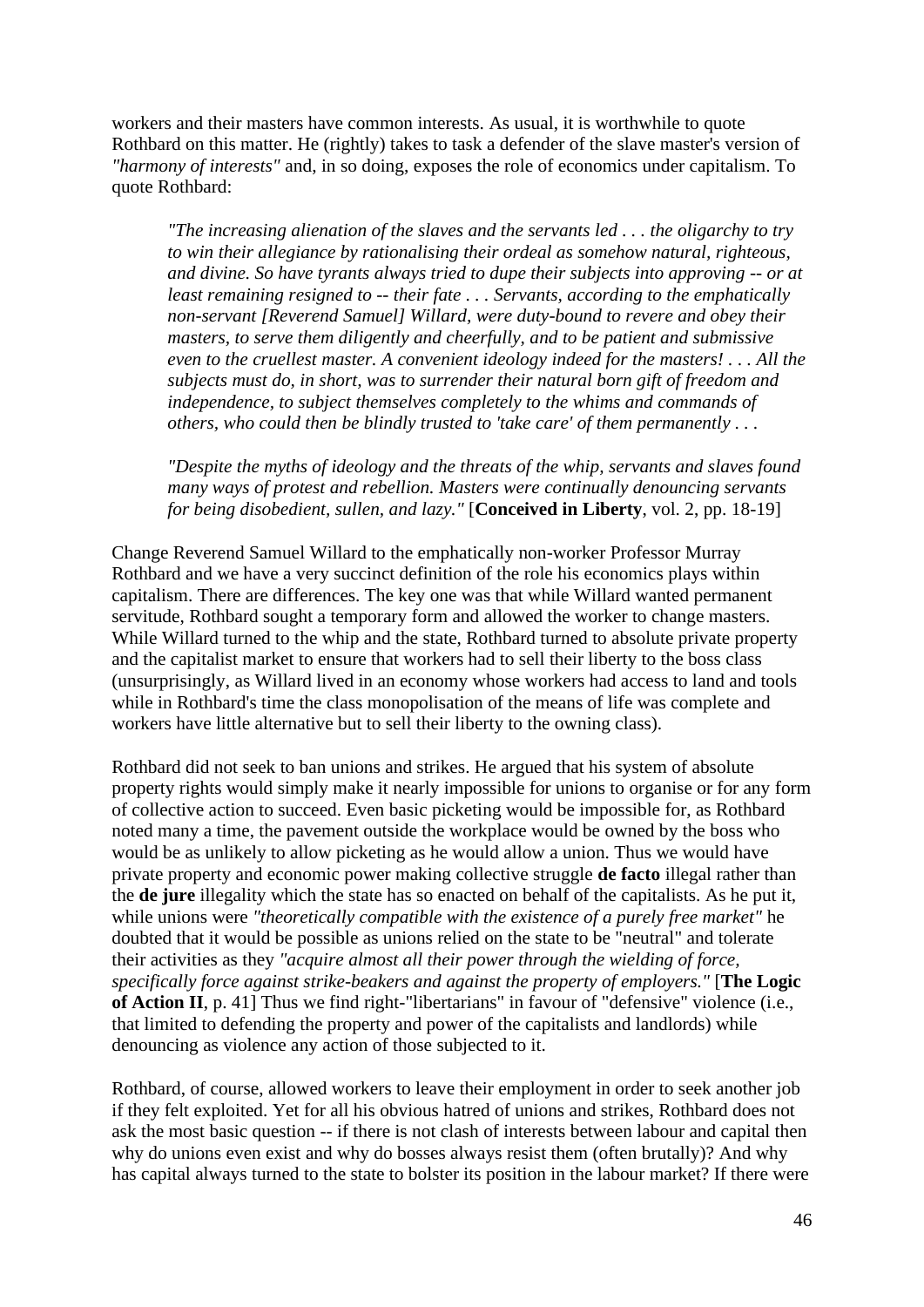really harmony of interests between classes then capital would not have turned repeatedly to the state to crush the labour movement. For anarchists, the reasons are obvious as is why the bosses always deny any clash of interests for *"it is to the interests of capital to keep the workers from understanding that they are wage slaves. The 'identity of interest'; swindle is one of the means of doing it . . . All those who profit from wage slavery are interested in keeping up the system, and all of them naturally try to prevent the workers from understanding the situation."* [Berkman, **Op. Cit.**, p. 77]

Rothbard's vociferous anti-unionism and his obvious desire to make any form of collective action by workers impossible in practice if not in law shows how economics has replaced religion as a control mechanism. In any hierarchical system it makes sense for the masters to indoctrinate the servant class with such self-serving nonsense but only capitalists have the advantage that it is proclaimed a "science" rather than, say, a religion. Yet even here, the parallels are close. As Colin Ward noted in passing, the *"so-called Libertarianism of the political Right"* is simply *"the worship of the market economy."* [**Talking Anarchy**, p. 76] So while Willard appealed to god as the basis of his natural order, Rothbard appeal to "science" was nothing of the kind given the ideological apriorism of "Austrian" economics. As a particularly scathing reviewer of one of his economics books rightly put it, the *"main point of the book is to show that the never-never land of the perfectly free market economy represents the best of all conceivable worlds giving maximum satisfaction to all participants. Whatever is, is right in the free market . . . It would appear that Professor Rothbard's book is more akin to systematic theology than economics . . . its real interest belongs to the student of the sociology of religion."* [D.N. Winch, **The Economic Journal**, vol. 74, No. 294, pp. 481-2]

To conclude, it is best to quote Emma Goldman's biting dismissal of the right-liberal individualism that Rothbard's ideology is just another form of. She rightly attacked that *"'rugged individualism' which is only a masked attempt to repress and defeat the individual and his individuality. So-called Individualism is the social and economic laissez-faire: the exploitation of the masses by classes by means of trickery, spiritual debasement and systematic indoctrination of the servile spirit . . . That corrupt and perverse 'individualism' is the strait-jacket of individuality . . . This 'rugged individualism' has inevitably resulted in the greatest modern slavery, the crassest class distinctions . . . 'Rugged individualism' has meant all the 'individualism' for the masters, while the people are regimented into a slave caste to serve a handful of self-seeking 'supermen' . . . [and] in whose name political tyranny and social oppression are defended and held up as virtues while every aspiration and attempt of man to gain freedom and social opportunity to live is denounced as . . . evil in the name of that same individualism."* [**Red Emma Speaks**, p. 112]

So, to conclude. Both the history and current practice of capitalism shows that there can be no harmony of interests in an unequal society. Anyone who claims otherwise has not been paying attention.

# **F.4 What is the right-"libertarian" position on private property?**

Right-"libertarians" are not interested in eliminating capitalist private property and thus the authority, oppression and exploitation which goes with it. They make an idol of private property and claim to defend "absolute" and "unrestricted" property rights. In particular,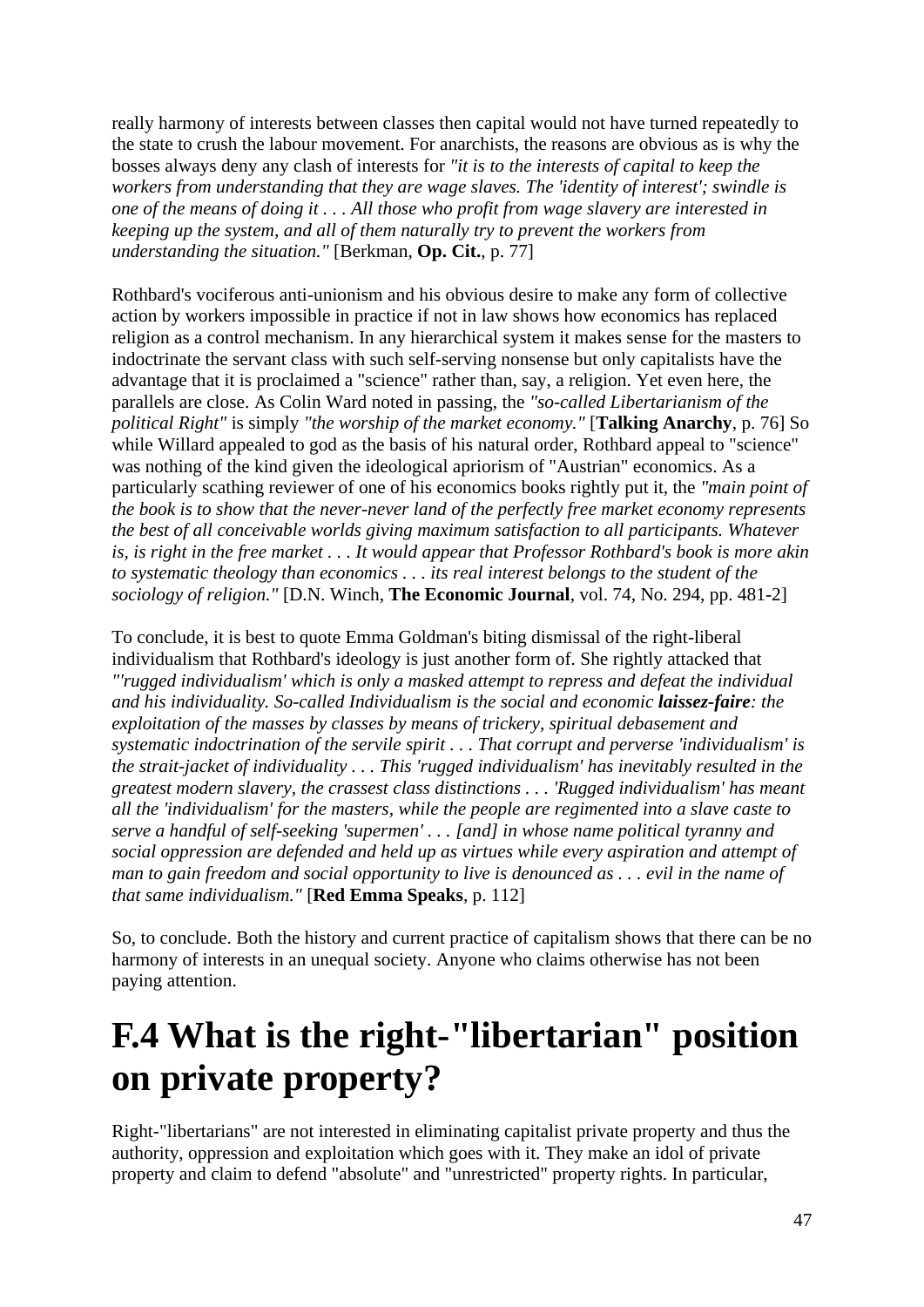taxation and theft are among the greatest evils possible as they involve coercion against "justly held" property. It is true that they call for an end to the state, but this is not because they are concerned about the restrictions of liberty experienced by wage slaves and tenants but because they wish capitalists and landlords not to be bothered by legal restrictions on what they can and cannot do on their property. Anarchists stress that the right-"libertarians" are not opposed to workers being exploited or oppressed (in fact, they deny that is possible under capitalism) but because they do not want the state to impede capitalist "freedom" to exploit and oppress workers even more than is the case now! Thus they *"are against the State simply because they are capitalists first and foremost."* [Peter Marshall, **Demanding the Impossible**, p. 564]

It should be obvious **why** someone is against the state matters when evaluating claims of a thinker to be included within the anarchist tradition. For example, socialist opposition to wage labour was shared by the pro-slavery advocates in the Southern States of America. The latter opposed wage labour as being worse than its chattel form because, it was argued, the owner had an incentive to look after his property during both good and bad times while the wage worker was left to starve during the latter. This argument does not place them in the socialist camp any more than socialist opposition to wage labour made them supporters of slavery. As such, "anarcho"-capitalist and right-"libertarian" opposition to the state should not be confused with anarchist and left-libertarian opposition. The former opposes it because it restricts capitalist power, profits and property while the latter opposes it because it is a bulwark of all three.

Moreover, in the capitalist celebration of property as the source of liberty they deny or ignore the fact that private property is a source of "tyranny" in itself (as we have indicated in sections [B.3](sectionB.html#secb3) and [B.4,](sectionB.html#secb4) for example). As we saw in [section F.1,](sectionF.html#secf1) this leads to quite explicit (if unaware) self-contradiction by leading "anarcho"-capitalist ideologues. As Tolstoy stressed, the *"retention of the laws concerning land and property keeps the workers in slavery to the landowners and the capitalists, even though the workers are freed from taxes."* [**The Slavery of Our Times**, pp. 39-40] Hence Malatesta:

*"One of the basic tenets of anarchism is the abolition of [class] monopoly, whether of the land, raw materials or the means of production, and consequently the abolition of exploitation of the labour of others by those who possess the means of production. The appropriation of the labour of others is from the anarchist and socialist point of view, theft."* [**Errico Malatesta: His Life and Ideas**, pp. 167-8]

As much anarchists may disagree about other matters, they are united in condemning capitalist property. Thus Proudhon argued that property was *"theft"* and *"despotism"* while Stirner indicated the religious and statist nature of private property and its impact on individual liberty when he wrote:

*"Property in the civic sense means sacred property, such that I must respect your property. 'Respect for property!' . . . The position of affairs is different in the egoistic sense. I do not step shyly back from your property, but look upon it always as my property, in which I respect nothing. Pray do the like with what you call my property!* 

*"With this view we shall most easily come to an understanding with each other.*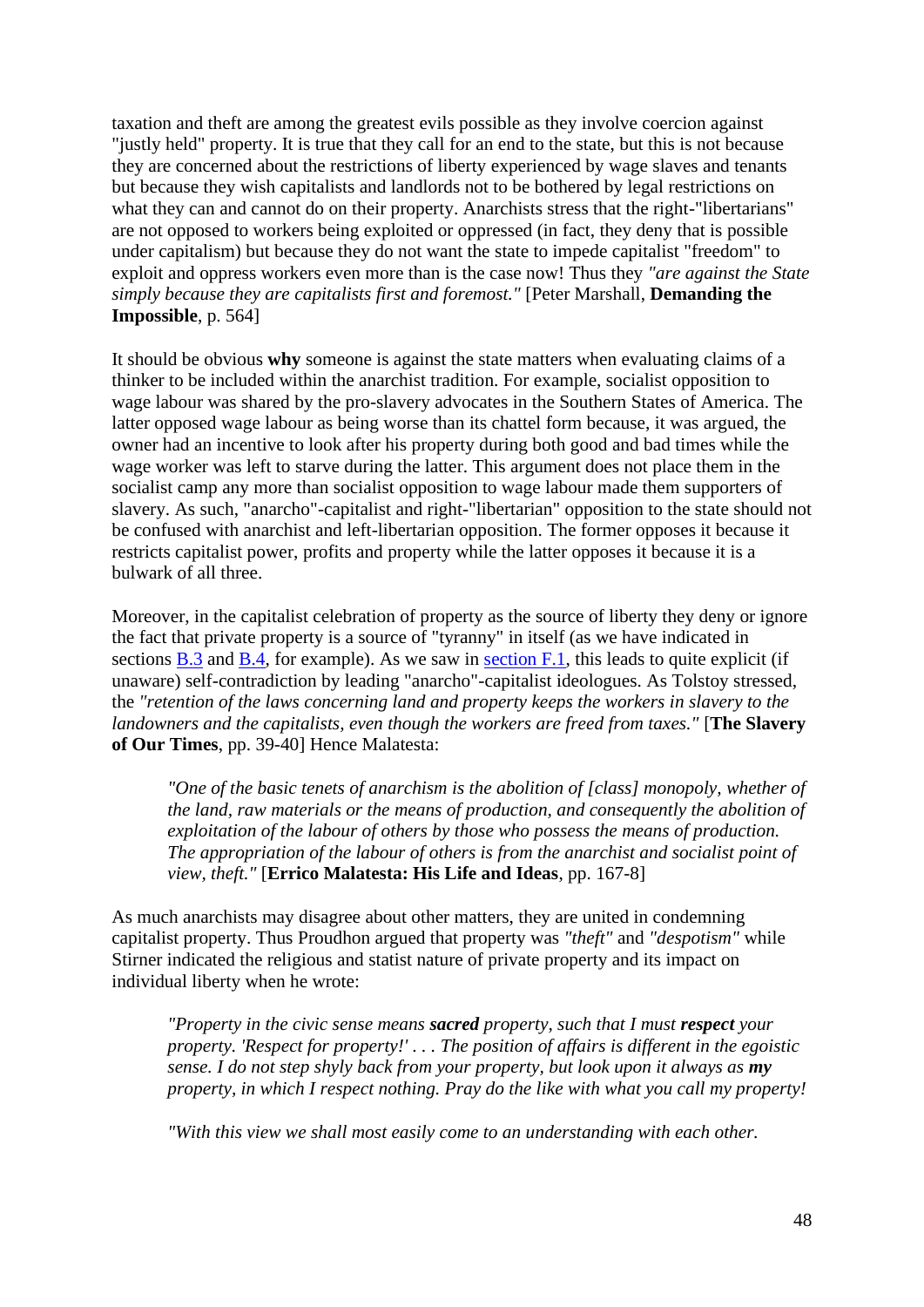*"The political liberals are anxious that . . . every one be free lord on his ground, even if this ground has only so much area as can have its requirements adequately filled by the manure of one person . . . Be it ever so little, if one only has somewhat of his own - - to wit, a respected property: The more such owners . . . the more 'free people and good patriots' has the State.*

*"Political liberalism, like everything religious, counts on respect, humaneness, the virtues of love. Therefore does it live in incessant vexation. For in practice people respect nothing, and everyday the small possessions are bought up again by greater proprietors, and the 'free people' change into day labourers.*

*"If, on the contrary, the 'small proprietors' had reflected that the great property was also theirs, they would not have respectively shut themselves out from it, and would not have been shut out . . . Instead of owning the world, as he might, he does not even own even the paltry point on which he turns around."* [**The Ego and Its Own**, pp. 248-9]

While different anarchists have different perspectives on what comes next, we are all critical of the current capitalist property rights system. Thus "anarcho"-capitalists reject totally one of the common (and so defining) features of all anarchist traditions -- the opposition to capitalist property. From Individualist Anarchists like Tucker to Communist-Anarchists like Bookchin, anarchists have been opposed to what William Godwin termed *"accumulated property."* This was because it was in *"direct contradiction"* to property in the form of *"the produce of his [the worker's] own industry"* and so it allows *"one man. . . [to] dispos[e] of the produce of another man's industry."* [**The Anarchist Reader**, pp. 129-131]

For anarchists, capitalist property is a source exploitation and domination, **not** freedom (it undermines the freedom associated with possession by creating relations of domination between owner and employee). Hardly surprising, then, that, according to Murray Bookchin, Murray Rothbard *"attacked me as an anarchist with vigour because, as he put it, I am opposed to private property."* Bookchin, correctly, dismisses "anarcho-capitalists as *"proprietarians"* [*"A Meditation on Anarchist Ethics"*, pp. 328-346, **The Raven**, no. 28, p. 343]

We will discuss Rothbard's "homesteading" justification of private property in the next [section.](sectionF.html#secf41) However, we will note here one aspect of right-"libertarian" absolute and unrestricted property rights, namely that it easily generates evil side effects such as hierarchy and starvation. As economist and famine expert Amartya Sen notes:

*"Take a theory of entitlements based on a set of rights of 'ownership, transfer and rectification.' In this system a set of holdings of different people are judged to be just (or unjust) by looking at past history, and not by checking the consequences of that set of holdings. But what if the consequences are recognisably terrible? . . .[R]efer[ing] to some empirical findings in a work on famines . . . evidence [is presented] to indicate that in many large famines in the recent past, in which millions of people have died, there was no over-all decline in food availability at all, and the famines occurred precisely because of shifts in entitlement resulting from exercises of rights that are perfectly legitimate. . . . [Can] famines . . . occur with a system of rights of the kind morally defended in various ethical theories, including Nozick's[?] I believe the answer is straightforwardly yes, since for many people the only resource that they*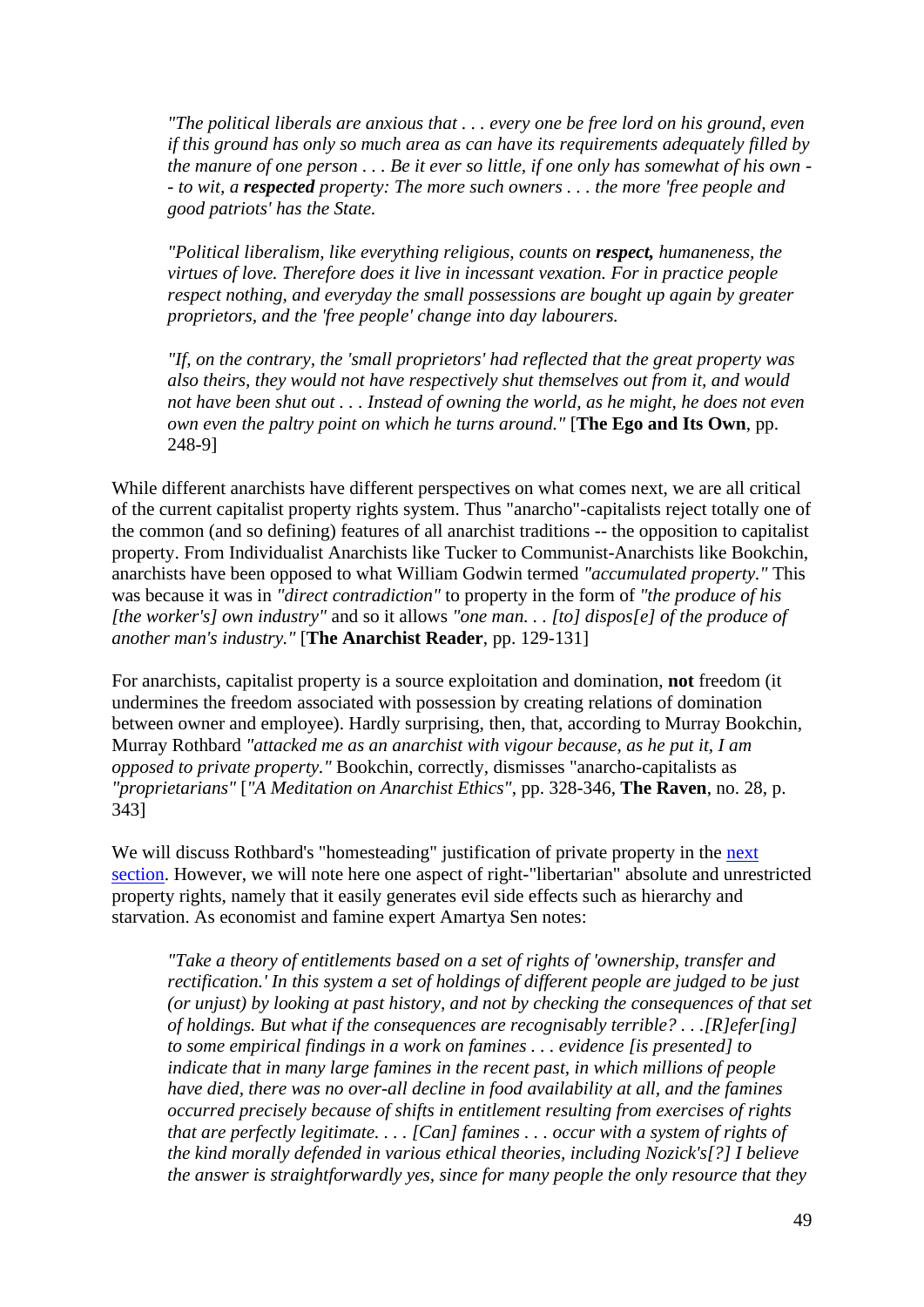*legitimately possess, viz. their labour-power, may well turn out to be unsaleable in the market, giving the person no command over food . . . [i]f results such as starvations and famines were to occur, would the distribution of holdings still be morally acceptable despite their disastrous consequences? There is something deeply implausible in the affirmative answer."* [**Resources, Values and Development**, pp. 311-2]

Thus "unrestricted" property rights can have seriously bad consequences and so the existence of "justly held" property need not imply a just or free society -- far from it. The inequalities property can generate can have a serious on individual freedom (see [section F.3\)](sectionF.html#secf3). Indeed, Murray Rothbard argued that the state was evil not because it restricted individual freedom but because the resources it claimed to own were not "justly" acquired. If they were, then the state could deny freedom within its boundaries just as any other property owner could. Thus right-"libertarian" theory judges property **not** on its impact on current freedom but by looking at past history. This has the interesting side effect, as we noted in [section F.1,](sectionF.html#secf1) of allowing its supporters to look at capitalist and statist hierarchies, acknowledge their similar negative effects on the liberty of those subjected to them but argue that one is legitimate and the other is not simply because of their history. As if this changed the domination and unfreedom that both inflict on people living today!

This flows from the way "anarcho"-capitalists define "freedom," namely so that only **deliberate** acts which violate your (right-"libertarian" defined) rights by other humans beings that cause unfreedom (*"we define freedom . . . as the absence of invasion by another man of an man's person or property."* [Rothbard, **The Ethics of Liberty**, p. 41]). This means that if no-one deliberately coerces you then you are free. In this way the workings of the capitalist private property can be placed alongside the "facts of nature" and ignored as a source of unfreedom. However, a moments thought shows that this is not the case. Both deliberate and non-deliberate acts can leave individuals lacking freedom. A simply analogy will show why.

Let us assume (in an example paraphrased from Alan Haworth's excellent book **Anti-Libertarianism** [p. 49]) that someone kidnaps you and places you down a deep (naturally formed) pit, miles from anyway, which is impossible to climb up. No one would deny that you are unfree. Let us further assume that another person walks by and accidentally falls into the pit with you. According to right-"libertarianism", while you are unfree (i.e. subject to deliberate coercion) your fellow pit-dweller is perfectly free for they have subject to the "facts of nature" and not human action (deliberate or otherwise). Or, perhaps, they "voluntarily choose" to stay in the pit, after all, it is "only" the "facts of nature" limiting their actions. But, obviously, both of you are in **exactly the same position,** have **exactly the same choices** and so are **equally** unfree! Thus a definition of "liberty" that maintains that only deliberate acts of others -- for example, coercion -- reduces freedom misses the point totally. In other words, freedom is path independent and the *"forces of the market cannot provide genuine conditions for freedom any more than the powers of the State. The victims of both are equally enslaved, alienated and oppressed."* [Peter Marshall, **Demanding the Impossible**, p. 565]

It is worth quoting Noam Chomsky at length on this subject:

*"Consider, for example, the [right-'libertarian'] 'entitlement theory of justice' . . . [a]ccording to this theory, a person has a right to whatever he has acquired by means that are just. If, by luck or labour or ingenuity, a person acquires such and such, then*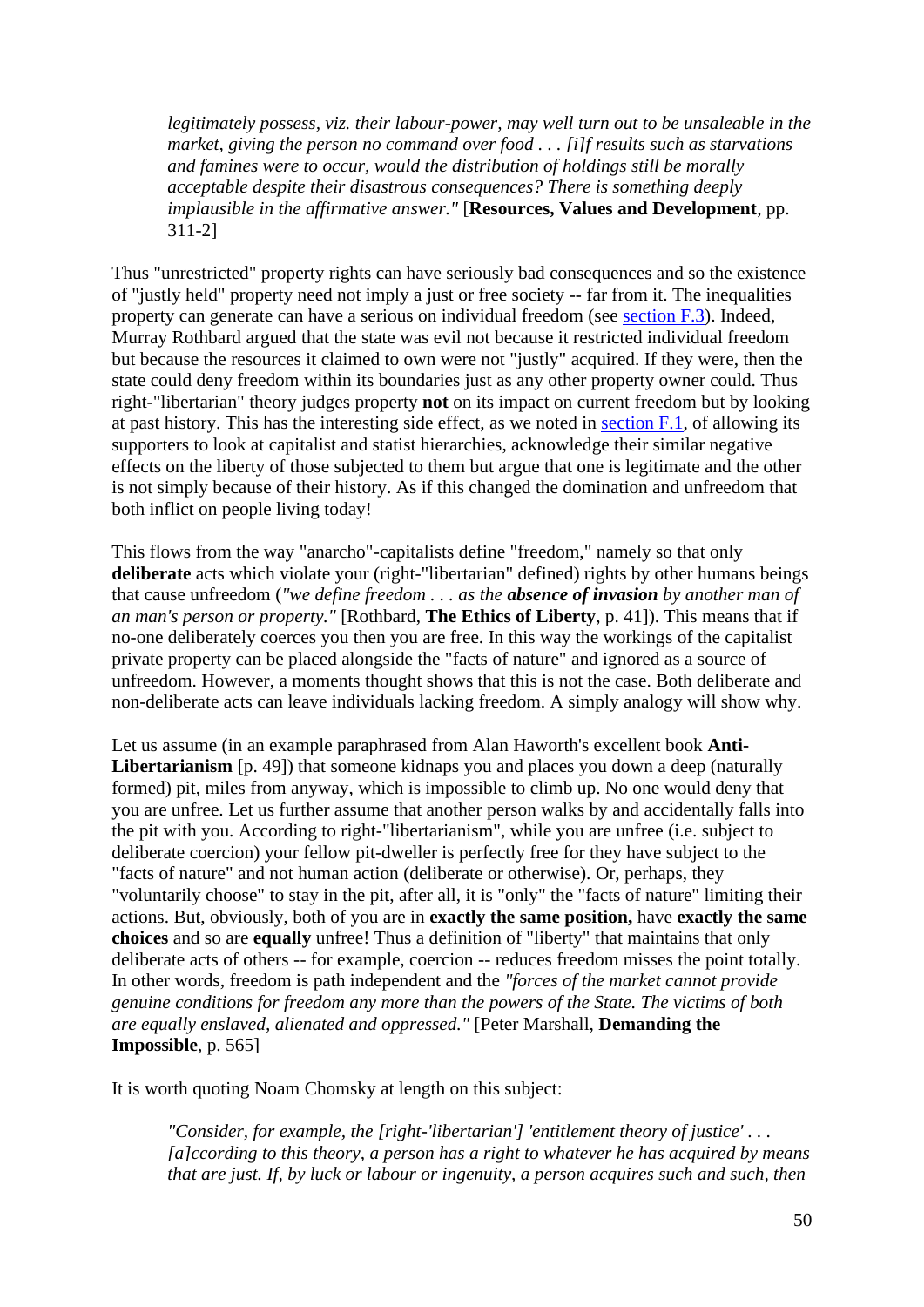*he is entitled to keep it and dispose of it as he wills, and a just society will not infringe on this right.*

*"One can easily determine where such a principle might lead. It is entirely possible that by legitimate means -- say, luck supplemented by contractual arrangements 'freely undertaken' under pressure of need -- one person might gain control of the necessities of life. Others are then free to sell themselves to this person as slaves, if he is willing to accept them. Otherwise, they are free to perish. Without extra questionbegging conditions, the society is just.*

*"The argument has all the merits of a proof that*  $2 + 2 = 5$ ... *Suppose that some concept of a 'just society' is advanced that fails to characterise the situation just described as unjust. . . Then one of two conclusions is in order. We may conclude that the concept is simply unimportant and of no interest as a guide to thought or action, since it fails to apply properly even in such an elementary case as this. Or we may conclude that the concept advanced is to be dismissed in that it fails to correspond to the pretheorectical notion that it intends to capture in clear cases. If our intuitive concept of justice is clear enough to rule social arrangements of the sort described as grossly unjust, then the sole interest of a demonstration that this outcome might be 'just' under a given 'theory of justice' lies in the inference by reductio ad absurdum to the conclusion that the theory is hopelessly inadequate. While it may capture some partial intuition regarding justice, it evidently neglects others.*

*"The real question to be raised about theories that fail so completely to capture the concept of justice in its significant and intuitive sense is why they arouse such interest. Why are they not simply dismissed out of hand on the grounds of this failure, which is striking in clear cases? Perhaps the answer is, in part, the one given by Edward Greenberg in a discussion of some recent work on the entitlement theory of justice. After reviewing empirical and conceptual shortcomings, he observes that such work 'plays an important function in the process of . . . 'blaming the victim,' and of protecting property against egalitarian onslaughts by various non-propertied groups.' An ideological defence of privileges, exploitation, and private power will be welcomed, regardless of its merits.*

*"These matters are of no small importance to poor and oppressed people here and elsewhere."* [**The Chomsky Reader**, pp. 187-188]

The glorification of property rights has always been most strongly advocated by those who hold the bulk of property in a society. This is understandable as they have the most to gain from this. Those seeking to increase freedom in society would be wise to understand why this is the case and reject it.

The defence of capitalist property does have one interesting side effect, namely the need arises to defend inequality and the authoritarian relationships inequality creates. Due to (capitalist) private property, wage labour would still exist under "anarcho"-capitalism (it is capitalism after all). This means that "defensive" force, a state, is required to "defend" exploitation, oppression, hierarchy and authority from those who suffer them. Inequality makes a mockery of free agreement and "consent" as we have continually stressed. As Peter Kropotkin pointed out long ago: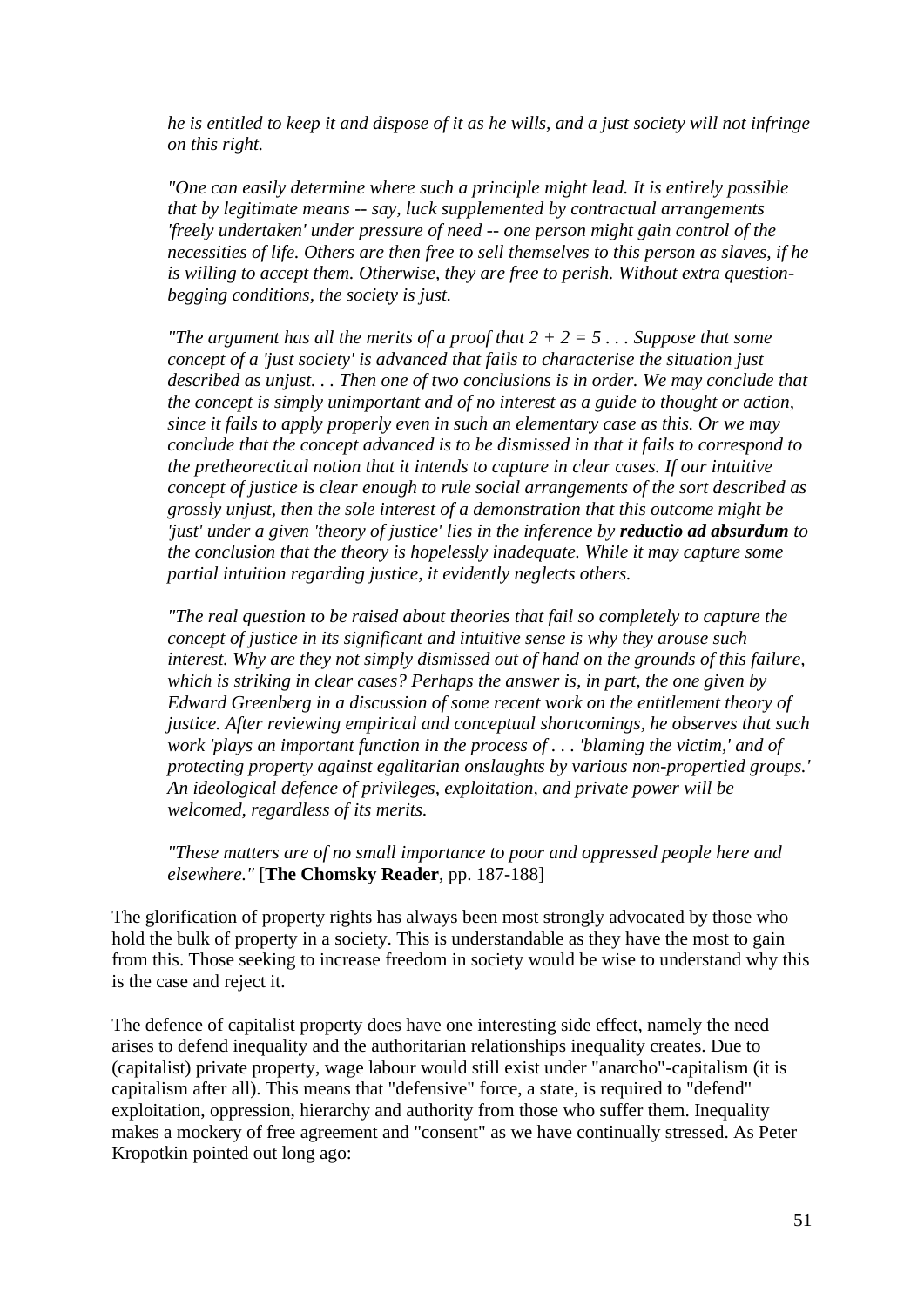*"When a workman sells his labour to an employer . . . it is a mockery to call that a free contract. Modern economists may call it free, but the father of political economy -- Adam Smith -- was never guilty of such a misrepresentation. As long as threequarters of humanity are compelled to enter into agreements of that description, force is, of course, necessary, both to enforce the supposed agreements and to maintain such a state of things. Force -- and a good deal of force -- is necessary to prevent the labourers from taking possession of what they consider unjustly appropriated by the few. . . . The Spencerian party [proto-right-'libertarians'] perfectly well understand that; and while they advocate no force for changing the existing conditions, they advocate still more force than is now used for maintaining them. As to Anarchy, it is obviously as incompatible with plutocracy as with any other kind of -cracy."* [**Anarchism and Anarchist Communism**, pp. 52-53]

Because of this need to defend privilege and power, "anarcho"-capitalism is best called "private-state" capitalism. As anarchists Stuart Christie and Albert Meltzer argue, the *"American oil baron, who sneers at any form of State intervention in his manner of conducting business -- that is to say, of exploiting man and nature -- is also able to 'abolish the State' to a certain extent. But he has to build up a repressive machine of his own (an army of sheriffs to guard his interests) and takes over as far as he can, those functions normally exercised by the government, excluding any tendency of the latter that might be an obstacle to his pursuit of wealth."* [**Floodgates of Anarchy**, p. 12] Unsurprising "anarcho"-capitalists propose private security forces rather than state security forces (police and military) -- a proposal that is equivalent to bringing back the state under another name. This will be discussed in more detail in [section F.6.](sectionF.html#secf6)

By advocating private property, right-"libertarians" contradict many of their other claims. For example, they tend to oppose censorship and attempts to limit freedom of association within society when the state is involved yet they will wholeheartedly support the right of the boss or landlord when they ban unions or people talking about unions on their property. They will oppose closed shops when they are worker created but have no problems when bosses make joining the company union a mandatory requirement for taking a position. Then they say that they support the right of individuals to travel where they like. They make this claim because they assume that only the state limits free travel but this is a false assumption. Owners must agree to let you on their land or property (*"people only have the right to move to those properties and lands where the owners desire to rent or sell to them."* [Murray Rothbard, **The Ethics of Liberty**, p. 119]. There is no "freedom of travel" onto private property (including private roads). Therefore immigration may be just as hard under "anarcho"-capitalism as it is under statism (after all, the state, like the property owner, only lets people in whom it wants to let in). Private property, as can be seen from these simple examples, is the state writ small. Saying it is different when the boss does it is not convincing to any genuine libertarian.

Then there is the possibility of alternative means of living. Right-"libertarians" generally argue that people can be as communistic as they want on their own property. They fail to note that all groups would have no choice about living under laws based on the most rigid and extreme interpretation of property rights invented and surviving within the economic pressures such a regime would generate. If a community cannot survive in the capitalist market then, in their perspective, it deserves its fate. Yet this Social-Darwinist approach to social organisation is based on numerous fallacies. It confuses the market price of something with how important it is; it confuses capitalism with productive activity in general; and it confuses profits with an activities contribution to social and individual well being; it confuses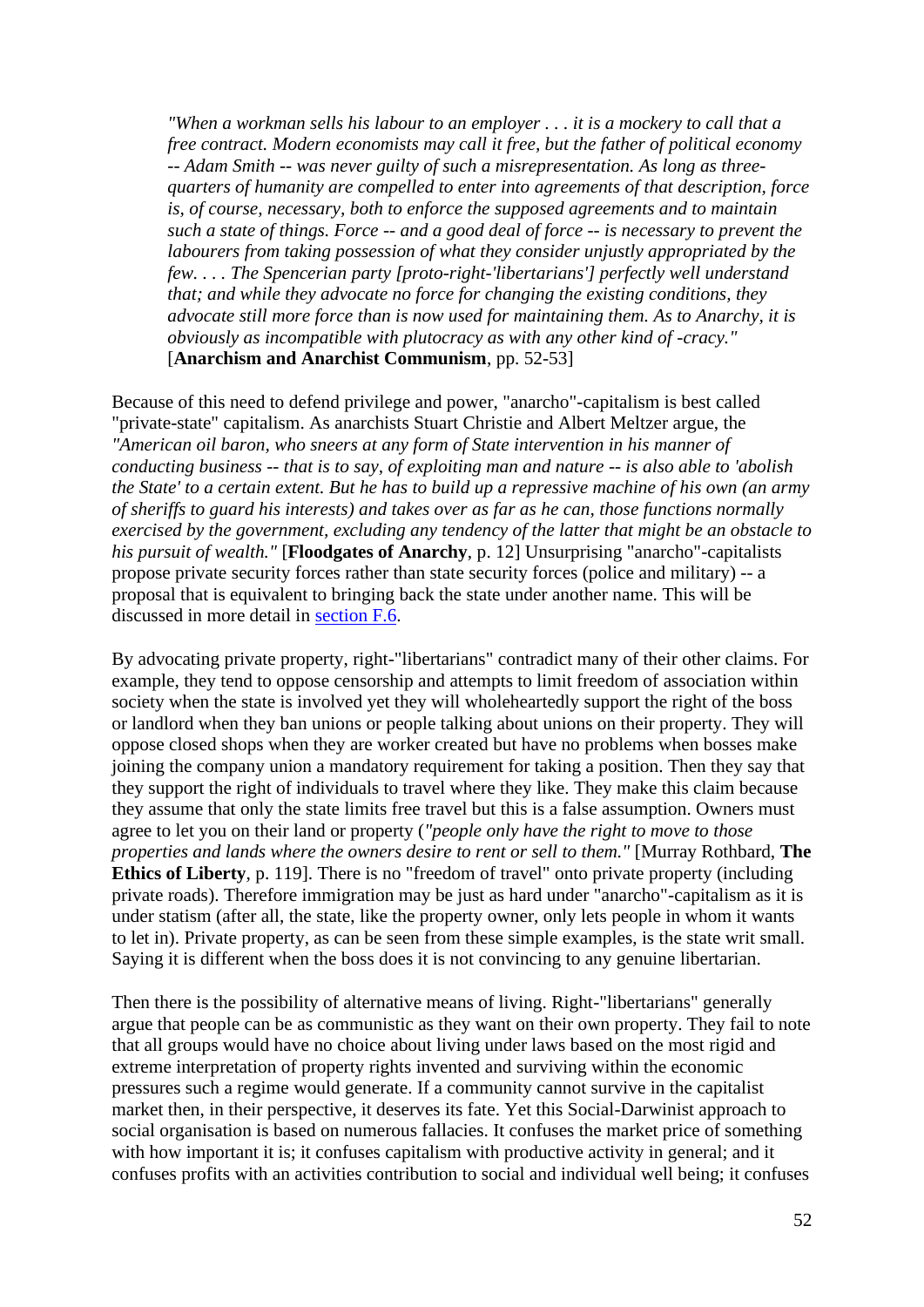freedom with the ability to pick a master rather than as an absence of a master. Needless to say, as they consider capitalism as the most efficient economy ever the underlying assumption is that capitalist systems will win out in competition with all others. This will obviously be aided immensely under a law code which is capitalist in nature.

### **F.4.1 What is wrong with a "homesteading" theory of property?**

So how do "anarcho"-capitalists justify property? Looking at Murray Rothbard, we find that he proposes a *"homesteading theory of property"*. In this theory it is argued that property comes from occupancy and mixing labour with natural resources (which are assumed to be unowned). Thus the world is transformed into private property, for *"title to an unowned resource (such as land) comes properly only from the expenditure of labour to transform that resource into use."* [**The Ethics of Liberty**, p. 63]

His theory, it should be stressed, has its roots in the same Lockean tradition as Robert Nozick's (which we critiqued in [section B.3.4\)](sectionB.html#secb34). Like Locke, Rothbard paints a conceptual history of individuals and families forging a home in the wilderness by the sweat of their labour (it is tempting to rename his theory the *"immaculate conception of property"* as his conceptual theory is so at odds with actual historical fact). His one innovation (if it can be called that) was to deny even the rhetorical importance of what is often termed the Lockean Proviso, namely the notion that common resources can be appropriated only if there is enough for others to do likewise. As we noted in [section E.4.2](sectionE.html#sece42) this was because it could lead (horror of horrors!) to the outlawry of all private property.

Sadly for Rothbard, his "homesteading" theory of property was refuted by Proudhon in **What is Property?** in 1840 (along with many other justifications of property). Proudhon rightly argued that *"if the liberty of man is sacred, it is equally sacred in all individuals; that, if it needs property for its objective action, that is, for its life, the appropriation of material is equally necessary for all . . . Does it not follow that if one individual cannot prevent another . . . from appropriating an amount of material equal to his own, no more can he prevent individuals to come."* And if all the available resources are appropriated, and the owner *"draws boundaries, fences himself in . . . Here, then, is a piece of land upon which, henceforth, no one has a right to step, save the proprietor and his friends . . . Let [this]. . . multiply, and soon the people . . . will have nowhere to rest, no place to shelter, no ground to till. They will die at the proprietor's door, on the edge of that property which was their birthright."* [**What is Property?**, pp. 84-85 and p. 118]

Proudhon's genius lay in turning apologies for private property against it by treating them as absolute and universal as its apologists treated property itself. To claims like Rothbard's that property was a natural right, he explained that the essence of such rights was their universality and that private property ensured that this right could not be extended to all. To claims that labour created property, he simply noted that private property ensured that most people have no property to labour on and so the outcome of that labour was owned by those who did. As for occupancy, he simply noted that most owners do not occupancy all the property they own while those who do use it do not own it. In such circumstances, how can occupancy justify property when property excludes occupancy? Proudhon showed that the defenders of property had to choose between self-interest and principle, between hypocrisy and logic.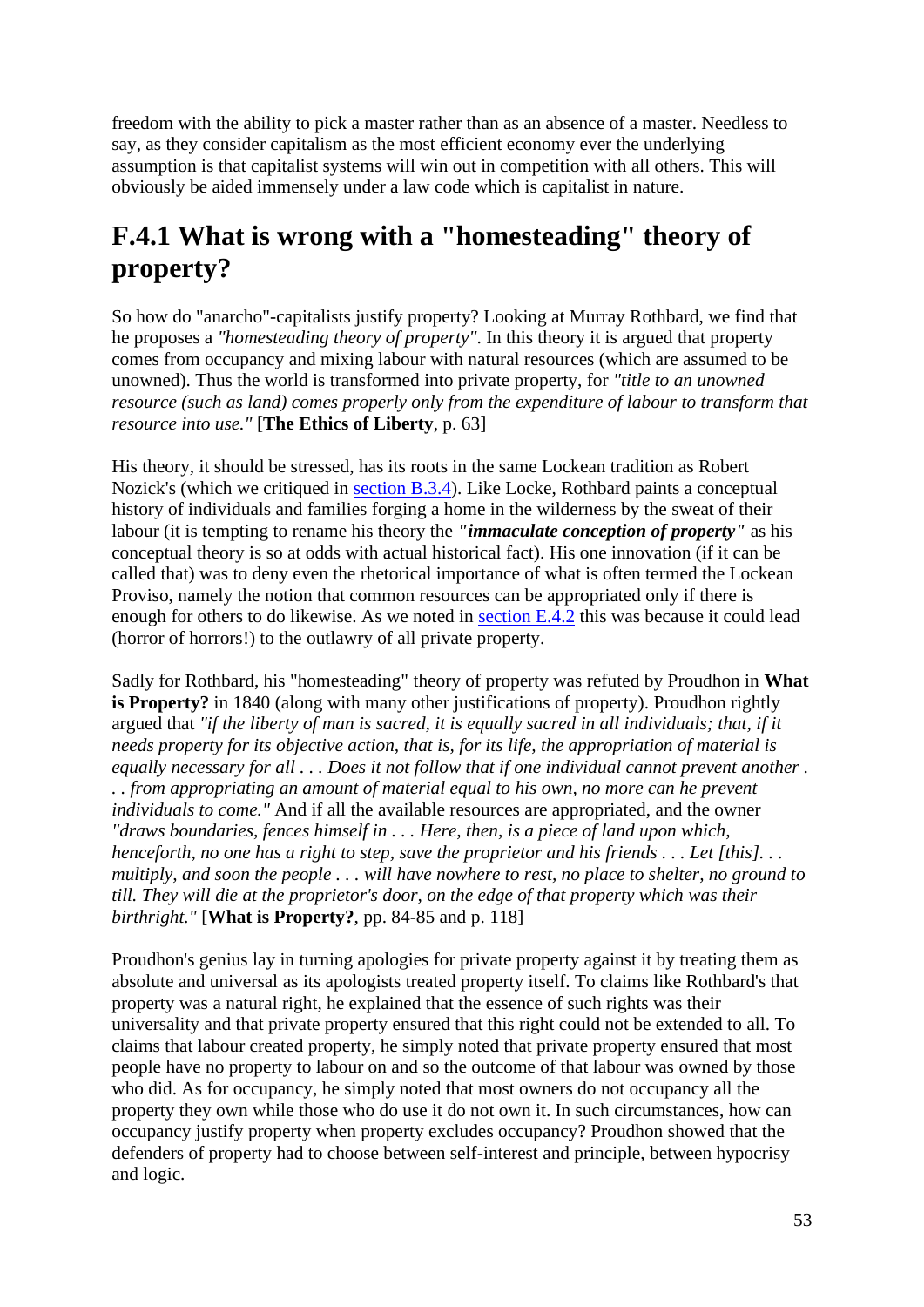Rothbard picks the former over the latter and his theory is simply a rationale for a specific class based property rights system (*"[w]e who belong to the proletaire class, property excommunicates us!"* [P-J Proudhon, **Op. Cit.**, p. 105]). As Rothbard **himself** admitted in respect to the aftermath of slavery and serfdom, not having access to the means of life places one the position of unjust dependency on those who do and so private property creates economic power as much under his beloved capitalism as it did in post-serfdom (see [section](sectionF.html#secf1)  [F.1\)](sectionF.html#secf1). Thus, Rothbard's account, for all its intuitive appeal, ends up justifying capitalist and landlord domination and ensures that the vast majority of the population experience property as theft and despotism rather than as a source of liberty and empowerment (which possession gives).

It also seems strange that while (correctly) attacking social contract theories of the state as invalid (because *"no past generation can bind later generations"* [**Op. Cit.**, p. 145]) he fails to see he is doing **exactly that** with his support of private property (similarly, Ayn Rand argued that *"[a]ny alleged 'right' of one man, which necessitates the violation of the right of another, is not and cannot be a right"* but, obviously, appropriating land does violate the rights of others to walk, use or appropriate that land [**Capitalism: The Unknown Ideal**, p. 325]). Due to his support for appropriation and inheritance, Rothbard is clearly ensuring that future generations are **not** born as free as the first settlers were (after all, they cannot appropriate any land, it is all taken!). If future generations cannot be bound by past ones, this applies equally to resources and property rights. Something anarchists have long realised - there is no defensible reason why those who first acquired property should control its use and exclude future generations.

Even if we take Rothbard's theory at face value we find numerous problems with it. If title to unowned resources comes via the *"expenditure of labour"* on it, how can rivers, lakes and the oceans be appropriated? The banks of the rivers can be transformed, but can the river itself? How can you mix your labour with water? "Anarcho"-capitalists usually blame pollution on the fact that rivers, oceans, and so forth are unowned but as we discussed in [section E.4,](sectionE.html#sece4) Rothbard provided no coherent argument for resolving this problem nor the issue of environmental externalities like pollution it was meant to solve (in fact, he ended up providing polluters with sufficient apologetics to allow them to continue destroying the planet).

Then there is the question of what equates to "mixing" labour. Does fencing in land mean you have "mixed labour" with it? Rothbard argues that this is not the case (he expresses opposition to *"arbitrary claims"*). He notes that it is **not** the case that *"the first discoverer . . . could properly lay claim to"* a piece of land by *"laying out a boundary for the area."* He thinks that *"their claim would still be no more than the boundary itself, and not to any of the land within, for only the boundary will have been transformed and used by men"* However, if the boundary **is** private property and the owner refuses others permission to cross it, then the enclosed land is inaccessible to others! If an "enterprising" right-"libertarian" builds a fence around the only oasis in a desert and refuses permission to cross it to travellers unless they pay his price (which is everything they own) then the person **has** appropriated the oasis without "transforming" it by his labour. The travellers have the choice of paying the price or dying (and any oasis owner is well within his rights letting them die). Given Rothbard's comments, it is probable that he could claim that such a boundary is null and void as it allows "arbitrary" claims -- although this position is not at all clear. After all, the fence builder **has** transformed the boundary and "unrestricted" property rights is what the right-"libertarian" is all about. One thing is true, if the oasis became private property by some means then refusing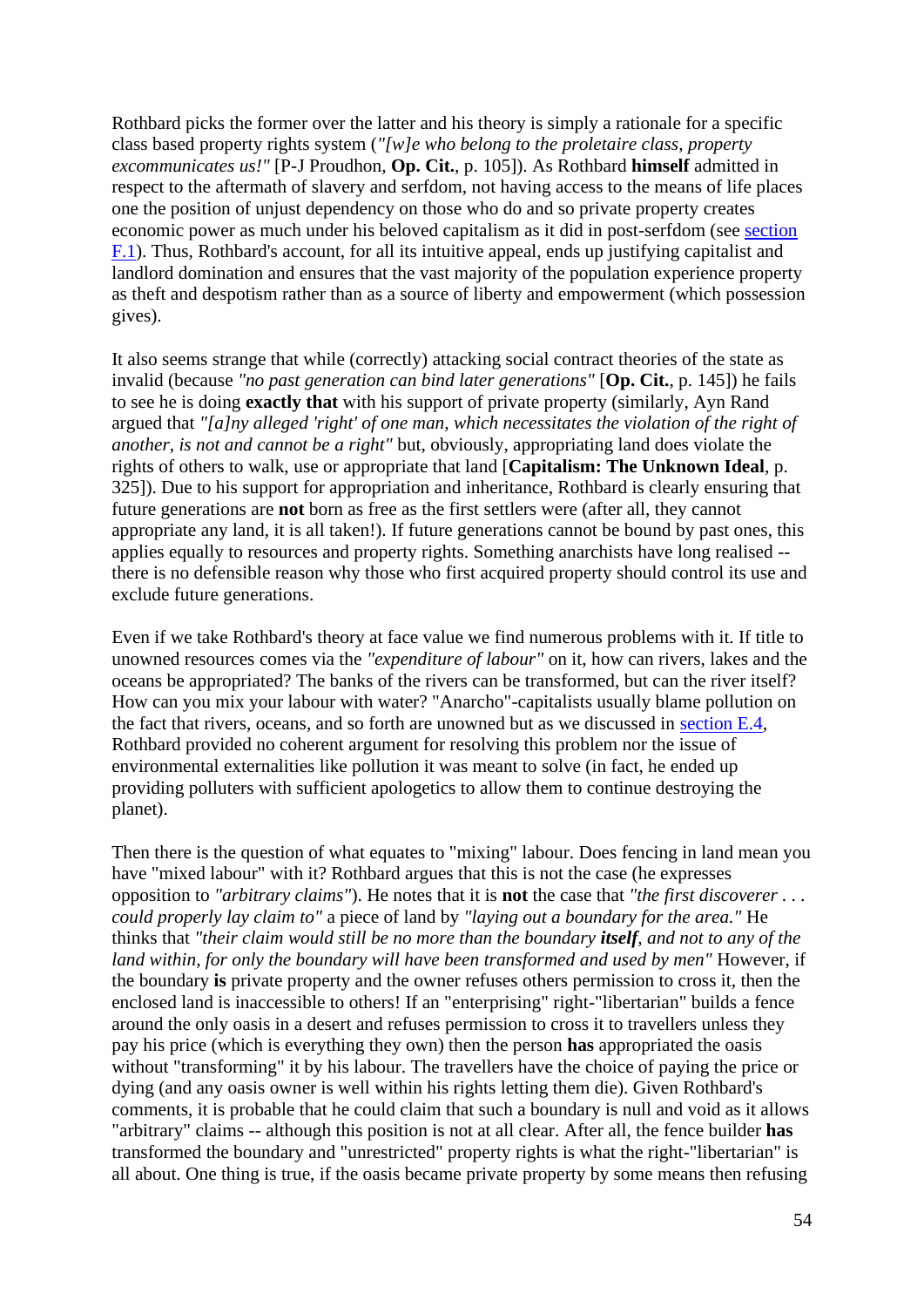water to travellers would be fine as *"the owner is scarcely being 'coercive'; in fact he is supplying a vital service, and should have the right to refuse a sale or charge whatever the customers will pay. The situation may be unfortunate for the customers, as are many situations in life."* [**Op. Cit.**, p. 50f and p. 221] That the owner is providing *"a vital service"* only because he has expropriated the common heritage of humanity is as lost on Rothbard as is the obvious economic power that this situation creates.

And, of course, Rothbard ignores the fact of economic power -- a transnational corporation can "transform" far more virgin resources in a day by hiring workers than a family could in a year. A transnational "mixing" the labour it has bought from its wage slaves with the land does not spring into mind reading Rothbard's account of property but in the real world that is what happens. This is, perhaps, unsurprising as the whole point of Locke's theory was to justify the appropriation of the product of other people's labour by their employer.

Which is another problem with Rothbard's account. It is completely ahistoric (and so, as we noted above, is more like an *"immaculate conception of property"*). He has transported "capitalist man" into the dawn of time and constructed a history of property based upon what he is trying to justify. He ignores the awkward historic fact that land was held in common for millennium and that the notion of "mixing" labour to enclose it was basically invented to justify the expropriation of land from the general population (and from native populations) by the rich. What **is** interesting to note, though, is that the **actual** experience of life on the US frontier (the historic example Rothbard seems to want to claim) was far from the individualistic framework he builds upon it and (ironically enough) it was destroyed by the development of capitalism.

As Murray Bookchin notes, in rural areas there *"developed a modest subsistence agriculture that allowed them to be almost wholly self-sufficient and required little, if any, currency."* The economy was rooted in barter, with farmers trading surpluses with nearby artisans. This pre-capitalist economy meant people enjoyed *"freedom from servitude to others"* and *"fostered"* a *"sturdy willingness to defend [their] independence from outside commercial interlopers. This condition of near-autarchy, however, was not individualistic; rather it made for strong community interdependence . . . In fact, the independence that the New England yeomanry enjoyed was itself a function of the co-operative social base from which it emerged. To barter home-grown goods and objects, to share tools and implements, to engage in common labour during harvesting time in a system of mutual aid, indeed, to help newcomers in barn-raising, corn-husking, log-rolling, and the like, was the indispensable cement that bound scattered farmsteads into a united community."* Bookchin quotes David P. Szatmary (author of a book on Shay' Rebellion) stating that it was a society based upon *"cooperative, community orientated interchanges"* and not a *"basically competitive society."* [**The Third Revolution**, vol. 1, p. 233]

Into this non-capitalist society came capitalist elements. Market forces and economic power soon resulted in the transformation of this society. Merchants asked for payment in specie (gold or silver coin), which the farmers did not have. In addition, money was required to pay taxes (taxation has always been a key way in which the state encouraged a transformation towards capitalism as money could only be made by hiring oneself to those who had it). The farmers *"were now cajoled by local shopkeepers"* to *"make all their payments and meet all their debts in money rather than barter. Since the farmers lacked money, the shopkeepers granted them short-term credit for their purchases. In time, many farmers became significantly indebted and could not pay off what they owed, least of all in specie."* The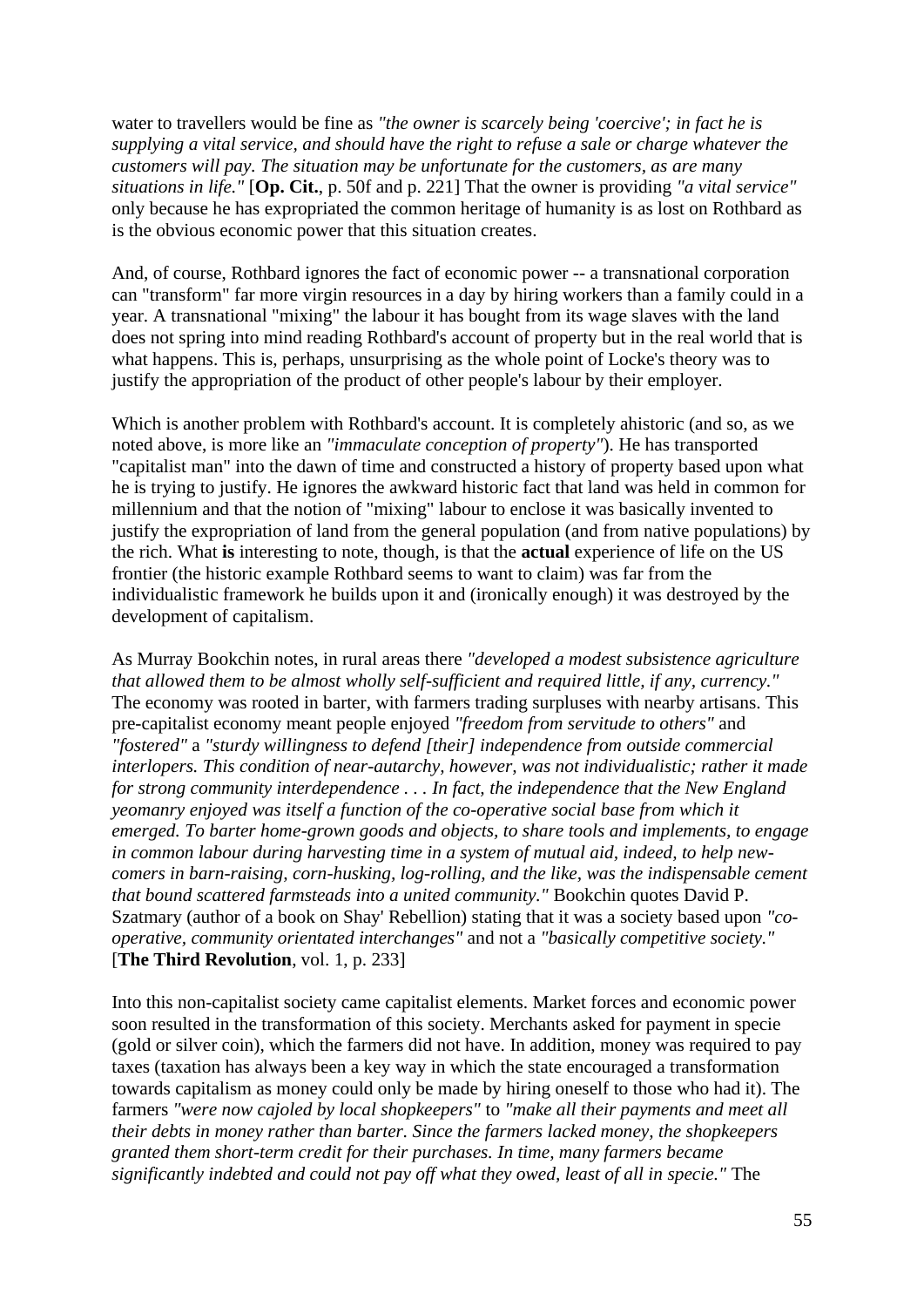creditors turned to the courts and many the homesteaders were dispossessed of their land and goods to pay their debts. In response Shay's rebellion started as the *"urban commercial elites adamantly resisted [all] peaceful petitions"* while the *"state legislators also turned a deaf ear"* as they were heavily influenced by these same elites. This rebellion was an important factor in the centralisation of state power in America to ensure that popular input and control over government were marginalised and that the wealthy elite and their property rights were protected against the many (*"Elite and well-to-do sectors of the population mobilised in great force to support an instrument that clearly benefited them at the expense of the backcountry agrarians and urban poor."*) [Bookchin, **Op. Cit.**, p. 234, p. 235 and p. 243]). Thus the homestead system was, ironically, undermined and destroyed by the rise of capitalism (aided, as usual, by a state run by and for the rich).

So while Rothbard's theory as a certain appeal (reinforced by watching too many Westerns, we imagine) it fails to justify the "unrestricted" property rights theory (and the theory of freedom Rothbard derives from it). All it does is to end up justifying capitalist and landlord domination (which is what it was intended to do).

# **F.5 Will privatising "the commons" increase liberty?**

"Anarcho"-capitalists aim for a situation in which *"no land areas, no square footage in the world shall remain 'public,'"* in other words **everything** will be *"privatised."* [Murray Rothbard, **Nations by Consent**, p. 84] They claim that privatising "the commons" (e.g. roads, parks, etc.) which are now freely available to all will increase liberty. Is this true? Here we will concern ourselves with private ownership of commonly used "property" which we all take for granted (and often pay for with taxes).

Its clear from even a brief consideration of a hypothetical society based on "privatised" roads (as suggested by Murray Rothbard [**For a New Liberty**, pp. 202-203] and David Friedman [**The Machinery of Freedom**, pp. 98-101]) that the only increase of liberty will be for the ruling elite. As "anarcho"-capitalism is based on paying for what one uses, privatisation of roads would require some method of tracking individuals to ensure that they pay for the roads they use. In the UK, for example, during the 1980s the British Tory government looked into the idea of toll-based motorways. Obviously having toll-booths on motorways would hinder their use and restrict "freedom," and so they came up with the idea of tracking cars by satellite. Every vehicle would have a tracking device installed in it and a satellite would record where people went and which roads they used. They would then be sent a bill or have their bank balances debited based on this information (in the fascist city-state/company town of Singapore such a scheme **has** been introduced). In London, the local government has introduced a scheme which allowed people to pay for public transport by electronic card. It also allowed the government to keep a detailed record of where and when people travelled, with obvious civil liberty implications.

If we extrapolate from these to a system of **fully** privatised "commons," it would clearly require all individuals to have tracking devices on them so they could be properly billed for use of roads, pavements, etc. Obviously being tracked by private firms would be a serious threat to individual liberty. Another, less costly, option would be for private guards to randomly stop and question car-owners and individuals to make sure they had paid for the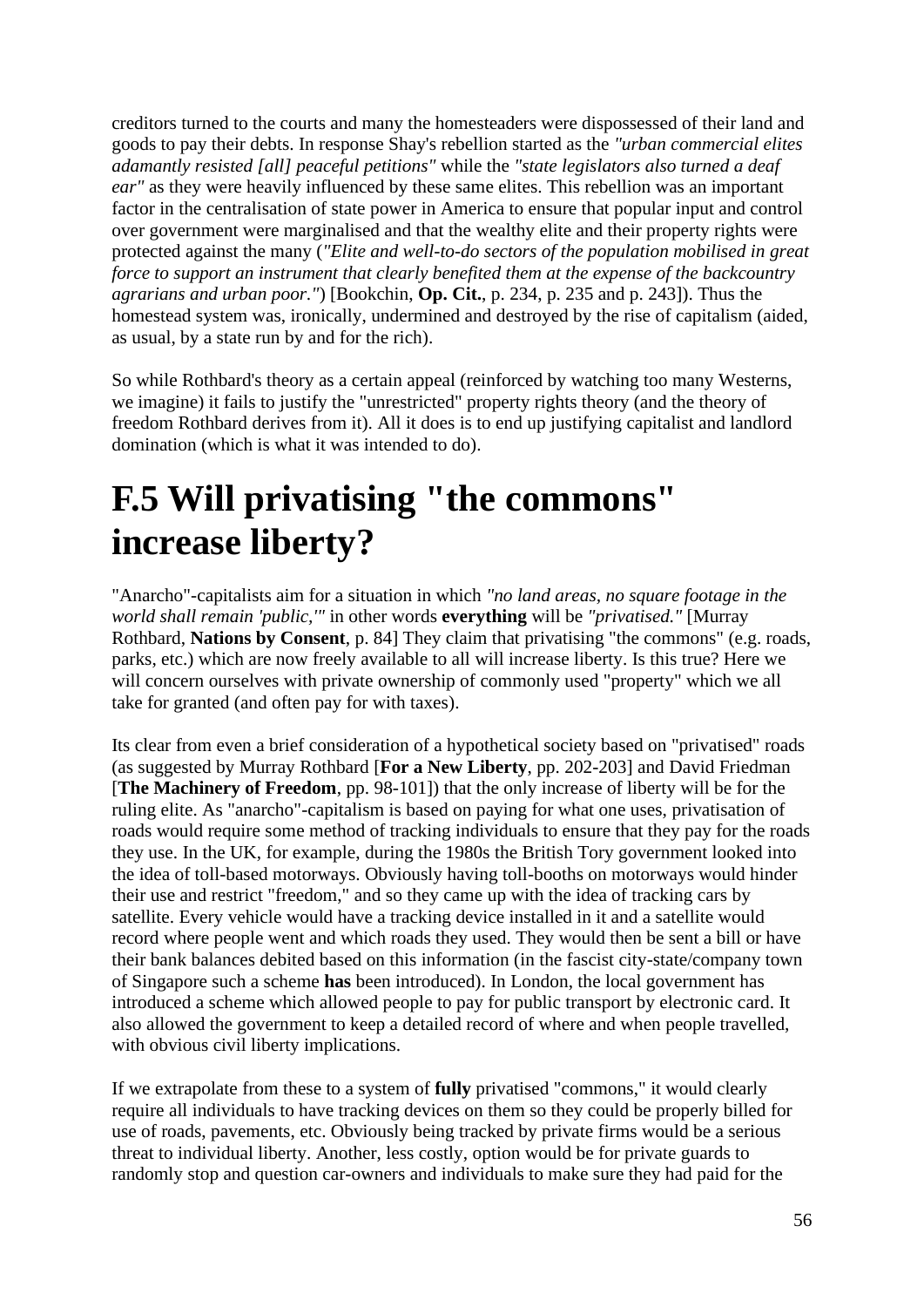use of the road or pavement in question. "Parasites" would be arrested and fined or locked up. Again, however, being stopped and questioned by uniformed individuals has more in common with police states than liberty. Toll-boothing **every** street would be highly unfeasible due to the costs involved and difficulties for use that it implies. Thus the idea of privatising roads and charging drivers to gain access seems impractical at best and distinctly freedom endangering at worse. Would giving companies that information for all travellers, including pedestrians, **really** eliminate all civil liberty concerns?

Of course, the option of owners letting users have free access to the roads and pavements they construct and run would be difficult for a profit-based company. No one could make a profit in that case. If companies paid to construct roads for their customers/employees to use, they would be financially hindered in competition with other companies that did not, and thus would be unlikely to do so. If they restricted use purely to their own customers, the tracking problem appears again. So the costs in creating a transport network and then running it explains why capitalism has always turned to state aid to provide infrastructure (the potential power of the owners of such investments in charging monopoly prices to other capitalists explains why states have also often regulated transport).

Some may object that this picture of extensive surveillance of individuals would not occur or be impossible. However, Murray Rothbard (in a slightly different context) argued that technology would be available to collate information about individuals. He argued that *"[i]t should be pointed out that modern technology makes even more feasible the collection and dissemination of information about people's credit ratings and records of keeping or violating their contracts or arbitration agreements. Presumably, an anarchist [sic!] society would see the expansion of this sort of dissemination of data."* [**Society Without A State"**, p. 199] So with the total privatisation of society we could also see the rise of private Big Brothers, collecting information about individuals for use by property owners. The example of the **Economic League** (a British company which provided the "service" of tracking the political affiliations and activities of workers for employers) springs to mind.

And, of course, these privatisation suggestions ignore differences in income and market power. If, for example, variable pricing is used to discourage road use at times of peak demand (to eliminate traffic jams at rush-hour) as is suggested both by Murray Rothbard and David Friedman, then the rich will have far more "freedom" to travel than the rest of the population. And we may even see people having to go into debt just to get to work or move to look for work.

Which raises another problem with notion of total privatisation, the problem that it implies the end of freedom of travel. Unless you get permission or (and this seems more likely) pay for access, you will not be able to travel **anywhere.** As Rothbard **himself** makes clear, "anarcho"-capitalism means the end of the right to roam. He states that *"it became clear to me that a totally privatised country would not have open borders at all. If every piece of land in a country were owned . . . no immigrant could enter there unless invited to enter and allowed to rent, or purchase, property."* What happens to those who cannot **afford** to pay for access or travel (i.e., exit) is not addressed (perhaps, being unable to exit a given capitalist's land they will become bonded labourers? Or be imprisoned and used to undercut workers' wages via prison labour? Perhaps they will just be shot as trespassers? Who can tell?). Nor is it addressed how this situation actually **increases** freedom. For Rothbard, a *"totally privatised country would be as closed as the particular inhabitants and property owners [not the same thing, we must point out] desire. It seems clear, then, that the regime of open borders that*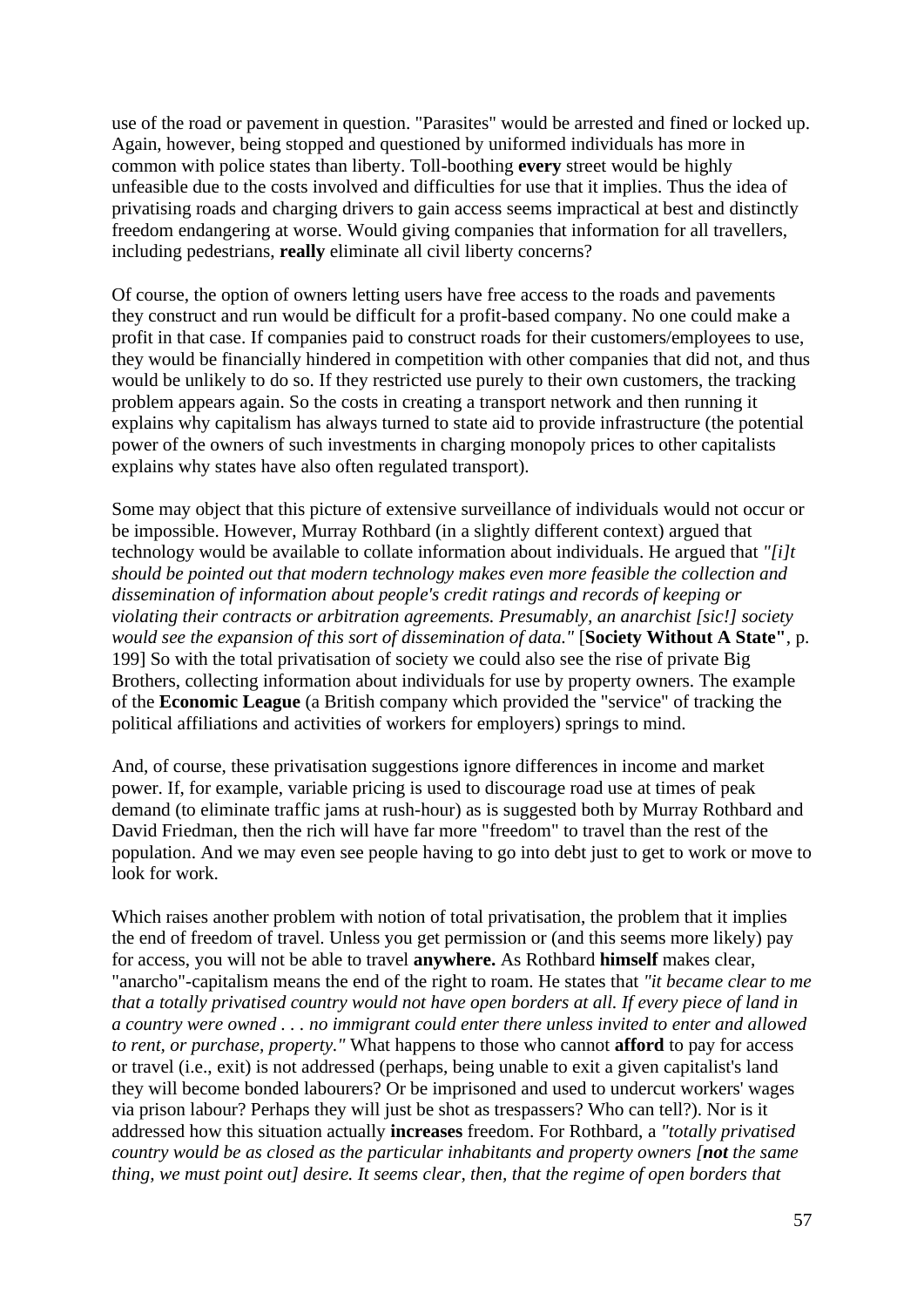*exists de facto in the US really amounts to a compulsory opening by the central state. . . and does not genuinely reflect the wishes of the proprietors."* [**Nations by Consent**, p. 84 and p. 85] Of course, the wishes of **non**-proprietors (the vast majority) do not matter in the slightest. Thus, it is clear, that with the privatisation of "the commons" the right to roam, to travel, would become a privilege, subject to the laws and rules of the property owners. This can hardly be said to **increase** freedom for anyone bar the capitalist class.

Rothbard acknowledges that *"in a fully privatised world, access rights would obviously be a crucial part of land ownership."* [**Op. Cit.**, p. 86] Given that there is no free lunch, we can imagine we would have to pay for such "rights." The implications of this are obviously unappealing and an obvious danger to individual freedom. The problem of access associated with the idea of privatising the roads can only be avoided by having a "right of passage" encoded into the "general libertarian law code." This would mean that road owners would be required, by law, to let anyone use them. But where are "absolute" property rights in this case? Are the owners of roads not to have the same rights as other owners? And if "right of passage" is enforced, what would this mean for road owners when people sue them for carpollution related illnesses? (The right of those injured by pollution to sue polluters is the main way "anarcho"-capitalists propose to protect the environment -- see [section E.4\)](sectionE.html#sece4). It is unlikely that those wishing to bring suit could find, never mind sue, the millions of individual car owners who could have potentially caused their illness. Hence the road-owners would be sued for letting polluting (or unsafe) cars onto "their" roads. The road-owners would therefore desire to restrict pollution levels by restricting the right to use their property, and so would resist the "right of passage" as an "attack" on their "absolute" property rights. If the road-owners got their way (which would be highly likely given the need for "absolute" property rights and is suggested by the variable pricing way to avoid traffic jams mentioned above) and were able to control who used their property, freedom to travel would be **very** restricted and limited to those whom the owner considered "desirable." Indeed, Murray Rothbard supports such a regime (*"In the free [sic!] society, they [travellers] would, in the first instance, have the right to travel only on those streets whose owners agree to have them there."* [**The Ethics of Liberty**, p. 119]). The threat to liberty in such a system is obvious - to all but Rothbard and other right-"libertarians", of course.

To take another example, let us consider the privatisation of parks, streets and other public areas. Currently, individuals can use these areas to hold political demonstrations, hand out leaflets, picket and so on. However, under "anarcho"-capitalism the owners of such property can restrict such liberties if they desire, calling such activities "initiation of force" (although they cannot explain how speaking your mind is an example of "force"). Therefore, freedom of speech, assembly and a host of other liberties we take for granted would be eliminated under a right-"libertarian" regime. Or, taking the case of pickets and other forms of social struggle, its clear that privatising "the commons" would only benefit the bosses. Strikers or political activists picketing or handing out leaflets in shopping centres are quickly ejected by private security even today. Think about how much worse it would become under "anarcho" capitalism when the whole world becomes a series of malls -- it would be impossible to hold a picket when the owner of the pavement objects (as Rothbard himself gleefully argued. [**Op. Cit.**, p. 132]). If the owner of the pavement also happens to be the boss being picketed, which Rothbard himself considered most likely, then workers' rights would be zero. Perhaps we could also see capitalists suing working class organisations for littering their property if they do hand out leaflets (so placing even greater stress on limited resources).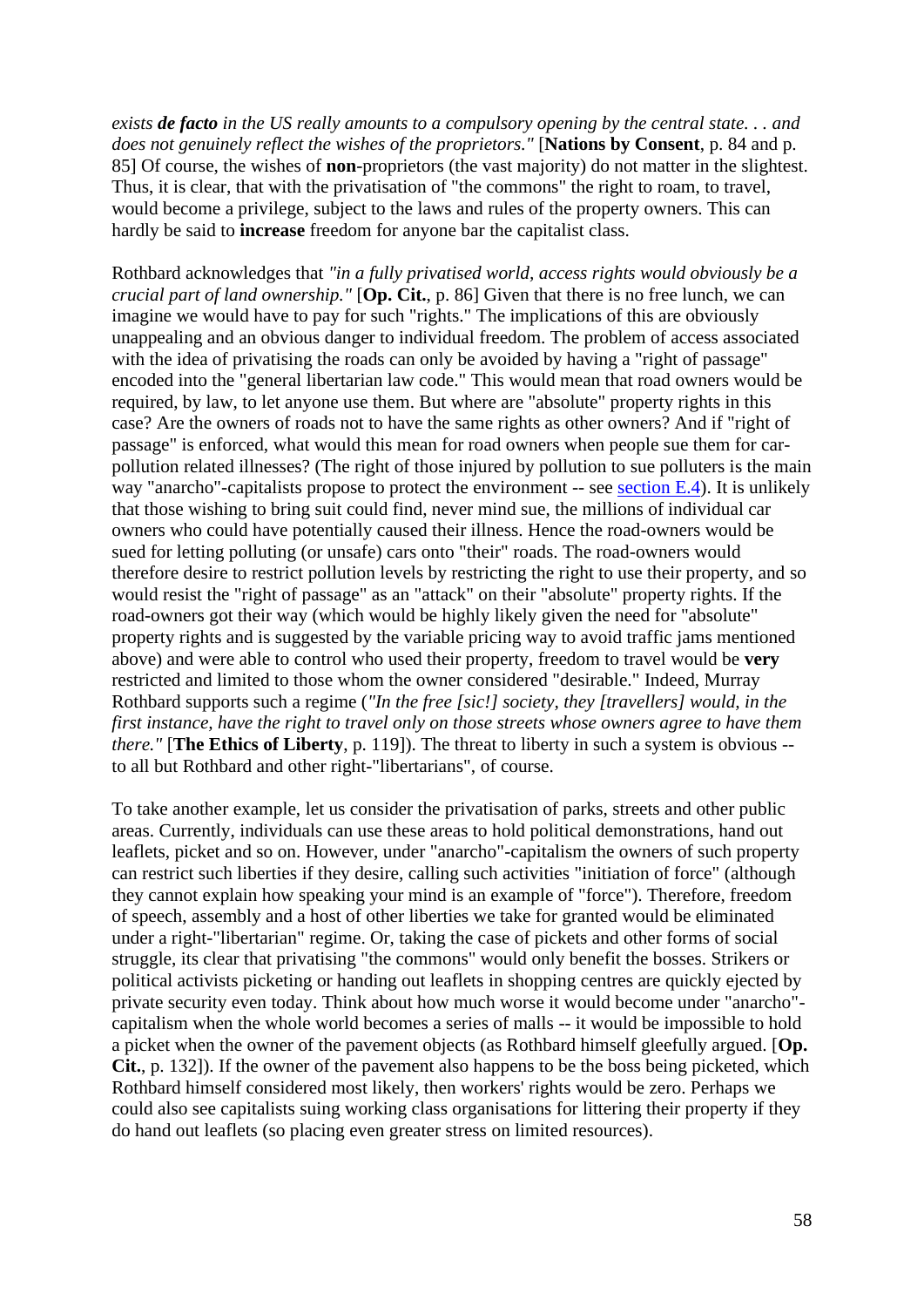The I.W.W. went down in history for its rigorous defence of freedom of speech because of its rightly famous "free speech" fights in numerous American cities and towns. The city bosses worried by the wobblies' open air public meetings simply made them illegal. The I.W.W. used direct action and carried on holding them. Violence was inflicted upon wobblies who joined the struggle by "private citizens," but in the end the I.W.W. won (for Emma Goldman's account of the San Diego struggle and the terrible repression inflicted on the libertarians by the "patriotic" vigilantes see **Living My Life** [vol. 1, pp. 494-503]). Consider the case under "anarcho"-capitalism. The wobblies would have been "criminal aggressors" as the owners of the streets have refused to allow "subversives" to use them to argue their case. If they refused to acknowledge the decree of the property owners, private cops would have taken them away. Given that those who controlled city government in the historical example were the wealthiest citizens in town, its likely that the same people would have been involved in the fictional ("anarcho"-capitalist) account. Is it a good thing that in the real account the wobblies are hailed as heroes of freedom but in the fictional one they are "criminal aggressors"? Does converting public spaces into private property **really** stop restrictions on free speech being a bad thing?

Of course, Rothbard (and other right-"libertarians") are aware that privatisation will not remove restrictions on freedom of speech, association and so on (while, at the same time, trying to portray themselves as supporters of such liberties!). However, for them such restrictions are of no consequence. As Rothbard argues, any *"prohibitions would not be state imposed, but would simply be requirements for residence or for use of some person's or community's land area."* [**Nations by Consent**, p. 85] Thus we yet again see the blindness of right-"libertarians" to the commonality between private property and the state we first noted in [section](sectionF.html#secf1) F.1. The state also maintains that submitting to its authority is the requirement for taking up residence in its territory. As Tucker noted, the state can be defined as (in part) *"the assumption of sole authority over a given area and all within it."* [**The Individualist Anarchists**, p. 24] If the property owners can determine "prohibitions" (i.e. laws and rules) for those who use the property then they are the *"sole authority over a given area and all within it,"* i.e. a state. Thus privatising "the commons" means subjecting the non-property owners to the rules and laws of the property owners -- in effect, privatising the state and turning the world into a series of monarchies and oligarchies without the pretence of democracy and democratic rights.

These examples can hardly be said to be increasing liberty for society as a whole, although "anarcho"-capitalists seem to think they would. So far from **increasing** liberty for all, then, privatising the commons would only increase it for the ruling elite, by giving them yet another monopoly from which to collect income and exercise their power over. It would **reduce** freedom for everyone else. Ironically, therefore, Rothbard ideology provides more than enough evidence to confirm the anarchist argument that private property and liberty are fundamentally in conflict. *"It goes without saying that th[e] absolute freedom of thought, speech, and action"* anarchists support *"is incompatible with the maintenance of institutions that restrict free thought, rigidify speech in the form of a final and irrevocable vow, and even dictate that the worker fold his arms and die of hunger at the owners' command."* [Elisee Reclus, quoted by John P. Clark and Camille Martin (eds.), **Anarchy, Geography, Modernity**, p. 159] As Peter Marshall notes, *"[i]n the name of freedom, the anarchocapitalists would like to turn public spaces into private property, but freedom does not flourish behind high fences protected by private companies but expands in the open air when it is enjoyed by all."* [**Demanding the Impossible**, p. 564]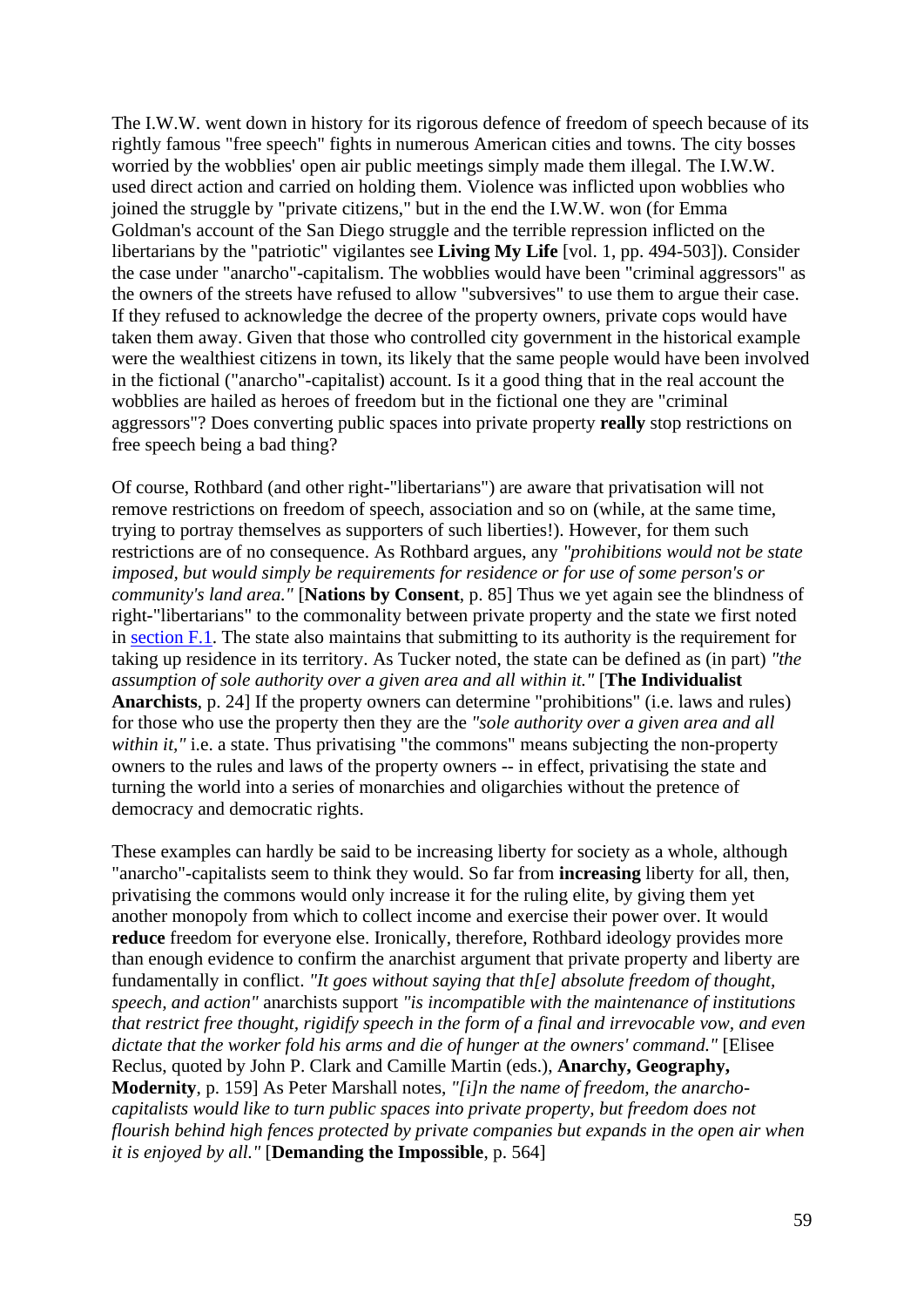Little wonder Proudhon argued that *"if the public highway is nothing but an accessory of private property; if the communal lands are converted into private property; if the public domain, in short, is guarded, exploited, leased, and sold like private property -- what remains for the proletaire? Of what advantage is it to him that society has left the state of war to enter the regime of police?"* [**System of Economic Contradictions**, p. 371]

# **F.6 Is "anarcho"-capitalism against the state?**

No. Due to its basis in private property, "anarcho"-capitalism implies a class division of society into bosses and workers. Any such division will require a state to maintain it. However, it need not be the same state as exists now. Regarding this point, "anarcho" capitalism plainly advocates "defence associations" to protect property. For the "anarcho" capitalist these private companies are not states. For anarchists, they most definitely. As Bakunin put it, the state *"is authority, domination, and force, organised by the propertyowning and so-called enlightened classes against the masses."* [**The Basic Bakunin**, p. 140] It goes without saying that "anarcho"-capitalism has a state in the anarchist sense.

According to Murray Rothbard [**Society Without A State**, p. 192], a state must have one or both of the following characteristics:

1) The ability to tax those who live within it.

2) It asserts and usually obtains a coerced monopoly of the provision of defence over a given area.

He makes the same point elsewhere. [**The Ethics of Liberty**, p. 171] Significantly, he stresses that *"our definition of anarchism"* is a system which *"provides no legal sanction"* for aggression against person and property rather than, say, being against government or authority. [**Society without a State**, p. 206]

Instead of this, the "anarcho"-capitalist thinks that people should be able to select their own "defence companies" (which would provide the needed police) and courts from a free market in "defence" which would spring up after the state monopoly has been eliminated. These companies *"all . . . would have to abide by the basic law code,"* [**Op. Cit.**, p. 206] Thus a *"general libertarian law code"* would govern the actions of these companies. This "law code" would prohibit coercive aggression at the very least, although to do so it would have to specify what counted as legitimate property, how said can be owned and what actually constitutes aggression. Thus the law code would be quite extensive.

How is this law code to be actually specified? Would these laws be democratically decided? Would they reflect common usage (i.e. custom)? "Supply and demand"? "Natural law"? Given the strong dislike of democracy shown by "anarcho"-capitalists, we think we can safely say that some combination of the last two options would be used. Murray Rothbard argued for "Natural Law" and so the judges in his system would *"not [be] making the law but finding it on the basis of agreed-upon principles derived either from custom or reason."* [**Op. Cit.**, p. 206] David Friedman, on the other hand, argues that different defence firms would sell their own laws. [**The Machinery of Freedom**, p. 116] It is sometimes acknowledged that non-"libertarian" laws may be demanded (and supplied) in such a market although the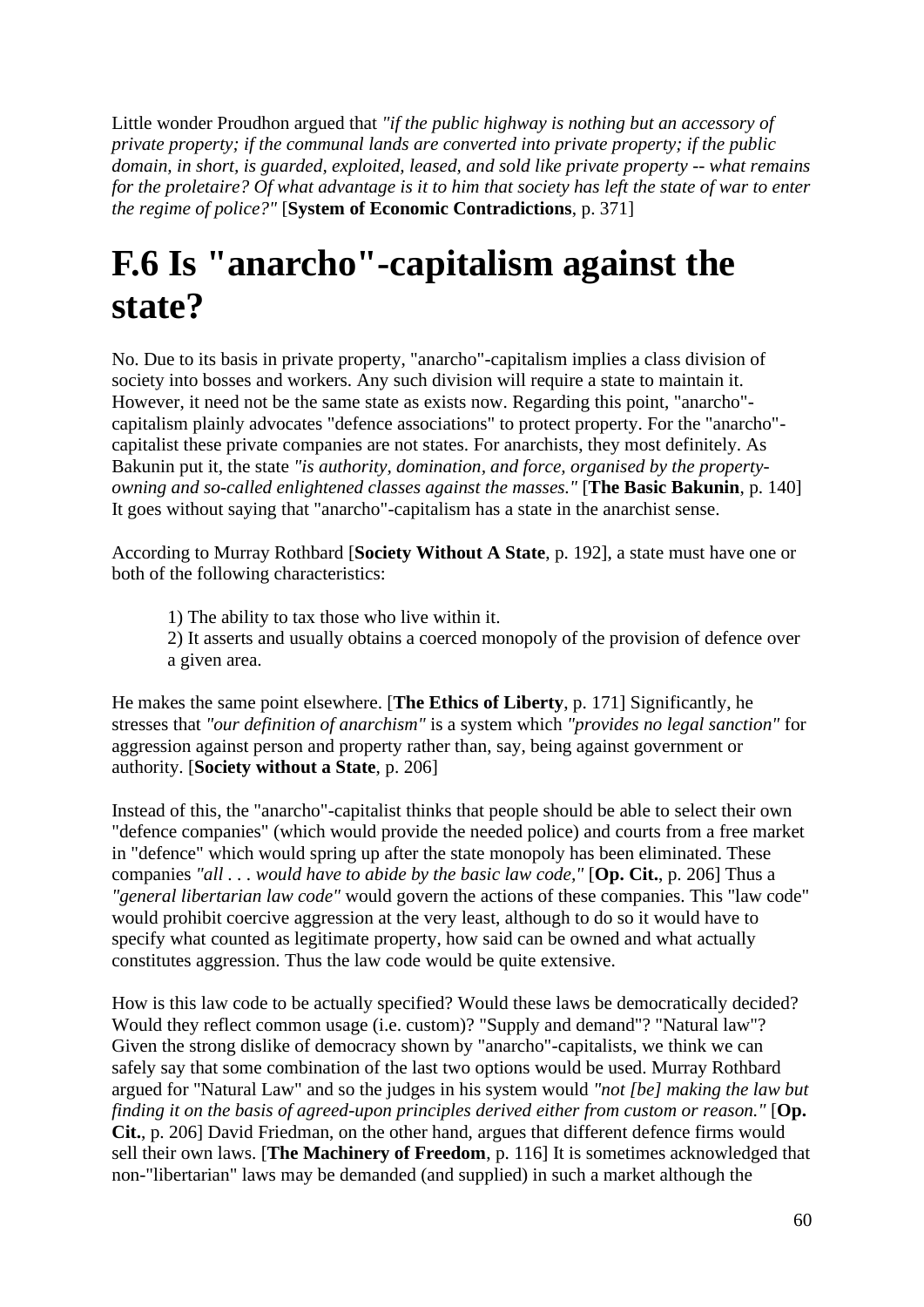obvious fact that the rich can afford to pay for more laws (either in quantity or in terms of being more expensive to enforce) is downplayed.

Around this system of "defence companies" is a free market in "arbitrators" and "appeal judges" to administer justice and the *"basic law code."* Rothbard believes that such a system would see *"arbitrators with the best reputation for efficiency and probity"* being *"chosen by the various parties in the market"* and *"will come to be given an increasing amount of business."* Judges *"will prosper on the market in proportion to their reputation for efficiency and impartiality."* [**Op. Cit.**, p. 199 and p. 204] Therefore, like any other company, arbitrators would strive for profits with the most successful ones would *"prosper"*, i.e. become wealthy. Such wealth would, of course, have no impact on the decisions of the judges, and if it did, the population (in theory) are free to select any other judge. Of course, the competing judges would **also** be striving for profits and wealth -- which means the choice of character may be somewhat limited! -- and the laws which they were using to guide their judgements would be enforcing capitalist rights.

Whether or not this system would work as desired is discussed in the following sections. We think that it will not. Moreover, we will argue that "anarcho"-capitalist "defence companies" meet not only the criteria of statehood we outlined in [section B.2,](sectionB.html#secb2) but also Rothbard's own criteria for the state. As regards the anarchist criterion, it is clear that "defence companies" exist to defend private property; that they are hierarchical (in that they are capitalist companies which defend the power of those who employ them); that they are professional coercive bodies; and that they exercise a monopoly of force over a given area (the area, initially, being the property of the person or company who is employing the company). Not only that, as we discuss in [section F.6.4](sectionF.html#secf64) these "defence companies" also matches the rightlibertarian and "anarcho"-capitalist definition of the state. For this (and other reasons), we should call the "anarcho"-capitalist defence firms "private states" -- that is what they are - and "anarcho"-capitalism "private state" capitalism.

### **F.6.1 What's wrong with this "free market" justice?**

It does not take much imagination to figure out whose interests prosperous arbitrators, judges and defence companies would defend: their own as well as those who pay their wages - which is to say, other members of the rich elite. As the law exists to defend property, then it (by definition) exists to defend the power of capitalists against their workers. Rothbard argued that the *"judges"* would *"not [be] making the law but finding it on the basis of agreedupon principles derived either from custom or reason."* [**Society without a State**, p. 206] However, this begs the question: **whose** reason? **whose** customs? Do individuals in different classes share the same customs? The same ideas of right and wrong? Would rich and poor desire the same from a *"basic law code"*? Obviously not. The rich would only support a code which defended their power over the poor.

Rothbard does not address this issue. He stated that "anarcho"-capitalism would involve *"taking the largely libertarian common law, and correcting it by the use of man's reason, before enshrining it as a permanently fixed libertarian law code."* [*"On Freedom and the Law"*, **New Individualist Review**, Winter 1962, p. 40] Needless to say, *"man"* does not exist -- it is an abstraction (and a distinctly collectivist one, we should note). There are only individual men and women and so individuals and **their** reason. By *"man's reason"* Rothbard meant, at best, the prejudices of those individuals with whom he agreed with or, at worse, his own value judgements. Needless to say, what is considered acceptable will vary from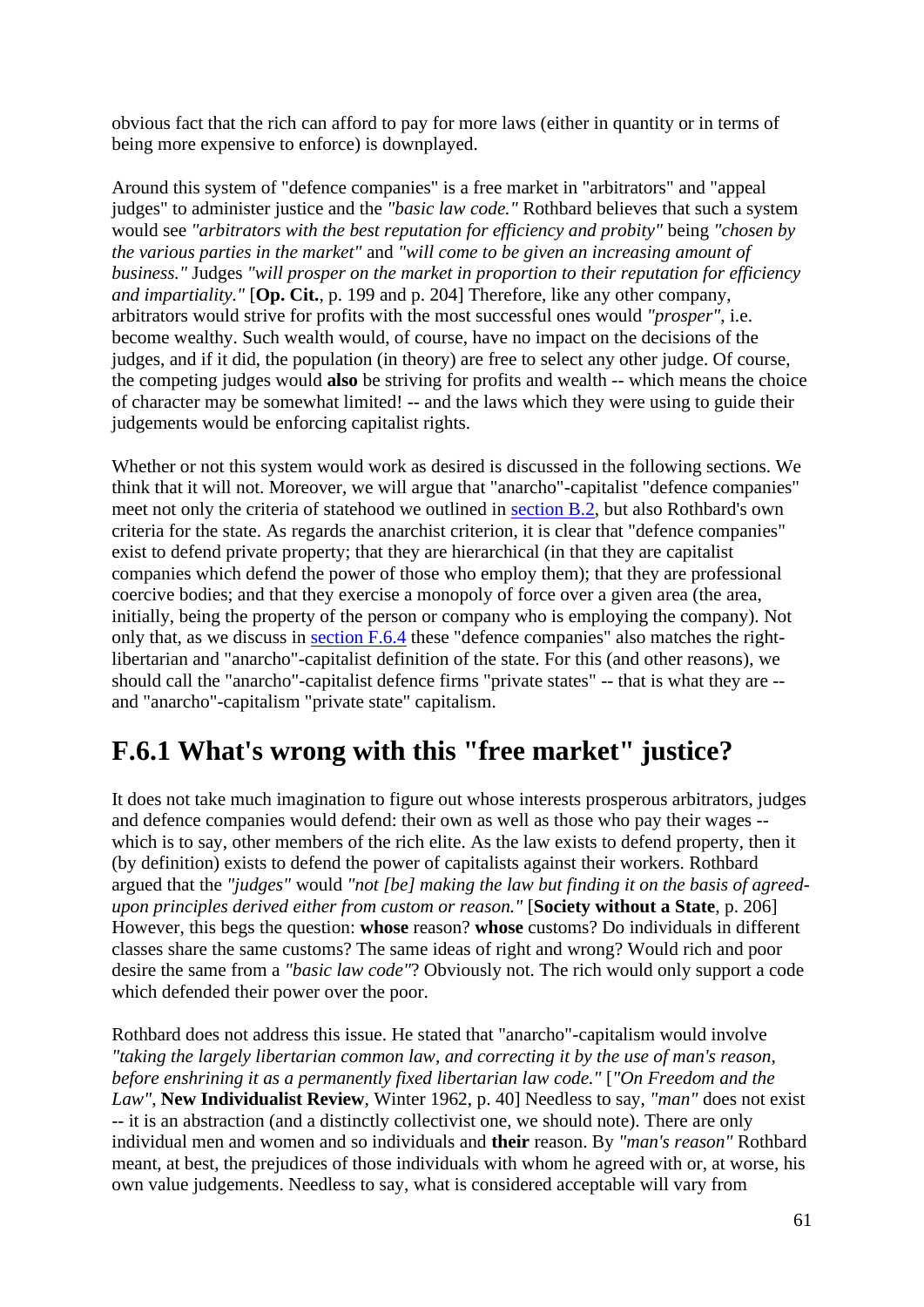individual to individual and reflect their social position. Similarly, as Kropotkin stressed, "common law" does not develop in isolation of class struggles and so is a mishmash of customs genuinely required by social life and influences imposed by elites by means of state action. [**Anarchism**, pp. 204-6] This implies what should be *"corrected"* from the "common law" will also differ based on their class position and their general concepts of what is right and wrong. History is full of examples of lawyers, jurists and judges (not to mention states) *"correcting"* common law and social custom in favour of a propertarian perspective which, by strange co-incidence, favoured the capitalists and landlords, i.e. those of the same class as the politicians, lawyers, jurists and judges (see [section F.8](sectionF.html#secf8) for more details). We can imagine the results of similar "correcting" of common law by those deemed worthy by Rothbard and his followers of representing both "man" and "natural law."

Given these obvious points, it should come as no surprise that Rothbard solves this problem by explicitly excluding the general population from deciding which laws they will be subject to. As he put it, *"it would not be a very difficult task for Libertarian lawyers and jurists to arrive at a rational and objective code of libertarian legal principles and procedures . . . This code would then be followed and applied to specific cases by privately-competitive and freemarket courts and judges, all of whom would be pledged to abide by the code."* [*"The Spooner-Tucker Doctrine: An Economist's View"*, pp. 5-15, **Journal of Libertarian Studies**, Vol. 20, No. 1, p. 7] By jurist Rothbard means a professional or an expert who studies, develops, applies or otherwise deals with the law, i.e. a lawyer or a judge. That is, lawmaking by privately-competitive judges and lawyers. And not only would the law be designed by experts, so would its interpretation:

*"If legislation is replaced by such judge-made law fixity and certainty . . . will replace the capriciously changing edicts of statutory legislation. The body of judge-made law changes very slowly . . . decisions properly apply only to the particular case, judgemade law -- in contrast to legislation -- permits a vast body of voluntary, freelyadapted rules, bargains, and arbitrations to proliferate as needed in society. The twin of the free market economy, then, is . . . a proliferation of voluntary rules interpreted and applied by experts in the law."* [*"On Freedom and the Law"*, **Op. Cit.** p. 38]

In other words, as well as privatising the commons in land he also seeks to privatise "common law." This will be expropriated from the general population and turned over to wealthy judges and libertarian scholars to "correct" as they see fit. Within this mandatory legal regime, there would be "voluntary" interpretations yet it hardly taxes the imagination to see how economic inequality would shape any "bargains" made on it. So we have a legal system created and run by judges and jurists within which specific interpretations would be reached by "bargains" conducted between the rich and the poor. A fine liberation indeed!

So although only *"finding"* the law, the arbitrators and judges still exert an influence in the "justice" process, an influence not impartial or neutral. As the arbitrators themselves would be part of a profession, with specific companies developing within the market, it does not take a genius to realise that when *"interpreting"* the *"basic law code,"* such companies would hardly act against their own interests as companies. As we noted in [section F.3.2,](sectionF.html#secf32) the basic class interest of keeping the current property rights system going will still remain -- a situation which wealthy judges would be, to say the least, happy to see continue. In addition, if the "justice" system was based on "one dollar, one vote," the "law" would best defend those with the most "votes" (the question of market forces will be discussed in [section F.6.3\)](sectionF.html#secf63). Moreover, even if "market forces" would ensure that "impartial" judges were dominant, all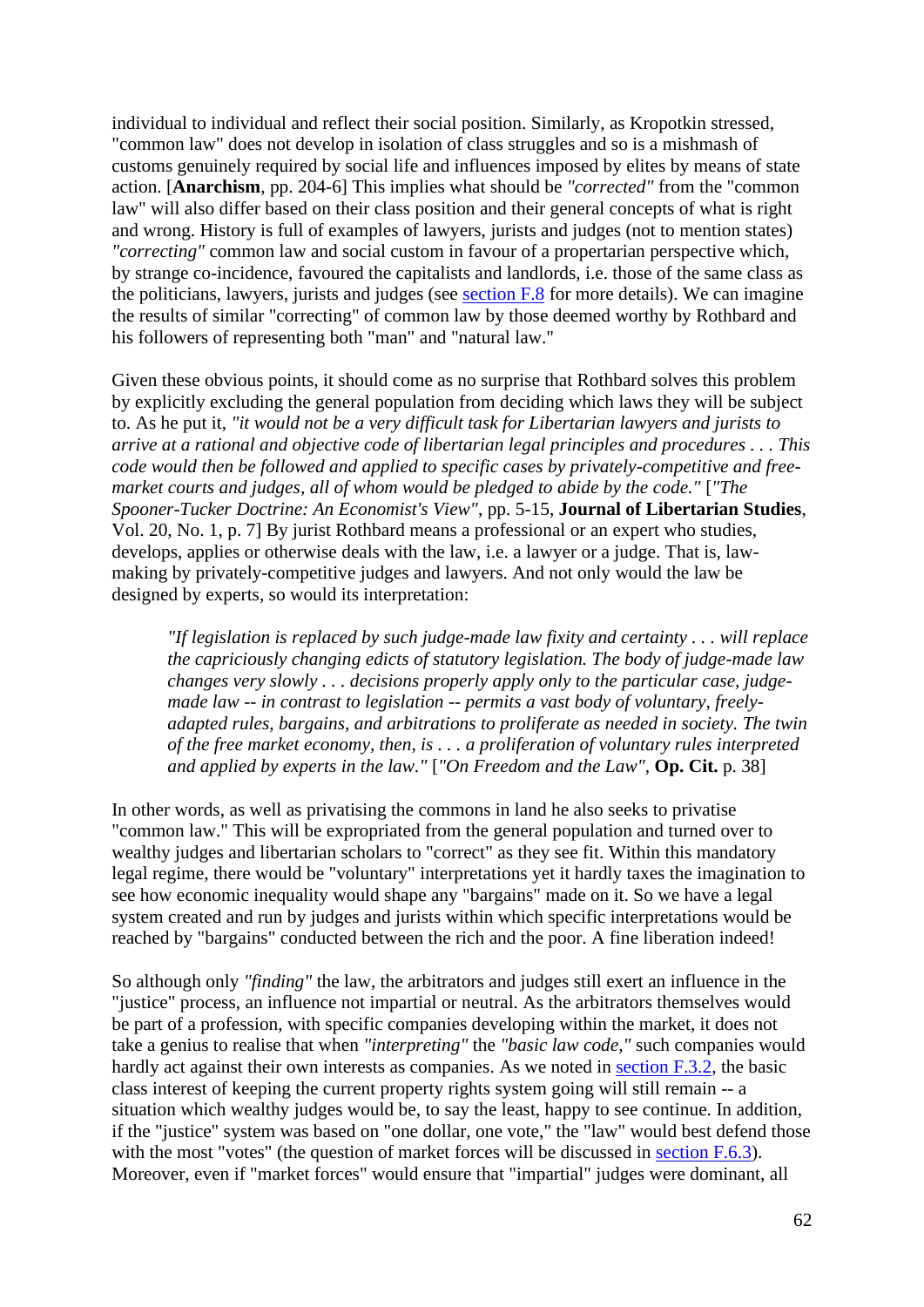judges would be enforcing a **very** partial law code (namely one that defended **capitalist** property rights). Impartiality when enforcing partial laws hardly makes judgements less unfair.

Thus, due to these three pressures -- the interests of arbitrators/judges, the influence of money and the nature of the law -- the terms of "free agreements" under such a law system would be tilted in favour of lenders over debtors, landlords over tenants, employers over employees, and in general, the rich over the poor just as we have today. This is what one would expect in a system based on "unrestricted" property rights and a (capitalist) free market.

Some "anarcho"-capitalists, however, claim that just as cheaper cars were developed to meet demand, so cheaper defence associations and "people's arbitrators" would develop on the market for the working class. In this way impartiality will be ensured. This argument overlooks a few key points.

Firstly, the general "libertarian" law code would be applicable to **all** associations, so they would have to operate within a system determined by the power of money and of capital. The law code would reflect, therefore, property **not** labour and so "socialistic" law codes would be classed as "outlaw" ones. The options then facing working people is to select a firm which best enforced the **capitalist** law in their favour. And as noted above, the impartial enforcement of a biased law code will hardly ensure freedom or justice for all. This means that saying the possibility of competition from another judge would keep them honest becomes meaningless when they are all implementing the **same** capitalist law!

Secondly, in a race between a Jaguar and a Volkswagen Beetle, who is more likely to win? The rich would have "the best justice money can buy," even more than they do now. Members of the capitalist class would be able to select the firms with the best lawyers, best private cops and most resources. Those without the financial clout to purchase quality "justice" would simply be out of luck -- such is the "magic" of the marketplace.

Thirdly, because of the tendency toward concentration, centralisation, and oligopoly under capitalism (due to increasing capital costs for new firms entering the market, as discussed in [section C.4\)](sectionC.html#secc4), a few companies would soon dominate the market -- with obvious implications for "justice." Different firms will have different resources and in a conflict between a small firm and a larger one, the smaller one is at a disadvantage. They may not be in a position to fight the larger company if it rejects arbitration and so may give in simply because, as the "anarcho"-capitalists so rightly point out, conflict and violence will push up a company's costs and so they would have to be avoided by smaller ones (it is ironic that the "anarcho" capitalist implicitly assumes that every "defence company" is approximately of the same size, with the same resources behind it and in real life this would clearly **not** the case). Moreover, it seems likely that a Legal-Industrial complex would develop, with other companies buying shares in "defence" firms as well as companies which provide lawyers and judges (and vice versa). We would also expect mergers to develop as well as cross-ownership between companies, not to mention individual judges and security company owners and managers having shares in other capitalist firms. Even if the possibility that the companies providing security and "justice" have links with other capitalism firms is discounted then the fact remains that these firms would hardly be sympathetic to organisations and individuals seeking to change the system which makes them rich or, as property owners and bosses. seeking to challenge the powers associated with both particularly if the law is designed from a propertarian perspective.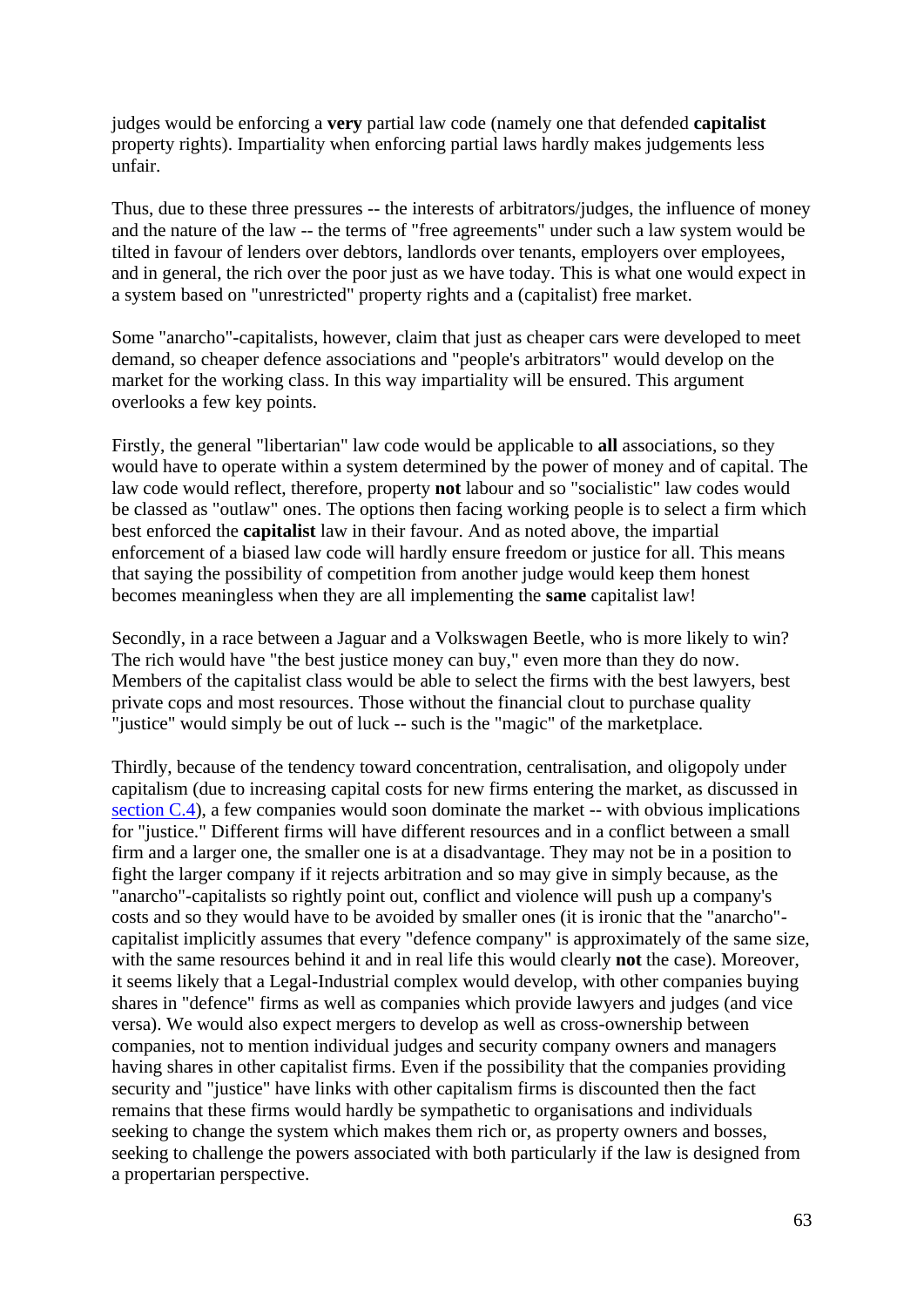Fourthly, it is **very** likely that many companies would make subscription to a specific "defence" firm or court a requirement of employment and residence. Just as today many (most?) workers have to sign no-union contracts (and face being fired if they change their minds), it does not take much imagination to see that the same could apply to "defence" firms and courts. This was/is the case in company towns (indeed, you can consider unions as a form of "defence" firm and these companies refused to recognise them). As the labour market is almost always a buyer's market, it is not enough to argue that workers can find a new job without this condition. They may not and so have to put up with this situation. And if (as seems likely) the laws and rules of the property-owner will take precedence in any conflict, then workers and tenants will be at a disadvantage no matter how "impartial" the judges.

Ironically, some "anarcho"-capitalists (like David Friedman) have pointed to company/union negotiations as an example of how different defence firms would work out their differences peacefully. Sadly for this argument, union rights under "actually existing capitalism" were hard fought for, often resulting in strikes which quickly became mini-wars as the capitalists used the full might associated with their wealth to stop them getting a foothold or to destroy them if they had. In America the bosses usually had recourse to private defence firms like the Pinkertons to break unions and strikes. Since 1935 in America, union rights have been protected by the state in direct opposition to capitalist "freedom of contract." Before the law was changed (under pressure from below, in the face of business opposition and violence), unions were usually crushed by force -- the companies were better armed, had more resources and had the law on their side (Rothbard showed his grasp of American labour history by asserting that union *"restrictions and strikes"* were the *"result of government privilege, notably in the Wagner Act of 1935."* [**The Logic of Action II**, p. 194]). Since the 1980s and the advent of the free(r) market, we can see what happens to "peaceful negotiation" and "cooperation" between unions and companies when it is no longer required and when the resources of both sides are unequal. The market power of companies far exceeds those of the unions and the law, by definition, favours the companies. As an example of how competing "protection agencies" will work in an "anarcho"-capitalist society, it is far more insightful than originally intended!

Now let us consider Rothbard's *"basic law code"* itself. For Rothbard, the laws in the *"general libertarian law code"* would be unchangeable, selected by those considered as "the voice of nature" (with obvious authoritarian implications). David Friedman, in contrast, argues that as well as a market in defence companies, there will also be a market in laws and rights. However, there will be extensive market pressure to unify these differing law codes into one standard one (imagine what would happen if ever CD manufacturer created a unique CD player, or every computer manufacturer different sized floppy-disk drivers -- little wonder, then, that over time companies standardise their products). Friedman himself acknowledges that this process is likely (and uses the example of standard paper sizes to illustrate it). Which suggests that competition would be meaningless as **all** firms would be enforcing the same (capitalist) law.

In any event, the laws would not be decided on the basis of "one person, one vote"; hence, as market forces worked their magic, the "general" law code would reflect vested interests and so be very hard to change. As rights and laws would be a commodity like everything else in capitalism, they would soon reflect the interests of the rich -- particularly if those interpreting the law are wealthy professionals and companies with vested interests of their own. Little wonder that the individualist anarchists proposed "trial by jury" as the only basis for real justice in a free society. For, unlike professional "arbitrators," juries are ad hoc, made up of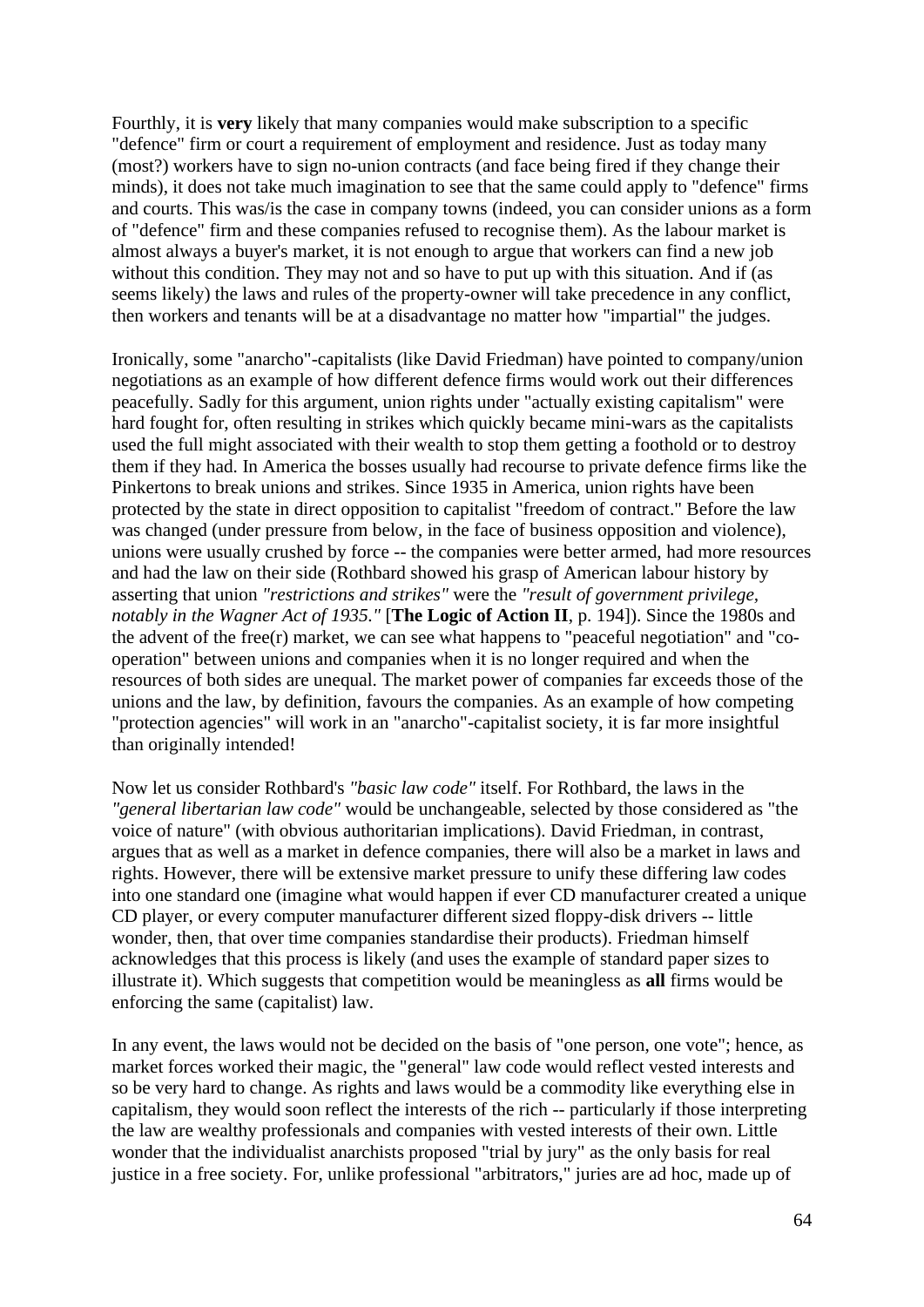ordinary people and do not reflect power, authority, or the influence of wealth. And by being able to judge the law as well as a conflict, they can ensure a populist revision of laws as society progresses.

Rothbard, unsurprisingly, is at pains to dismiss the individualist anarchist idea of juries judging the law as well as the facts, stating it would give each free-market jury *"totally free rein over judicial decisions"* and this *"could not be expected to arrive at just or even libertarian decisions."* [*"The Spooner-Tucker Doctrine: An Economist's View"*, **Op. Cit.**, p.7] However, the opposite is the case as juries made up of ordinary people will be more likely to reach just decisions which place genuinely libertarian positions above a law dedicated to maintaining capitalist property and power. History is full of examples of juries acquitting people for so-called crimes against property which are the result of dire need or simply reflect class injustice. For example, during the Great Depression unemployed miners in Pennsylvania *"dug small mines on company property, mined coal, trucked it to cities and sold it below the commercial rate. By 1934, 5 million tons of this 'bootleg' coal were produced by twenty thousand men using four thousand vehicles. When attempts were made to prosecute, local juries would not convict, local jailers would not imprison."* [Howard Zinn, **A People's History of the United States**, pp. 385-6] It is precisely this outcome which causes Rothbard to reject that system.

Thus Rothbard postulated a **judge** directed system of laws in stark contrast to individualist anarchism's **jury** directed system. It is understandable that Rothbard would seek to replace juries with judges, it is the only way he can exclude the general population from having a say in the laws they are subjected to. Juries allow the general public to judge the law as well as any crime and so this would allow those aspects "corrected" by right-"libertarians" to seep back into the "common law" and so make private property and power accountable to the general public rather than vice versa. Moreover, concepts of right and wrong evolve over time and in line with changes in socio-economic conditions. To have a "common law" which is unchanging means that social evolution is considered to have stopped when Murray Rothbard decided to call his ideology "anarcho"-capitalism.

In a genuinely libertarian system, social customs (common law) would evolve based on what the general population thought was right and wrong based on changing social institutions and relationships between individuals. That is why ruling classes have always sought to replace it with state determined and enforced laws. Changing social norms and institutions can be seen from property. As Proudhon noted, property *"changed its nature"* over time. Originally, *"the word property was synonymous with . . . individual possession"* but it became more *"complex"* and turned into **private property** -- *"the right to use it by his neighbour's labour."* [**What is Property?**, p. 395] The changing nature of property created relations of domination and exploitation between people absent before. For the capitalist, however, both the tools of the self-employed artisan and the capital of a transnational corporation are both forms of "property" and so basically identical. Changing social relations impact on society and the individuals who make it up. This would be reflected in any genuinely libertarian society, something right-"libertarians" are aware of. They, therefore, seek to freeze the rights framework and legal system to protect institutions, like property, no matter how they evolve and come to replace whatever freedom enhancing features they had with oppression. Hence we find Rothbard's mentor, Ludwig von Mises asserting that *"[t]here may possibly be a difference of opinion about whether a particular institution is socially beneficial or harmful. But once it has been judged [by whom?] beneficial, one can no longer contend that, for some inexplicable reason, it must be condemned as immoral."* [**Liberalism**, p. 34] Rothbard's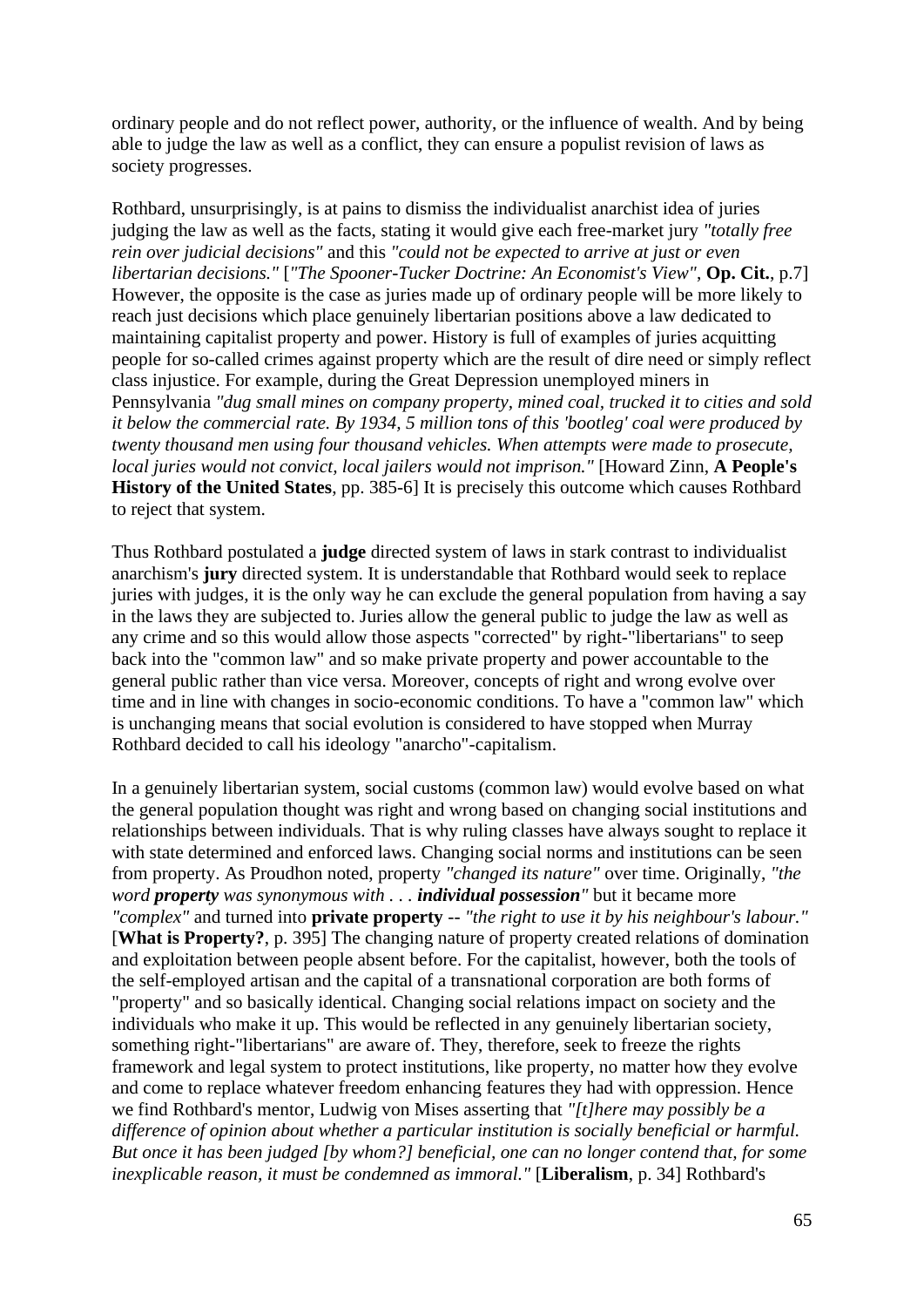system is designed to ensure that the general population cannot judge whether a particular institution has changed is social impact. Thus a system of "defence" on the capitalist market will continue to reflect the influence and power of property owners and wealth and not be subject to popular control beyond choosing between companies to enforce the capitalist laws.

Ultimately, such an "anarcho"-capitalist system would be based on simple absolute principles decided in advance by a small group of ideological leaders. We are then expected to live with the consequences as best we can. If people end up in a worse condition than before then that is irrelevant as that we have enforced the eternal principles they have proclaimed as being in our best interests.

#### **F.6.2 What are the social consequences of such a system?**

The "anarcho" capitalist imagines that there will be police agencies, "defence associations," courts, and appeals courts all organised on a free-market basis and available for hire. As David Wieck points out, however, the major problem with such a system would not be the corruption of "private" courts and police forces (although, as suggested above, this could indeed be a problem):

*"There is something more serious than the 'Mafia danger', and this other problem concerns the role of such 'defence' institutions in a given social and economic context.*

*"[The] context . . . is one of a free-market economy with no restraints upon accumulation of property. Now, we had an American experience, roughly from the end of the Civil War to the 1930's, in what were in effect private courts, private police, indeed private governments. We had the experience of the (private) Pinkerton police which, by its spies, by its agents provocateurs, and by methods that included violence and kidnapping, was one of the most powerful tools of large corporations and an instrument of oppression of working people. We had the experience as well of the police forces established to the same end, within corporations, by numerous companies . . . (The automobile companies drew upon additional covert instruments of a private nature, usually termed vigilante, such as the Black Legion). These were, in effect, private armies, and were sometimes described as such. The territories owned by coal companies, which frequently included entire towns and their environs, the stores the miners were obliged by economic coercion to patronise, the houses they lived in, were commonly policed by the private police of the United States Steel Corporation or whatever company owned the properties. The chief practical function of these police was, of course, to prevent labour organisation and preserve a certain balance of 'bargaining.' . . . These complexes were a law unto themselves, powerful enough to ignore, when they did not purchase, the governments of various jurisdictions of the American federal system. This industrial system was, at the time, often characterised as feudalism."* [**Anarchist Justice**, pp. 223-224]

For a description of the weaponry and activities of these private armies, the Marxist economic historian Maurice Dobb presents an excellent summary in **Studies in Capitalist Development**. [pp. 353-357] According to a report on *"Private Police Systems"* quoted by Dobb, in a town dominated by Republican Steel the *"civil liberties and the rights of labour were suppressed by company police. Union organisers were driven out of town."* Company towns had their own (company-run) money, stores, houses and jails and many corporations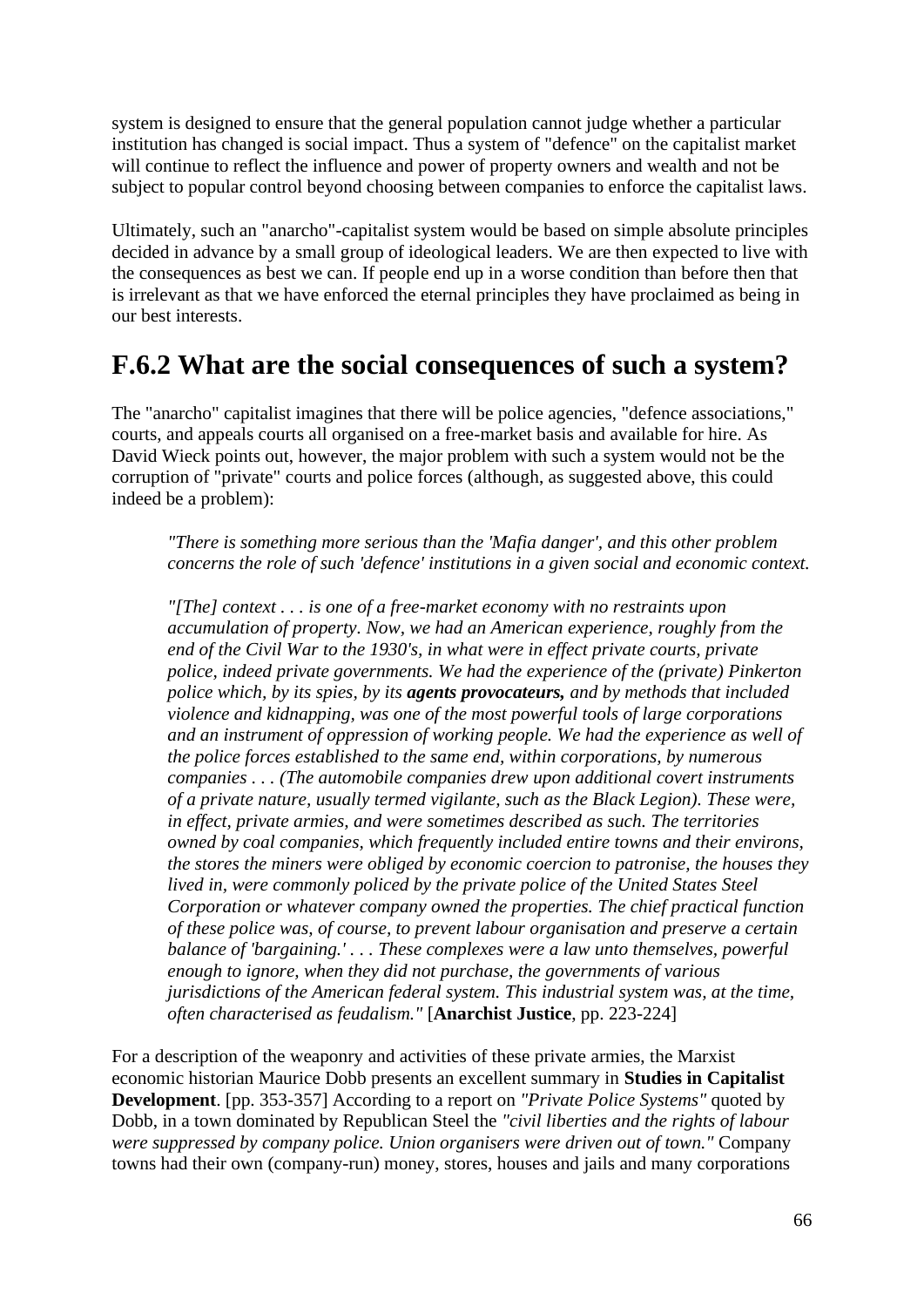had machine-guns and tear-gas along with the usual shot-guns, rifles and revolvers. The *"usurpation of police powers by privately paid 'guards and 'deputies', often hired from detective agencies, many with criminal records"* was *"a general practice in many parts of the country."*

The local (state-run) law enforcement agencies turned a blind-eye to what was going on (after all, the workers **had** broken their contracts and so were "criminal aggressors" against the companies) even when union members and strikers were beaten and killed. The workers own defence organisations (unions) were the only ones willing to help them, and if the workers seemed to be winning then troops were called in to "restore the peace" (as happened in the Ludlow strike, when strikers originally cheered the troops as they thought they would defend them; needless to say, they were wrong).

Here we have a society which is claimed by many "anarcho"-capitalists as one of the closest examples to their "ideal," with limited state intervention, free reign for property owners, etc. What happened? The rich reduced the working class to a serf-like existence, capitalist production undermined independent producers (much to the annoyance of individualist anarchists at the time), and the result was the emergence of the corporate America that "anarcho"-capitalists (sometimes) say they oppose.

Are we to expect that "anarcho"-capitalism will be different? That, unlike before, "defence" firms will intervene on behalf of strikers? Given that the *"general libertarian law code"* will be enforcing capitalist property rights, workers will be in exactly the same situation as they were then. Support of strikers violating property rights would be a violation of the law and be costly for profit making firms to do (if not dangerous as they could be "outlawed" by the rest). This suggests that "anarcho"-capitalism will extend extensive rights and powers to bosses, but few if any rights to rebellious workers. And this difference in power is enshrined within the fundamental institutions of the system. This can easily be seen from Rothbard's numerous anti-union tirades and his obvious hatred of them, strikes and pickets (which he habitually labelled as violent). As such it is not surprising to discover that Rothbard complained in the 1960s that, because of the Wagner Act, the American police *"commonly remain 'neutral' when strike-breakers are molested or else blame the strike-breakers for 'provoking' the attacks on them . . . When unions are permitted to resort to violence, the state or other enforcing agency has implicitly delegated this power to the unions. The unions, then, have become 'private states.'"* [**The Logic of Action II**, p. 41] The role of the police was to back the property owner against their rebel workers, in other words, and the state was failing to provide the appropriate service (of course, that bosses exercising power over workers provoked the strike is irrelevant, while private police attacking picket lines is purely a form of "defensive" violence and is, likewise, of no concern).

In evaluating "anarcho"-capitalism's claim to be a form of anarchism, Peter Marshall notes that *"private protection agencies would merely serve the interests of their paymasters."* [**Demanding the Impossible**, p. 653] With the increase of private "defence associations" under "really existing capitalism" today (associations that many "anarcho"-capitalists point to as examples of their ideas), we see a vindication of Marshall's claim. There have been many documented experiences of protesters being badly beaten by private security guards. As far as market theory goes, the companies are only supplying what the buyer is demanding. The rights of others are **not a factor** (yet more "externalities," obviously). Even if the victims successfully sue the company, the message is clear -- social activism can seriously damage your health. With a reversion to *"a general libertarian law code"* enforced by private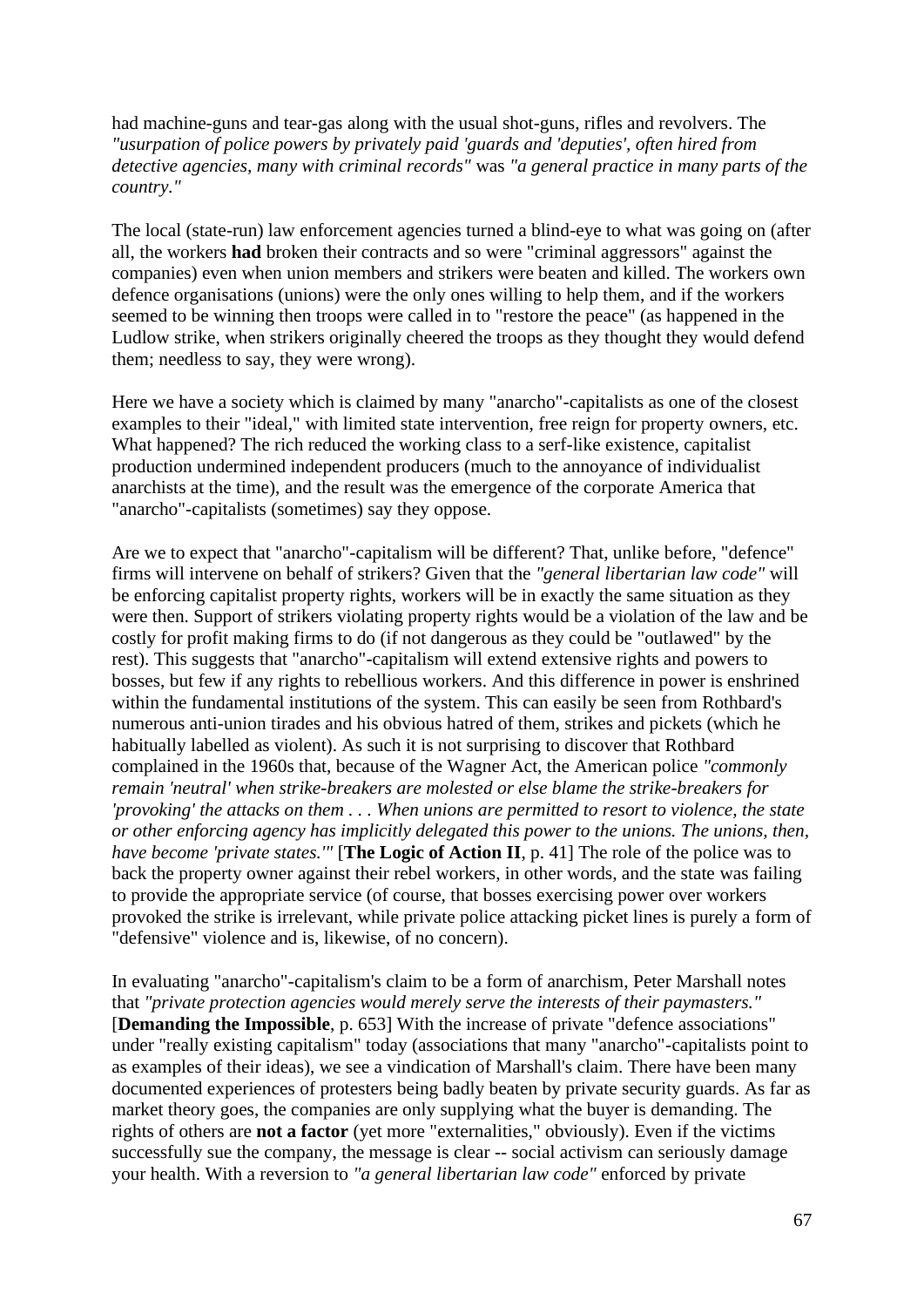companies, this form of "defence" of "absolute" property rights can only increase, perhaps to the levels previously attained in the heyday of US capitalism, as described above by Wieck.

### **F.6.3 But surely market forces will stop abuses by the rich?**

Unlikely. The rise of corporations within America indicates exactly how a *"general libertarian law code"* would reflect the interests of the rich and powerful. The laws recognising corporations as "legal persons" were **not** primarily a product of "the state" but of private lawyers hired by the rich. As Howard Zinn notes:

*"the American Bar Association, organised by lawyers accustomed to serving the wealthy, began a national campaign of education to reverse the [Supreme] Court decision [that companies could not be considered as a person]. . . . By 1886, they succeeded . . . the Supreme Court had accepted the argument that corporations were 'persons' and their money was property protected by the process clause of the Fourteenth Amendment . . . The justices of the Supreme Court were not simply interpreters of the Constitution. They were men of certain backgrounds, of certain [class] interests."* [**A People's History of the United States**, p. 255]

Of course it will be argued that the Supreme Court is chosen by the government and is a state enforced monopoly and so our analysis is flawed. Yet this is not the case. As Rothbard made clear, the *"general libertarian law code"* would be created by lawyers and jurists and everyone would be expected to obey it. Why expect **these** lawyers and jurists to be any less class conscious then those in the 19th century? If the Supreme Court *"was doing its bit for the ruling elite"* then why would those creating the law system be any different? *"How could it be neutral between rich and poor,"* argues Zinn, *"when its members were often former wealthy lawyers, and almost always came from the upper class?"* [**Op. Cit.**, p. 254] Moreover, the corporate laws came about because there was a demand for them. That demand would still have existed in "anarcho"-capitalism. Now, while there may nor be a Supreme Court, Rothbard does maintain that *"the basic Law Code . . . would have to be agreed upon by all the judicial agencies"* but he maintains that this *"would imply no unified legal system"*! Even though *"[a]ny agencies that transgressed the basic libertarian law code would be open outlaws"* and soon crushed this is **not**, apparently, a monopoly. [**The Ethics of Liberty**, p. 234] So, you either agree to the law code or you go out of business. And that is **not** a monopoly! Therefore, we think, our comments on the Supreme Court are valid (see also [section F.7.2\)](sectionF.html#secf72).

If all the available defence firms enforce the same laws, then it can hardly be called "competitive"! And if this is the case (and it is) *"when private wealth is uncontrolled, then a police-judicial complex enjoying a clientele of wealthy corporations whose motto is selfinterest is hardly an innocuous social force controllable by the possibility of forming or affiliating with competing 'companies.'"* [Wieck, **Op. Cit.**, p. 225] This is particularly true if these companies are themselves Big Business and so have a large impact on the laws they are enforcing. If the law code recognises and protects capitalist power, property and wealth as fundamental **any** attempt to change this is "initiation of force" and so the power of the rich is written into the system from the start!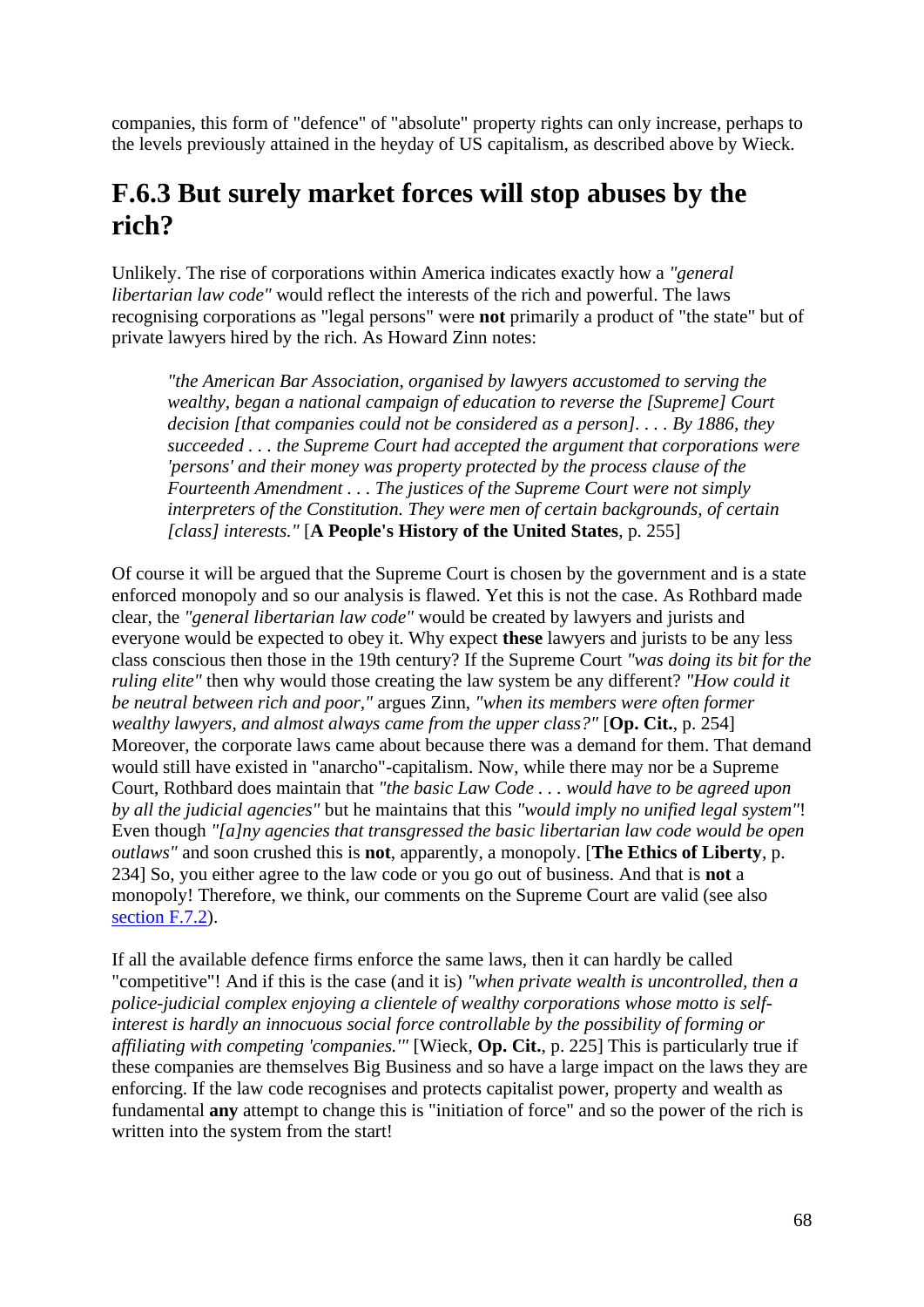(And, we must add, if there is a general libertarian law code to which all must subscribe, where does that put customer demand? If people demand a non-libertarian law code, will defence firms refuse to supply it? If so, will not new firms, looking for profit, spring up that will supply what is being demanded? And will that not put them in direct conflict with the existing, pro-general law code ones? And will a market in law codes not just reflect economic power and wealth? David Friedman, who is for a market in law codes, argues that *"[i]f almost everyone believes strongly that heroin addiction is so horrible that it should not be permitted anywhere under any circumstances anarcho-capitalist institutions will produce*  laws against heroin. Laws are being produced on the market, and that is what the market *wants."* And he adds that *"market demands are in dollars, not votes. The legality of heroin will be determined, not by how many are for or against but how high a cost each side is willing to bear in order to get its way."* [**The Machinery of Freedom**, p. 127] And, as the market is less than equal in terms of income and wealth, such a position will mean that the capitalist class will have a higher effective demand than the working class and more resources to pay for any conflicts that arise. Thus any law codes that develop will tend to reflect the interests of the wealthy.)

Which brings us nicely on to the next problem regarding market forces.

As well as the obvious influence of economic interests and differences in wealth, another problem faces the "free market" justice of "anarcho"-capitalism. This is the *"general libertarian law code"* itself. Even if we assume that the system actually works like it should in theory, the simple fact remains that these "defence companies" are enforcing laws which explicitly defend capitalist property (and so social relations). Capitalists own the means of production upon which they hire wage-labourers to work and this is an inequality established **prior** to any specific transaction in the labour market. This inequality reflects itself in terms of differences in power within (and outside) the company and in the "law code" of "anarcho" capitalism which protects that power against the dispossessed.

In other words, the law code within which the defence companies work assumes that capitalist property is legitimate and that force can legitimately be used to defend it. This means that, in effect, "anarcho"-capitalism is based on a monopoly of law, a monopoly which explicitly exists to defend the power and capital of the wealthy. The major difference is that the agencies used to protect that wealth will be in a weaker position to act independently of their pay-masters. Unlike the state, the "defence" firm is not remotely accountable to the general population and cannot be used to equalise even slightly the power relationships between worker and capitalist (as the state has, on occasion done, due to public pressure and to preserve the system as a whole). And, needless to say, it is very likely that the private police forces **will** give preferential treatment to their wealthier customers (which business does not?) and that the law code will reflect the interests of the wealthier sectors of society (particularly if prosperous judges administer that code) in reality, even if not in theory. Since, in capitalist practice, "the customer is always right," the best-paying customers will get their way in "anarcho"-capitalist society.

For example, in chapter 29 of **The Machinery of Freedom**, David Friedman presents an example of how a clash of different law codes could be resolved by a bargaining process (the law in question is the death penalty). This process would involve one defence firm giving a sum of money to the other for them accepting the appropriate (anti/pro capital punishment) court. Friedman claims that *"[a]s in any good trade, everyone gains"* but this is obviously not true. Assuming the anti-capital punishment defence firm pays the pro one to accept an anti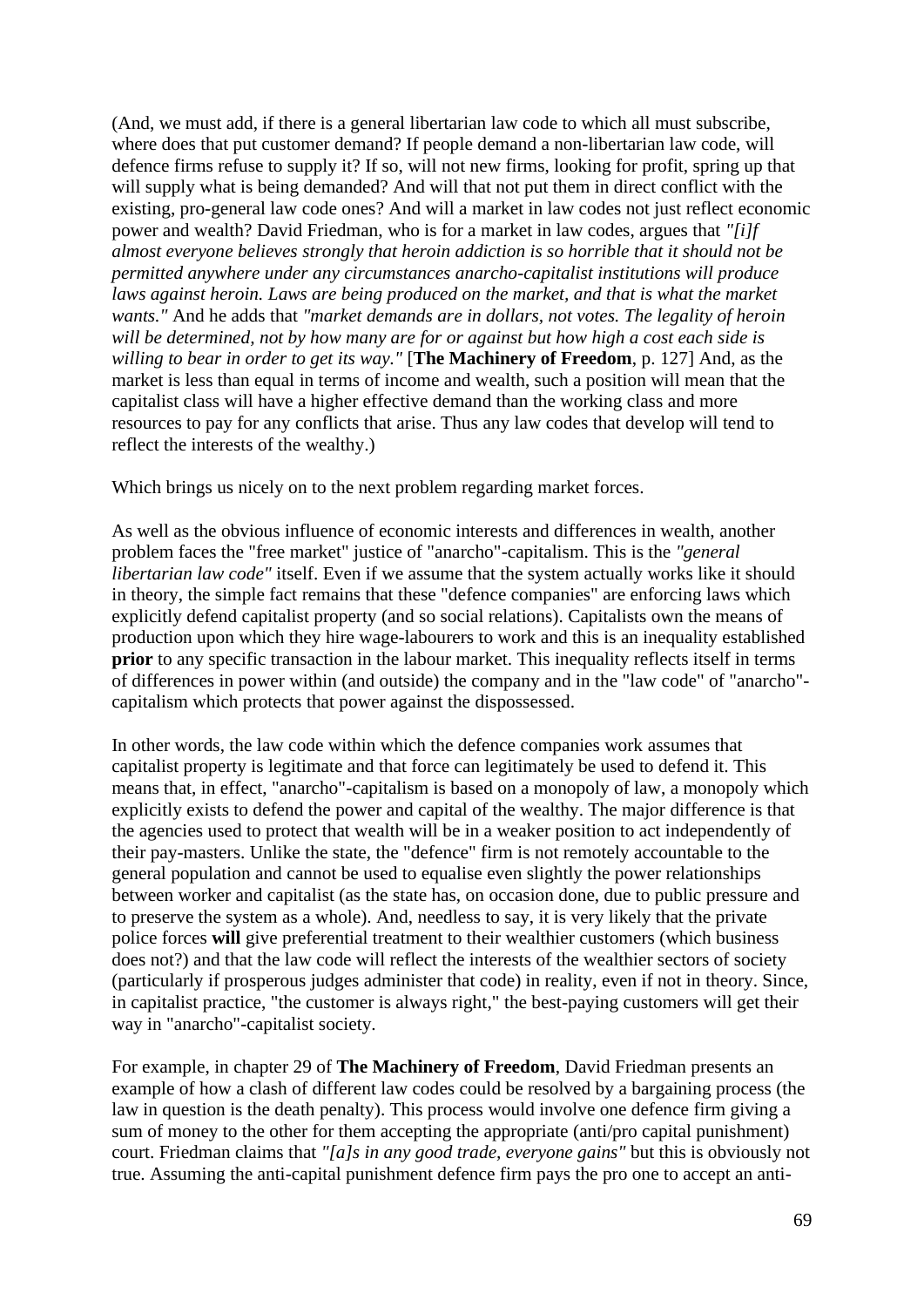capital punishment court, then, yes, both defence firms have made money and so are happy, so are the anti-capital punishment consumers but the pro-death penalty customers have only (perhaps) received a cut in their bills. Their desire to see criminals hanged (for whatever reason) has been ignored (if they were not in favour of the death penalty, they would not have subscribed to that company). Friedman claims that the deal, by allowing the anti-death penalty firm to cut its costs, will ensure that it *"keep its customers and even get more"* but this is just an assumption. It is just as likely to loose customers to a defence firm that refuses to compromise (and has the resources to back it up). Friedman's assumption that lower costs will automatically win over people's passions is unfounded as is the assumption that both firms have equal resources and bargaining power. If the pro-capital punishment firm demands more than the anti can provide and has larger weaponry and troops, then the anti defence firm may have to agree to let the pro one have its way. So, all in all, it is **not** clear that *"everyone gains"* -- there may be a sizeable percentage of those involved who do not "gain" as their desire for capital punishment is traded away by those who claimed they would enforce it. This may, in turn, produce a demand for defence firms which do **not** compromise with obvious implications for public peace.

In other words, a system of competing law codes and privatised rights does not ensure that **all** individual interests are meet. Given unequal resources within society, it is clear that the "effective demand" of the parties involved to see their law codes enforced is drastically different. The wealthy head of a transnational corporation will have far more resources available to him to pay for **his** laws to be enforced than one of his employees on the assembly line. Moreover, as we noted in [section F.3.1,](sectionF.html#secf31) the labour market is usually skewed in favour of capitalists. This means that workers have to compromise to get work and such compromises may involve agreeing to join a specific "defence" firm or not join one at all (just as workers are often forced to sign non-union contracts today in order to get work). In other words, a privatised law system is very likely to skew the enforcement of laws in line with the skewing of income and wealth in society. At the very least, unlike every other market, the customer is **not** guaranteed to get exactly what they demand simply because the product they "consume" is dependent on others within the same market to ensure its supply. The unique workings of the law/defence market are such as to deny customer choice (we will discuss other aspects of this unique market shortly). Wieck summed by pointing out the obvious:

*"any judicial system is going to exist in the context of economic institutions. If there are gross inequalities of power in the economic and social domains, one has to imagine society as strangely compartmentalised in order to believe that those inequalities will fail to reflect themselves in the judicial and legal domain, and that the economically powerful will be unable to manipulate the legal and judicial system to their advantage. To abstract from such influences of context, and then consider the merits of an abstract judicial system. . . is to follow a method that is not likely to take us far. This, by the way, is a criticism that applies. . .to any theory that relies on a rule of law to override the tendencies inherent in a given social and economic system"* [**Op. Cit.**, p. 225]

There is another reason why "market forces" will not stop abuse by the rich, or indeed stop the system from turning from private to public statism. This is due to the nature of the "defence" market (for a similar analysis of the "defence" market see right-"libertarian" economist Tyler Cowen's *"Law as a Public Good: The Economics of Anarchy"* [**Economics and Philosophy**, no. 8 (1992), pp. 249-267] and *"Rejoinder to David Friedman on the Economics of Anarchy"* [**Economics and Philosophy**, no. 10 (1994), pp. 329-332]). In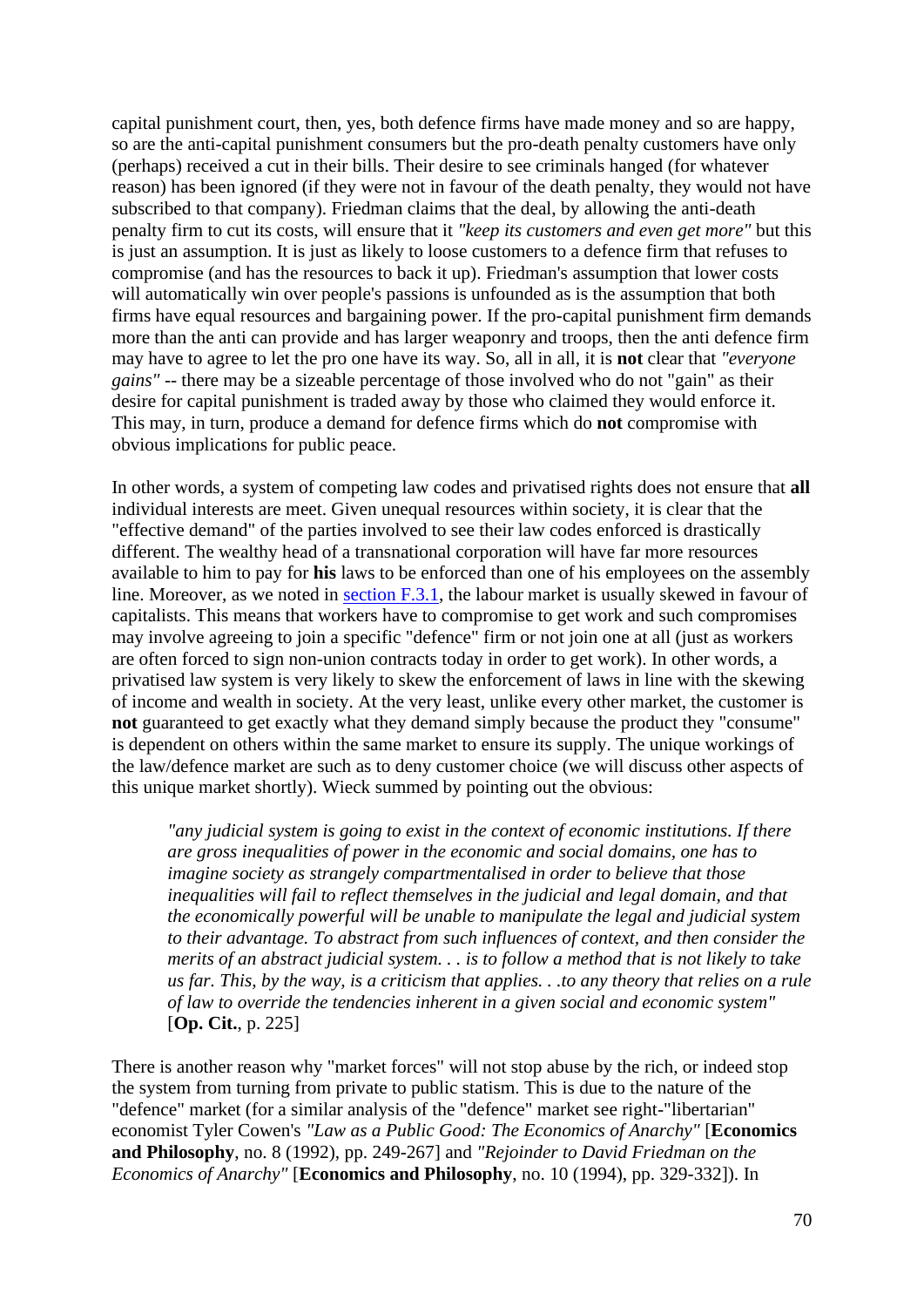"anarcho"-capitalist theory it is assumed that the competing "defence companies" have a vested interest in peacefully settling differences between themselves by means of arbitration. In order to be competitive on the market, companies will have to co-operate via contractual relations otherwise the higher price associated with conflict will make the company uncompetitive and it will go under. Those companies that ignore decisions made in arbitration would be outlawed by others, ostracised and their rulings ignored. By this process, it is argued, a system of competing "defence" companies will be stable and not turn into a civil war between agencies with each enforcing the interests of their clients against others by force.

However, there is a catch. Unlike every other market, the businesses in competition in the "defence" industry **must** co-operate with its fellows in order to provide its services for its customers. They need to be able to agree to courts and judges, agree to abide by decisions and law codes and so forth. In economics there are other, more accurate, terms to describe cooperative activity between companies: collusion and cartels. These are when companies in a specific market agree to work together (co-operate) to restrict competition and reap the benefits of monopoly power by working to achieve the same ends in partnership with each other. By stressing the co-operative nature of the "defence" market, "anarcho"-capitalists are implicitly acknowledging that collusion is built into the system. The necessary contractual relations between agencies in the "protection" market require that firms co-operate and, by so doing, to behave (effectively) as one large firm (and so resemble a normal state even more than they already do). Quoting Adam Smith seems appropriate here: *"People of the same trade seldom meet together, even for merriment and diversion, but the conversation ends in a conspiracy against the public, or in some contrivance to raise prices."* [**The Wealth of Nations**, p. 117] Having a market based on people of the same trade co-operating seems, therefore, an unwise move.

For example, when buying food it does not matter whether the supermarkets visited have good relations with each other. The goods bought are independent of the relationships that exist between competing companies. However, in the case of private states this is **not** the case. If a specific "defence" company has bad relationships with other companies in the market then it is against a customer's self-interest to subscribe to it. Why subscribe to a private state if its judgements are ignored by the others and it has to resort to violence to be heard? This, as well as being potentially dangerous, will also push up the prices that have to be paid. Arbitration is one of the most important services a defence firm can offer its customers and its market share is based upon being able to settle interagency disputes without risk of war or uncertainty that the final outcome will not be accepted by all parties. Lose that and a company will lose market share.

Therefore, the market set-up within the "anarcho"-capitalist "defence" market is such that private states **have to co-operate** with the others (or go out of business fast) and this means collusion can take place. In other words, a system of private states will have to agree to work together in order to provide the service of "law enforcement" to their customers and the result of such co-operation is to create a cartel. However, unlike cartels in other industries, the "defence" cartel will be a stable body simply because its members **have** to work with their competitors in order to survive.

Let us look at what would happen after such a cartel is formed in a specific area and a new "defence company" desired to enter the market. This new company will have to work with the members of the cartel in order to provide its services to its customers (note that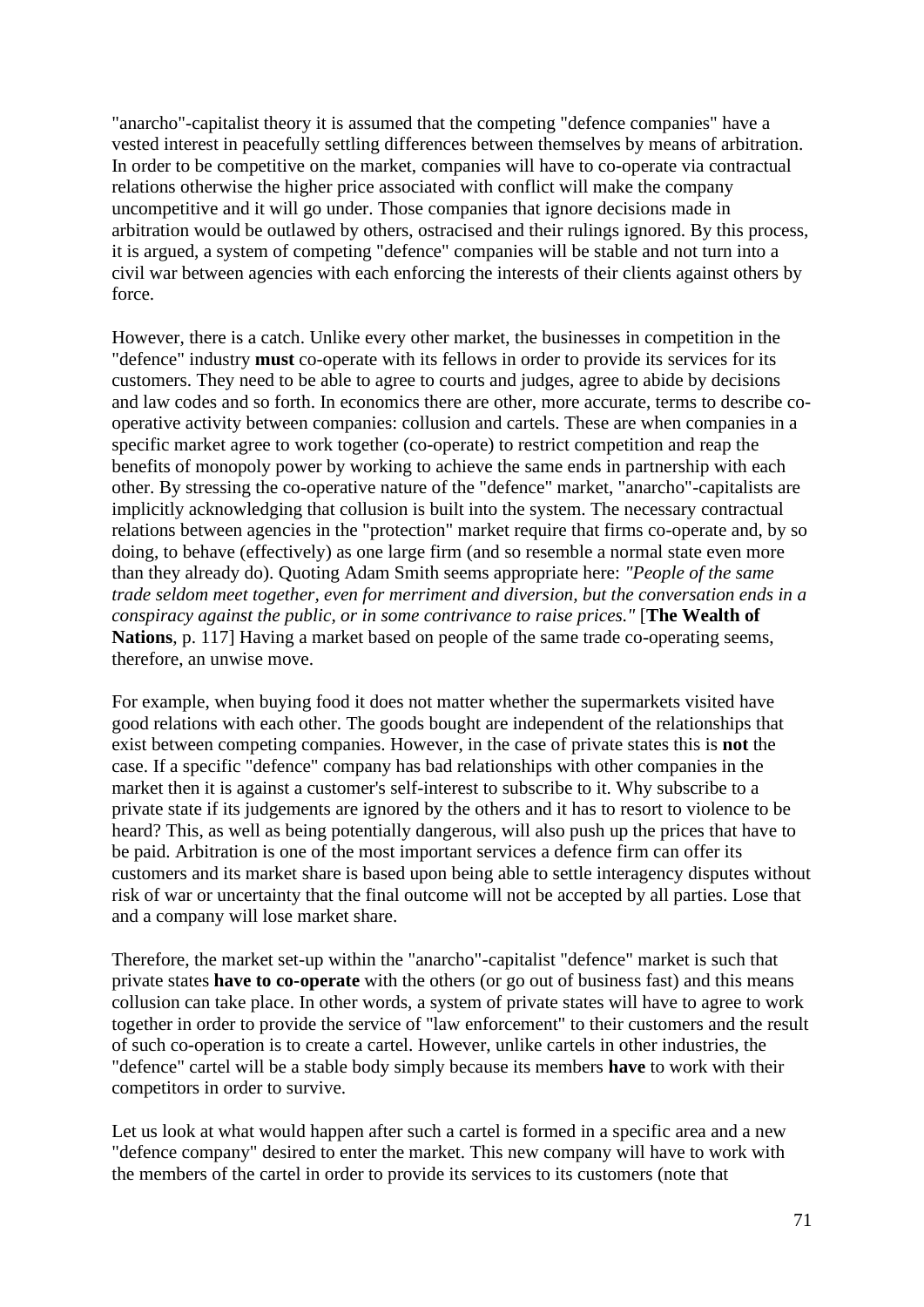"anarcho"-capitalists already assume that they *"will have to"* subscribe to the same law code). If the new defence firm tries to under-cut the cartel's monopoly prices, the other companies would refuse to work with it. Having to face constant conflict or the possibility of conflict, seeing its decisions being ignored by other agencies and being uncertain what the results of a dispute would be, few would patronise the new "defence company." The new company's prices would go up and it would soon face either folding or joining the cartel. Unlike every other market, if a "defence company" does not have friendly, co-operative relations with other firms in the same industry then it will go out of business.

This means that the firms that are co-operating have simply to agree not to deal with new firms which are attempting to undermine the cartel in order for them to fail. A "cartel busting" firm goes out of business in the same way an outlaw one does -- the higher costs associated with having to solve all its conflicts by force, not arbitration, increases its production costs much higher than the competitors and the firm faces insurmountable difficulties selling its products at a profit (ignoring any drop of demand due to fears of conflict by actual and potential customers). Even if we assume that many people will happily join the new firm in spite of the dangers to protect themselves against the cartel and its taxation (i.e. monopoly profits), enough will remain members of the cartel so that cooperation will still be needed and conflict unprofitable and dangerous (and as the cartel will have more resources than the new firm, it could usually hold out longer than the new firm could). In effect, breaking the cartel may take the form of an armed revolution -- as it would with any state.

The forces that break up cartels and monopolies in other industries (such as free entry - although, of course the "defence" market will be subject to oligopolistic tendencies as any other and this will create barriers to entry) do not work here and so new firms have to cooperate or loose market share and/or profits. This means that "defence companies" will reap monopoly profits and, more importantly, have a monopoly of force over a given area.

It is also likely that a multitude of cartels would develop, with a given cartel operating in a given locality. This is because law enforcement would be localised in given areas as most crime occurs where the criminal lives (few criminals would live in Glasgow and commit crimes in Paris). However, as defence companies have to co-operate to provide their services, so would the cartels. Few people live all their lives in one area and so firms from different cartels would come into contact, so forming a cartel of cartels. This cartel of cartels may (perhaps) be less powerful than a local cartel, but it would still be required and for exactly the same reasons a local one is. Therefore "anarcho"-capitalism would, like "actually existing capitalism," be marked by a series of public states covering given areas, co-ordinated by larger states at higher levels. Such a set up would parallel the United States in many ways except it would be run directly by wealthy shareholders without the sham of "democratic" elections. Moreover, as in the USA and other states there will still be a monopoly of rules and laws (the *"general libertarian law code"*).

Hence a monopoly of private states will develop in addition to the existing monopoly of law and this is a de facto monopoly of force over a given area (i.e. some kind of public state run by share holders). New companies attempting to enter the "defence" industry will have to work with the existing cartel in order to provide the services it offers to its customers. The cartel is in a dominant position and new entries into the market either become part of it or fail. This is exactly the position with the state, with "private agencies" free to operate as long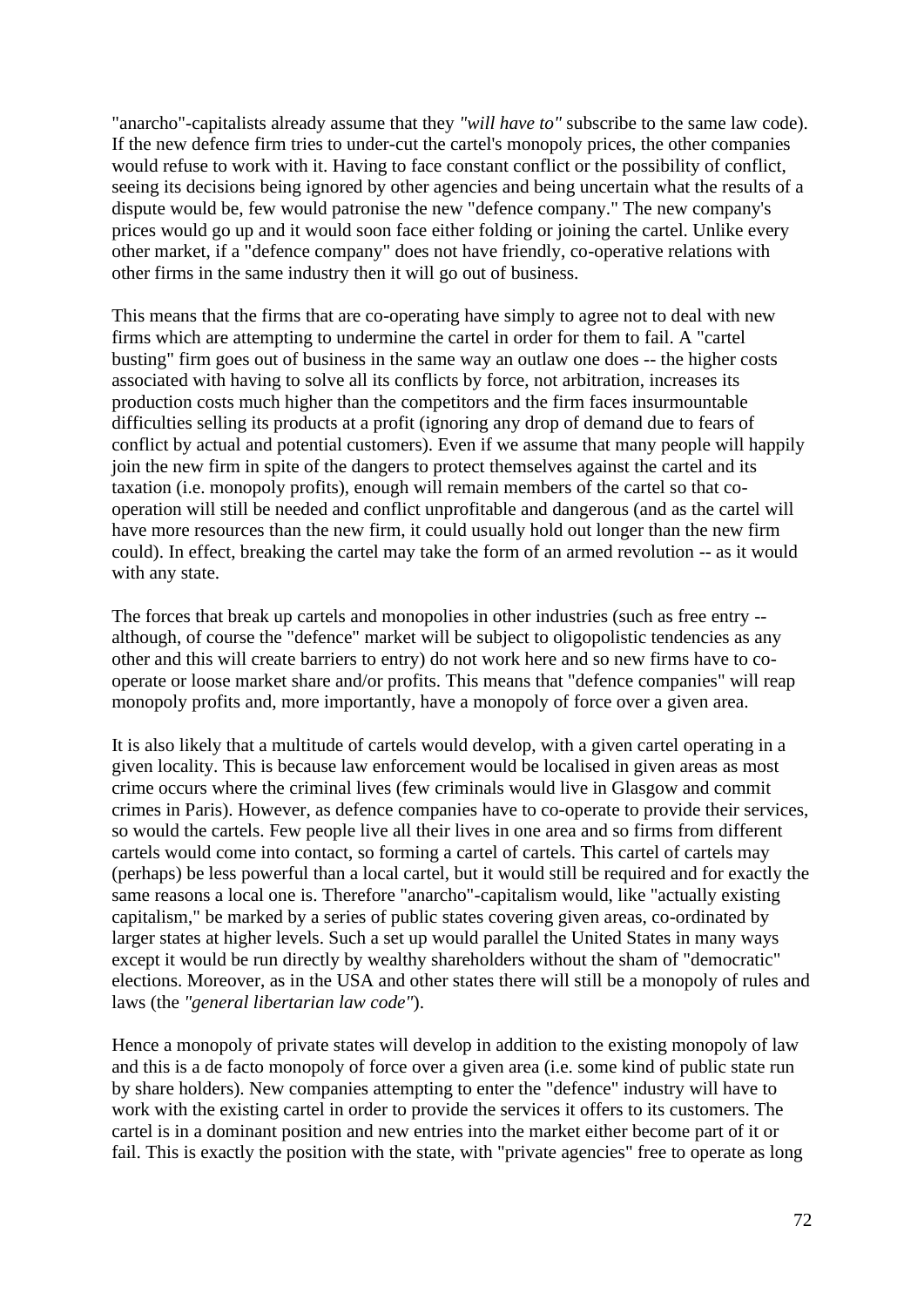as they work to the state's guidelines. As with the monopolist *"general libertarian law code"*, if you do not toe the line, you go out of business fast.

"Anarcho"-capitalists claim that this will not occur, but that the co-operation needed to provide the service of law enforcement will somehow **not** turn into collusion between companies. However, they are quick to argue that renegade "agencies" (for example, the socalled "Mafia problem" or those who reject judgements) will go out of business because of the higher costs associated with conflict and not arbitration. Yet these higher costs are ensured because the firms in question do not co-operate with others. If other agencies boycott a firm but co-operate with all the others, then the boycotted firm will be at the same disadvantage -- regardless of whether it is a cartel buster or a renegade. So the "anarcho" capitalist is trying to have it both ways. If the punishment of non-conforming firms cannot occur, then "anarcho"-capitalism will turn into a war of all against all or, at the very least, the service of social peace and law enforcement cannot be provided. If firms cannot deter others from disrupting the social peace (one service the firm provides) then "anarcho"-capitalism is not stable and will not remain orderly as agencies develop which favour the interests of their own customers and enforce their own law codes at the expense of others. If collusion cannot occur (or is too costly) then neither can the punishment of non-conforming firms and "anarcho"-capitalism will prove to be unstable.

So, to sum up, the "defence" market of private states has powerful forces within it to turn it into a monopoly of force over a given area. From a privately chosen monopoly of force over a specific (privately owned) area, the market of private states will turn into a monopoly of force over a general area. This is due to the need for peaceful relations between companies, relations which are required for a firm to secure market share. The unique market forces that exist within this market ensure collusion and the system of private states will become a cartel and so a public state - unaccountable to all but its shareholders, a state of the wealthy, by the wealthy, for the wealthy.

## **F.6.4 Why are these "defence associations" states?**

It is clear that "anarcho"-capitalist defence associations meet the criteria of statehood outlined in section B.2 [\("Why are anarchists against the state"\)](sectionB.html#secb2). They defend property and preserve authority relationships, they practice coercion, and are hierarchical institutions which govern those under them on behalf of a "ruling elite," i.e. those who employ both the governing forces and those they govern. Thus, from an anarchist perspective, these "defence associations" are most definitely states.

What is interesting, however, is that by their own definitions a very good case can be made that these "defence associations" are states in the "anarcho"-capitalist sense too. Capitalist apologists usually define a "government" (or state) as something which has a monopoly of force and coercion within a given area. Relative to the rest of the society, these defence associations would have a monopoly of force and coercion of a given piece of property: thus, by the "anarcho"-capitalists' **own definition** of statehood, these associations would qualify!

If we look at Rothbard's definition of statehood, which requires (a) the power to tax and/or (b) a *"coerced monopoly of the provision of defence over a given area"*, "anarcho"-capitalism runs into trouble.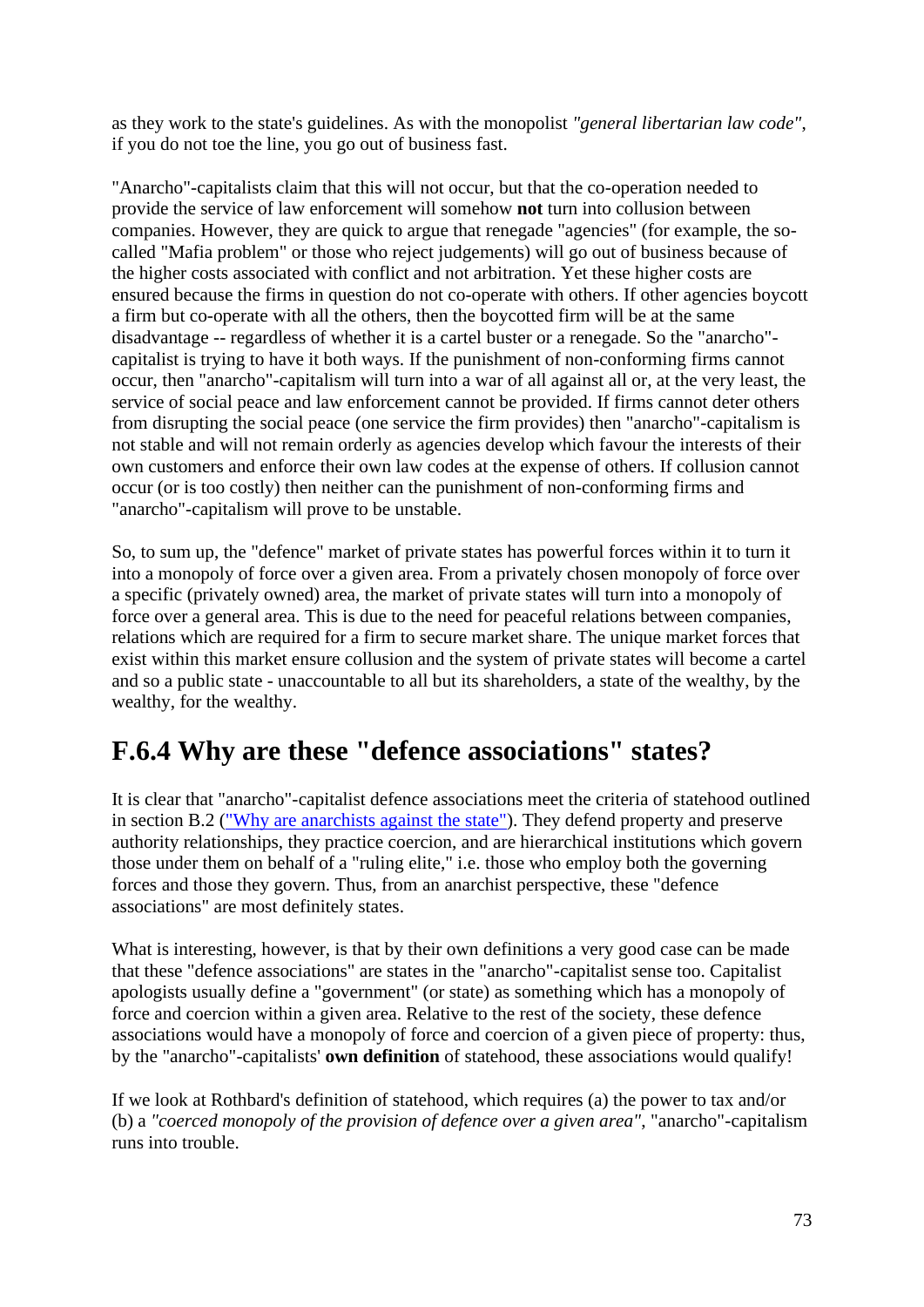In the first place, the costs of hiring defence associations will be deducted from the wealth created by those who use, but do not own, the property of capitalists and landlords. Let us not forget that a capitalist will only employ a worker or rent out land and housing if they make a profit from so doing. Without the labour of the worker, there would be nothing to sell and no wages to pay for rent and so a company's or landlord's "defence" firm will be paid from the revenue gathered from the capitalists power to extract a tribute from those who use, but do not own, a property. In other words, workers would pay for the agencies that enforce their employers' authority over them via the wage system and rent -- taxation in a more insidious form.

In the second, under capitalism most people spend a large part of their day on other people's property -- that is, they work for capitalists and/or live in rented accommodation. Hence if property owners select a "defence association" to protect their factories, farms, rental housing, etc., their employees and tenants will view it as a *"coerced monopoly of the provision of defence over a given area."* For certainly the employees and tenants will not be able to hire their own defence companies to expropriate the capitalists and landlords. So, from the standpoint of the employees and tenants, the owners do have a monopoly of "defence" over the areas in question. Of course, the "anarcho"-capitalist will argue that the tenants and workers "consent" to **all** the rules and conditions of a contract when they sign it and so the property owner's monopoly is not "coerced." However, the "consent" argument is so weak in conditions of inequality as to be useless (see [section F.3.1,](sectionF.html#secf31) for example) and, moreover, it can and has been used to justify the state. In other words, "consent" in and of itself does not ensure that a given regime is not statist. So an argument along these lines is deeply flawed and can be used to justify regimes which are little better than "industrial feudalism" (such as, as indicated in [section B.4,](sectionB.html#secb4) company towns, for example -- an institution which right-"libertarians" have no problem with). Even the *"general libertarian law code,"* could be considered a "monopoly of government over a particular area," particularly if ordinary people have no real means of affecting the law code, either because it is marketdriven and so is money-determined, or because it will be "natural" law and so unchangeable by mere mortals.

In other words, **if** the state *"arrogates to itself a monopoly of force, of ultimate decisionmaking power, over a given area territorial area"* then its pretty clear that the property owner shares this power. As we indicated in [section F.1,](sectionF.html#secf1) Rothbard agrees that the owner is, after all, the *"ultimate decision-making power"* in their workplace or on their land. If the boss takes a dislike to you (for example, you do not follow their orders) then you get fired. If you cannot get a job or rent the land without agreeing to certain conditions (such as not joining a union or subscribing to the "defence firm" approved by your employer) then you either sign the contract or look for something else. Rothbard fails to draw the obvious conclusion and instead refers to the state *"prohibiting the voluntary purchase and sale of defence and judicial services."* [**The Ethics of Liberty**, p. 170 and p. 171] But just as surely as the law of contract allows the banning of unions from a property, it can just as surely ban the sale and purchase of defence and judicial services (it could be argued that market forces will stop this happening, but this is unlikely as bosses usually have the advantage on the labour market and workers have to compromise to get a job). After all, in the company towns, only company money was legal tender and company police the only law enforcers.

Therefore, it is obvious that the "anarcho"-capitalist system meets the Weberian criteria of a monopoly to enforce certain rules in a given area of land. The *"general libertarian law code"* is a monopoly and property owners determine the rules that apply on their property.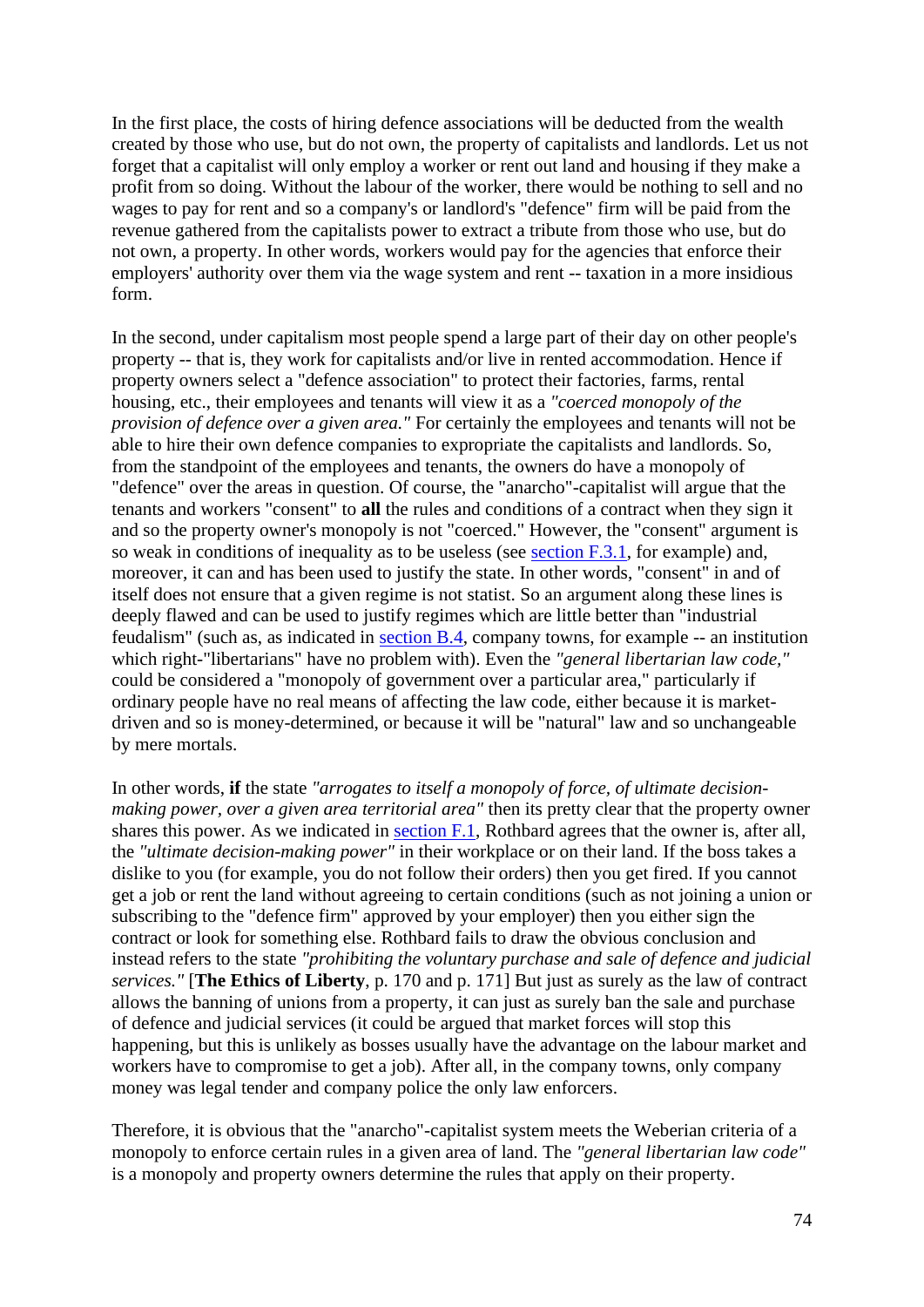Moreover, if the rules that property owners enforce are subject to rules contained in the monopolistic *"general libertarian law code"* (for example, that they cannot ban the sale and purchase of certain products -- such as defence -- on their own territory) then "anarcho" capitalism **definitely** meets the Weberian definition of the state (as described by Ayn Rand as an institution *"that holds the exclusive power to enforce certain rules of conduct in a given geographical area"* [**Capitalism: The Unknown Ideal**, p. 239]) as its "law code" overrides the desires of property owners to do what they like on their own property.

Therefore, no matter how you look at it, "anarcho"-capitalism and its "defence" market promotes a *"monopoly of ultimate decision making power"* over a *"given territorial area"*. It is obvious that for anarchists, the "anarcho"-capitalist system is a state system. And, as we note, a reasonable case can be made for it also being a state in the "anarcho"-capitalist sense as well. So, in effect, "anarcho"-capitalism has a **different** sort of state, one in which bosses hire and fire the policeman. As anarchist Peter Sabatini notes:

*"Within [right] Libertarianism, Rothbard represents a minority perspective that actually argues for the total elimination of the state. However Rothbard's claim as an anarchist is quickly voided when it is shown that he only wants an end to the public state. In its place he allows countless private states, with each person supplying their own police force, army, and law, or else purchasing these services from capitalist vendors . . . Rothbard sees nothing at all wrong with the amassing of wealth, therefore those with more capital will inevitably have greater coercive force at their disposal, just as they do now."* [**Libertarianism: Bogus Anarchy**]

Far from wanting to abolish the state, then, "anarcho"-capitalists only desire to privatise it - to make it solely accountable to capitalist wealth. Their "companies" perform the same services as the state, for the same people, in the same manner. However, there is one slight difference. Property owners would be able to select between competing companies for their "services." Because such "companies" are employed by the boss, they would be used to reinforce the totalitarian nature of capitalist firms by ensuring that the police and the law they enforce are not even slightly accountable to ordinary people. Looking beyond the "defence association" to the defence market itself (as we argued in the [last section\)](sectionF.html#secf63), this will become a cartel and so become some kind of public state. The very nature of the private state, its need to co-operate with others in the same industry, push it towards a monopoly network of firms and so a monopoly of force over a given area. Given the assumptions used to defend "anarcho" capitalism, its system of private statism will develop into public statism -- a state run by managers accountable only to the share-holding elite.

To quote Peter Marshall again, the "anarcho"-capitalists *"claim that all would benefit from a free exchange on the market, it is by no means certain; any unfettered market system would most likely sponsor a reversion to an unequal society with defence associations perpetuating exploitation and privilege."* [**Demanding the Impossible**, p. 565] History, and current practice, prove this point.

In short, "anarcho"-capitalists are not anarchists at all, they are just capitalists who desire to see private states develop -- states which are strictly accountable to their paymasters without even the sham of democracy we have today. Hence a far better name for "anarcho"-capitalism would be "private-state" capitalism. At least that way we get a fairer idea of what they are trying to sell us. Bob Black put it well: *"To my mind a right-wing anarchist is just a minarchist who'd abolish the state to his own satisfaction by calling it something else . . .*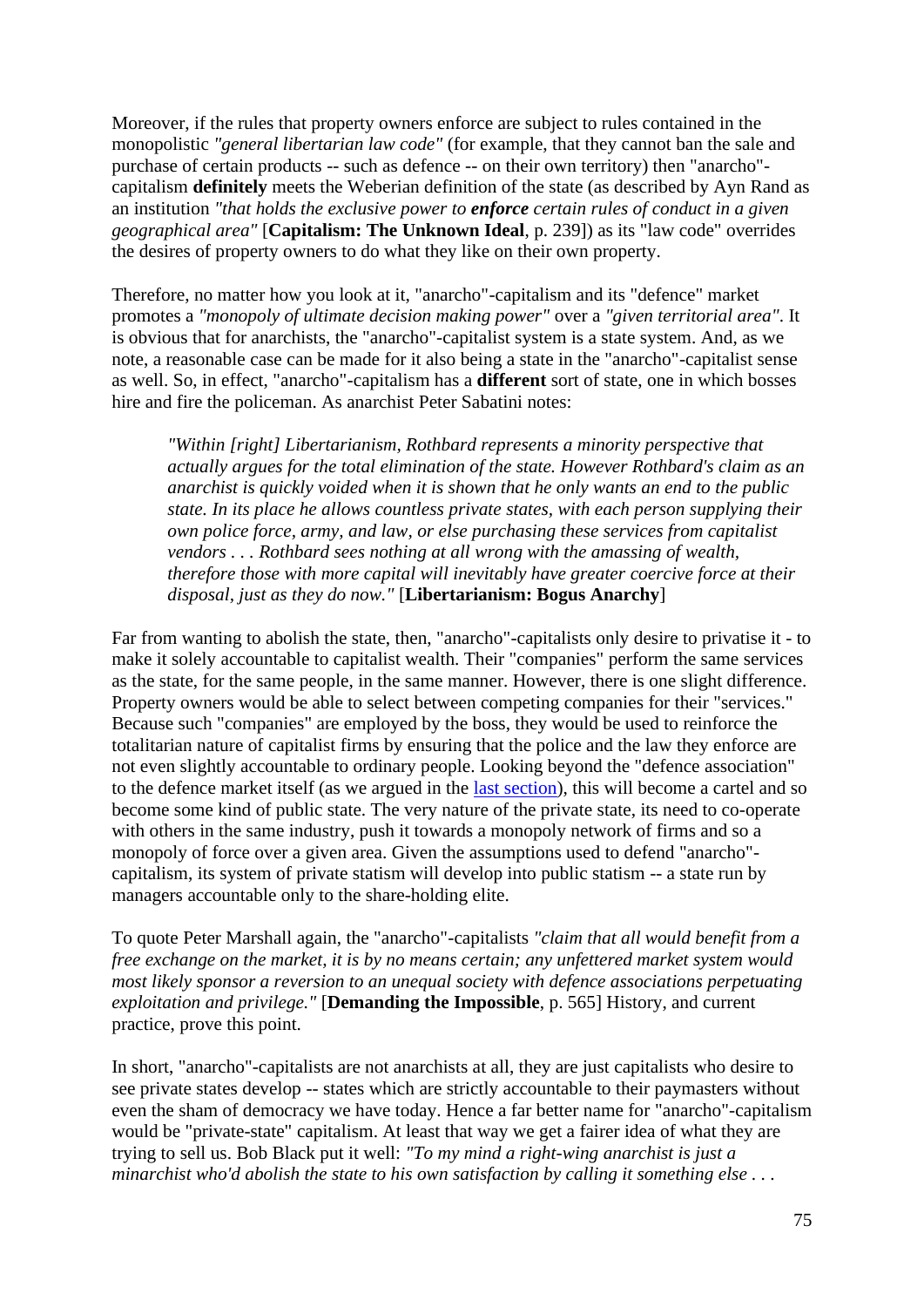*They don't denounce what the state does, they just object to who's doing it."* [*"The Libertarian As Conservative"*, **The Abolition of Work and Other Essays**, p. 144]

# **F.7 How does the history of "anarcho" capitalism show that it is not anarchist?**

Of course, "anarcho"-capitalism does have historic precedents and "anarcho"-capitalists spend considerable time trying to co-opt various individuals into their self-proclaimed tradition of "anti-statist" liberalism. That, in itself, should be enough to show that anarchism and "anarcho"-capitalism have little in common as anarchism developed in opposition to liberalism and its defence of capitalism. Unsurprisingly, these "anti-state" liberals tended to, at best, refuse to call themselves anarchists or, at worse, explicitly deny they were anarchists.

One "anarcho"-capitalist overview of their tradition is presented by David M. Hart. His perspective on anarchism is typical of the school, noting that in his essay anarchism or anarchist *"are used in the sense of a political theory which advocates the maximum amount of individual liberty, a necessary condition of which is the elimination of governmental or other organised force."* [*"Gustave de Molinari and the Anti-statist Liberal Tradition: Part I"*, pp. 263-290, **Journal of Libertarian Studies**, vol. V, no. 3, p. 284] Yet anarchism has **never** been solely concerned with abolishing the state. Rather, anarchists have always raised economic and social demands and goals along with their opposition to the state. As such, anti-statism may be a necessary condition to be an anarchist, but not a sufficient one to count a specific individual or theory as anarchist.

Specifically, anarchists have turned their analysis onto private property noting that the hierarchical social relationships created by inequality of wealth (for example, wage labour) restricts individual freedom. This means that if we do seek *"the maximum of individual liberty*" then our analysis cannot be limited to just the state or government. Thus a libertarian critique of private property is an essential aspect of anarchism. Consequently, to limit anarchism as Hart does requires substantial rewriting of history, as can be seen from his account of William Godwin.

Hart tries to co-opt of William Godwin into the ranks of "anti-state" liberalism, arguing that he *"defended individualism and the right to property."* [**Op. Cit.**, p. 265] He, of course, quotes from Godwin to support his claim yet strangely truncates Godwin's argument to exclude his conclusion that *"[w]hen the laws of morality shall be clearly understood, their excellence universally apprehended, and themselves seen to be coincident with each man's private advantage, the idea of property in this sense will remain, but no man will have the least desire, for purposes of ostentation or luxury, to possess more than his neighbours."* In other words, personal property (possession) would still exist but not private property in the sense of capital or inequality of wealth. For Godwin, *"it follows, upon the principles of equal and impartial justice, that the good things of the world are a common stock, upon which one man has a valid a title as another to draw for what he wants."* [**An Enquiry into Political Justice**, p. 199 and p. 703] Rather than being a liberal Godwin moved beyond that limited ideology to provide the first anarchist critique of private property and the authoritarian social relationships it created. His vision of a free society would, to use modern terminology, be voluntary (*libertarian*) communism.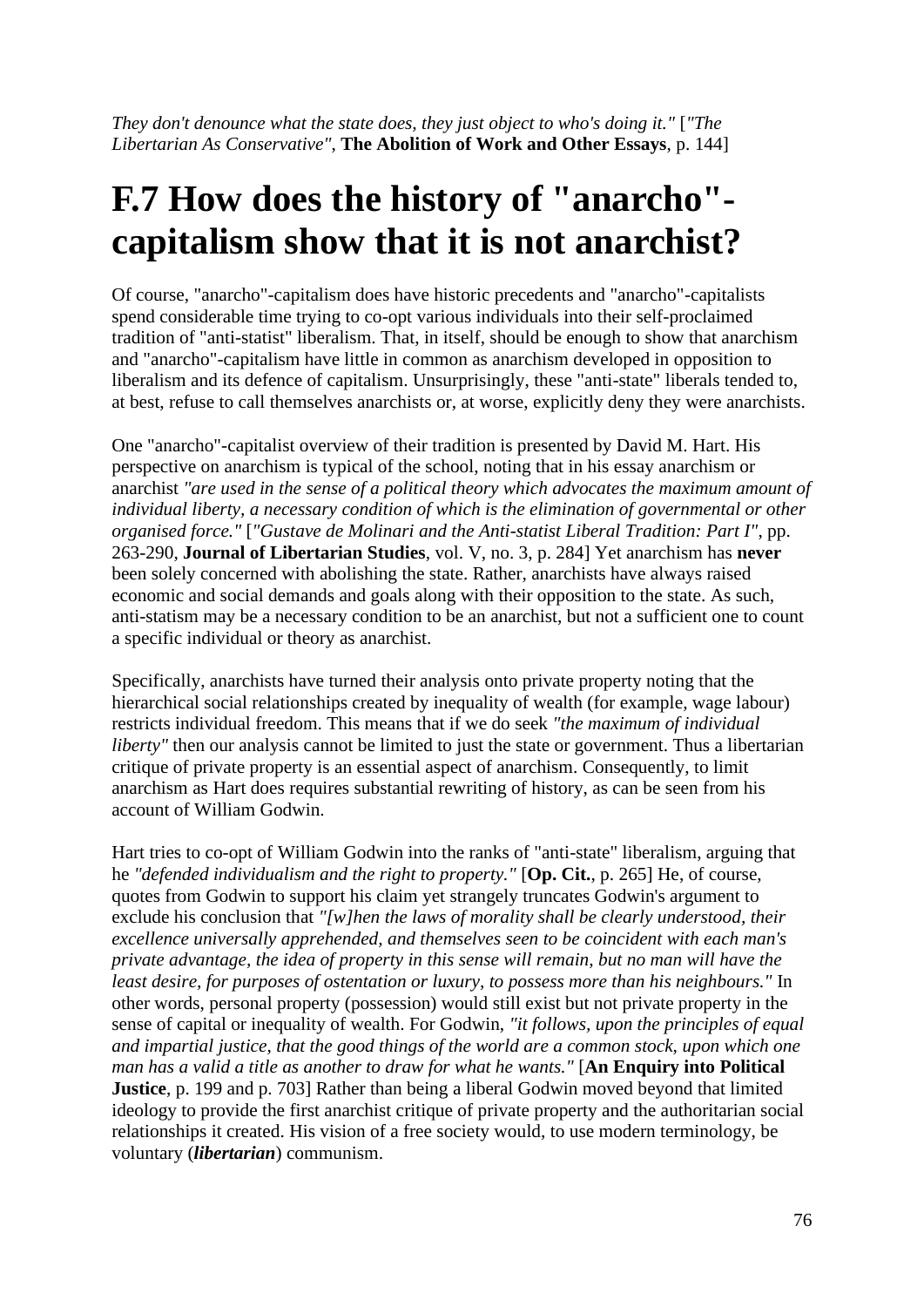This analysis is confirmed in book 8 of Godwin's classic work, entitled *"On Property."* Needless to say, Hart fails to mention this analysis, unsurprisingly as it was later reprinted as a socialist pamphlet. Godwin thought that the *"subject of property is the key-stone that completes the fabric of political justice."* Like Proudhon, he subjected property as well as the state to an anarchist analysis. For Godwin, there were *"three degrees"* of property. The first is possession of things you need to live. The second is *"the empire to which every man is entitled over the produce of his own industry."* The third is *"that which occupies the most vigilant attention in the civilised states of Europe. It is a system, in whatever manner established, by which one man enters into the faculty of disposing of the produce of another man's industry."* He notes that it is *"clear therefore that the third species of property is in direct contradiction to the second."* [**Op. Cit.**, p. 701 and p. 710-2] The similarities with Proudhon's classic analysis of private property are obvious (and it should be stressed that the two founders of the anarchist tradition independently reached the same critique of private property).

Godwin, unlike classical liberals, saw the need to *"point out the evils of accumulated property,"* arguing that the *"spirit of oppression, the spirit of servility, and the spirit of fraud . . . are the immediate growth of the established administration of property. They are alike hostile to intellectual and moral improvement."* Thus private property harms the personality and development those subjected to the authoritarian social relationships it produces, for *"accumulation brings home a servile and truckling spirit"* and such accumulated property *"treads the powers of thought in the dust, extinguishes the sparks of genius, and reduces the great mass of mankind to be immersed in sordid cares."* This meant that the *"feudal spirit still survives that reduced the great mass of mankind to the rank of slaves and cattle for the service of a few."* Like the socialist movement he inspired, Godwin argued that *"it is to be considered that this injustice, the unequal distribution of property, the grasping and selfish spirit of individuals, is to be regarded as one of the original sources of government, and, as it rises in its excesses, is continually demanding and necessitating new injustice, new penalties and new slavery."* He stressed, *"let it never be forgotten that accumulated property is usurpation"* and considered the evils produced by monarchies, courts, priests, and criminal laws to be *"imbecile and impotent compared to the evils that arise out of the established administration of property."* [**Op. Cit.**, p. 732, p. 725, p. 730, p. 726, pp. 717-8, p. 718 and p. 725]

Unsurprisingly given this analysis, Godwin argued against the current system of property and in favour of *"the justice of an equal distribution of the good things of life."* This would be based on *"[e]quality of conditions, or, in other words, an equal admission to the means of improvement and pleasure"* as this *"is a law rigorously enjoined upon mankind by the voice of justice."* [**Op. Cit.**, p. 725 and p. 736] Thus his anarchist ideas were applied to private property, noting like subsequent anarchists that economic inequality resulted in the loss of liberty for the many and, consequently, an anarchist society would see a radical change in property and property rights. As Kropotkin noted, Godwin *"stated in 1793 in a quite definite form the political and economic principle of Anarchism."* Little wonder he, like so many others, argued that Godwin was *"the first theoriser of Socialism without government -- that is to say, of Anarchism."* [**Environment and Evolution**, p. 62 and p. 26] For Kropotkin, anarchism was by definition not restricted to purely political issues but also attacked economic hierarchy, inequality and injustice. As Peter Marshall confirms, *"Godwin's economics, like his politics, are an extension of his ethics."* [**Demanding the Impossible**, p. 210]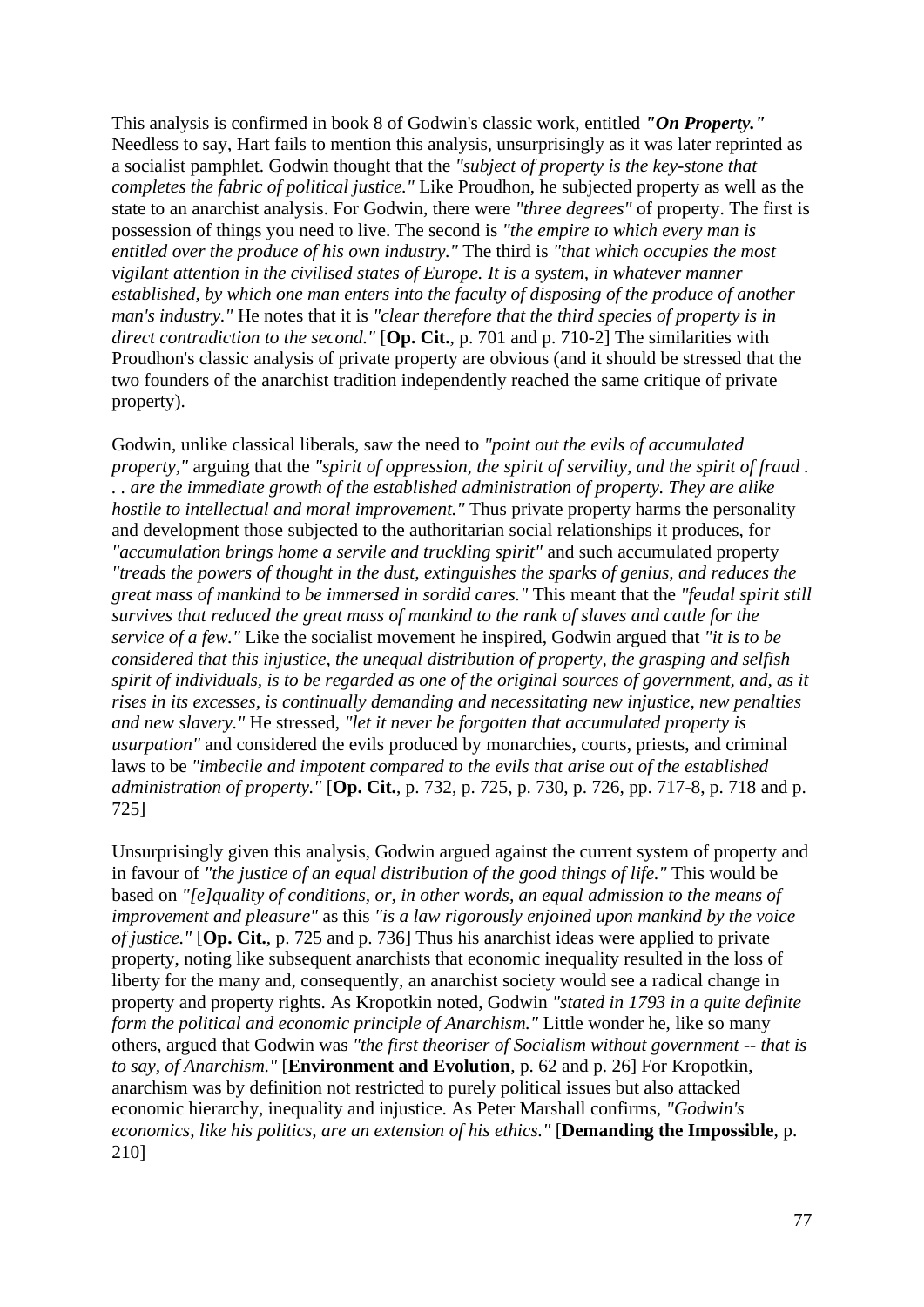Godwin's theory of property is significant because it prefigured what was to become standard nineteenth century socialist thought on the matter. In Britain, his ideas influenced Robert Owen and, as a result, the early socialist movement in that country. His analysis of property, as noted, was identical to and predated Proudhon's classic anarchist analysis. As such, to state, as Hart did, that Godwin simply *"concluded that the state was an evil which had to be reduced in power if not eliminated completely"* while not noting his analysis of property gives a radically false presentation of his ideas. [**Op. Cit.**, p. 265] However, it does fit into his flawed assertion that anarchism is purely concerned with the state. Any evidence to the contrary is simply ignored.

#### **F.7.1 Are competing governments anarchism?**

No, of course not. Yet according to "anarcho"-capitalism, it is. This can be seen from the ideas of Gustave de Molinari.

Hart is on firmer ground when he argues that the 19th century French economist Gustave de Molinari is the true founder of "anarcho"-capitalism. With Molinari, he argues, *"the two different currents of anarchist thought converged: he combined the political anarchism of Burke and Godwin with the nascent economic anarchism of Adam Smith and Say to create a new forms of anarchism"* that has been called *"anarcho-capitalism, or free market anarchism."* [**Op. Cit.**, p. 269] Of course, Godwin (like other anarchists) did not limit his anarchism purely to "political" issues and so he discussed *"economic anarchism"* as well in his critique of private property (as Proudhon also did). As such, to artificially split anarchism into political and economic spheres is both historically and logically flawed. While some dictionaries limit "anarchism" to opposition to the state, anarchists did and do not.

The key problem for Hart is that Molinari refused to call himself an anarchist. He did not even oppose government, as Hart himself notes Molinari proposed a system of insurance companies to provide defence of property and *"called these insurance companies 'governments' even though they did not have a monopoly within a given geographical area."* As Hart notes, Molinari was the sole defender of such free-market justice at the time in France. [David M. Hart, *"Gustave de Molinari and the Anti-statist Liberal Tradition: Part II"*, pp. 399-434, **Journal of Libertarian Studies**, vol. V, no. 4, p. 415 and p. 411] Molinari was clear that he wanted *"a regime of free government,"* counterpoising *"monopolist or communist governments"* to *"free governments."* This would lead to *"freedom of government"* rather than its abolition (i.e., not freedom **from** government). For Molinari the future would not bring *"the suppression of the state which is the dream of the anarchists . . . It will bring the diffusion of the state within society. That is . . . 'a free state in a free society.'"* [quoted by Hart, **Op. Cit.**, p. 429, p. 411 and p. 422] As such, Molinari can hardly be considered an anarchist, even if "anarchist" is limited to purely being against government.

Moreover, in another sense Molinari was in favour of the state. As we discuss in [section F.6,](sectionF.html#secf6) these companies would have a monopoly within a given geographical area -- they have to in order to enforce the property owner's power over those who use, but do not own, the property in question. The key contradiction can be seen in Molinari's advocating of company towns, privately owned communities (his term was a *"proprietary company"*). Instead of taxes, people would pay rent and the *"administration of the community would be either left in the hands of the company itself or handled special organisations set up for this purpose."* Within such a regime *"those with the most property had proportionally the greater say in matters*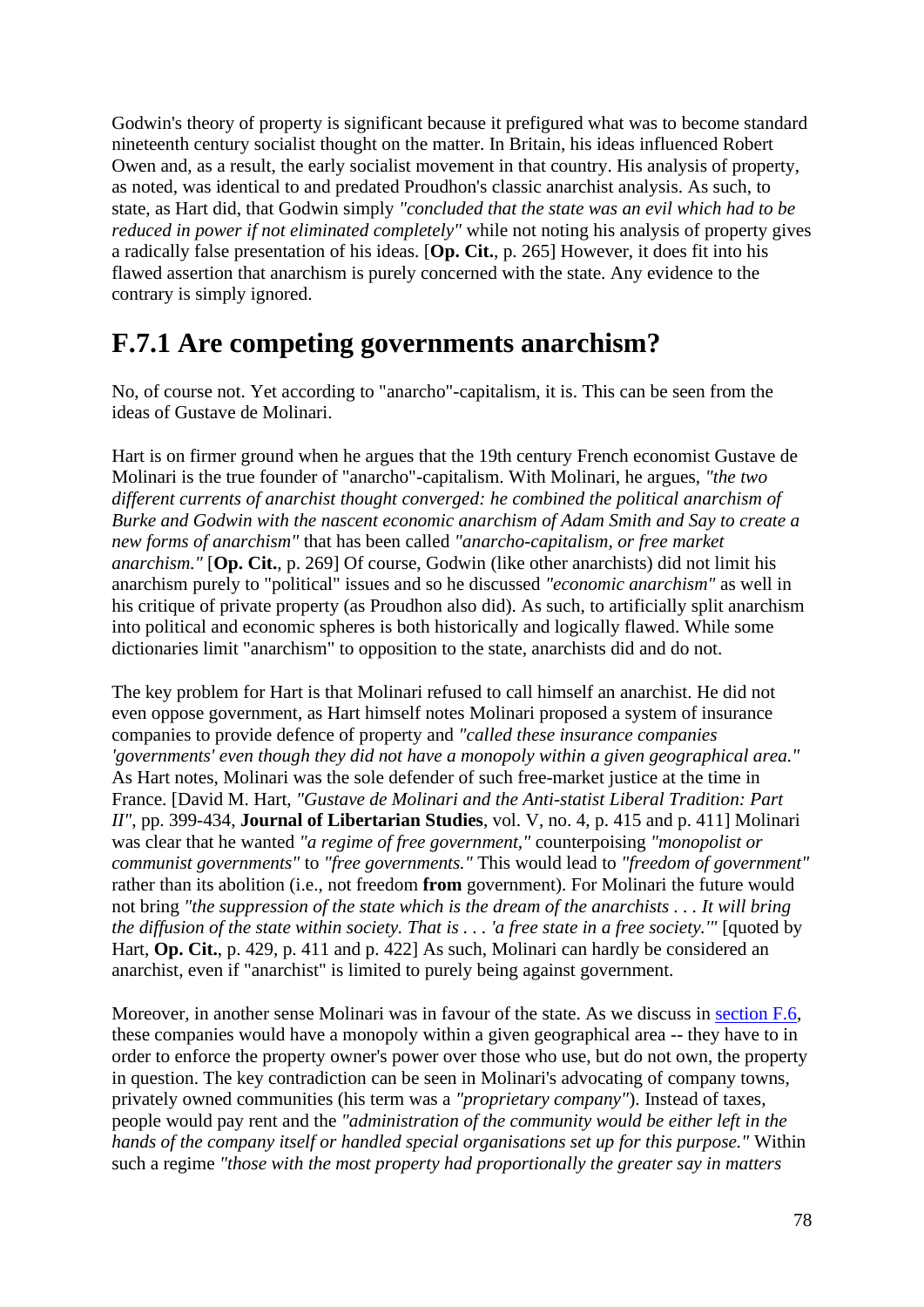*which affected the community."* If the poor objected then they could simply leave. [**Op. Cit.**, pp. 421-2 and p. 422]

Given this, the idea that Molinari was an anarchist in any form can be dismissed. His system was based on privatising government, not abolishing it (as he himself admitted). This would be different from the current system, of course, as landlords and capitalists would be hiring police directly to enforce their decisions rather than relying on a state which they control indirectly. This system would not be anarchist as can be seen from American history. There capitalists and landlords created their own private police forces and armies, which regularly attacked and murdered union organisers and strikers. As an example, there is Henry Ford's Service Department (private police force):

*"In 1932 a hunger march of the unemployed was planned to march up to the gates of the Ford plant at Dearborn. . . The machine guns of the Dearborn police and the Ford Motor Company's Service Department killed [four] and wounded over a score of others. . . Ford was fundamentally and entirely opposed to trade unions. The idea of working men questioning his prerogatives as an owner was outrageous . . . [T]he River Rouge plant. . . was dominated by the autocratic regime of Bennett's service men. Bennett . . organise[d] and train[ed] the three and a half thousand private policemen employed by Ford. His task was to maintain discipline amongst the work force, protect Ford's property [and power], and prevent unionisation. . . Frank Murphy, the mayor of Detroit, claimed that 'Henry Ford employs some of the worst gangsters in our city.' The claim was well based. Ford's Service Department policed the gates of his plants, infiltrated emergent groups of union activists, posed as workers to spy on men on the line. . . Under this tyranny the Ford worker had no security, no rights. So much so that any information about the state of things within the plant could only be freely obtained from ex-Ford workers."* [Huw Beynon, **Working for Ford**, pp. 29-30]

The private police attacked women workers handing out pro-union leaflets and gave them *"a severe beating."* At Kansas and Dallas *"similar beatings were handed out to the union men."* This use of private police to control the work force was not unique. General Motors *"spent one million dollars on espionage, employing fourteen detective agencies and two hundred spies at one time [between 1933 and 1936]. The Pinkerton Detective Agency found antiunionism its most lucrative activity."* [**Op. Cit.**, p. 34 and p. 32] We must also note that the Pinkerton's had been selling their private police services for decades before the 1930s. For over 60 years the Pinkerton Detective Agency had *"specialised in providing spies, agent provocateurs, and private armed forces for employers combating labour organisations."* By 1892 it *"had provided its services for management in seventy major labour disputes, and its 2,000 active agents and 30,000 reserves totalled more than the standing army of the nation."* [Jeremy Brecher, **Strike!**, p. 55] With this force available, little wonder unions found it so hard to survive in the USA.

Only an "anarcho"-capitalist would deny that this is a private government, employing private police to enforce private power. Given that unions could be considered as "defence" agencies for workers, this suggests a picture of how "anarcho"-capitalism may work in practice radically different from than that produced by its advocates. The reason is simple, it does not ignore inequality and subjects property to an anarchist analysis. Little wonder, then, that Proudhon stressed that it *"becomes necessary for the workers to form themselves into democratic societies, with equal conditions for all members, on pain of a relapse into*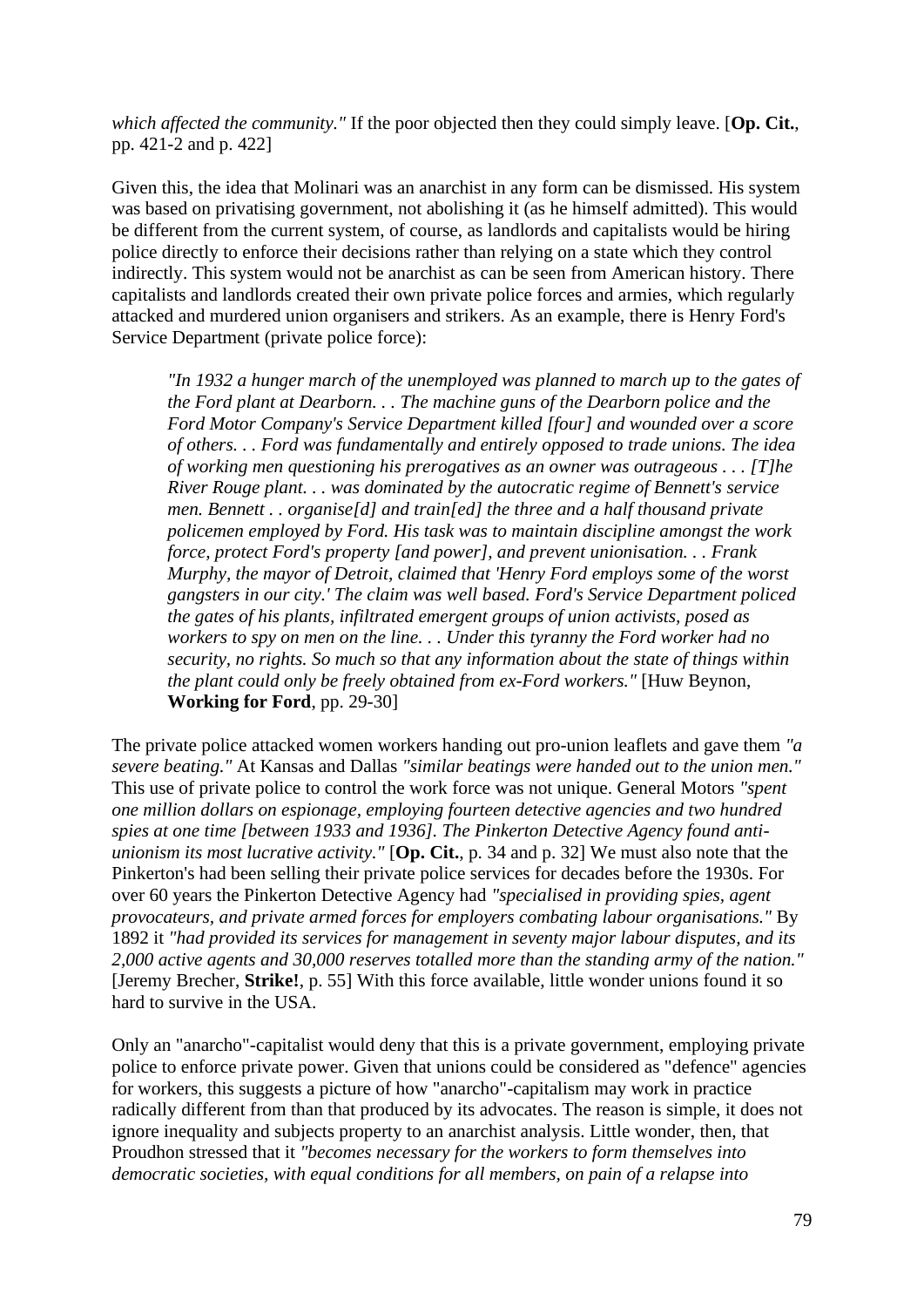*feudalism."* Anarchism, in other words, would see *"[c]apitalistic and proprietary exploitation stopped everywhere, the wage system abolished"* and so *"the economic organisation [would] replac[e] the governmental and military system."* [**The General Idea of the Revolution**, p. 227 and p. 281] Clearly, the idea that Proudhon shared the same political goal as Molinari is a joke. He would have dismissed such a system as little more than an updated form of feudalism in which the property owner is sovereign and the workers subjects (also see [section](sectionB.html#secb4)  [B.4\)](sectionB.html#secb4).

Unsurprisingly, Molinari (unlike the individualist anarchists) attacked the jury system, arguing that its obliged people to *"perform the duties of judges. This is pure communism."* People would *"judge according to the colour of their opinions, than according to justice."* [quoted by Hart, **Op. Cit.**, p. 409] As the jury system used amateurs (i.e. ordinary people) rather than full-time professionals it could not be relied upon to defend the power and property rights of the rich. As we noted in [section F.6.1,](sectionF.html#secf61) Rothbard criticised the individualist anarchists for supporting juries for essentially the same reasons.

But, as is clear from Hart's account, Molinari had little concern that working class people should have a say in their own lives beyond consuming goods and picking bosses. His perspective can be seen from his lament that in those *"colonies where slavery has been abolished without the compulsory labour being replaced with an equivalent quantity of free [sic!] labour [i.e., wage labour], there has occurred the opposite of what happens everyday before our eyes. Simple workers have been seen to exploit in their turn the industrial entrepreneurs, demanding from them wages which bear absolutely no relation to the legitimate share in the product which they ought to receive. The planters were unable to obtain for their sugar a sufficient price to cover the increase in wages, and were obliged to furnish the extra amount, at first out of their profits, and then out of their very capital. A considerable number of planters have been ruined as a result . . . It is doubtless better that these accumulations of capital should be destroyed than that generations of men should perish [Marx: 'how generous of M. Molinari'] but would it not be better if both survived?"* [quoted by Karl Marx, **Capital**, vol. 1, p. 937f]

So workers exploiting capital is the *"opposite of what happens everyday before our eyes"*? In other words, it is normal that entrepreneurs *"exploit"* workers under capitalism? Similarly, what is a *"legitimate share"* which workers *"ought to receive"*? Surely that is determined by the eternal laws of supply and demand and not what the capitalists (or Molinari) thinks is right? And those poor former slave drivers, they really do deserve our sympathy. What horrors they face from the impositions subjected upon them by their ex-chattels -- they had to reduce their profits! How dare their ex-slaves refuse to obey them in return for what their exowners think was their *"legitimate share in the produce"*! How *"simple"* these workers were, not understanding the sacrifices their former masters suffer nor appreciating how much more difficult it is for their ex-masters to create *"the product"* without the whip and the branding iron to aid them! As Marx so rightly comments: *"And what, if you please, is this 'legitimate share', which, according to [Molinari's] own admission, the capitalist in Europe daily neglects to pay? Over yonder, in the colonies, where the workers are so 'simple' as to 'exploit' the capitalist, M. Molinari feels a powerful itch to use police methods to set on the right road that law of supply and demand which works automatically everywhere else."* [Op. Cit., p. 937f]

An added difficulty in arguing that Molinari was an anarchist is that he was a contemporary of Proudhon, the first self-declared anarchist, and lived in a country with a vigorous anarchist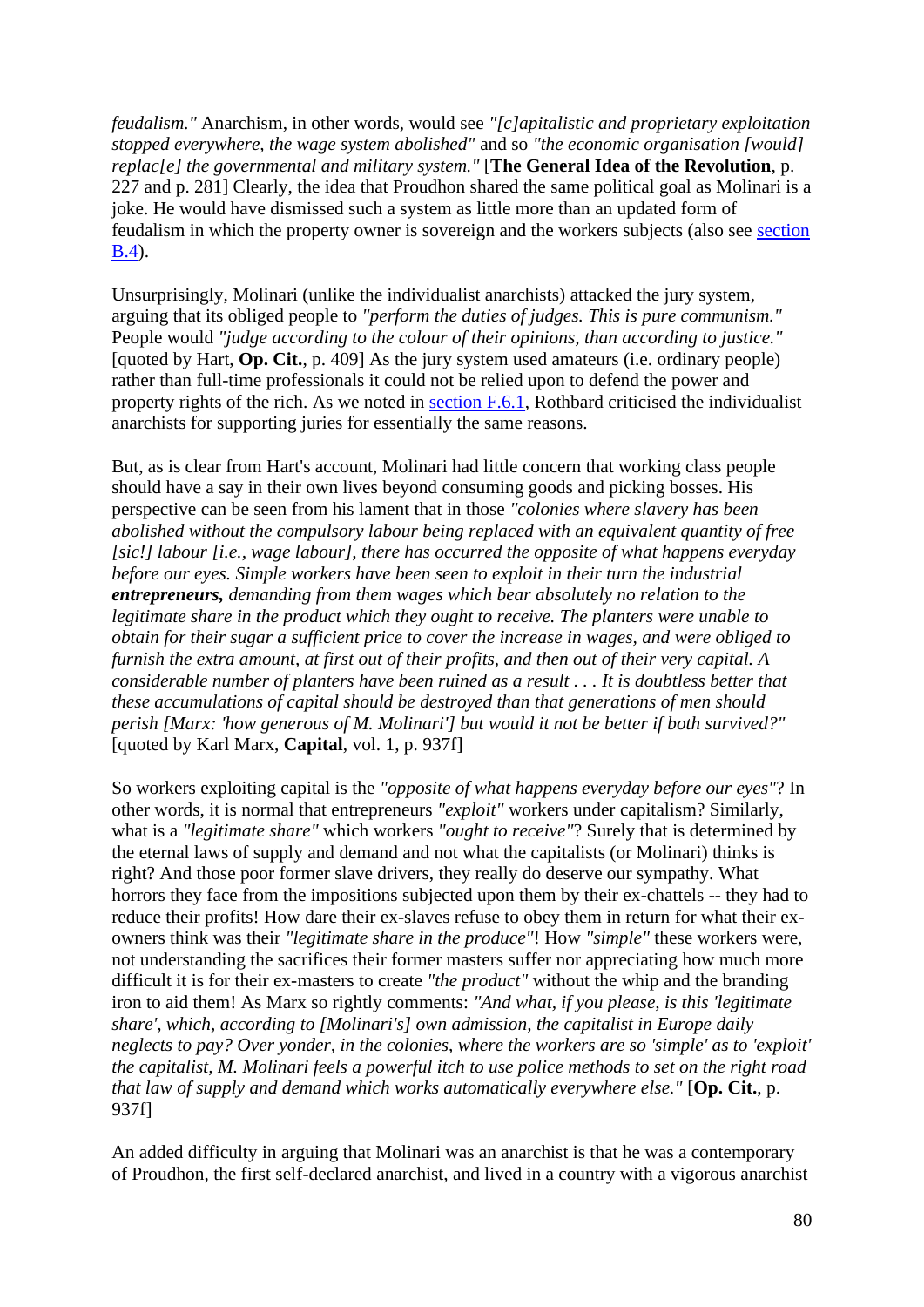movement. Surely if he was really an anarchist, he would have proclaimed his kinship with Proudhon and joined in the wider movement. He did not, as Hart notes as regards Proudhon:

*"their differences in economic theory were considerable, and it is probably for this reason that Molinari refused to call himself an anarchist in spite of their many similarities in political theory. Molinari refused to accept the socialist economic ideas of Proudhon . . . in Molinari's mind, the term 'anarchist' was intimately linked with socialist and statist economic views."* [**Op. Cit.**, p. 415]

Yet Proudhon's economic views, like Godwin's, flowed from his anarchist analysis and principles. They cannot be arbitrarily separated as Hart suggests. So while arguing that *"Molinari was just as much an anarchist as Proudhon,"* Hart forgets the key issue. Proudhon was aware that private property ensured that the proletarian did not exercise *"selfgovernment"* during working hours, i.e. that he was ruled by another. As for Hart claiming that Proudhon had *"statist economic views"* it simply shows how far an "anarcho"-capitalist perspective is from genuine anarchism. Proudhon's economic analysis, his critique of private property and capitalism, flowed from his anarchism and was an integral aspect of it.

By restricting anarchism purely to opposition to the state, Hart is impoverishing anarchist theory and denying its history. Given that anarchism was born from a critique of private property as well as government, this shows the false nature of Hart's claim that *"Molinari was the first to develop a theory of free-market, proprietary anarchism that extended the laws of the market and a rigorous defence of property to its logical extreme."* [**Op. Cit.**, p. 415 and p. 416] Hart shows how far from anarchism Molinari was as Proudhon had turned his anarchist analysis to property, showing that *"defence of property"* lead to the oppression of the many by the few in social relationships identical to those which mark the state. Moreover, Proudhon, argued the state would always be required to defend such social relations. Privatising it would hardly be a step forward.

Unsurprisingly, Proudhon dismissed the idea that the laissez faire capitalists shared his goals. *"The school of Say,"* Proudhon argued, was *"the chief focus of counter-revolution next to the Jesuits"* and *"has for ten years past seemed to exist only to protect and applaud the execrable work of the monopolists of money and necessities, deepening more and more the obscurity of a science [economics] naturally difficult and full of complications"* (much the same can be said of "anarcho"-capitalists, incidentally). For Proudhon, *"the disciples of Malthus and of Say, who oppose with all their might any intervention of the State in matters commercial or industrial, do not fail to avail themselves of this seemingly liberal attitude, and to show themselves more revolutionary than the Revolution. More than one honest searcher has been deceived thereby."* However, this apparent "anti-statist" attitude of supporters of capitalism is false as pure free market capitalism cannot solve the social question, which arises because of capitalism itself. As such, it was impossible to abolish the state under capitalism. Thus *"this inaction of Power in economic matters was the foundation of government. What need should we have of a political organisation, if Power once permitted us to enjoy economic order?"* Instead of capitalism, Proudhon advocated the *"constitution of Value,"* the *"organisation of credit,"* the elimination of interest, the *"establishment of workingmen's associations"* and *"the use of a just price."* [**The General Idea of the Revolution**, p. 225, p. 226 and p. 233]

Clearly, then, the claims that Molinari was an anarchist fail as he, unlike his followers, was aware of what anarchism actually stood for. Hart, in his own way, acknowledges this: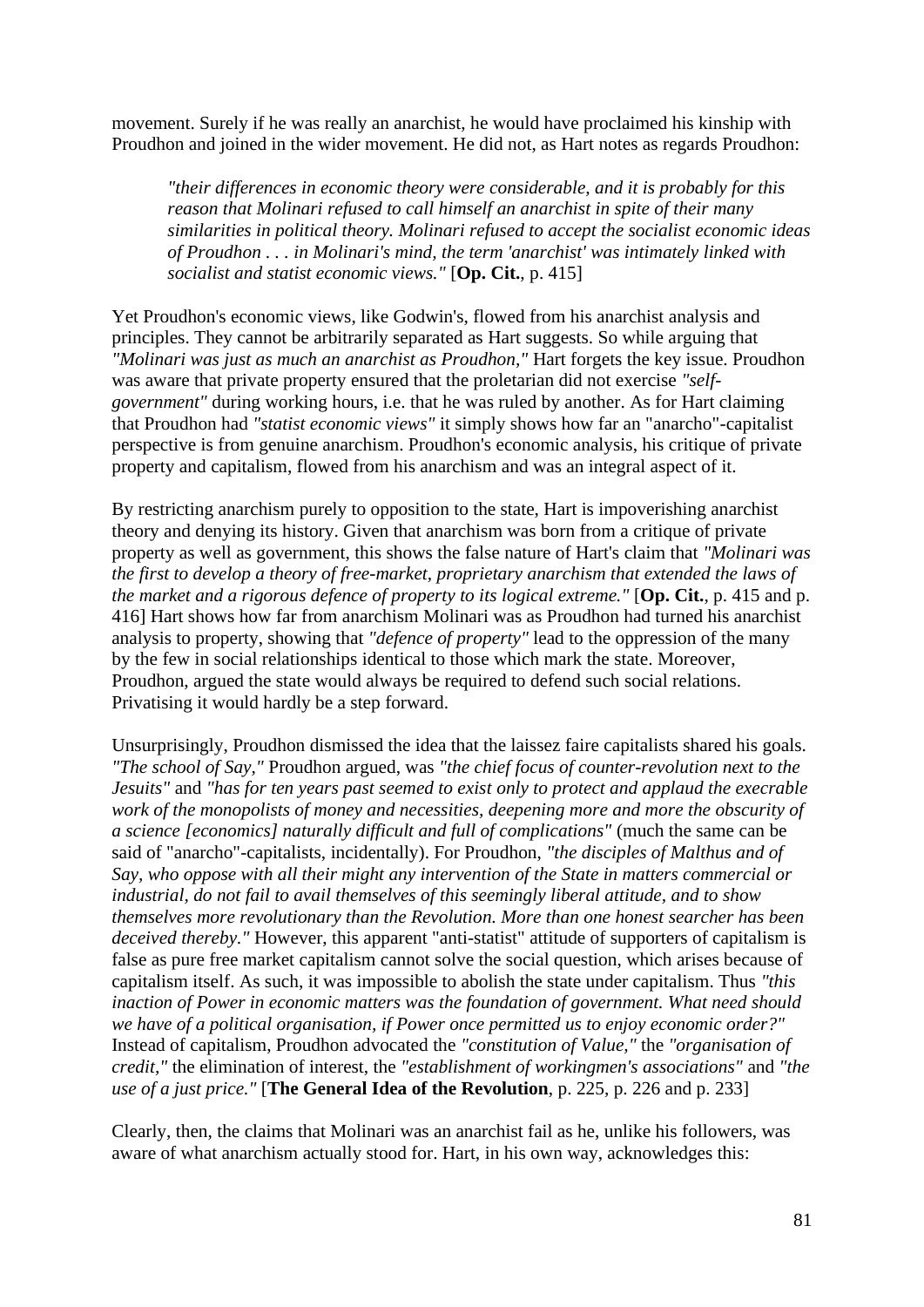*"In spite of his protestations to the contrary, Molinari should be considered an anarchist thinker. His attack on the state's monopoly of defence must surely warrant the description of anarchism. His reluctance to accept this label stemmed from the fact that the socialists had used it first to describe a form of non-statist society which Molinari definitely opposed. Like many original thinkers, Molinari had to use the concepts developed by others to describe his theories. In his case, he had come to the same political conclusions as the communist anarchists although he had been working within the liberal tradition, and it is therefore not surprising that the terms used by the two schools were not compatible. It would not be until the latter half of the twentieth century that radical, free-trade liberals would use the word 'anarchist' to describe their beliefs."* [**Op. Cit.**, p. 416]

It should be noted that Proudhon was **not** a communist-anarchist, but the point remains (as an aside, Rothbard also showed his grasp of anarchism by asserting that *"the demented Bakunin"* was a *"leading anarcho-communist,"* who *"emphasised [the lumpenproletariat] in the 1840s."* [**The Logic of Action II**, p. 388 and p. 381] Which would have been impressive as not only did Bakunin become an anarchist in the 1860s, anarcho-communism, as anyone with even a basic knowledge of anarchist history knows, developed after his death nor did Bakunin emphasise the lumpenproletariat as the agent of social change, Rothbardian and Marxian inventions not withstanding). The aims of anarchism were recognised by Molinari as being inconsistent with his ideology. Consequently, he (rightly) refused the label. If only his self-proclaimed followers in the *"latter half of the twentieth century"* did the same then anarchists would not have to bother with them!

It does seem ironic that the founder of "anarcho"-capitalism should have come to the same conclusion as modern day anarchists on the subject of whether his ideas are a form of anarchism or not!

### **F.7.2 Is government compatible with anarchism?**

Of course not, but ironically this is the conclusion arrived at by Hart's analyst of the British "voluntaryists," particularly Auberon Herbert. Voluntaryism was a fringe part of the rightwing individualist movement inspired by Herbert Spencer, a leading spokesman for free market capitalism in the later half of the nineteenth century. Like Hart, leading "anarcho" capitalist Hans-Hermann Hoppe believes that Herbert *"develop[ed] the Spencerian idea of equal freedom to its logically consistent anarcho-capitalist end."* [**Anarcho-Capitalism: An Annotated Bibliography**]

Yet, as with Molinari, there is a problem with presenting this ideology as anarchist, namely that its leading light, Herbert, explicitly rejected the label "anarchist" and called for both a government and a democratic state. Thus, apparently, both state and government are *"logically consistent"* with "anarcho"-capitalism and vice versa!

Herbert was clearly aware of individualist anarchism and distanced himself from it. He argued that such a system would be *"pandemonium."* He thought that we should *"not direct our attacks - as the anarchists do - against all government , against government in itself"* but *"only against the overgrown, the exaggerated, the insolent, unreasonable and indefensible forms of government, which are found everywhere today."* Government should be *"strictly limited to its legitimate duties in defence of self-ownership and individual rights."* He stressed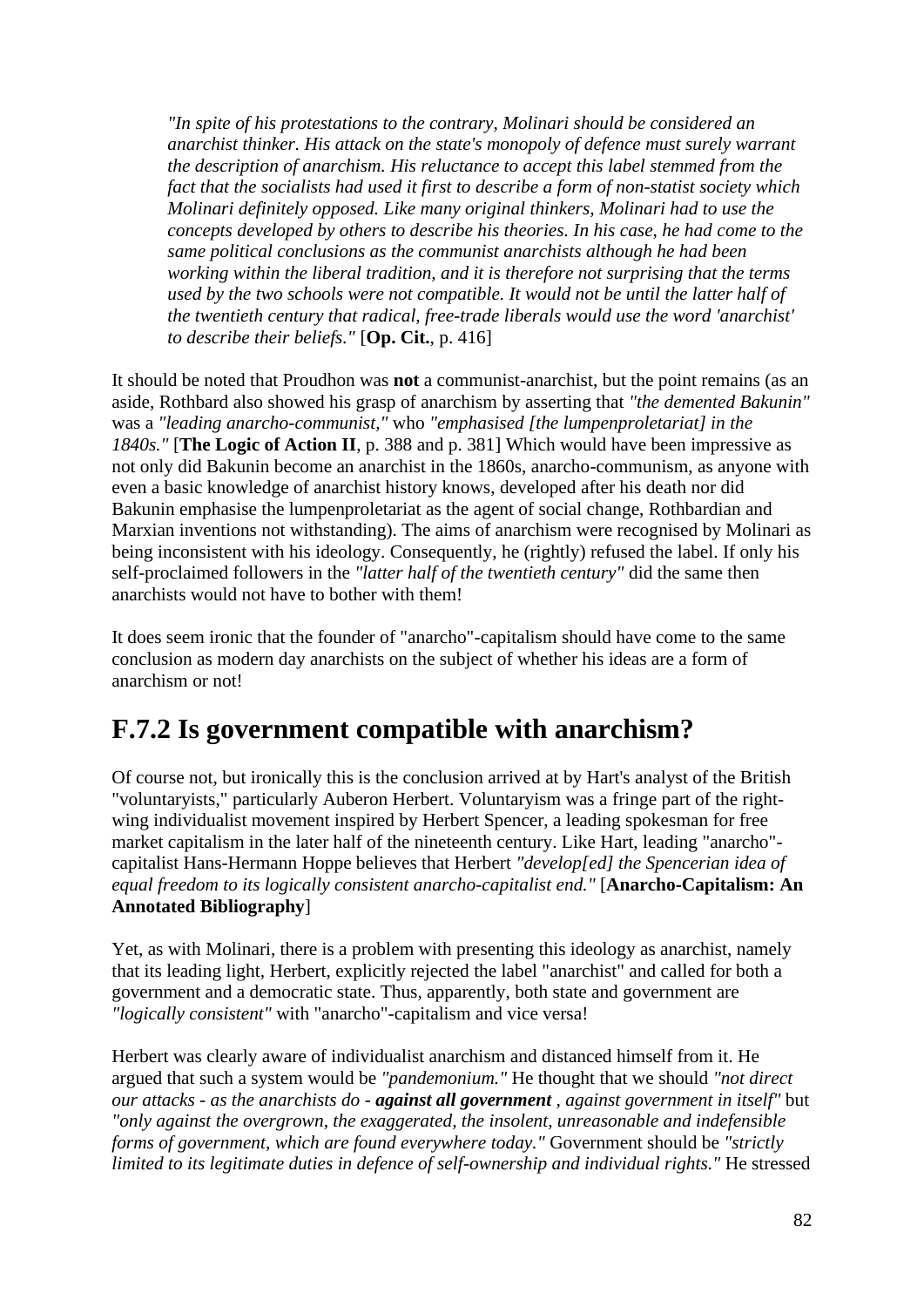that *"we are governmentalists . . . formally constituted by the nation, employing in this matter of force the majority method."* Moreover, Herbert knew of, and rejected, individualist anarchism, considering it to be *"founded on a fatal mistake."* [**Essay X: The Principles Of Voluntaryism And Free Life**] He repeated this argument in other words, stating that anarchy was a *"contradiction,"* and that the Voluntaryists *"reject the anarchist creed."* He was clear that they *"believe in a national government, voluntary supported . . . and only entrusted with force for protection of person and property.* "He called his system of a national government funded by non-coerced contributions *"the Voluntary State."* [*"A Voluntaryist Appeal"*, **Herbert Spencer and the Limits of the State**, Michael W. Taylor (ed.), p. 239 and p. 228] As such, claims that Herbert was an anarchist cannot be justified.

Hart is aware of this slight problem, quoting Herbert's claim that he aimed for *"regularly constituted government, generally accepted by all citizens for the protection of the individual."* [quoted by Hart, **Op. Cit.**, p. 86] Like Molinari, Herbert was aware that anarchism was a form of socialism and that the political aims could not be artificially separated from its economic and social aims. As such, he was right **not** to call his ideas anarchism as it would result in confusion (particularly as anarchism was a much larger movement than his). As Hart acknowledges, *"Herbert faced the same problems that Molinari had with labelling his philosophy. Like Molinari, he rejected the term 'anarchism,' which he associated with the socialism of Proudhon and . . . terrorism."* While *"quite tolerant"* of individualist anarchism, he thought they *"were mistaken in their rejections of 'government.'"* However, Hart knows better than Herbert about his own ideas, arguing that his ideology *"is in*  fact a new form of anarchism, since the most important aspect of the modern state, the *monopoly of the use of force in a given area, is rejected in no uncertain terms by both men."* [**Op. Cit.**, p. 86] He does mention that Benjamin Tucker called Herbert a *"true anarchist in everything but name,"* but Tucker denied that Kropotkin was an anarchist suggesting that he was hardly a reliable guide. [quoted by Hart, **Op. Cit.**, p. 87] As it stands, it seems that Tucker (unlike other anarchists) was mistaken in his evaluation of Herbert's politics.

While there were similarities between Herbert's position and individualist anarchism, *"the gulf"* between them *"in other respects was unbridgeable"* notes historian Matthew Thomas. *"The primary concern of the individualists was with the preservation of existing property relations and the maintenance of some form of organisation to protect these relations. . . Such a vestigial government was obviously incompatible with the individualist anarchist desire to abolish the state. The anarchists also demanded sweeping changes in the structure of property relations through the destruction of the land and currency monopolies. This they argued, would create equal opportunities for all. The individualists however rejected this and sought to defend the vested interests of the property-owning classes. The implications of such differences prevented any real alliance."* [**Anarchist Ideas and Counter-Cultures in Britain, 1880-1914**, p. 20] Anarchist William R. McKercher, in his analysis of the libertarian (socialist) movement of late 19th century Britain, concludes (rightly) that Herbert *"was often mistakenly taken as an anarchist"* but *"a reading of Herbert's work will show that he was not an anarchist."* [**Freedom and Authority**, p. 199fn and p. 73fn] The leading British social anarchist journal of the time noted that the *"Auberon Herbertites in England are sometimes called Anarchists by outsiders, but they are willing to compromise with the inequity of government to maintain private property."* [**Freedom**, Vol. II, No. 17, 1888]

Some non-anarchists **did** call Herbert an anarchist. For example, J. A. Hobson, a left-wing liberal, wrote a critique of Herbert's politics called *"A Rich Man's Anarchism."* Hobson argued that Herbert's support for exclusive private property would result in the poor being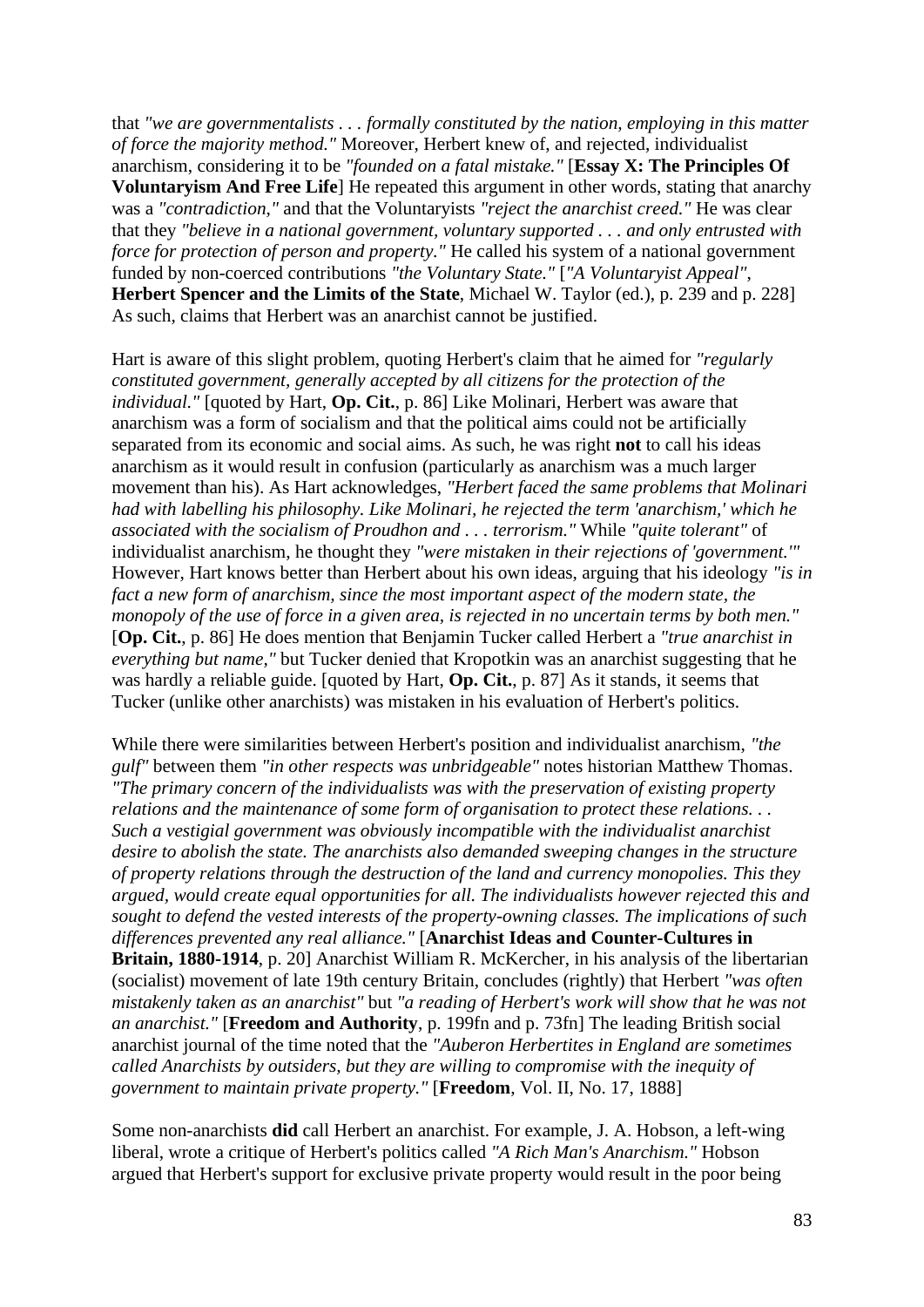enslaved to the rich. Herbert, *"by allowing first comers to monopolise without restriction the best natural supplies"* would allow them *"to thwart and restrict the similar freedom of those who come after."* Hobson gave the *"extreme instance"* of an island *"the whole of which is annexed by a few individuals, who use the rights of exclusive property and transmission . . . to establish primogeniture."* In such a situation, the bulk of the population would be denied the right to exercise their faculties or to enjoy the fruits of their labour, which Herbert claimed to be the inalienable rights of all. Hobson concluded: *"It is thus that the 'freedom' of a few (in Herbert's sense) involves the 'slavery' of the many."* [quoted by M. W. Taylor, **Men Versus the State**, pp. 248-9] M. W. Taylor notes that *"of all the points Hobson raised . . . this argument was his most effective, and Herbert was unable to provide a satisfactory response."* [**Op. Cit.**, p. 249]

The ironic thing is that Hobson's critique simply echoed the **anarchist** one and, moreover, simply repeated Proudhon's arguments in **What is Property?**. As such, from an anarchist perspective, Herbert's inability to give a reply was unsurprising given the power of Proudhon's libertarian critique of private property. In fact, Proudhon used a similar argument to Hobson's, presenting *"a colony . . . in a wild district"* rather than an island. His argument and conclusions are the same, though, with a small minority becoming *"proprietors of the whole district"* and the rest *"dispossessed"* and *"compelled to sell their birthright."* He concluded by saying *"[i]n this century of bourgeois morality . . . the moral sense is so debased that I should not be at all surprised if I were asked, by many a worthy proprietor, what I see in this that is unjust and illegitimate? Debased creature! galvanised corpse! how can I expect to convince you, if you cannot tell robbery when I show it to you?"* [**What is Property?**, pp. 125-7] Which shows how far Herbert's position was from genuine anarchism -- and how far "anarcho"-capitalism is.

So, economically, Herbert was not an anarchist, arguing that the state should protect Lockean property rights. Of course, Hart may argue that these economic differences are not relevant to the issue of Herbert's anarchism but that is simply to repeat the claim that anarchism is solely concerned with government, a claim which is hard to support. This position cannot be maintained, particularly given that both Herbert and Molinari defended the right of capitalists and landlords to force their employees and tenants to follow their orders. Their "governments" existed to defend the capitalist from rebellious workers, to break unions, strikes and occupations. In other words, they were a monopoly of the use of force in a given area to enforce the monopoly of power in a given area (namely, the wishes of the property owner). While they may have argued that this was "defence of liberty," in reality it is defence of power and authority.

What about if we just look at the political aspects of his ideas? Did Herbert actually advocate anarchism? No, far from it. He clearly demanded a minimal state based on voluntary taxation. The state would not use force of any kind, *"except for purposes of restraining force."* He argued that in his system, while *"the state should compel no services and exact no payments by force,"* it *"should be free to conduct many useful undertakings . . . in competition with all voluntary agencies . . . in dependence on voluntary payments."* [Herbert, **Essay X: The Principles Of Voluntaryism And Free Life**] As such, *"the state"* would remain and unless he is using the term "state" in some highly unusual way, it is clear that he means a system where individuals live under a single elected government as their common law maker, judge and defender within a given territory.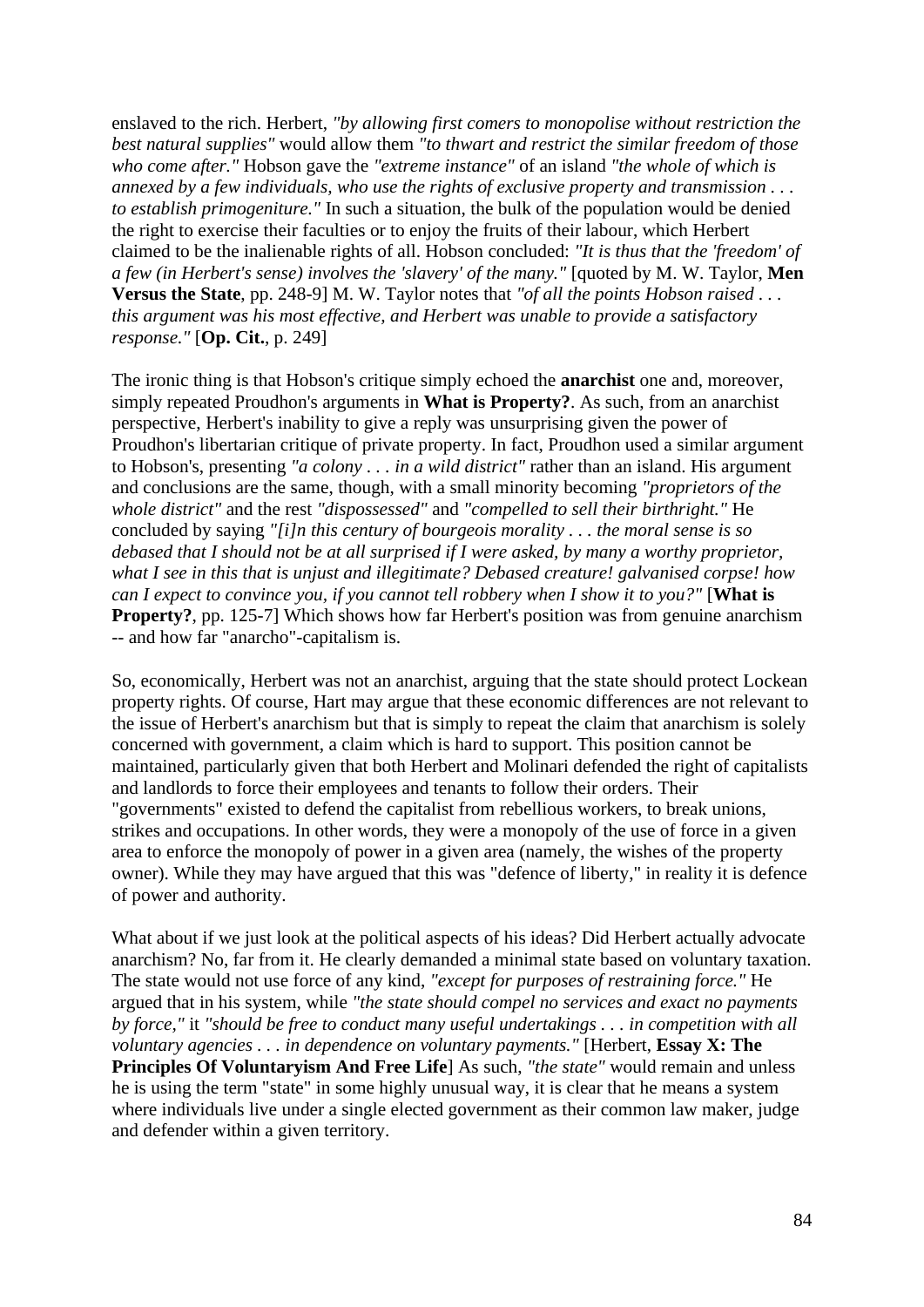This becomes clearer once we look at how the state would be organised. In his essay **"A Politician in Sight of Haven,"** Herbert does discuss the franchise, stating it would be limited to those who paid a voluntary *"income tax"* and anyone *"paying it would have the right to vote; those who did not pay it would be -- as is just -- without the franchise. There would be no other tax."* The law would be strictly limited, of course, and the *"government . . . must confine itself simply to the defence of life and property, whether as regards internal or external defence."* In other words, Herbert was a minimal statist, with his government elected by a majority of those who choose to pay their income tax and funded by that (and by any other voluntary taxes they decided to pay). Whether individuals and companies could hire their own private police in such a regime is irrelevant in determining whether it is an anarchy.

This can be best seen by comparing Herbert with Ayn Rand. No one would ever claim Rand was an anarchist, yet her ideas were extremely similar to Herbert's. Like Herbert, Rand supported laissez-faire capitalism and was against the "initiation of force." Like Herbert, she extended this principle to favour a government funded by voluntary means [*"Government Financing in a Free Society,"* **The Virtue of Selfishness**, pp. 116-20] Moreover, like Herbert, she explicitly denied being an anarchist and, again like Herbert, thought the idea of competing defence agencies ("governments") would result in chaos. The similarities with Herbert are clear, yet no "anarcho"-capitalist would claim that Rand was an anarchist, yet some do claim that Herbert was.

This position is, of course, deeply illogical and flows from the non-anarchist nature of "anarcho"-capitalism. Perhaps unsurprisingly, when Rothbard discusses the ideas of the "voluntaryists" he fails to address the key issue of who determines the laws being enforced in society. For Rothbard, the key issue was **who** is enforcing the law, not where that law comes from (as long, of course, as it is a law code he approved of). The implications of this is significant, as it implies that "anarchism" need not be opposed to either the state nor government! This can be clearly seen from Rothbard's analysis of Herbert's voluntary taxation position.

Rothbard, correctly, notes that Herbert advocated voluntary taxation as the means of funding a state whose basic role was to enforce Lockean property rights. The key point of his critique was **not** who determines the law but who enforces it. For Rothbard, it should be privatised police and courts and he suggests that the *"voluntary taxationists have never attempted to answer this problem; they have rather stubbornly assumed that no one would set up a competing defence agency within a State's territorial limits."* If the state **did** bar such firms, then that system is not a genuine free market. However, *"if the government did permit free competition in defence service, there would soon no longer be a central government over the territory. Defence agencies, police and judicial, would compete with one another in the same uncoerced manner as the producers of any other service on the market."* [**Power and Market**, p. 122 and p. 123]

Obviously this misses the point totally. What Rothbard ignores is who determines the laws which these private "defence" agencies would enforce. If the laws are made by a central government then the fact that citizen's can hire private police and attend private courts does not stop the regime being statist. We can safely assume Rand, for example, would have had no problem with companies providing private security guards or the hiring of private detectives within the context of her minimal state. Ironically, Rothbard stresses the need for such a monopoly legal system: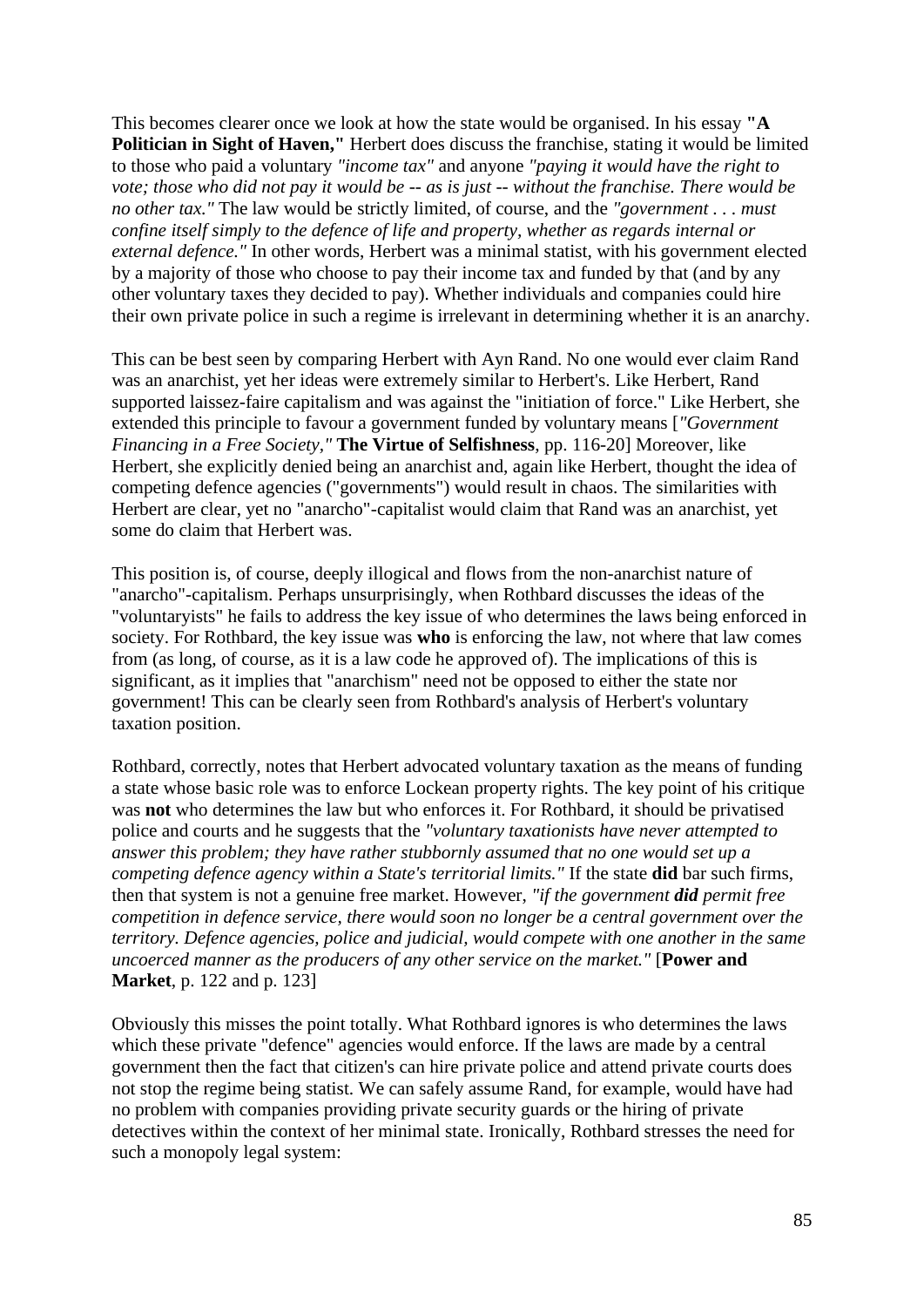*"While 'the government' would cease to exist, the same cannot be said for a constitution or a rule of law, which, in fact, would take on in the free society a far more important function than at present. For the freely competing judicial agencies would have to be guided by a body of absolute law to enable them to distinguish objectively between defence and invasion. This law, embodying elaborations upon the basic injunction to defend person and property from acts of invasion, would be codified in the basic legal code. Failure to establish such a code of law would tend to break down the free market, for then defence against invasion could not be adequately achieved."* [**Op. Cit.**, p. 123-4]

So if you violate the *"absolute law"* defending (absolute) property rights then you would be in trouble. The problem now lies in determining who sets that law. For Rothbard, as we noted in [section F.6.1,](sectionF.html#secf61) his system of monopoly laws would be determined by judges, Libertarian lawyers and jurists. The "voluntaryists" proposed a different solution, namely a central government elected by the majority of those who voluntarily decided to pay an income tax. In the words of Herbert:

*"We agree that there must be a central agency to deal with crime -- an agency that defends the liberty of all men, and employs force against the uses of force; but my central agency rests upon voluntary support, whilst Mr. Levy's central agency rests on compulsory support."* [quoted by Carl Watner, *"The English Individualists As They Appear In Liberty,"* pp. 191-211, **Benjamin R. Tucker and the Champions of Liberty**, p. 194]

And all Rothbard is concerned over private cops would exist or not! This lack of concern over the existence of the state and government flows from the strange fact that "anarcho" capitalists commonly use the term "anarchism" to refer to any philosophy that opposes all forms of initiatory coercion. Notice that government does not play a part in this definition, thus Rothbard can analyse Herbert's politics without commenting on who determines the law his private "defence" agencies enforce. For Rothbard, *"an anarchist society"* is defined *"as one where there is no legal possibility for coercive aggression against the person and property of any individual."* He then moved onto the state, defining that as an *"institution which possesses one or both (almost always both) of the following properties: (1) it acquires its income by the physical coercion known as 'taxation'; and (2) it acquires and usually obtains a coerced monopoly of the provision of defence service (police and courts) over a given territorial area."* [**Society without a State**, p. 192]

This is highly unusual definition of "anarchism," given that it utterly fails to mention or define government. This, perhaps, is understandable as any attempt to define it in terms of *"monopoly of decision-making power"* results in showing that capitalism is statist (see [section](sectionF.html#secf1)  [F.1](sectionF.html#secf1) for a summary). The key issue here is the term *"legal possibility."* That suggestions a system of laws which determine what is *"coercive aggression"* and what constitutes what is and what is not legitimate "property." Herbert is considered by some "anarcho"-capitalists as one of them. Which brings us to a strange conclusion that, for "anarcho"-capitalists you can have a system of "anarchism" in which there is a government and state -- as long as the state does not impose taxation nor stop private police forces from operating!

As Rothbard argues *"if a government based on voluntary taxation permits free competition, the result will be the purely free-market system . . . The previous government would now simply be one competing defence agency among many on the market."* [**Power and Market**,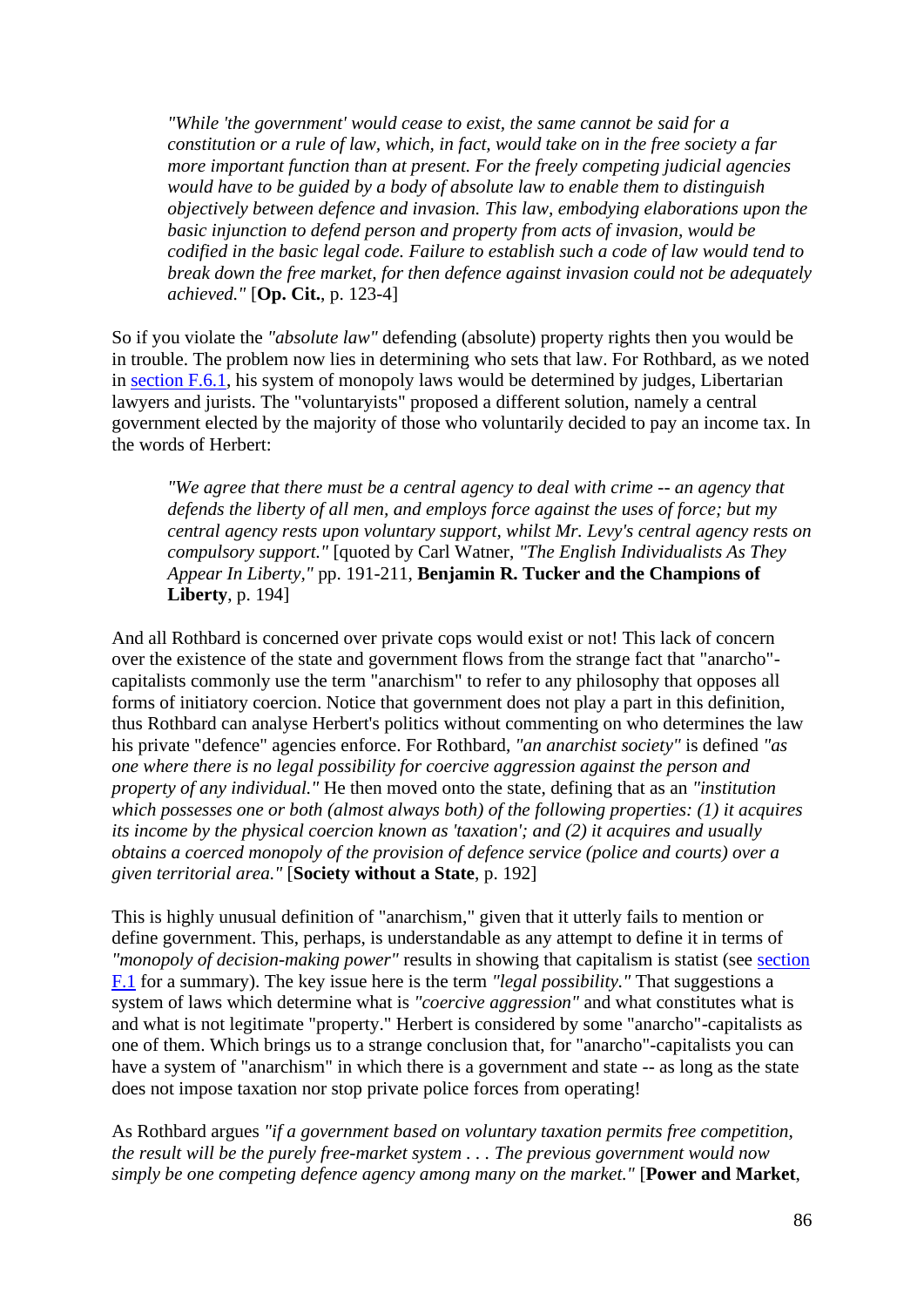p. 124] That the government is specifying what is and is not legal does not seem to bother him or even cross his mind. Why should it, when the existence of government is irrelevant to his definition of anarchism and the state? That private police are enforcing a monopoly law determined by the government seems hardly a step in the right direction nor can it be considered as anarchism. Perhaps this is unsurprising, for under his system there would be *"a basic, common Law Code"* which *"all would have to abide by"* as well as *"some way of resolving disputes that will gain a majority consensus in society . . . whose decision will be accepted by the great majority of the public."* [**"Society without a State,"**, p. 205]

That this is simply a state under a different name can be seen from looking at other rightwing liberals. Milton Friedman, for example, noted (correctly) that the *"consistent liberal is not an anarchist."* He stated that government *"is essential"* for providing a *"legal framework"* and provide *"the definition of property rights."* In other words, to *"determine, arbitrate and enforce the rules of the game."* [**Capitalism and Freedom**, p. 34, p. 15, p. 25, p. 26 and p. 27] For Ludwig von Mises *"liberalism is not anarchism, nor has it anything whatsoever to do with anarchism."* Liberalism *"restricts the activity of the state in the economic sphere exclusively to the protection of property."* [**Liberalism**, p. 37 and p. 38] The key difference between these liberals and Rothbard's brand of liberalism is that rather than an elected parliament making laws, "anarcho"-capitalism would have a general law code produced by "libertarian" lawyers, jurists and judges. Both would have laws interpreted by judges. Rothbard's system is also based on a legal framework which would both provide a definition of property rights and determine the rules of the game. However, the means of enforcing and arbitrating those laws would be totally private. Yet even this is hardly a difference, as it is doubtful if Friedman or von Mises (like Rand or Herbert) would have barred private security firms or voluntary arbitration services as long as they followed the law of the land. The only major difference is that Rothbard's system explicitly excludes the general public from specifying or amending the laws they are subject to and allows (prosperous) judges to interpret and add to the (capitalist) law. Perhaps this dispossession of the general public is the only means by which the minimal state will remain minimal (as Rothbard claimed) and capitalist property, authority and property rights remain secure and sacrosanct, yet the situation where the general public has no say in the regime and the laws they are subjected to is usually called dictatorship, not "anarchy."

At least Herbert is clear that his politics was a governmental system, unlike Rothbard who assumes a monopoly law but seems to think that this is not a government or a state. As David Wieck argued, this is illogical for according to Rothbard *"all 'would have to' conform to the same legal code"* and this can only be achieved by means of *"the forceful action of adherents to the code against those who flout it"* and so *"in his system there would stand over against every individual the legal authority of all the others. An individual who did not recognise private property as legitimate would surely perceive this as a tyranny of law, a tyranny of the majority or of the most powerful -- in short, a hydra-headed state. If the law code is itself unitary, then this multiple state might be said to have properly a single head -- the law . . . But it looks as though one might still call this 'a state,' under Rothbard's definition, by satisfying de facto one of his pair of sufficient conditions: 'It asserts and usually obtains a coerced monopoly of provision of defence service (police and courts) over a given territorial area' . . . Hobbes's individual sovereign would seem to have become many sovereigns -- with but one law, however, and in truth, therefore, a single sovereign in Hobbes's more important sense of the latter term. One might better, and less confusingly, call this a libertarian state than an anarchy."* [**Anarchist Justice**, pp. 216-7]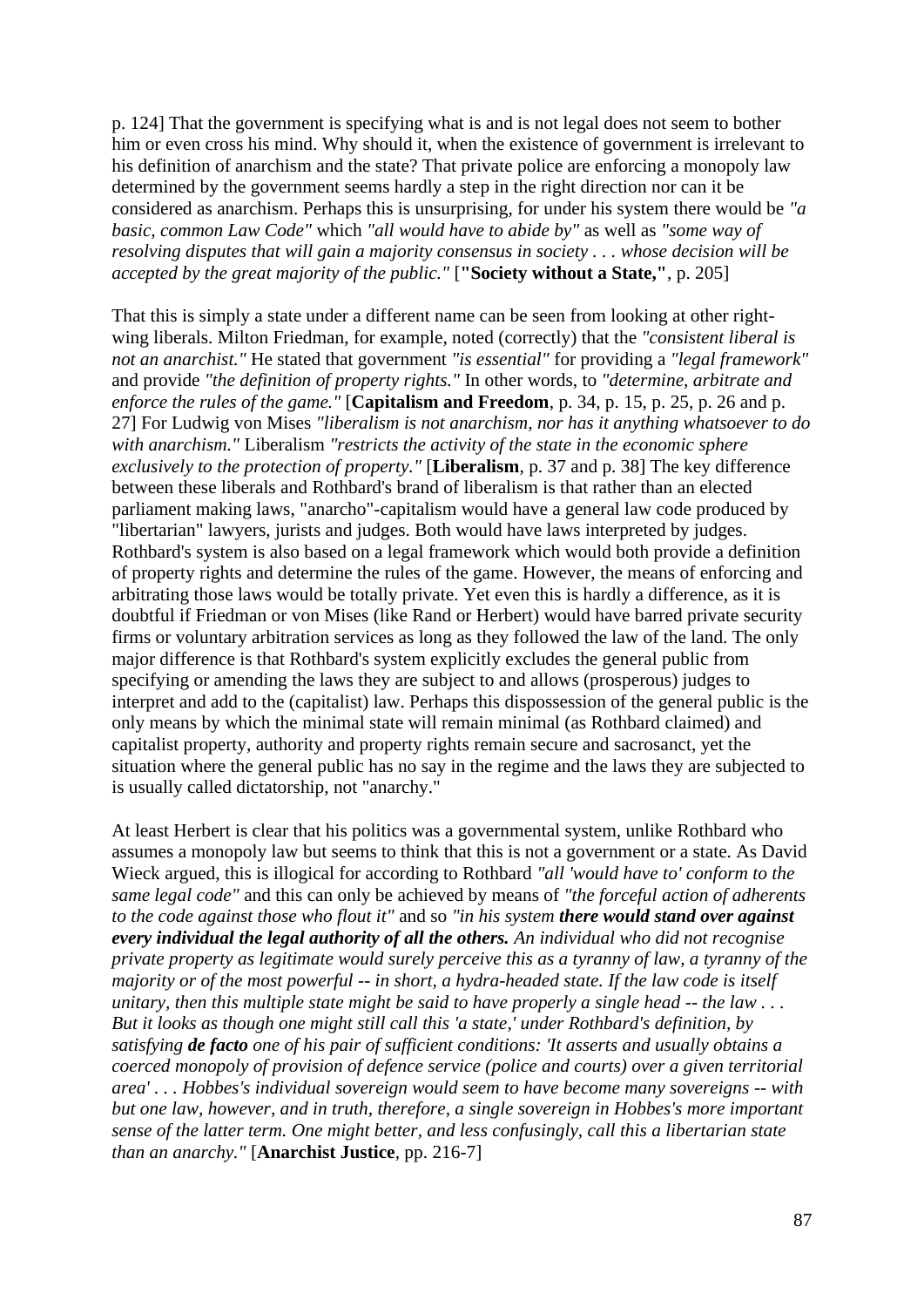The obvious recipients of the coercion of the new state would be those who rejected the authority of their bosses and landlords, those who reject the Lockean property rights Rothbard and Herbert hold dear. In such cases, the rebels and any "defence agency" (like, say, a union) which defended them would be driven out of business as it violated the law of the land. How this is different from a state banning competing agencies is hard to determine. This is a *"difficulty"* argues Wieck, which *"results from the attachment of a principle of private property, and of unrestricted accumulation of wealth, to the principle of individual liberty. This increases sharply the possibility that many reasonable people who respect their fellow men and women will find themselves outside the law because of dissent from a property interpretation of liberty."* Similarly, there are the economic results of capitalism. *"One can imagine,"* Wieck continues, *"that those who lose out badly in the free competition of Rothbard's economic system, perhaps a considerable number, might regard the legal authority as an alien power, a state for them, based on violence, and might be quite unmoved by the fact that, just as under nineteenth century capitalism, a principle of liberty was the justification for it all."* [**Op. Cit.**, p. 217 and pp. 217-8]

## **F.7.3 Can there be a "right-wing" anarchism?**

In a word, no. This can be seen from "anarcho"-capitalism itself as well as its attempts to coopt the US individualist anarchists into its family tree.

Hart mentions the individualist anarchists, calling Tucker's ideas *"laissez faire liberalism."* [**Op. Cit.**, p. 87] However, Tucker called his ideas *"socialism"* and presented a left-wing critique of most aspects of liberalism, particularly its Lockean based private property rights. Tucker based much of his ideas on property on Proudhon, so if Hart dismisses the latter as a socialist then this must apply to Tucker as well. Given that he notes that there are *"two main kinds of anarchist thought,"* namely *"communist anarchism which denies the right of an individual to seek profit, charge rent or interest and to own property"* and a *"'right-wing' proprietary anarchism, which vigorously defends these rights"* then Tucker, like Godwin, would have to be placed in the *"left-wing"* camp. [*"Gustave de Molinari and the Anti-statist Liberal Tradition: Part II"*, **Op. Cit.**, p. 427] Tucker, after all, argued that he aimed for the end of profit, interest and rent and attacked private property in land and housing beyond "occupancy and use." It is a shame that Hart was so ignorant of anarchism to ignore all the other forms of anarchism which, while anti-capitalist, were not communist.

As has been seen, Hart's account of the history of "anti-state" liberalism is flawed. Godwin is included only by ignoring his views on property, views which in many ways reflects the later "socialist" (i.e. anarchist) analysis of Proudhon. He then discusses a few individuals who were alone in their opinions even within the extreme free market right and all of whom knew of anarchism and explicitly rejected that name for their respective ideologies. In fact, they preferred the term *"government"* or *"state"* to describe their systems which, on the face of it, would be hard to reconcile with the usual "anarcho"-capitalist definition of anarchism as being "no government" or simply "anti-statism." Hart's discussion of individualist anarchism is equally flawed, failing to discuss their economic views (just as well, as its links to "leftwing" anarchism would be obvious).

However, the similarities of Molinari's views with what later became known as "anarcho" capitalism are clear. Hart notes that with Molinari's death in 1912, *"liberal anti-statism virtually disappeared until it was rediscovered by the economist Murray Rothbard in the late 1950's"* [*"Gustave de Molinari and the Anti-statist Liberal Tradition: Part III"*, **Op. Cit.**, p.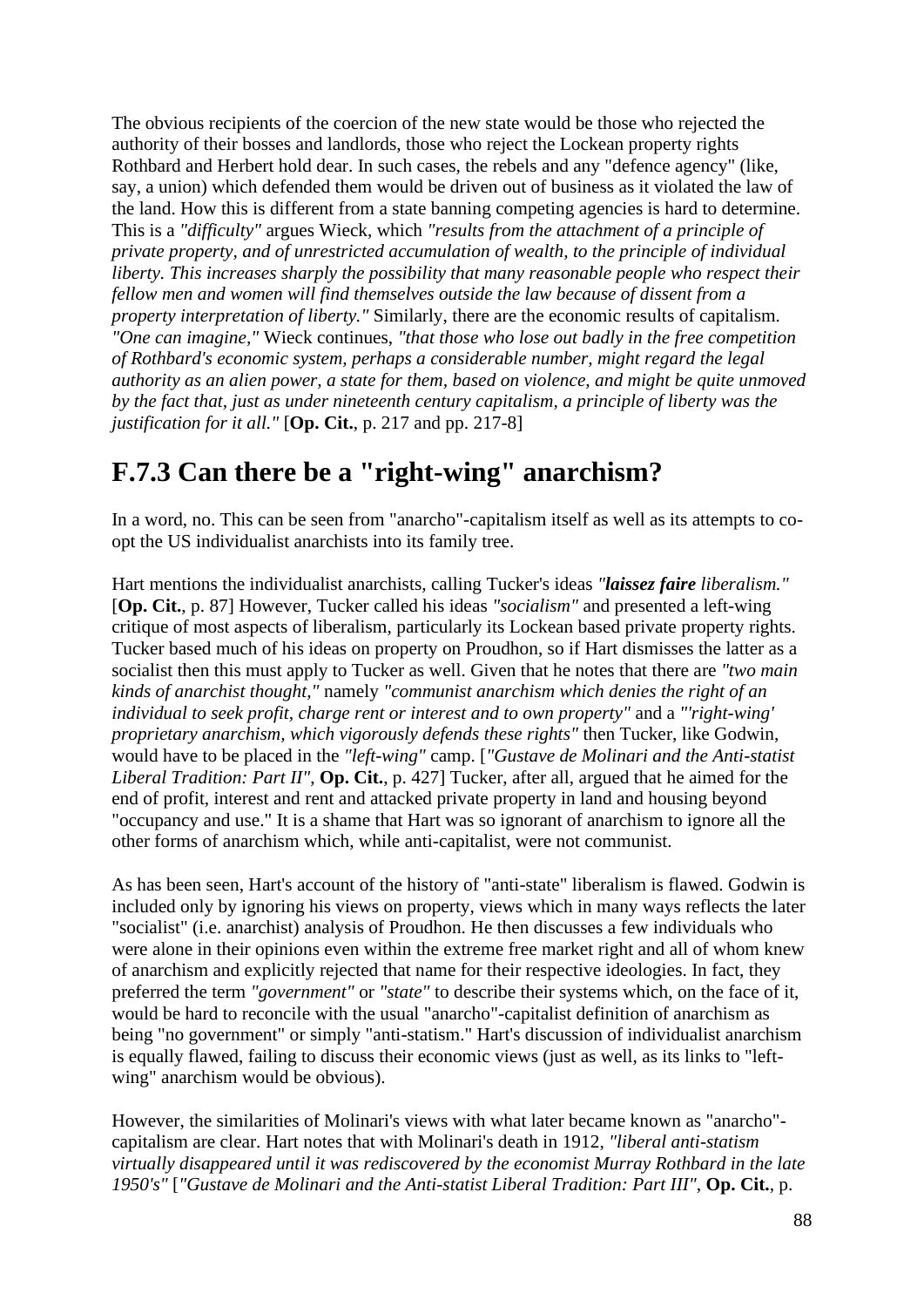88] While this fringe is somewhat bigger than previously, the fact remains that the ideas expounded by Rothbard are just as alien to the anarchist tradition as Molinari's. It is a shame that Rothbard, like his predecessors, did not call his ideology something other than anarchism. Not only would it have been more accurate, it would also have lead to much less confusion and no need to write this section of the FAQ! It is a testament to their lack of common sense that Rothbard and other "anarcho"-capitalists failed to recognise that, given a long-existing socio-political theory and movement called anarchism, they could not possibly call themselves "anarchists" without conflating of their own views with those of the existing tradition. Yet rather than introducing a new term into political vocabulary (or using Molinari's terminology) they preferred to try fruitlessly to appropriate a term used by others. They seemed to have forgotten that political vocabulary and usage are path dependent. Hence we get subjected to articles which talk about the new "anarchism" while trying to disassociate "anarcho"-capitalism from the genuine anarchism found in media reports and history books. As it stands, the only reason why "anarcho"-capitalism is considered a form of "anarchism" by some is because one person (Rothbard) decided to steal the name of a well established and widespread political and social theory and movement in the 1950s and apply it to an ideology with little, if anything, in common with it.

As Hart inadvertently shows, it is not a firm base to build a claim. That anyone can consider "anarcho"-capitalism as anarchist simply flows from a lack of knowledge about anarchism - as numerous anarchists have argued. For example, *"Rothbard's conjunction of anarchism with capitalism,"* according to David Wieck, *"results in a conception that is entirely outside the mainstream of anarchist theoretical writings or social movements . . . this conjunction is a self-contradiction."* He stressed that *"the main traditions of anarchism are entirely different. These traditions, and theoretical writings associated with them, express the perspectives and the aspirations, and also, sometimes, the rage, of the oppressed people in human society: not only those economically oppressed, although the major anarchist movements have been mainly movements of workers and peasants, but also those oppressed by power in all those social dimensions . . . including of course that of political power expressed in the state."* In other words, anarchism represents *"a moral commitment"* which Rothbard's position is *"diametrically opposite"* to. [**Anarchist Justice**, p. 215, p. 229 and p. 234]

It is a shame that some academics consider only the word Rothbard uses as relevant rather than the content and its relation to anarchist theory and history. If they did, they would soon realise that the expressed opposition of so many anarchists to "anarcho"-capitalism is something which cannot be ignored or dismissed. In other words, a "right-wing" anarchist cannot and does not exist, no matter how often sections of the right try to use that word to describe their ideology.

The reason is simple. Anarchist economics and politics cannot be artificially separated. They are intrinsically linked. Godwin and Proudhon did not stop their analysis at the state. They extended it the social relationships produced by inequality of wealth, i.e. economic power as well as political power. To see why, we need only consult Rothbard's work. As noted in the [last section,](sectionF.html#secf72) for Rothbard the key issue with the "voluntary taxationists" was not who determined the *"body of absolute law"* but rather who enforced it. In his discussion, he argued that a democratic "defence agency" is at a disadvantage in his "free market" system. As he put it: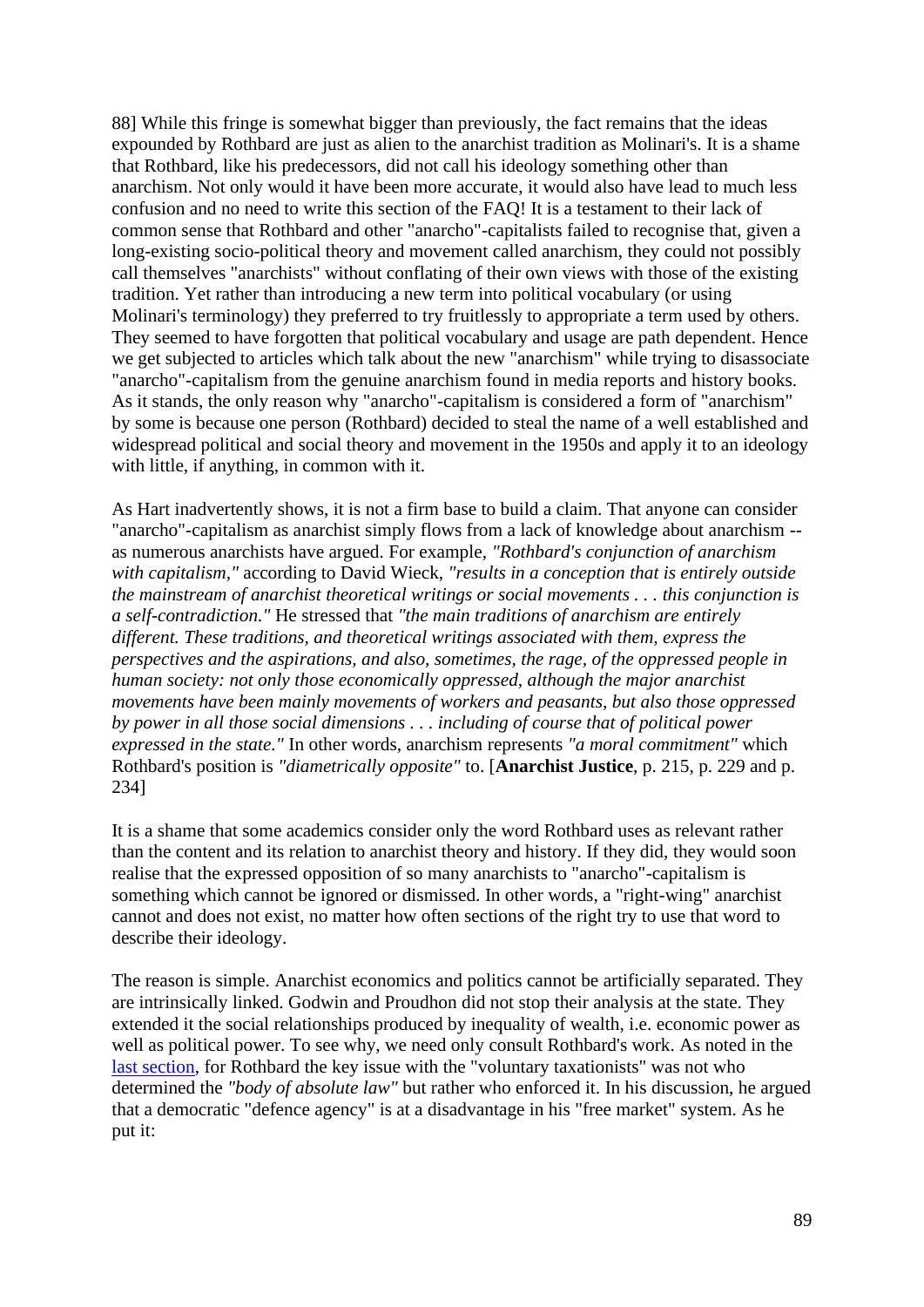*"It would, in fact, be competing at a severe disadvantage, having been established on the principle of 'democratic voting.' Looked at as a market phenomenon, 'democratic voting' (one vote per person) is simply the method of the consumer 'co-operative.' Empirically, it has been demonstrated time and again that co-operatives cannot compete successfully against stock-owned companies, especially when both are equal before the law. There is no reason to believe that co-operatives for defence would be any more efficient. Hence, we may expect the old co-operative government to 'wither away' through loss of customers on the market, while joint-stock (i.e., corporate) defence agencies would become the prevailing market form."* [**Power and Market**, p. 125]

Notice how he assumes that both a co-operative and corporation would be *"equal before the law."* But who determines that law? Obviously **not** a democratically elected government, as the idea of "one person, one vote" in determining the common law all are subject to is *"inefficient."* Nor does he think, like the individualist anarchists, that the law would be judged by juries along with the facts. As we note in section  $F.6.1$ , he rejected that in favour of it being determined by *"Libertarian lawyers and jurists."* Thus the law is unchangeable by ordinary people and enforced by private defence agencies hired to protect the liberty and property of the owning class. In the case of a capitalist economy, this means defending the power of landlords and capitalists against rebel tenants and workers.

This means that Rothbard's *"common Law Code"* will be determined, interpreted, enforced and amended by corporations based on the will of the majority of shareholders, i.e. the rich. That hardly seems likely to produce equality before the law. As he argues in a footnote:

*"There is a strong a priori reason for believing that corporations will be superior to co-operatives in any given situation. For if each owner receives only one vote regardless of how much money he has invested in a project (and earnings are divided in the same way), there is no incentive to invest more than the next man; in fact, every incentive is the other way. This hampering of investment militates strongly against the co-operative form."* [**Op. Cit.**, p. 125]

So **if** the law is determined and interpreted by defence agencies and courts then it will be done so by those who have invested most in these companies. As it is unlikely that the rich will invest in defence firms which do not support their property rights, power, profits and definition of property, it is clear that agencies which favour the wealthy will survive on the market. The idea that market demand will counter this class rule seems unlikely, given Rothbard's own argument. In order to compete successfully you need more than demand, you need sources of investment. If co-operative defence agencies do form, they will be at a market disadvantage due to lack of investment. As argued in [section J.5.12,](sectionJ.html#secj512) even though cooperatives are more efficient than capitalist firms lack of investment (caused by the lack of control by capitalists Rothbard notes) stops them replacing wage slavery. Thus capitalist wealth and power inhibits the spread of freedom in production. If we apply Rothbard's argument to his own system, we suggest that the market in "defence" will also stop the spread of more libertarian associations thanks to capitalist power and wealth. In other words, like any market, Rothbard's "defence" market will simply reflect the interests of the elite, not the masses.

Moreover, we can expect any democratic defence agency (like a union) to support, say, striking workers or squatting tenants, to be crushed. This is because, as Rothbard stresses, **all**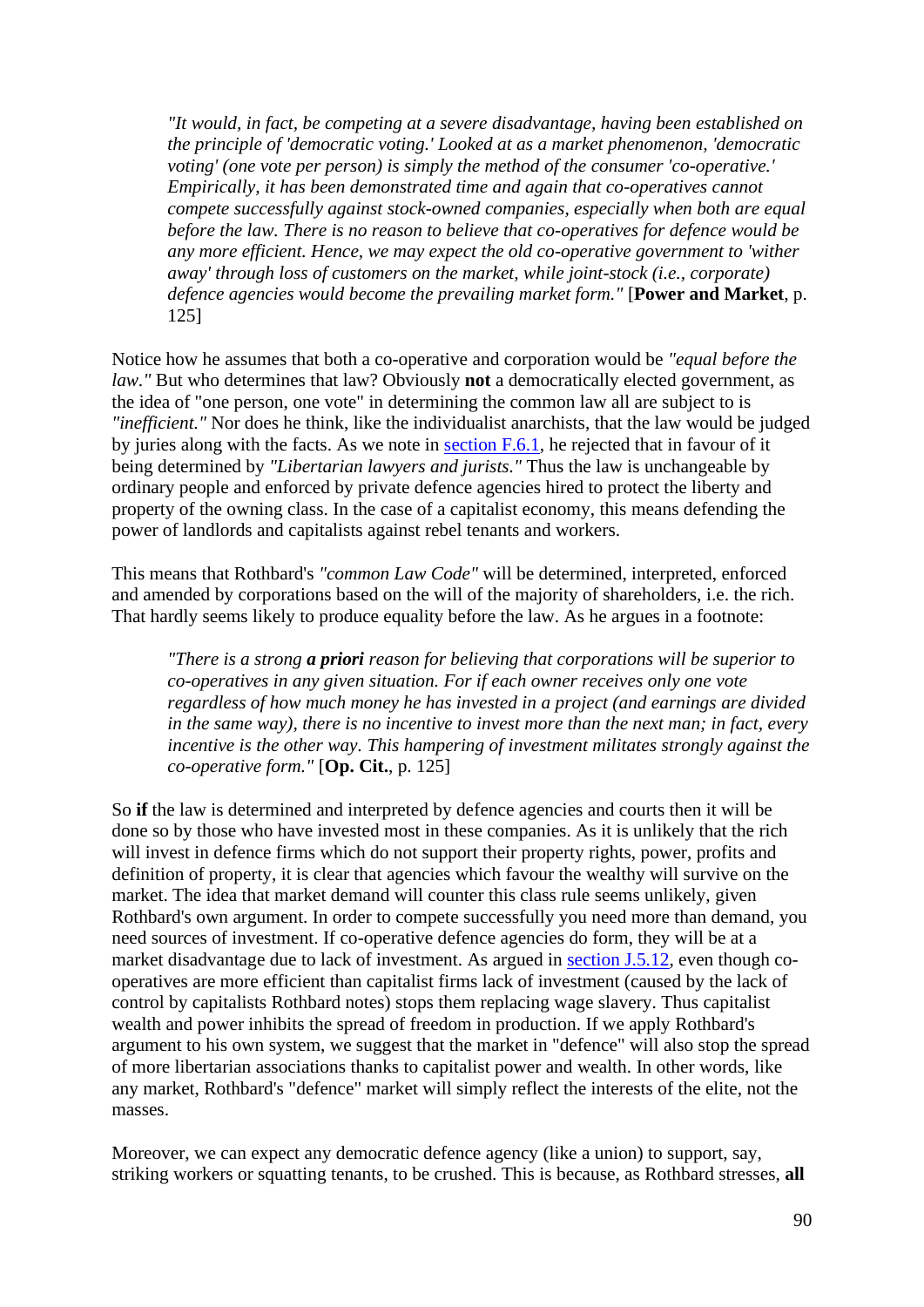"defence" firms would be expected to apply the *"common"* law, as written by *"Libertarian lawyers and jurists.*" If they did not they would quickly be labelled "outlaw" agencies and crushed by the others. Ironically, Tucker would join Bakunin and Kropotkin in an "anarchist" court accused to violating "anarchist" law by practising and advocating "occupancy and use" rather than the approved Rothbardian property rights. Even if these democratic "defence" agencies could survive and not be driven out of the market by a combination of lack of investment and violence due to their "outlaw" status, there is another problem. As we discussed in [section F.1,](sectionF.html#secf1) landlords and capitalists have a monopoly of decision making power over their property. As such, they can simply refuse to recognise any democratic agency as a legitimate defence association and use the same tactics perfected against unions to ensure that it does not gain a foothold in their domain.

Clearly, then, a "right-wing" anarchism is impossible as any system based on capitalist property rights will simply be an oligarchy run by and for the wealthy. As Rothbard notes, any defence agency based on democratic principles will not survive in the "market" for defence simply because it does not allow the wealthy to control it and its decisions. Little wonder Proudhon argued that laissez-faire capitalism meant *"the victory of the strong over the weak, of those who own property over those who own nothing."* [quoted by Peter Marshall, **Demanding the Impossible**, p. 259]

## **F.8 What role did the state take in the creation of capitalism?**

If the "anarcho"-capitalist is to claim with any plausibility that "real" capitalism is non-statist or that it can exist without a state, it must be shown that capitalism evolved naturally, in opposition to state intervention. In reality, the opposite is the case. Capitalism was born from state intervention. In the words of Kropotkin, *"the State . . . and capitalism . . . developed side by side, mutually supporting and re-enforcing each other."* [**Anarchism**, p. 181]

Numerous writers have made this point. For example, in Karl Polanyi's flawed masterpiece **The Great Transformation** we read that *"the road to the free market was opened and kept open by an enormous increase in continuous, centrally organised and controlled interventionism"* by the state. [p. 140] This intervention took many forms -- for example, state support during "mercantilism," which allowed the "manufactures" (i.e. industry) to survive and develop, enclosures of common land, and so forth. In addition, the slave trade, the invasion and brutal conquest of the Americas and other "primitive" nations, and the looting of gold, slaves, and raw materials from abroad also enriched the European economy, giving the development of capitalism an added boost. Thus Kropotkin:

*"The history of the genesis of capital has already been told by socialists many times. They have described how it was born of war and pillage, of slavery and serfdom, of modern fraud and exploitation. They have shown how it is nourished by the blood of the worker, and how little by little it has conquered the whole world . . . Law . . . has followed the same phases as capital . . . they have advanced hand in hand, sustaining one another with the suffering of mankind."* [**Op. Cit.**, p. 207]

This process is what Karl Marx termed *"primitive accumulation"* and was marked by extensive state violence. Capitalism, as he memorably put it, *"comes dripping from head to*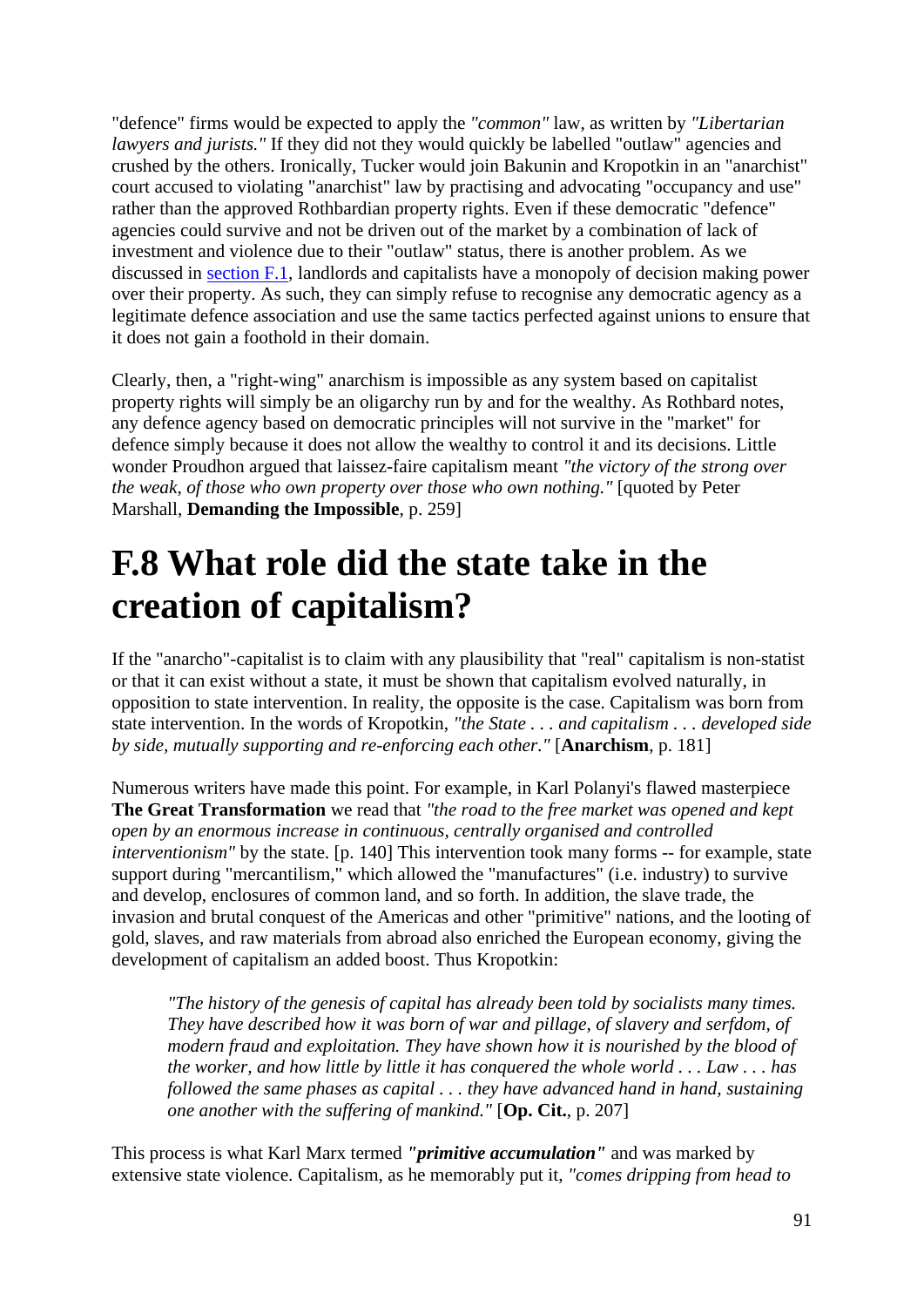*toe, from every pore, with blood and dirt"* and the *"starting-point of the development that gave rise both to the wage-labourer and to the capitalist was the enslavement of the worker."* [**Capital**, vol. 1, p. 926 and p. 875] Or, if Kropotkin and Marx seem too committed to be fair, we have John Stuart Mill's summary that the *"social arrangements of modern Europe commenced from a distribution of property which was the result, not of just partition, or acquisition by industry, but of conquest and violence."* [**Principles of Political Economy**, p. 15]

The same can be said of all countries. As such, when supporters of "libertarian" capitalism say they are against the "initiation of force," they mean only **new** initiations of force: for the system they support was born from numerous initiations of force in the past (moreover, it also requires state intervention to keep it going -- [section D.1](sectionD.html#secd1) addresses this point in some detail). Indeed, many thinkers have argued that it was precisely this state support and coercion (particularly the separation of people from the land) that played the **key** role in allowing capitalism to develop rather than the theory that *"previous savings"* did so. As left-wing German thinker Franz Oppenheimer (whom Murray Rothbard selectively quoted) argued, *"the concept of a 'primitive accumulation,' or an original store of wealth, in land and in movable property, brought about by means of purely economic forces"* while *"seem[ing] quite plausible"* is in fact *"utterly mistaken; it is a 'fairly tale,' or it is a class theory used to justify the privileges of the upper classes."* [**The State**, pp. 5-6] As Individualist anarchist Kevin Carson summarised as part of his excellent overview of this historic process:

*"Capitalism has never been established by means of the free market. It has always been established by a revolution from above, imposed by a ruling class with its origins in the Old Regime . . . by a pre-capitalist ruling class that had been transformed in a capitalist manner. In England, it was the landed aristocracy; in France, Napoleon III's bureaucracy; in Germany, the Junkers; in Japan, the Meiji. In America, the closest approach to a 'natural' bourgeois evolution, industrialisation was carried out by a mercantilist aristocracy of Federalist shipping magnates and landlords."* [*"Primitive Accumulation and the Rise of Capitalism,"* **Studies in Mutualist Political Economy**]

This, the actual history of capitalism, will be discussed in the following sections. So it is ironic to hear right-"libertarians" sing the praises of a capitalism that never existed and urge its adoption by all nations, in spite of the historical evidence suggesting that only state intervention made capitalist economies viable -- even in that Mecca of "free enterprise," the United States. As Noam Chomsky argues, *"who but a lunatic could have opposed the development of a textile industry in New England in the early nineteenth century, when British textile production was so much more efficient that half the New England industrial sector would have gone bankrupt without very high protective tariffs, thus terminating industrial development in the United States? Or the high tariffs that radically undermined economic efficiency to allow the United States to develop steel and other manufacturing capacities? Or the gross distortions of the market that created modern electronics?"* [**World Orders, Old and New**, p. 168] Such state interference in the economy is often denounced and dismissed by right-"libertarians" as mercantilism. However, to claim that "mercantilism" is not capitalism makes little sense. Without mercantilism, "proper" capitalism would never have developed, and any attempt to divorce a social system from its roots is ahistoric and makes a mockery of critical thought (particularly as "proper" capitalism turns to mercantilism regularly).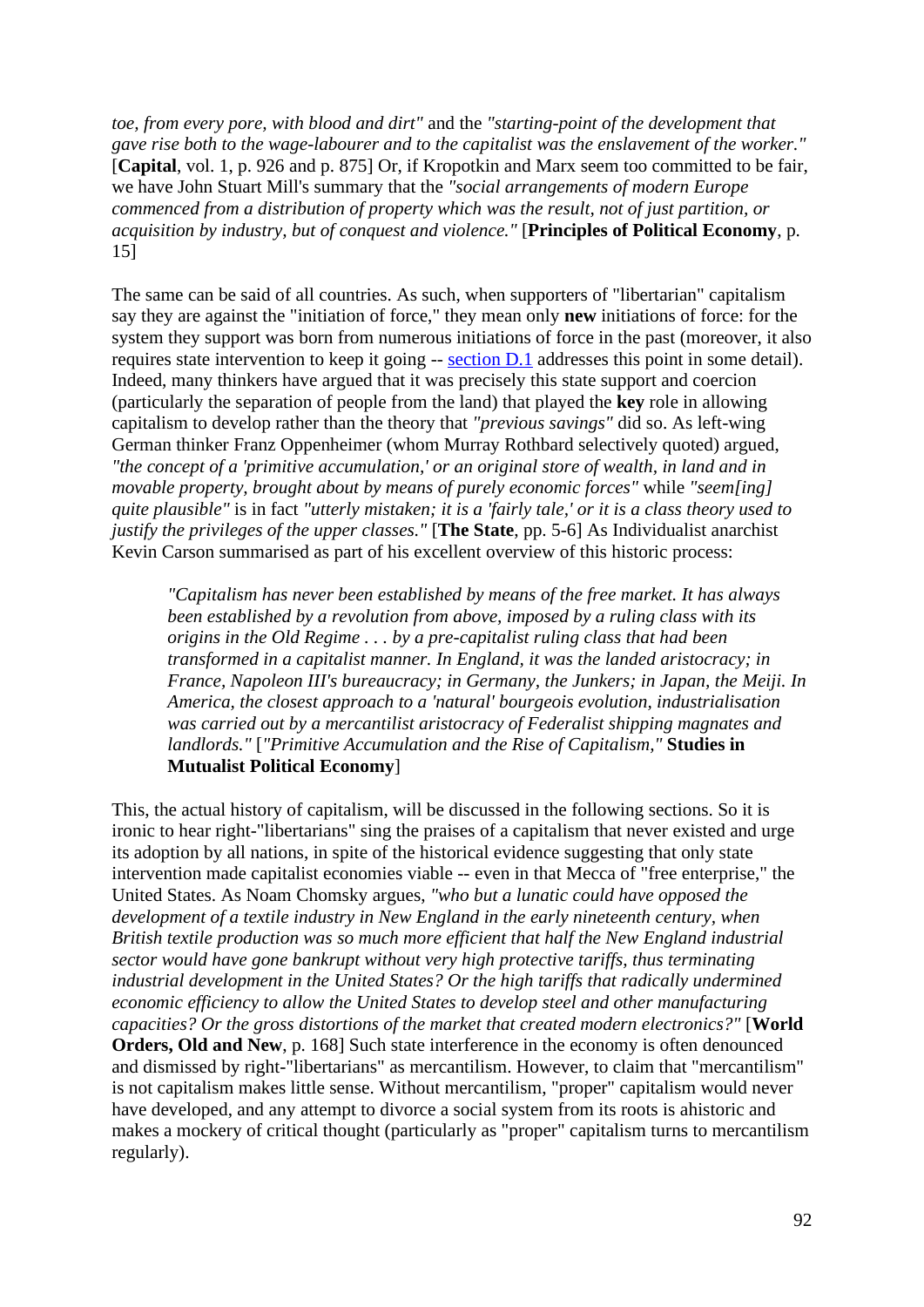Similarly, it is somewhat ironic when "anarcho"-capitalists and other right "libertarians" claim that they support the freedom of individuals to choose how to live. After all, the working class was not given **that** particular choice when capitalism was developing. Instead, their right to choose their own way of life was constantly violated and denied -- and justified by the leading capitalist economists of the time. To achieve this, state violence had one overall aim, to dispossess the labouring people from access to the means of life (particularly the land) and make them dependent on landlords and capitalists to earn a living. The state coercion *"which creates the capital-relation can be nothing other than the process which divorces the worker from the ownership of the conditions of his own labour; it is a process which operates two transformations, whereby the social means of subsistence and production are turned into capital, and the immediate producers are turned into wage-labourers. Socalled primitive accumulation, therefore, is nothing else than the historical process of divorcing the producer from the means of production."* [Marx, **Op. Cit.**, pp. 874-5] So to claim that **now** (after capitalism has been created) we get the chance to try and live as we like is insulting in the extreme. The available options we have are not independent of the society we live in and are decisively shaped by the past. To claim we are "free" to live as we like (within the laws of capitalism, of course) is basically to argue that we are able (in theory) to "buy" the freedom that every individual is due from those who have stolen it from us in the first place. It ignores the centuries of state violence required to produce the "free" worker who makes a "voluntary" agreement which is compelled by the social conditions that this created.

The history of state coercion and intervention is inseparable from the history of capitalism: it is contradictory to celebrate the latter while claiming to condemn the former. In practice capitalism has **always** meant intervention in markets to aid business and the rich. That is, what has been called by supporters of capitalism "laissez-faire" was nothing of the kind and represented the political-economic program of a specific fraction of the capitalist class rather than a set of principles of "hands off the market." As individualist anarchist Kevin Carson summaries, *"what is nostalgically called 'laissez-faire' was in fact a system of continuing state intervention to subsidise accumulation, guarantee privilege, and maintain work discipline."* [**The Iron Fist behind the Invisible Hand**] Moreover, there is the apparent unwillingness by such "free market" advocates (i.e. supporters of "free market" capitalism) to distinguish between historically and currently unfree capitalism and the other truly free market economy that they claim to desire. It is common to hear "anarcho"-capitalists point to the state-based capitalist system as vindication of their views (and even more surreal to see them point to **pre**-capitalist systems as examples of their ideology). It should be obvious that they cannot have it both ways.

In other words, Rothbard and other "anarcho"-capitalists treat capitalism as if it were the natural order of things rather than being the product of centuries of capitalist capture and use of state power to further their own interests. The fact that past uses of state power have allowed capitalist norms and assumptions to become the default system by their codification in property law and justified by bourgeois economic does not make it natural. The role of the state in the construction of a capitalist economy cannot be ignored or downplayed as government has always been an instrument in creating and developing such a system. As one critic of right-"libertarian" ideas put it, Rothbard *"completely overlooks the role of the state in building and maintaining a capitalist economy in the West. Privileged to live in the twentieth century, long after the battles to establish capitalism have been fought and won, Rothbard sees the state solely as a burden on the market and a vehicle for imposing the still greater burden of socialism. He manifests a kind of historical nearsightedness that allows him to*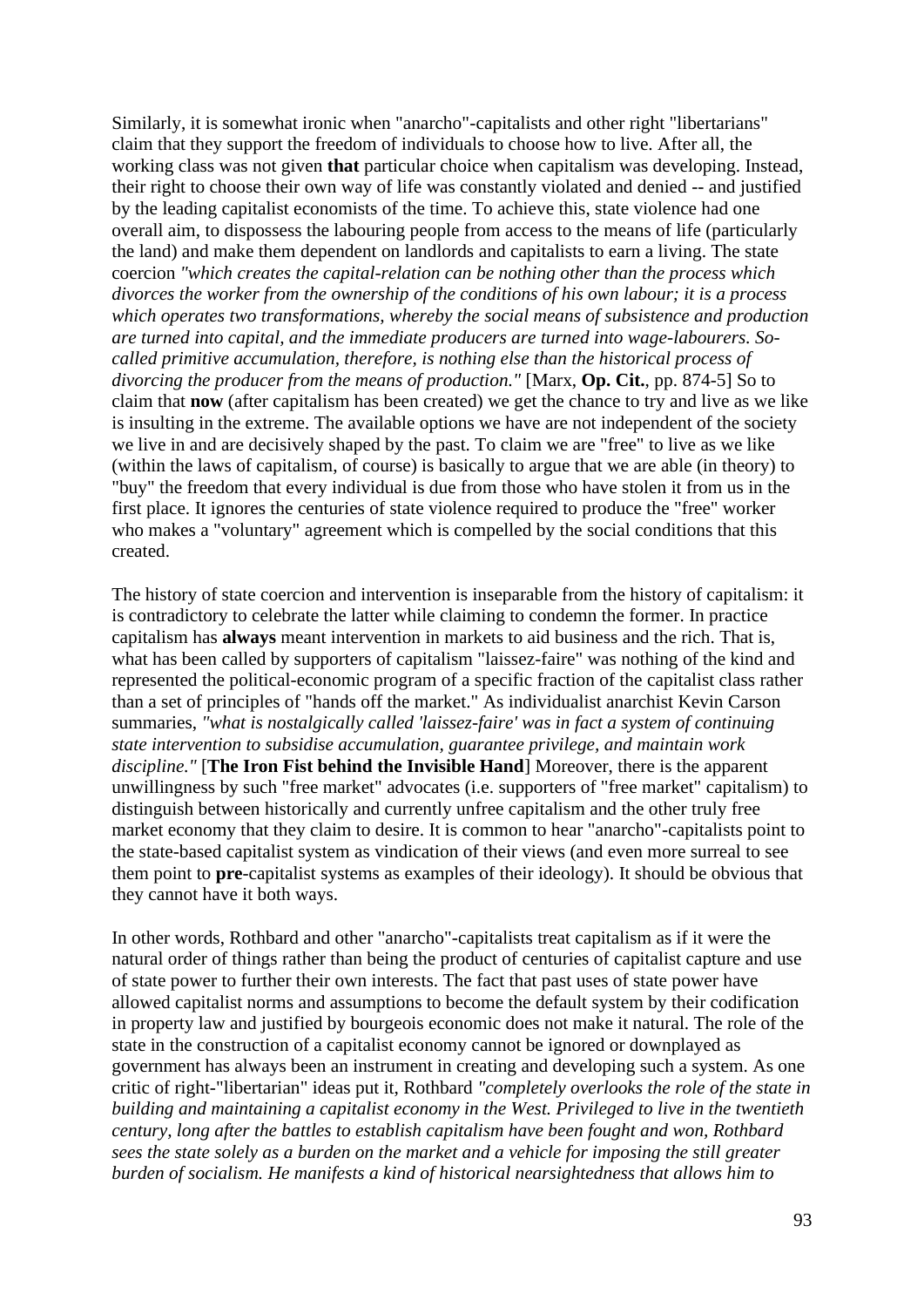*collapse many centuries of human experience into one long night of tyranny that ended only with the invention of the free market and its 'spontaneous' triumph over the past. It is pointless to argue, as Rothbard seems ready to do, that capitalism would have succeeded without the bourgeois state; the fact is that all capitalist nations have relied on the machinery of government to create and preserve the political and legal environments required by their economic system."* That, of course, has not stopped him *"critis[ing] others for being unhistorical."* [Stephen L. Newman, **Liberalism at Wit's End**, pp. 77-8 and p. 79]

Thus we have a key contradiction within "anarcho"-capitalism. While they bemoan state intervention in the market, their underlying assumption is that it had no real effect on how society has evolved over the centuries. By a remarkable coincidence, the net effect of all this state intervention was to produce a capitalist economy identical in all features as one which would have been produced if society had been left alone to evolve naturally. It does seem strange that state violence would happen to produce the same economic system as that produced by right-"libertarians" and Austrian economists logically deducing concepts from a few basic axioms and assumptions. Even more of a coincidence, these conclusions also happen to be almost exactly the same as what those who have benefited from previous state coercion want to hear -- namely, the private property is good, trade unions and strikes are bad, that the state should not interfere with the power of the bosses and should not even think about helping the working class (employed or unemployed). As such, while their advice and rhetoric may have changed, the social role of economists has not. State action was required to dispossess the direct producers from the means of life (particularly the land) and to reduce the real wage of workers so that they have to provide regular work in a obedient manner. In this, it and the capitalists received much advice from the earliest economists as Marxist economic historian Michael Perelman documents in great detail. As he summarises, *"classical political economy was concerned with promoting primitive accumulation in order to foster capitalist development, even though the logic of primitive accumulation was in direct conflict with the classical political economists' purported adherence to the values of laissez-faire."* [**The Invention of Capitalism**, p. 12] The turn to "laissez-faire" was possible because direct state power could be mostly replaced by economic power to ensure the dependency of the working class.

Needless to say, some right-"libertarians" recognise that the state played **some** role in economic life in the rise and development of capitalism. So they contrast "bad" business people (who took state aid) and "good" ones (who did not). Thus Rothbard's comment that Marxists have *"made no particular distinction between 'bourgeoisie' who made use of the state, and bourgeoisie who acted on the free market."* [**The Ethics of Liberty**, p. 72] But such an argument is nonsense as it ignores the fact that the "free market" is a network (and defined by the state by the property rights it enforces). This means that state intervention in one part of the economy will have ramifications in other parts, particularly if the state action in question is the expropriation and/or protection of productive resources (land and workplaces) or the skewing of the labour market in favour of the bosses. In other words, the individualistic perspective of "anarcho"-capitalism blinds its proponents to the obvious collective nature of working class exploitation and oppression which flows from the collective and interconnected nature of production and investment in any real economy. State action supported by sectors of the capitalist class has, to use economic jargon, positive externalities for the rest. They, in general, benefit from it *as a class* just as working class people suffers from it collectively as it limits their available choices to those desired by their economic and political masters (usually the same people). As such, the right-"libertarian" fails to understand the **class** basis of state intervention.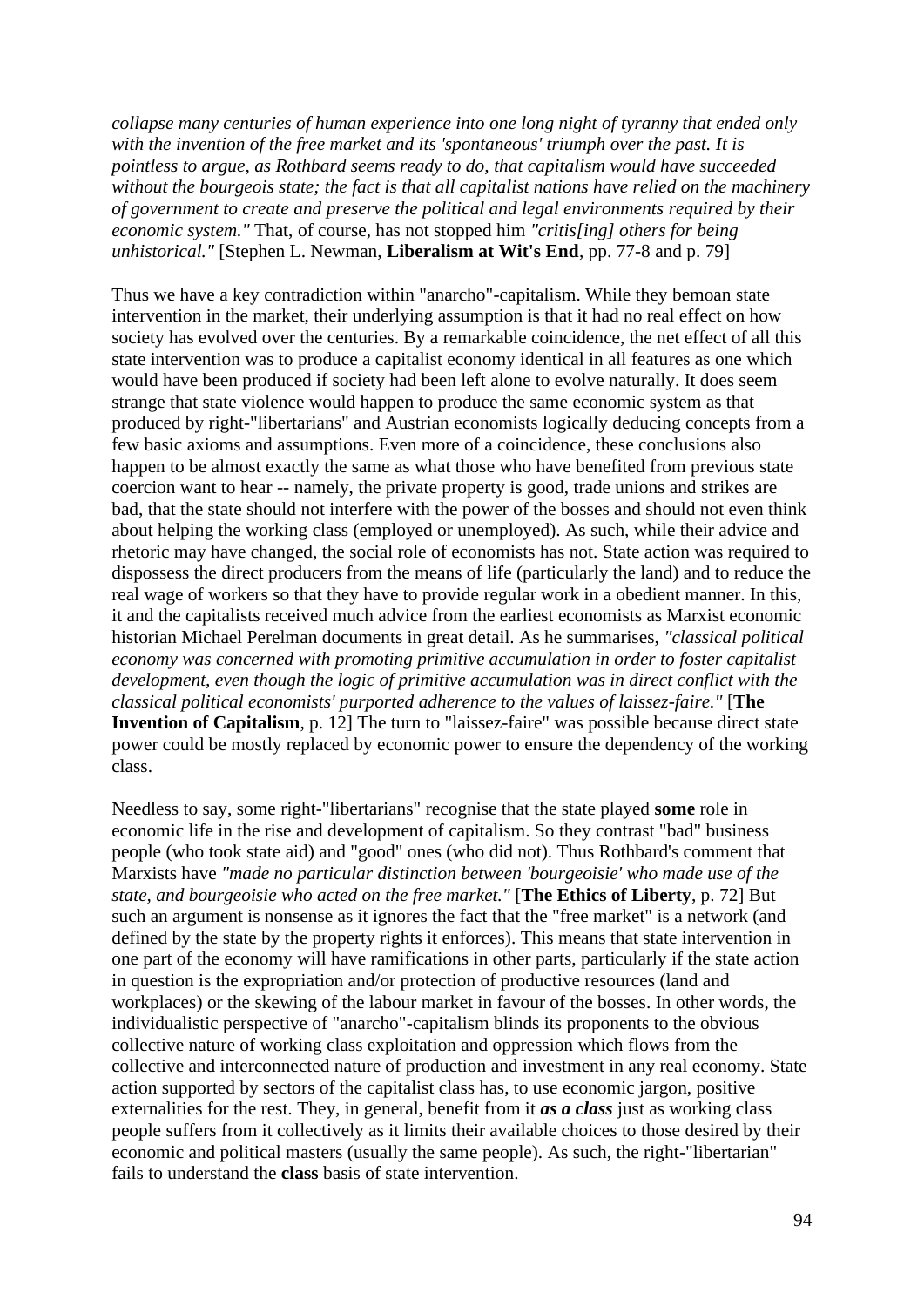For example, the owners of the American steel and other companies who grew rich and their companies big behind protectionist walls were obviously "bad" bourgeoisie. But were the bourgeoisie who supplied the steel companies with coal, machinery, food, "defence" and so on not also benefiting from state action? And the suppliers of the luxury goods to the wealthy steel company owners, did they not benefit from state action? Or the suppliers of commodities to the workers that laboured in the steel factories that the tariffs made possible, did they not benefit? And the suppliers to these suppliers? And the suppliers to these suppliers? Did not the users of technology first introduced into industry by companies protected by state orders also not benefit? Did not the capitalists who had a large pool of landless working class people to select from benefit from the "land monopoly" even though they may not have, unlike other capitalists, directly advocated it? It increased the pool of wage labour for **all** capitalists and increased their bargaining position/power in the labour market at the expense of the working class. In other words, such a policy helped maintain capitalist market power, irrespective of whether individual capitalists encouraged politicians to vote to create/maintain it. And, similarly, **all** American capitalists benefited from the changes in common law to recognise and protect capitalist private property and rights that the state enforced during the 19th century (see [section B.2.5\)](sectionB.html#secb25).

Rothbard, in other words, ignores class theft and the accumulative effect of stealing both productive property and the products of the workers who use it. He considered the *"moral indignation"* of socialism arose from the argument *"that the capitalists have stolen the rightful property of the workers, and therefore that existing titles to accumulated capital are unjust."* He argued that given *"this hypothesis, the remainder of the impetus for both Marxism and anarchosyndicalism follow quite logically."* However, Rothbard's "solution" to the problem of past force seems to be (essentially) a justification of existing property titles and not a serious attempt to understand or correct past initiations of force that have shaped society into a capitalist one and still shape it today. This is because he is simply concerned with returning property which has been obviously stolen and can be returned to those who have been directly dispossessed or their descendants (for example, giving land back to peasants or tenant farmers). If this cannot be done then the *"title to that property, belongs properly, justly and ethically to its current possessors."* [**Op. Cit.**, p. 52 and p. 57] At best, he allows nationalised property and any corporation which has the bulk of its income coming from the state to be "homesteaded" by their workers (which, according to Rothbard's arguments for the end of Stalinism, means they will get shares in the company). The end result of his theory is to leave things pretty much as they are. This is because he could not understand that the exploitation of the working class was/is collective in nature and, as such, is simply impossible to redress it in his individualistic term of reference.

To take an obvious example, if the profits of slavery in the Southern states of America were used to invest in factories in the Northern states (as they were), does giving the land to the freed slaves in 1865 **really** signify the end of the injustice that situation produced? Surely the products of the slaves work were stolen property just as much as the land was and, as a result, so is any investment made from it? After all, investment elsewhere was based on the profits extracted from slave labour and *"much of the profits earned in the northern states were derived from the surplus originating on the southern plantations."* [Perelman, **Op. Cit.**, p. 246] In terms of the wage workers in the North, they have been indirectly exploited by the existence of slavery as the investment this allowed reduced their bargaining power on the market as it reduced their ability to set up business for themselves by increasing the fixed costs of so doing. And what of the investment generated by the exploitation of these wage workers? As Mark Leier points out, the capitalists and landlords *"may have purchased the*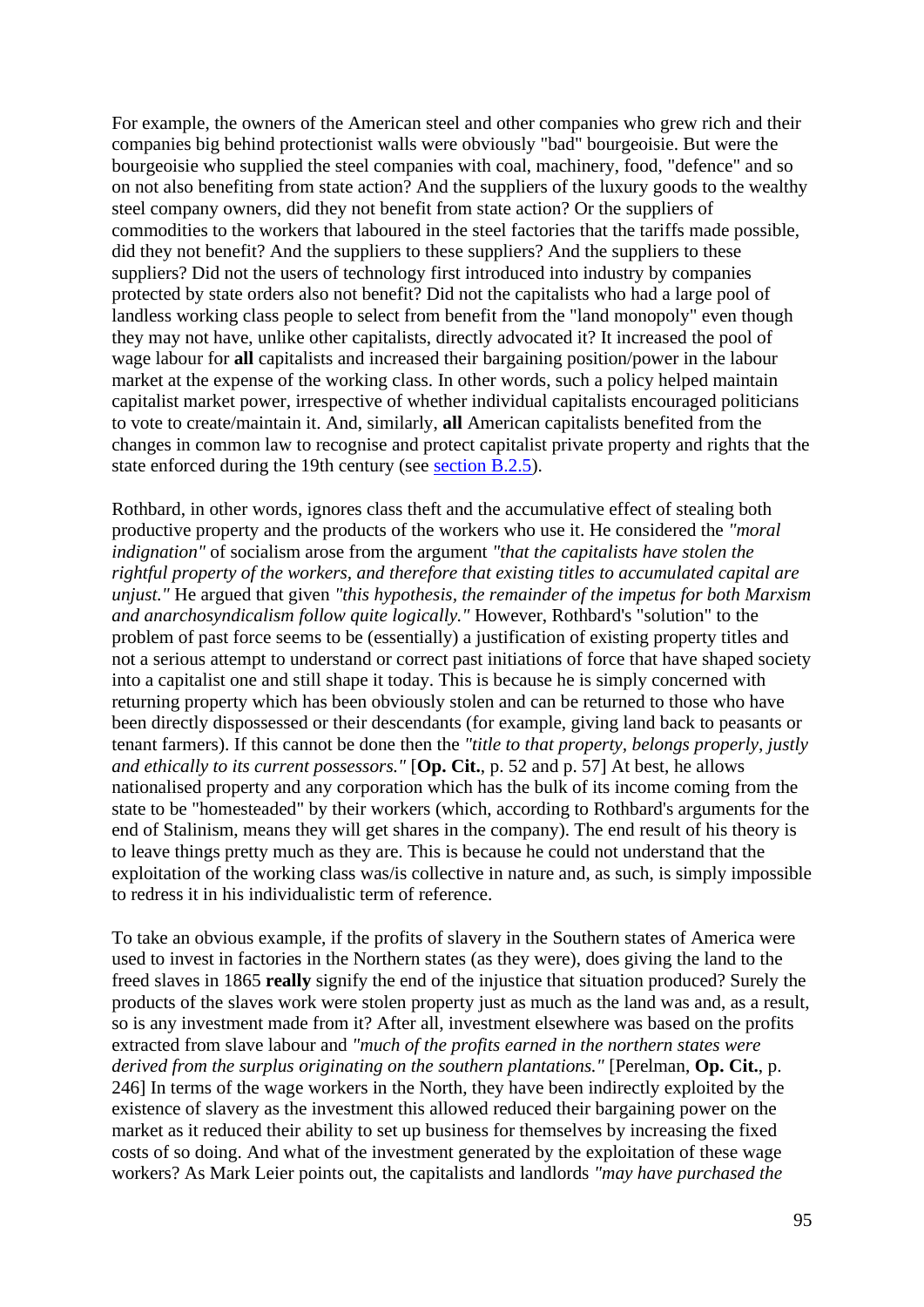*land and machinery, but this money represented nothing more than the expropriated labour of others."* [**Bakunin**, p. 111] If the land should be returned to those who worked it as Rothbard suggests, why not the industrial empires that were created on the backs of the generations of slaves who worked it? And what of the profits made from the generations of wage slaves who worked on these investments? And what of the investments which these profits allowed? Surely if the land should be given to those who worked it then so must any investments it generated? And assuming that those currently employed can rightly seize their workplaces, what about those previously employed and **their** descendants? Why should they be excluded from the riches their ancestors helped create?

To talk in terms of individuals misses all this and the net result is to ensure that the results of centuries of coercion and theft are undisturbed. This is because it is the working class **as a**  whole who have been expropriated and whose labour has been exploited. The actual individuals involved and their descendants would be impossible to identify nor would it be possible to track down how the stolen fruits of their labour were invested. In this way, the class theft of our planet and liberty as well as the products of generations of working class people will continue safely.

Needless to say, some governments interfere in the economy more than others. Corporations do not invest in or buy from suppliers based in authoritarian regimes by accident. They do not just happen to be here, passively benefiting from statism and authoritarianism. Rather they choose **between** states to locate in based precisely on the cheapness of the labour supply. In other words, they prefer to locate in dictatorships and authoritarian regimes in Central America and Southeast Asia **because** those regimes interfere in the labour market the most - while, of course, talking about the very "free market" and "economic liberty" those regimes deny to their subjects. For Rothbard, this seems to be just a coincidence or a correlation rather than systematic for the collusion between state and business is the fault, not of capitalism, but simply of particular capitalists. The system, in other words, is pure; only individuals are corrupt. But, for anarchists, the origins of the modern capitalist system lies not in the individual qualities of capitalists as such but in the dynamic and evolution of capitalism itself -- a complex interaction of class interest, class struggle, social defence against the destructive actions of the market, individual qualities and so forth. In other words, Rothbard's claims are flawed -- they fail to understand capitalism as a **system**, its dynamic nature and the authoritarian social relationships it produces and the need for state intervention these produce and require.

So, when the right suggests that "we" be "left alone," what they mean by "we" comes into clear focus when we consider how capitalism developed. Artisans and peasants were only "left alone" to starve (sometimes not even that, as the workhouse was invented to bring vagabonds to the joy of work), and the working classes of industrial capitalism were only "left alone" outside work and for only as long as they respected the rules of their "betters." As Marx memorably put it, the *"newly freed men became sellers of themselves only after they had been robbed of all their own means of production, and all the guarantees of existence afforded by the old feudal arrangements. And this history, the history of their expropriation, is written in the annals of mankind in letters of blood and fire."* [**Op. Cit.**, p. 875] As for the other side of the class divide, they desired to be "left alone" to exercise their power over others as we will see. That modern "capitalism" is, in effect, a kind of "corporate mercantilism," with states providing the conditions that allow corporations to flourish (e.g. tax breaks, subsidies, bailouts, anti-labour laws, etc.) says more about the statist roots of capitalism than the ideologically correct definition of capitalism used by its supporters.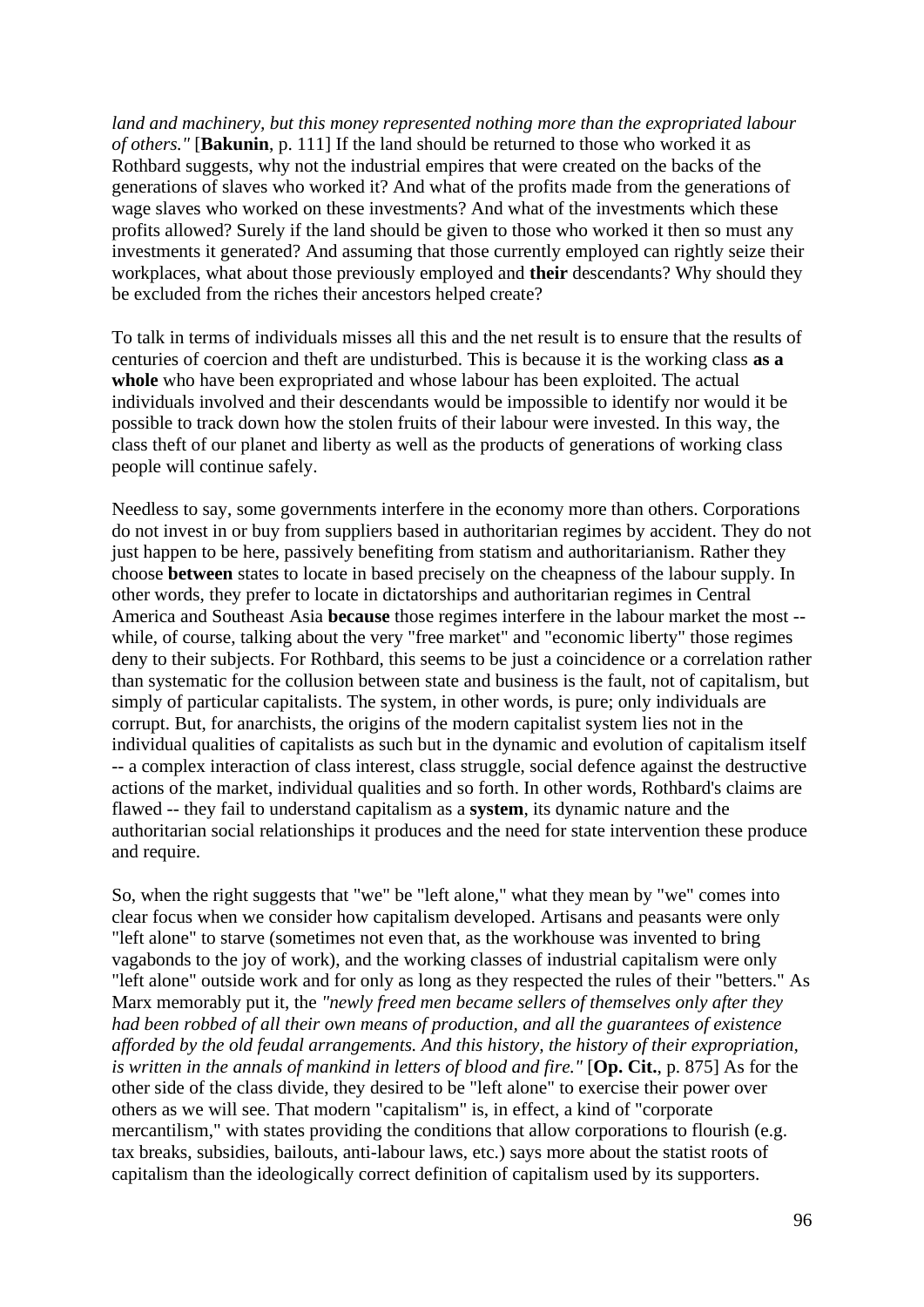In fact, if we look at the role of the state in creating capitalism we could be tempted to rename "anarcho"-capitalism "marxian-capitalism". This is because, given the historical evidence, a political theory can be developed by which the "dictatorship of the bourgeoisie" is created and that this capitalist state "withers away" into "anarchy". That this means replacing the economic and social ideas of Marxism and their replacement by their direct opposite should not mean that we should reject the idea (after all, that is what "anarcho" capitalism has done to Individualist Anarchism!). But we doubt that many "anarcho" capitalists will accept such a name change (even though this would reflect their politics far better; after all they do not object to past initiations of force, just current ones and many do seem to think that the modern state **will** wither away due to market forces).

This is suggested by the fact that Rothbard did not advocate change from below as the means of creating "anarchy." He helped found the so-called Libertarian Party in 1971 which, like Marxists, stands for political office. With the fall of Stalinism in 1989, Rothbard faced whole economies which could be "homesteaded" and he argued that *"desocialisation"* (i.e., denationalisation as, like Leninists, he confused socialisation with nationalisation) *"necessarily involves the action of that government surrendering its property to its private subjects . . . In a deep sense, getting rid of the socialist state requires that state to perform one final, swift, glorious act of self-immolation, after which it vanishes from the scene."* (compare to Engels' comment that *"the taking possession of the means of production in the name of society"* is the state's *"last independent act as a state."* [**Selected Works**, p. 424]). He considered the *"capital goods built by the State"* as being *"philosophically unowned"* yet failed to note whose labour was exploited and taxed to build them in the first place (needless to say, he rejected the ideas of shares to all as this would be *"egalitarian handouts . . . to undeserving citizens,"* presumably the ill, the unemployed, retirees, mothers, children, and future generations). [**The Logic of Action II**, p. 213, p. 212 and p. 209]

Industrial plants would be transferred to workers currently employed there, but not by their own direct action and direct expropriation. Rather, the state would do so. This is understandable as, left to themselves, the workers may not act quite as he desired. Thus we see him advocating the transfer of industry from the state bureaucracy to workers by means of *"private, negotiable shares"* as ownership was *"not to be granted to collectives or cooperatives or workers or peasants holistically, which would only bring back the ills of socialism in a decentralised and chaotic syndicalist form."* His "homesteading" was not to be done by the workers themselves rather it was a case of *"granting shares to workers"* by the state. He also notes that it should be a *"priority"* for the government *"to return all stolen, confiscated property to its original owners, or to their heirs."* This would involve *"finding original landowners"* -- i.e., the landlord class whose wealth was based on exploiting the serfs and peasants. [**Op. Cit.**, p. 210 and pp. 211-2] Thus expropriated peasants would have their land returned but not, apparently, any peasants working land which had been taken from their feudal and aristocratic overlords by the state. Thus those who had just been freed from Stalinist rule would have been subjected to "libertarian" rule to ensure that the transition was done in the economically correct way. As it was, the neo-classical economists who did oversee the transition ensured that ownership and control transferred directly to a new ruling class rather than waste time issuing "shares" which would eventually end up in a few hands due to market forces (the actual way it was done could be considered a modern form of "primitive accumulation" as it ensured that capital goods did not end up in the hands of the workers).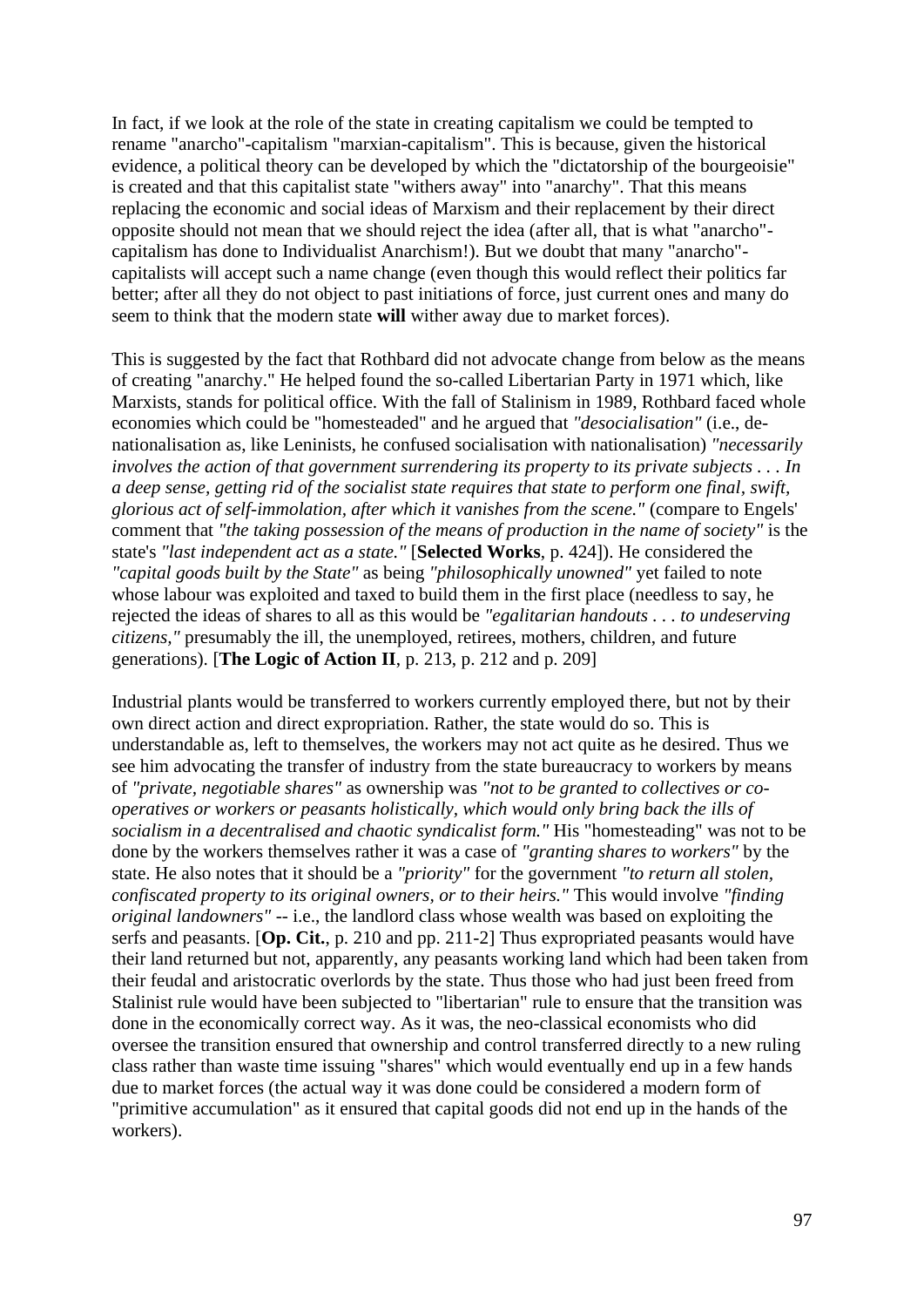But this is beside the point. The fact remains that state action was required to create and maintain capitalism. Without state support it is doubtful that capitalism would have developed at all. So the only "capitalism" that has existed is a product of state support and intervention, and it has been characterised by markets that are considerably less than free. Thus, serious supporters of truly free markets (like the American Individualist Anarchists) have not been satisfied with "capitalism" -- have, in fact, quite rightly and explicitly opposed it. Their vision of a free society has always been at odds with the standard capitalist one, a fact which "anarcho"-capitalists bemoan and dismiss as "mistakes" and/or the product of "bad economics." Apparently the net effect of all this state coercion has been, essentially, null. It has **not**, as the critics of capitalism have argued, fundamentally shaped the development of the economy as capitalism would have developed naturally by itself. Thus an economy marked by inequalities of wealth and power, where the bulk of the population are landless and resourceless and where interest, rent and profits are extracted from the labour of working people would have developed anyway regardless of the state coercion which marked the rise of capitalism and the need for a subservient and dependent working class by the landlords and capitalists which drove these policies simply accelerated the process towards "economic liberty." However, it is more than mere coincidence that capitalism and state coercion are so intertwined both in history and in current practice.

In summary, like other apologists for capitalism, right-wing "libertarians" advocate that system without acknowledging the means that were necessary to create it. They tend to equate it with any market system, failing to understand that it is a specific kind of market system where labour itself is a commodity. It is ironic, of course, that most defenders of capitalism stress the importance of markets (which have pre-dated capitalism) while downplaying the importance of wage labour (which defines it) along with the violence which created it. Yet as both anarchists and Marxists have stressed, money and commodities do not define capitalism any more than private ownership of the means of production. So it is important to remember that from a socialist perspective capitalism is **not** identical to the market. As we stressed in section  $C.2$ , both anarchists and Marxists argue that where people produce for themselves, is not capitalist production, i.e. when a worker sells commodities this is not capitalist production. Thus the supporters of capitalism fail to understand that a great deal of state coercion was required to transform pre-capitalist societies of artisans and peasant farmers selling the produce of their labour into a capitalist society of wage workers selling themselves to bosses, bankers and landlords.

Lastly, it should be stressed that this process of primitive accumulation is not limited to private capitalism. State capitalism has also had recourse to such techniques. Stalin's forced collectivisation of the peasantry and the brutal industrialisation involved in five-year plans in the 1930s are the most obvious example). What took centuries in Britain was condensed into decades in the Soviet Union and other state capitalist regimes, with a corresponding impact on its human toil. However, we will not discuss these acts of state coercion here as we are concerned primarily with the actions required to create the conditions required for private capitalism.

Needless to say, this section cannot hope to go into all the forms of state intervention across the globe which were used to create or impose capitalism onto an unwilling population. All we can do is provide a glimpse into the brutal history of capitalism and provide enough references for those interested to pursue the issue further. The first starting point should be Part VIII (*"So-Called Primitive Accumulation"*) of volume 1 of Marx's **Capital**. This classic account of the origins of capitalism should be supplemented by more recent accounts, but its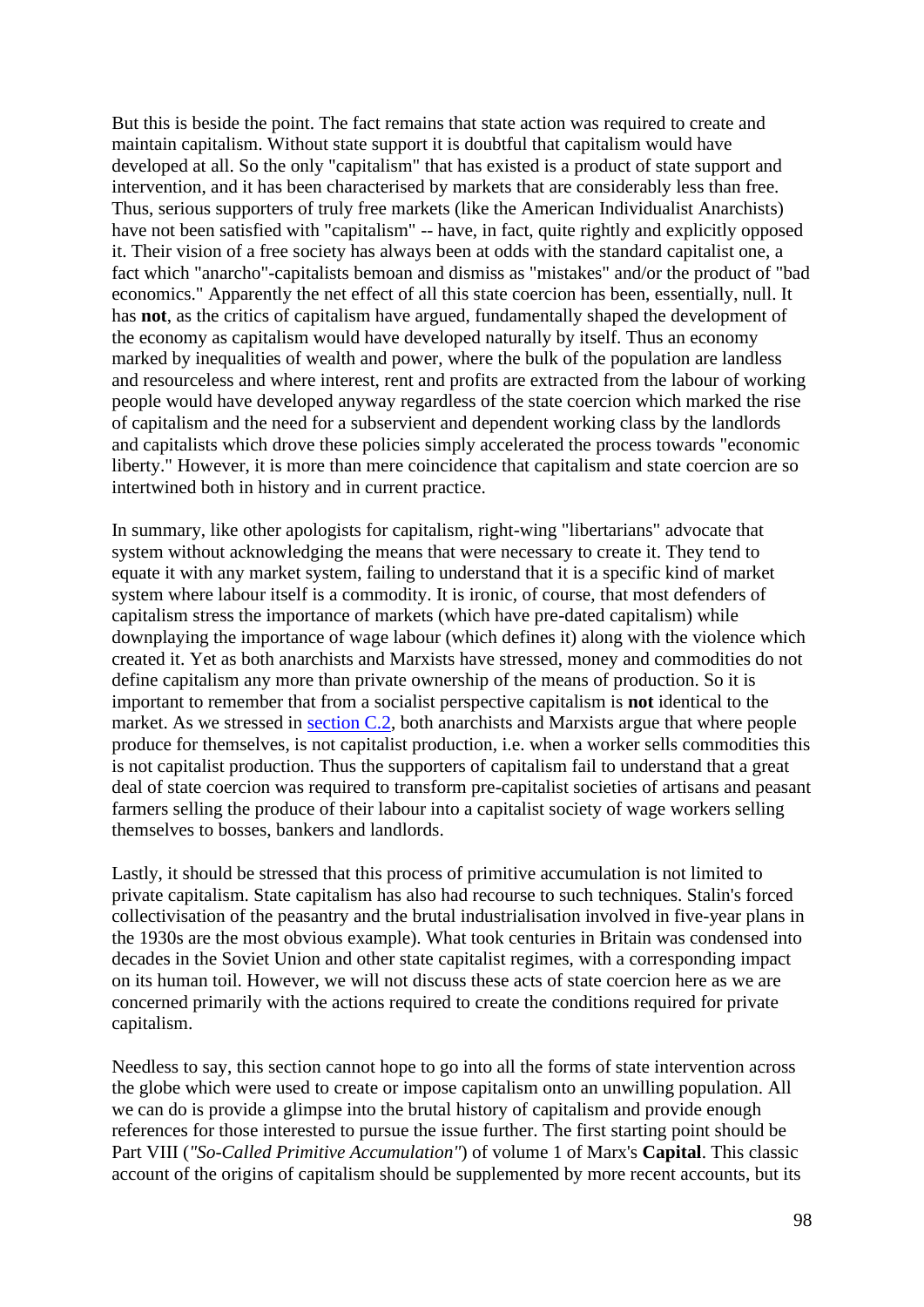basic analysis is correct. Marxist writers have expanded on Marx's analysis, with Maurice Dobb's **Studies in the Development of Capitalism** and David McNally's **Against the Market** are worth consulting, as is Michael Perelman's **The Invention of Capitalism**. Kropotkin's **Mutual Aid** has a short summary of state action in destroying communal institutions and common ownership of land, as does his **The State: It's Historic Role**. Rudolf Rocker's **Nationalism and Culture** is also essential reading. Individualist Anarchist Kevin Carson's **Studies in Mutualist Political Economy** provides an excellent summary (see part 2, *"Capitalism and the State: Past, Present and Future"*) as does his essay **The Iron Fist behind the Invisible Hand**.

### **F.8.1 What social forces lay behind the rise of capitalism?**

Capitalist society is a relatively recent development. For Marx, while markets have existed for millennium *"the capitalist era dates from the sixteenth century."* [**Capital**, vol. 1, p. 876] As Murray Bookchin pointed out, for a *"long era, perhaps spanning more than five centuries,"* capitalism *"coexisted with feudal and simple commodity relationships"* in Europe. He argues that this period *"simply cannot be treated as 'transitional' without reading back the present into the past."* [**From Urbanisation to Cities**, p. 179] In other words, capitalism was not a inevitable outcome of "history" or social evolution.

Bookchin went on to note that capitalism existed *"with growing significance in the mixed economy of the West from the fourteenth century up to the seventeenth"* but that it *"literally exploded into being in Europe, particularly England, during the eighteenth and especially nineteenth centuries."* [**Op. Cit.**, p. 181] The question arises, what lay behind this *"growing significance"*? Did capitalism *"explode"* due to its inherently more efficient nature or where there other, non-economic, forces at work? As we will show, it was most definitely the second -- capitalism was born not from economic forces but from the political actions of the social elites which its usury enriched. Unlike artisan (simple commodity) production, wage labour generates inequalities and wealth for the few and so will be selected, protected and encouraged by those who control the state in their own economic and social interests.

The development of capitalism in Europe was favoured by two social elites, the rising capitalist class within the degenerating medieval cities and the absolutist state. The medieval city was *"thoroughly changed by the gradual increase in the power of commercial capital, due primarily to foreign trade . . . By this the inner unity of the commune was loosened, giving place to a growing caste system and leading necessarily to a progressive inequality of social interests. The privileged minorities pressed ever more definitely towards a centralisation of the political forces of the community. . . Mercantilism in the perishing city republics led logically to a demand for larger economic units [i.e. to nationalise the market]; and by this the desire for stronger political forms was greatly strengthened . . . Thus the city gradually became a small state, paving the way for the coming national state."* [Rudolf Rocker, **Nationalism and Culture**, p. 94] Kropotkin stressed that in this destruction of communal self-organisation the state not only served the interests of the rising capitalist class but also its own. Just as the landlord and capitalist seeks a workforce and labour market made up of atomised and isolated individuals, so does the state seek to eliminate all potential rivals to its power and so opposes *"all coalitions and all private societies, whatever their aim."* [**The State: It's Historic role**, p. 53]

The rising economic power of the proto-capitalists conflicted with that of the feudal lords, which meant that the former required help to consolidate their position. That aid came in the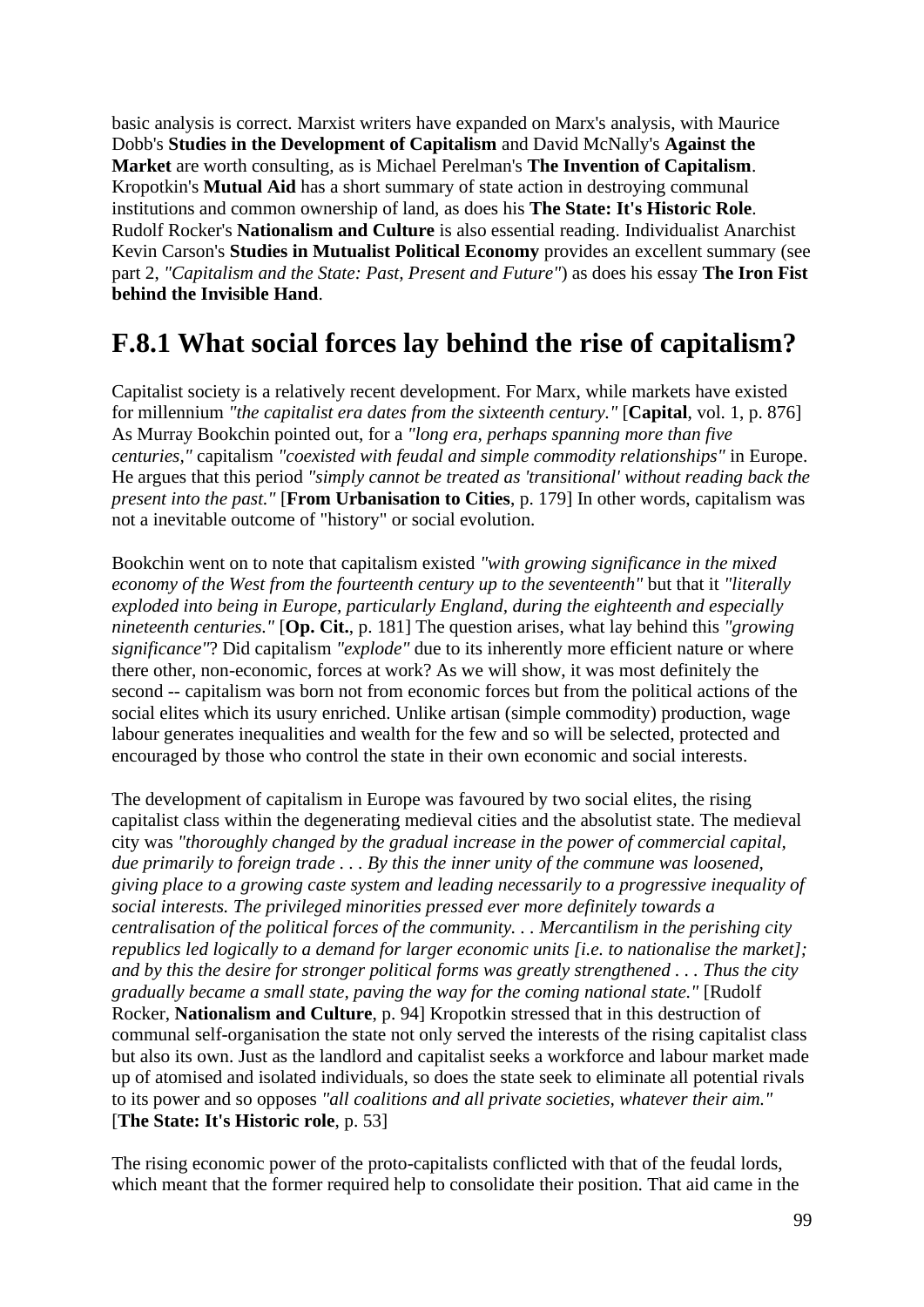form of the monarchical state which, in turn, needed support against the feudal lords. With the force of absolutism behind it, capital could start the process of increasing its power and influence by expanding the "market" through state action. This use of state coercion was required because, as Bookchin noted, *"[i]n every pre-capitalist society, countervailing forces . . . existed to restrict the market economy. No less significantly, many pre-capitalist societies raised what they thought were insuperable obstacles to the penetration of the State into social life."* He noted the *"power of village communities to resist the invasion of trade and despotic political forms into society's abiding communal substrate."* State violence was required to break this resistance and, unsurprisingly the *"one class to benefit most from the rising nationstate was the European bourgeoisie . . . This structure . . . provided the basis for the next great system of labour mobilisation: the factory."* [**The Ecology of Freedom**, pp. 207-8 and p. 336] The absolutist state, noted Rocker, *"was dependent upon the help of these new economic forces, and vice versa* and so it *"at first furthered the plans of commercial capital"* as its coffers were filled by the expansion of commerce. Its armies and fleets *"contributed to the expansion of industrial production because they demanded a number of things for whose large-scale production the shops of small tradesmen were no longer adapted. Thus gradually arose the so-called manufactures, the forerunners of the later large industries."* [**Op. Cit.**, pp. 117-8] As such, it is impossible to underestimate the role of state power in creating the preconditions for both agricultural and industrial capitalism.

Some of the most important state actions from the standpoint of early industry were the socalled Enclosure Acts, by which the "commons" -- the free farmland shared communally by the peasants in most rural villages -- was "enclosed" or incorporated into the estates of various landlords as private property (see [section F.8.3\)](sectionF.html#secf83). This ensured a pool of landless workers who had no option but to sell their labour to landlords and capitalists. Indeed, the widespread independence caused by the possession of the majority of households of land caused the rising class of capitalists to complain, as one put it, *"that men who should work as wage-labourers cling to the soil, and in the naughtiness of their hearts prefer independence as squatters to employment by a master."* [quoted by Allan Engler, **The Apostles of Greed**, p. 12] Once in service to a master, the state was always on hand to repress any signs of *"naughtiness"* and *"independence"* (such as strikes, riots, unions and the like). For example, Seventeenth century France saw a *"number of decrees . . . which forbade workers to change their employment or which prohibited assemblies of workers or strikes on pain of corporal punishment or even death. (Even the Theological Faculty of the University of Paris saw fit to pronounce solemnly against the sin of workers' organisation)."* [Maurice Dobb, **Studies in Capitalism Development**, p. 160]

In addition, other forms of state aid ensured that capitalist firms got a head start, so ensuring their dominance over other forms of work (such as co-operatives). A major way of creating a pool of resources that could be used for investment was the use of mercantilist policies which used protectionist measures to enrich capitalists and landlords at the expense of consumers and their workers. For example, one of most common complaints of early capitalists was that workers could not turn up to work regularly. Once they had worked a few days, they disappeared as they had earned enough money to live on. With higher prices for food, caused by protectionist measures, workers had to work longer and harder and so became accustomed to factory labour. In addition, mercantilism allowed native industry to develop by barring foreign competition and so allowed industrialists to reap excess profits which they could then use to increase their investments. In the words of Marxist economic historian Maurice Dobb: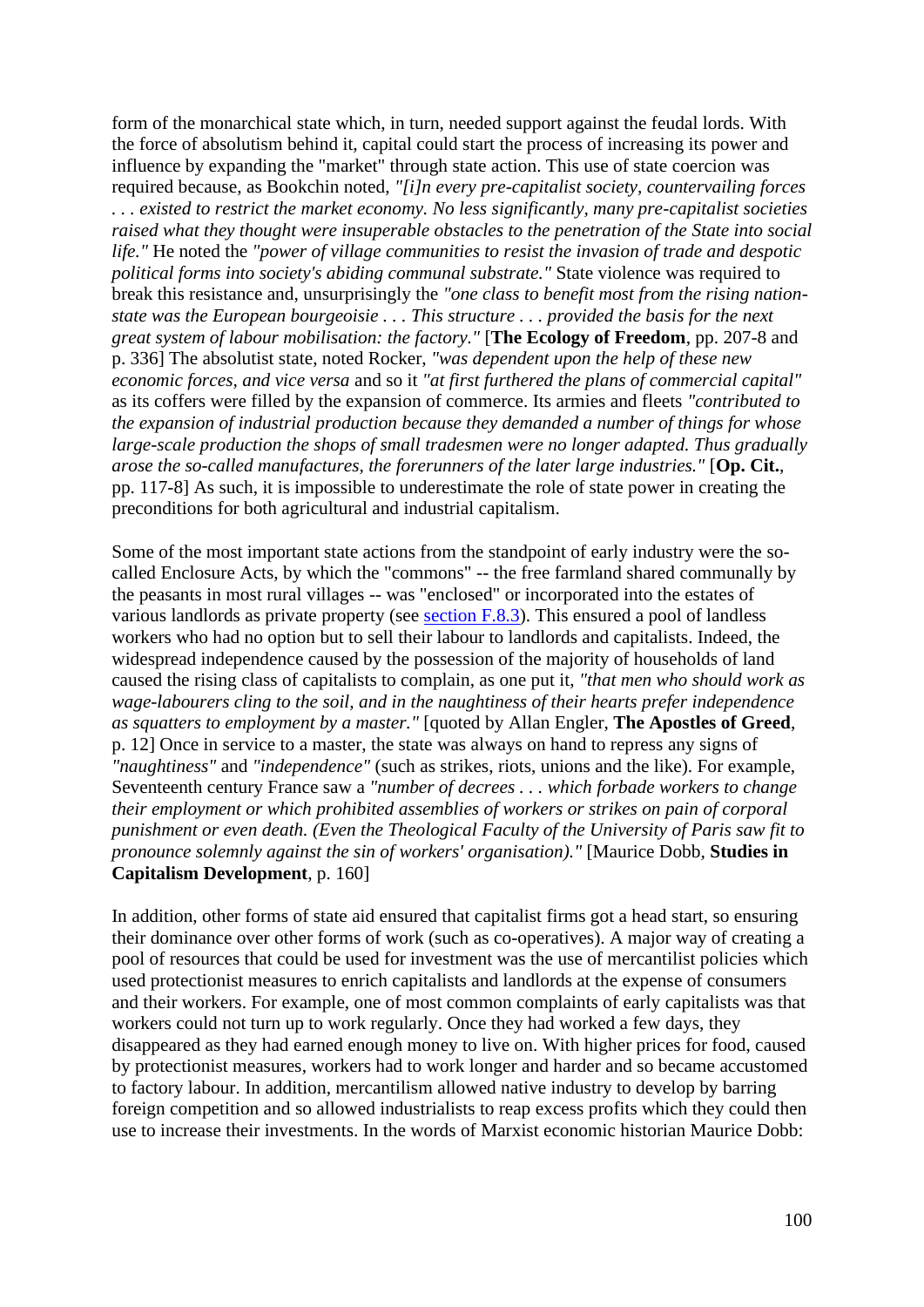*"In short, the Mercantile System was a system of State-regulated exploitation through trade which played a highly important rule in the adolescence of capitalist industry: it was essentially the economic policy of an age of primitive accumulation."* [**Op. Cit.**, p. 209]

As Rocker summarises, *"when absolutism had victoriously overcome all opposition to national unification, by its furthering of mercantilism and economic monopoly it gave the whole social evolution a direction which could only lead to capitalism."* [**Op. Cit.**, pp. 116-7]

Mercantilist policies took many forms, including the state providing capital to new industries, exempting them from guild rules and taxes, establishing monopolies over local, foreign and colonial markets, and granting titles and pensions to successful capitalists. In terms of foreign trade, the state assisted home-grown capitalists by imposing tariffs, quotas, and prohibitions on imports. They also prohibited the export of tools and technology as well as the emigration of skilled workers to stop competition (this applied to any colonies a specific state may have had). Other policies were applied as required by the needs of specific states. For example, the English state imposed a series of Navigation Acts which forced traders to use English ships to visit its ports and colonies (this destroyed the commerce of Holland, its chief rival). Nor should the impact of war be minimised, with the demand for weapons and transportation (including ships) injecting government spending into the economy. Unsurprisingly, given this favouring of domestic industry at the expense of its rivals and the subject working class population the mercantilist period was one of generally rapid growth, particularly in England.

As we discussed in [section C.10,](sectionC.html#secc10) some kind of mercantilism has always been required for a country to industrialise. Over all, as economist Paul Ormerod puts it, the *"advice to follow pure free-market polices seems . . . to be contrary to the lessons of virtually the whole of economic history since the Industrial Revolution . . . every country which has moved into . . . strong sustained growth . . . has done so in outright violation of pure, free-market principles."* These interventions include the use of *"tariff barriers"* to protect infant industries, *"government subsidies"* and *"active state intervention in the economy."* He summarises: *"The model of entrepreneurial activity in the product market, with judicious state support plus repression in the labour market, seems to be a good model of economic development."* [**The Death of Economics**, p. 63]

Thus the social forces at work creating capitalism was a combination of capitalist activity and state action. But without the support of the state, it is doubtful that capitalist activity would have been enough to generate the initial accumulation required to start the economic ball rolling. Hence the necessity of Mercantilism in Europe and its modified cousin of state aid, tariffs and "homestead acts" in America.

#### **F.8.2 What was the social context of the statement "laissez-faire?"**

The honeymoon of interests between the early capitalists and autocratic kings did not last long. *"This selfsame monarchy, which for weighty reasons sought to further the aims of commercial capital and was. . . itself aided in its development by capital, grew at last into a crippling obstacle to any further development of European industry."* [Rudolf Rocker, **Nationalism and Culture**, p. 117]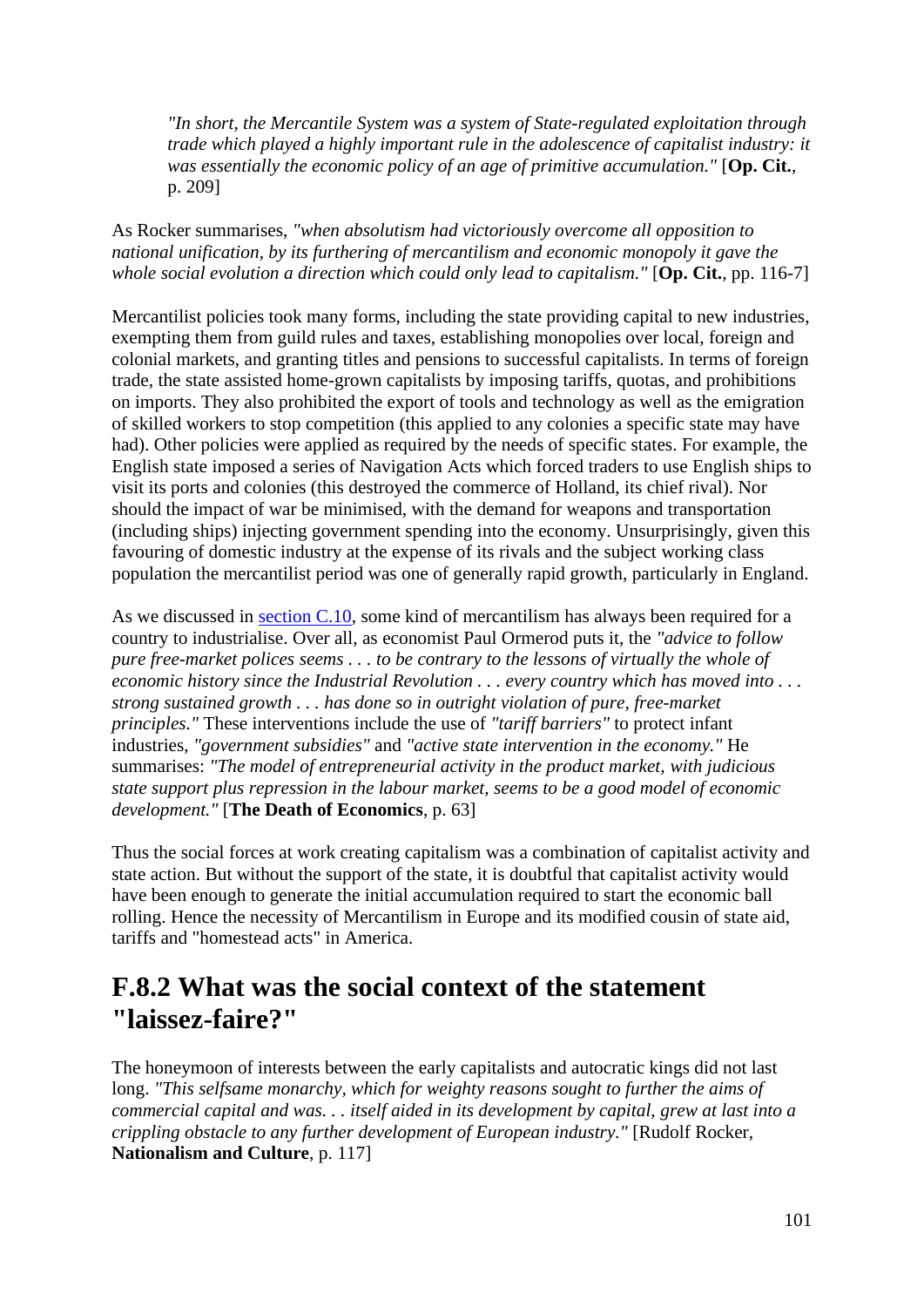This is the social context of the expression *"laissez-faire"* -- a system which has outgrown the supports that protected it in its early stages. Just as children eventually rebel against the protection and rules of their parents, so the capitalists rebelled against the over-bearing support of the absolutist state. Mercantilist policies favoured some industries and harmed the growth of others. The rules and regulations imposed upon those it did favour reduced the flexibility of capitalists to changing environments. As Rocker argues, *"no matter how the absolutist state strove, in its own interest, to meet the demands of commerce, it still put on industry countless fetters which became gradually more and more oppressive . . . [it] became an unbearable burden . . . which paralysed all economic and social life."* [**Op. Cit.**, p. 119] All in all, mercantilism became more of a hindrance than a help and so had to be replaced. With the growth of economic and social power by the capitalist class, this replacement was made easier. As Errico Malatesta notes:

*"The development of production, the vast expansion of commerce, the immeasurable power assumed by money . . . have guaranteed this supremacy [of economic power over political power] to the capitalist class which, no longer content with enjoying the support of the government, demanded that government arise from its own ranks. A government which owed its origin to the right of conquest . . . though subject by existing circumstances to the capitalist class, went on maintaining a proud and contemptuous attitude towards its now wealthy former slaves, and had pretensions to independence of domination. That government was indeed the defender, the property owners' gendarme, but the kind of gendarmes who think they are somebody, and behave in an arrogant manner towards the people they have to escort and defend, when they don't rob or kill them at the next street corner; and the capitalist class got rid of it . . . and replac[ed] it by a government of its own choosing, at all times under its control and specifically organised to defend that class against any possible demands by the disinherited."* [**Anarchy**, pp. 22-3]

Malatesta here indicates the true meaning of *"leave us alone,"* or *"laissez-faire."* The **absolutist** state (not "the state" per se) began to interfere with capitalists' profit-making activities and authority, so they determined that it had to go -- which the rising capitalist class did when they utilised such popular movements as the English, French and American revolutions. In such circumstances, when the state is not fully controlled by the capitalist class, then it makes perfect sense to oppose state intervention no matter how useful it may have been in the past -- a state run by aristocratic and feudal landlords does not produce class legislation in quite the right form. That changes when members of the capitalist class hold state power and when the landlords start acting more like rural capitalists and, unsurprisingly, laissez-faire was quickly modified and then abandoned once capitalists could rely on a *capitalist* state to support and protect its economic power within society.

When capitalism had been rid of unwanted interference by the hostile use of state power by non-capitalist classes then laissez-faire had its utility (just as it has its utility today when attacking social welfare). Once this had been accomplished then state intervention in society was encouraged and applauded by capitalists. *"It is ironic that the main protagonists of the State, in its political and administrative authority, were the middle-class Utilitarians, on the other side of whose Statist banner were inscribed the doctrines of economic Laissez Faire."* [E.P. Thompson, **The Making of the English Working Class**, p. 90] Capitalists simply wanted **capitalist** states to replace monarchical states, so that heads of government would follow state economic policies regarded by capitalists as beneficial to their class as a whole. And as development economist Lance Taylor argues: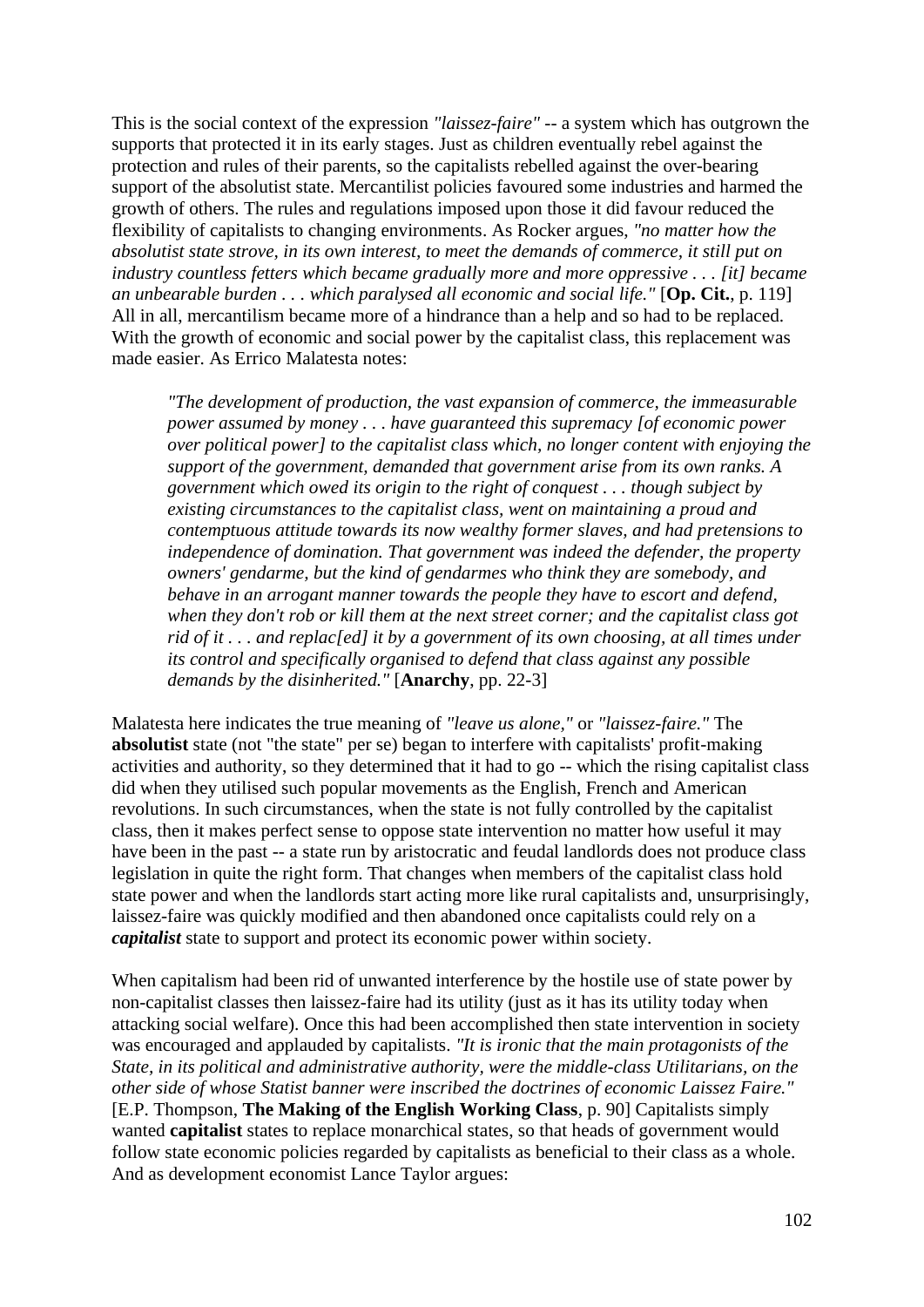*"In the long run, there are no laissez-faire transitions to modern economic growth. The state has always intervened to create a capitalist class, and then it has to regulate the capitalist class, and then the state has to worry about being taken over by the capitalist class, but the state has always been there."* [quoted by Noam Chomsky, **Year 501**, p. 104]

In order to attack mercantilism, the early capitalists had to ignore the successful impact of its policies in developing industry and a "store of wealth" for future economic activity. As William Lazonick points out, *"the political purpose of [Adam Smith's] the Wealth of Nations was to attack the mercantilist institutions that the British economy had built up over the previous two hundred years. Yet in proposing institutional change, Smith lacked a dynamic historical analysis. In his attack on these institutions, Smith might have asked why the extent of the world market available to Britain in the late eighteenth century was so uniquely under British control. If Smith had asked this 'big question,' he might have been forced to grant credit for Britain's extent of the world market to the very mercantilist institutions he was attacking."* Moreover, he *"might have recognised the integral relation between economic and political power in the rise of Britain to international dominance."* Overall, *"[w]hat the British advocates of laissez-faire neglected to talk about was the role that a system of national power had played in creating conditions for Britain to embark on its dynamic development path . . . They did not bother to ask how Britain had attained th[e] position [of 'workshop of the world'], while they conveniently ignored the on going system of national power -- the British Empire -- that . . . continued to support Britain's position."* [**Business Organisation and the Myth of the Market Economy**, p. 2, p. 3 and p.5]

Similar comments are applicable to American supporters of laissez faire who fail to notice that the "traditional" American support for world-wide free trade is quite a recent phenomenon. It started only at the end of the Second World War (although, of course, **within** America military Keynesian policies were utilised). While American industry was developing, the state and capitalist class had no time for laissez-faire (see [section F.8.5](sectionF.html#secf85) for details). After it had grown strong, the United States began preaching laissez-faire to the rest of the world -- and began to kid itself about its own history, believing its slogans about laissez-faire as the secret of its success. Yet like all other successful industrialisers, the state could aid capitalists directly and indirectly (via tariffs, land policy, repression of the labour movement, infrastructure subsidy and so on) and it would "leave them alone" to oppress and exploit workers, exploit consumers, build their industrial empires and so forth.

Takis Fotopoules indicates that the social forces at work in "freeing" the market did not represent a "natural" evolution towards freedom:

*"Contrary to what liberals and Marxists assert, marketisation of the economy was not just an evolutionary process, following the expansion of trade under mercantilism . . . modern [i.e. capitalist] markets did not evolve out of local markets and/or markets for foreign goods . . . the nation-state, which was just emerging at the end of the Middle Ages, played a crucial role creating the conditions for the 'nationalisation' of the market . . . and . . . by freeing the market from effective social control."* [*"The Nationstate and the Market"*, pp. 37-80 **Society and Nature**, Vol. 2, No. 2, pp. 44-45]

The "freeing" of the market means freeing those who "own" most of the market (i.e. the wealthy elite) from *"effective social control,"* but the rest of society was not as lucky. Kropotkin makes a similar point: *"While giving the capitalist any degree of free scope to*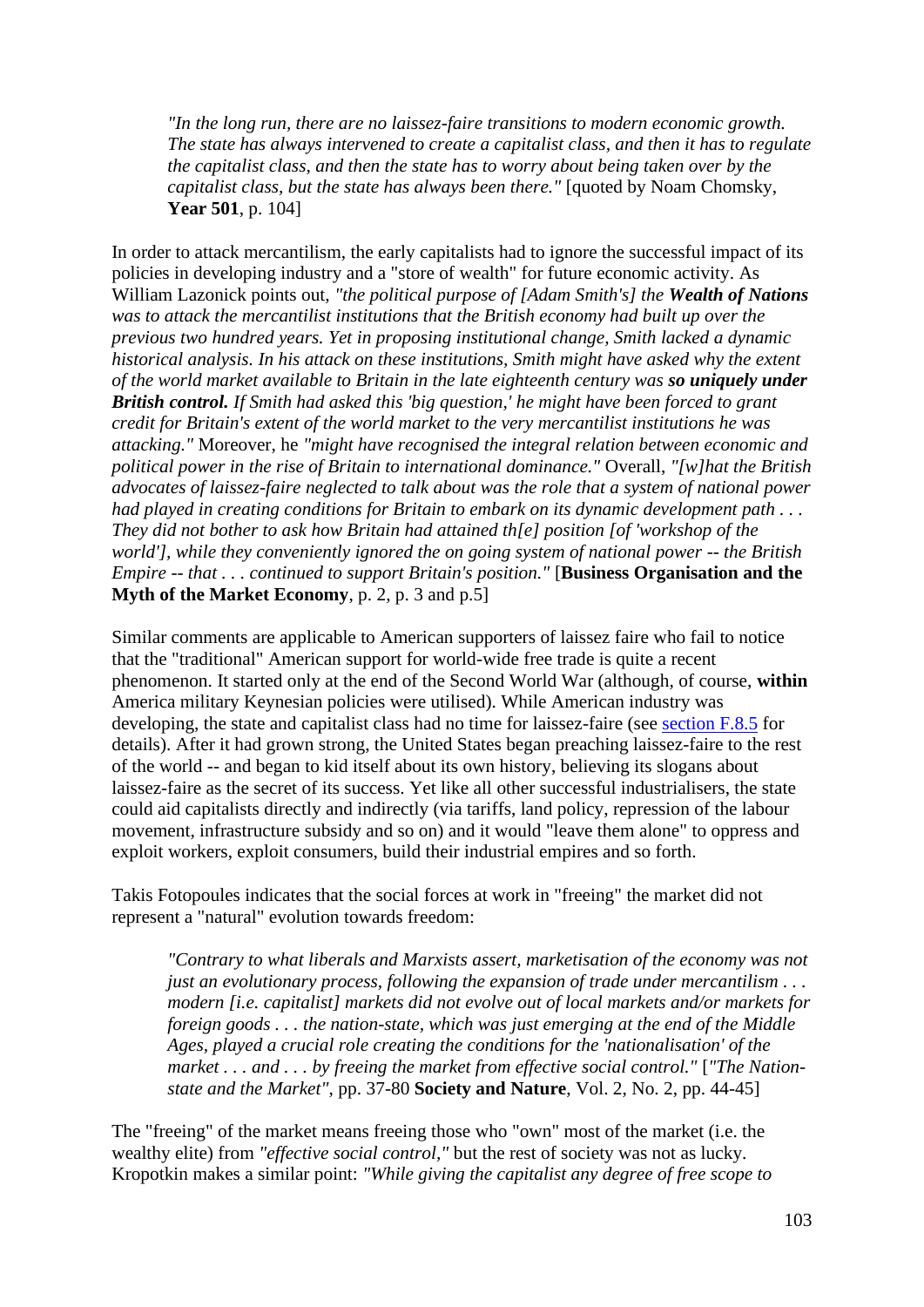*amass his wealth at the expense of the helpless labourers, the government has nowhere and never . . . afforded the labourers the opportunity 'to do as they pleased'."* [**Anarchism**, p. 182]

So, the expression "laissez-faire" dates from the period when capitalists were objecting to the restrictions that helped create them in the first place. It has little to do with freedom as such and far more to do with the needs of capitalist power and profits. It should also be remembered that at this time the state was run by the rich and for the rich. Elections, where they took place, involved the wealthiest of male property owners. This meant there were two aspects in the call for laissez-faire. On the one hand, by the elite to eliminate regulations and interventions they found burdensome and felt unnecessary as their social position was secure by their economic power (mercantilism evolved into capitalism proper when market power was usually sufficient to produce dependency and obedience as the working class had been successfully dispossessed from the land and the means of production). On the other, serious social reformers (like Adam Smith) who recognised that the costs of such elite inspired state regulations generally fell on working class people. The moral authority of the latter was used to bolster the desire of the former to maximise their wealth by imposing costs of others (workers, customers, society and the planet's eco-system) with the state waiting in the wings to support them as and when required.

Unsurprising, working class people recognised the hypocrisy of this arrangement (even if most modern-day right-"libertarians" do not and provide their services justifying the actions and desires of repressive and exploitative oligarchs seeking monopolistic positions). They turned to political and social activism seeking to change a system which saw economic and political power reinforce each other. Some (like the Chartists and Marxists) argued for political reforms to generalise democracy into genuine one person, one vote. In this way, political liberty would be used to end the worse excesses of so-called "economic liberty" (i.e., capitalist privilege and power). Others (like mutualists) aimed at economic reforms which ensure that the capitalist class would be abolished by means of genuine economic freedom. Finally, most other anarchists argued that revolutionary change was required as the state and capitalism were so intertwined that both had to be ended at the same time. However, the struggle against state power always came from the general population. As Murray Bookchin argued, it is an error to depict this *"revolutionary era and its democratic aspirations as 'bourgeois,' an imagery that makes capitalism a system more committed to freedom, or even ordinary civil liberties, than it was historically."* [**From Urbanisation to Cities**, p. 180f] While the capitalist class may have benefited from such popular movements as the English, American and French revolutions but these revolutions were not led, never mind started or fought, by the bourgeoisie.

Not much as changed as capitalists are today seeking maximum freedom from the state to ensure maximum authority over their wage slaves and society. The one essential form of support the "Libertarian" right wants the state (or "defence" firms) to provide capitalism is the enforcement of property rights -- the right of property owners to "do as they like" on their own property, which can have obvious and extensive social impacts. What "libertarian" capitalists object to is attempts by others -- workers, society as a whole, the state, etc. -- to interfere with the authority of bosses. That this is just the defence of privilege and power (and **not** freedom) has been discussed in [section B](sectionB.html) and elsewhere in [section F,](sectionF.html) so we will not repeat ourselves here. Samuel Johnson once observed that *"we hear the loudest yelps for liberty among the drivers of Negroes."* [quoted by Noam Chomsky, **Year 501**, p. 141] Our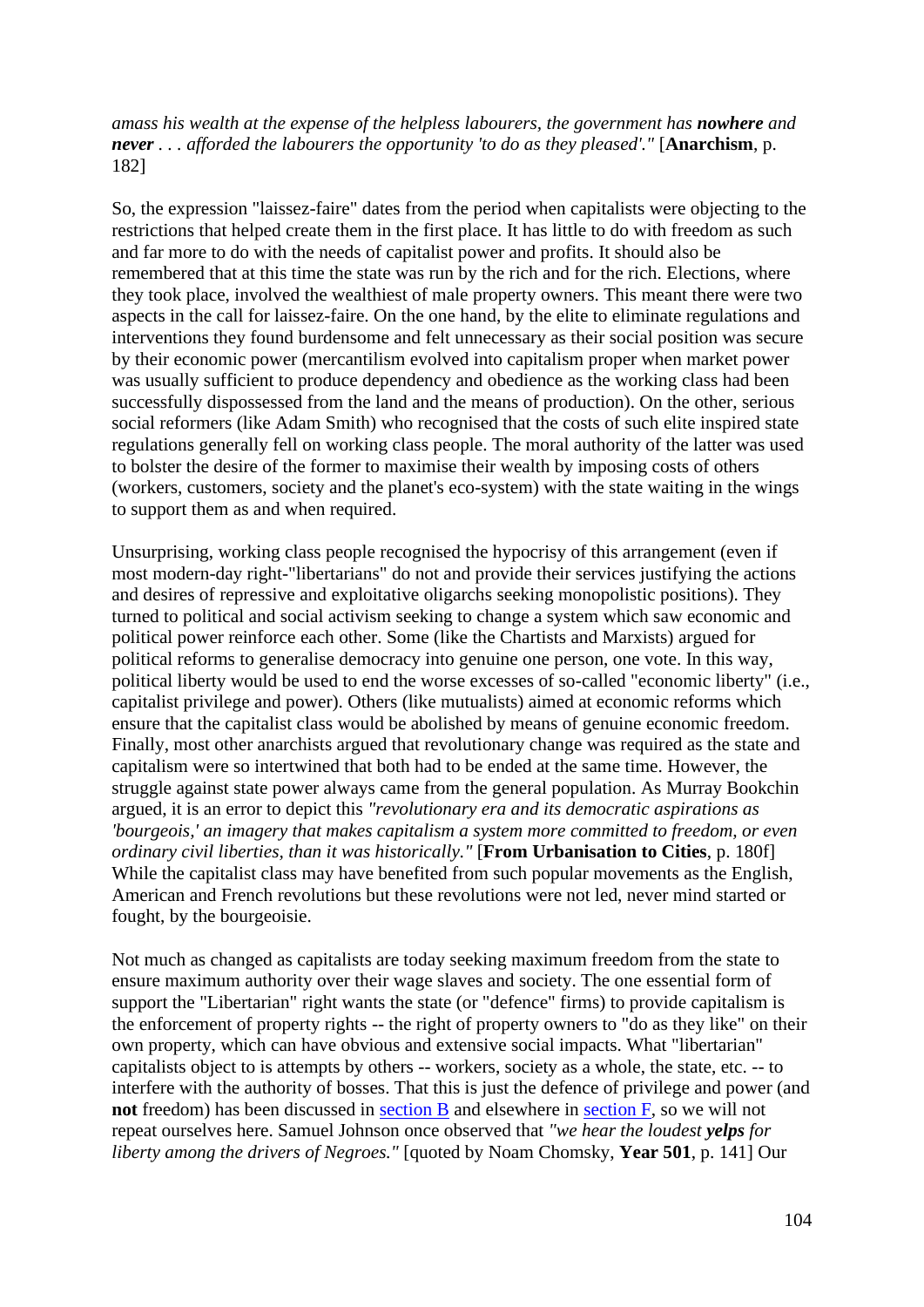modern "libertarian" capitalist drivers of wage-slaves are yelping for exactly the same kind of "liberty."

## **F.8.3 What other forms did state intervention in creating capitalism take?**

Beyond being a paymaster for new forms of production and social relations as well as defending the owners' power, the state intervened economically in other ways as well. As we noted in [section B.2.5,](sectionB.html#secb25) the state played a key role in transforming the law codes of society in a capitalistic fashion, ignoring custom and common law when it was convenient to do so. Similarly, the use of tariffs and the granting of monopolies to companies played an important role in accumulating capital at the expense of working people, as did the breaking of unions and strikes by force.

However, one of the most blatant of these acts was the enclosure of common land. In Britain, by means of the Enclosure Acts, land that had been freely used by poor peasants was claimed by large landlords as private property. As socialist historian E.P. Thompson summarised, *"the social violence of enclosure consisted . . . in the drastic, total imposition upon the village of capitalist property-definitions."* [**The Making of the English Working Class**, pp. 237-8] Property rights, which favoured the rich, replaced the use rights and free agreement that had governed peasants use of the commons. Unlike use rights, which rest in the individual, property rights require state intervention to create and maintain. *"Parliament and law imposed capitalist definitions to exclusive property in land,"* Thompson notes. This process involved ignoring the wishes of those who used the commons and repressing those who objected. Parliament was, of course, run by and for the rich who then simply *"observed the rules which they themselves had made."* [**Customs in Common**, p. 163]

Unsurprisingly, many landowners would become rich through the enclosure of the commons, heaths and downland while many ordinary people had a centuries old right taken away. Land enclosure was a gigantic swindle on the part of large landowners. In the words of one English folk poem written in 1764 as a protest against enclosure:

> *They hang the man, and flog the woman, That steals the goose from off the common; But let the greater villain loose, That steals the common from the goose.*

It should be remembered that the process of enclosure was not limited to just the period of the industrial revolution. As Colin Ward notes, *"in Tudor times, a wave of enclosures by landowners who sought to profit from the high price of wool had deprived the commoners of their livelihood and obliged them to seek work elsewhere or become vagrants or squatters on the wastes on the edges of villages."* [**Cotters and Squatters**, p. 30] This first wave increased the size of the rural proletariat who sold their labour to landlords. Nor should we forget that this imposition of capitalist property rights did not imply that it was illegal. As Michael Perelman notes,*"[f]ormally, this dispossession was perfectly legal. After all, the peasants did not have property rights in the narrow sense. They only had traditional rights. As markets evolved, first land-hungry gentry and later the bourgeoisie used the state to create a legal structure to abrogate these traditional rights."* [**The Invention of Capitalism**, pp. 13-4]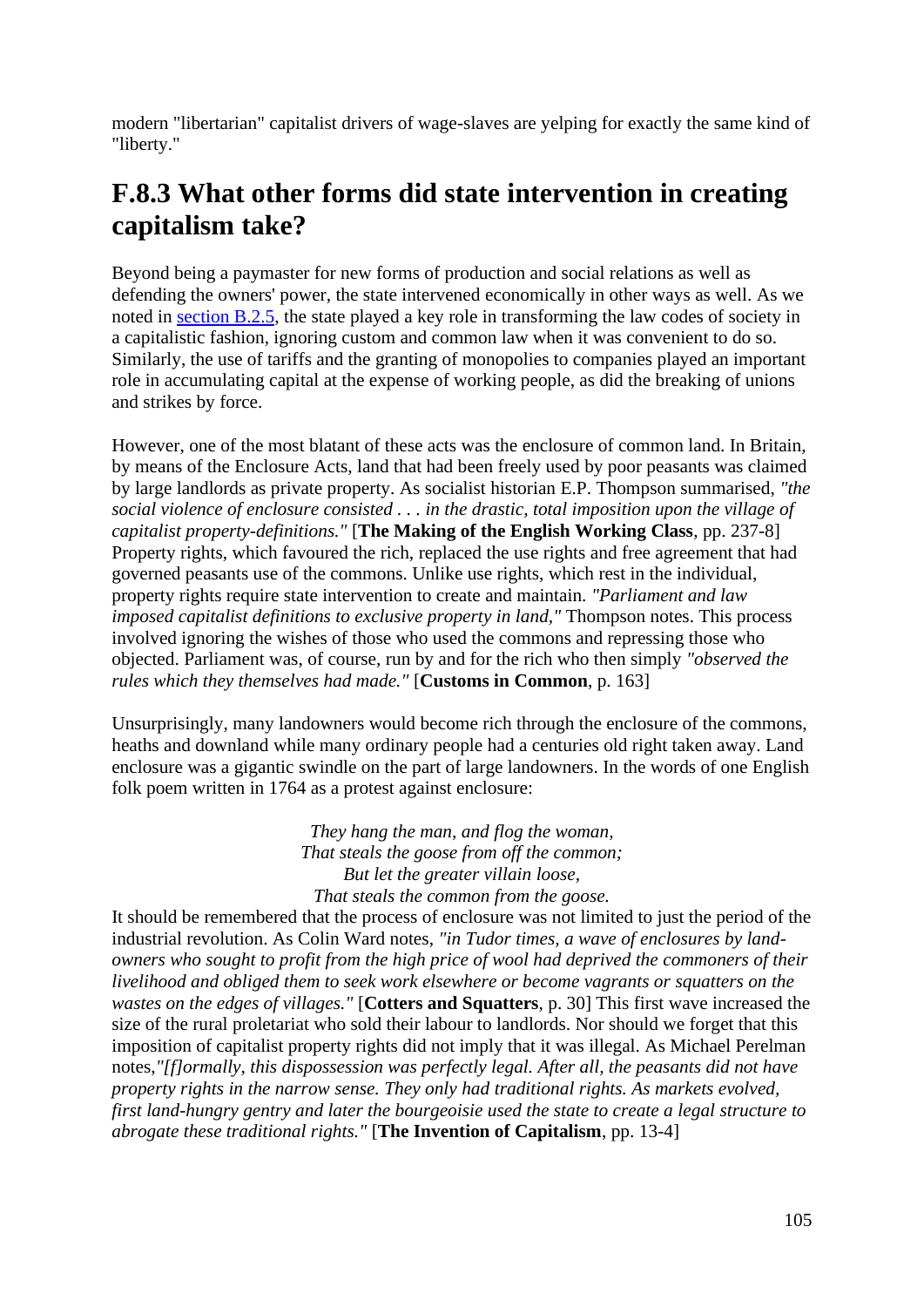While technically legal as the landlords made the law, the impact of this stealing of the land should not be under estimated. Without land, you cannot live and have to sell your liberty to others. This places those with capital at an advantage, which will tend to increase, rather than decrease, the inequalities in society (and so place the landless workers at an increasing disadvantage over time). This process can be seen from early stages of capitalism. With the enclosure of the land an agricultural workforce was created which had to travel where the work was. This influx of landless ex-peasants into the towns ensured that the traditional guild system crumbled and was transformed into capitalistic industry with bosses and wage slaves rather than master craftsmen and their journeymen. Hence the enclosure of land played a key role, for *"it is clear that economic inequalities are unlikely to create a division of society into an employing master class and a subject wage-earning class, unless access to the means of production, including land, is by some means or another barred to a substantial section of the community."* [Maurice Dobb, **Studies in Capitalist Development**, p. 253]

The importance of access to land is summarised by this limerick by the followers of Henry George (a 19th century writer who argued for a *"single tax"* and the nationalisation of land). The Georgites got their basic argument on the importance of land down these few, excellent, lines:

> *A college economist planned To live without access to land He would have succeeded But found that he needed Food, shelter and somewhere to stand.*

Thus anarchists concern over the *"land monopoly"* of which the Enclosure Acts were but one part. The land monopoly, to use Tucker's words, *"consists in the enforcement by government of land titles which do not rest upon personal occupancy and cultivation."* [**The Anarchist Reader**, p. 150] So it should be remembered that common land did **not** include the large holdings of members of the feudal aristocracy and other landlords. This helped to artificially limit available land and produce a rural proletariat just as much as enclosures.

It is important to remember that wage labour first developed on the land and it was the protection of land titles of landlords and nobility, combined with enclosure, that meant people could not just work their own land. The pressing economic circumstances created by enclosing the land and enforcing property rights to large estates ensured that capitalists did not have to point a gun at people's heads to get them to work long hours in authoritarian, dehumanising conditions. In such circumstances, when the majority are dispossessed and face the threat of starvation, poverty, homelessness and so on, "initiation of force" is **not required.** But guns **were** required to enforce the system of private property that created the labour market in the first place, to enclosure common land and protect the estates of the nobility and wealthy.

By decreasing the availability of land for rural people, the enclosures destroyed workingclass independence. Through these Acts, innumerable peasants were excluded from access to their former means of livelihood, forcing them to seek work from landlords or to migrate to the cities to seek work in the newly emerging factories of the budding industrial capitalists who were thus provided with a ready source of cheap labour. The capitalists, of course, did not describe the results this way, but attempted to obfuscate the issue with their usual rhetoric about civilisation and progress. Thus John Bellers, a 17th-century supporter of enclosures, claimed that commons were *"a hindrance to Industry, and . . . Nurseries of Idleness and*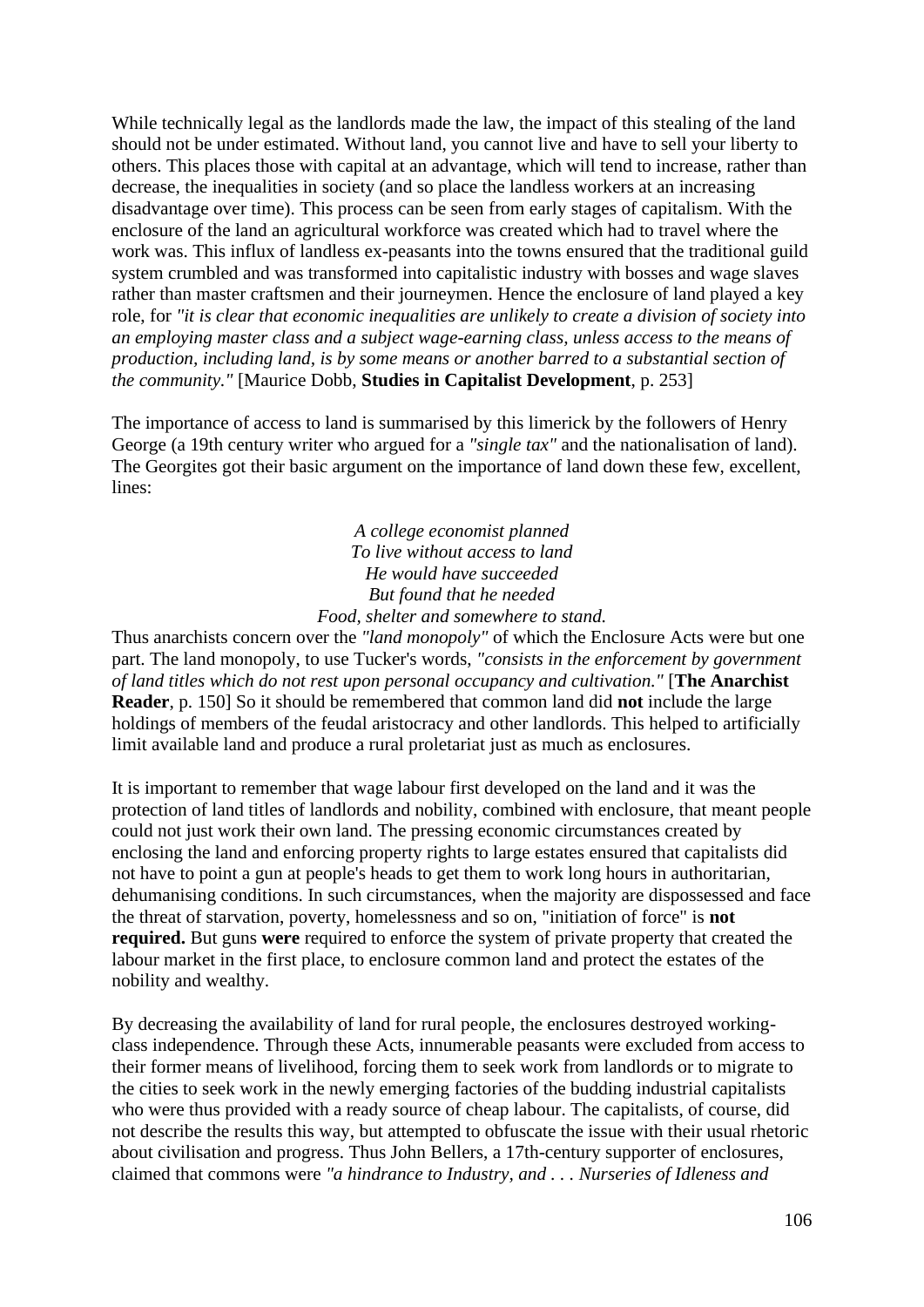*Insolence."* The *"forests and great Commons make the Poor that are upon them too much like the indians."* [quoted by Thompson, **Op. Cit.**, p. 165] Elsewhere Thompson argues that the commons *"were now seen as a dangerous centre of indiscipline . . . Ideology was added to self-interest. It became a matter of public-spirited policy for gentlemen to remove cottagers from the commons, reduce his labourers to dependence."* [**The Making of the English Working Class**, pp. 242-3] David McNally confirms this, arguing *"it was precisely these elements of material and spiritual independence that many of the most outspoken advocates of enclosure sought to destroy."* Eighteenth-century proponents of enclosure *"were remarkably forthright in this respect. Common rights and access to common lands, they argued, allowed a degree of social and economic independence, and thereby produced a lazy, dissolute mass of rural poor who eschewed honest labour and church attendance . . . Denying such people common lands and common rights would force them to conform to the harsh discipline imposed by the market in labour."* [**Against the Market**, p. 19]

The commons gave working-class people a degree of independence which allowed them to be "insolent" to their betters. This had to be stopped, as it undermined to the very roots of authority relationships within society. The commons **increased** freedom for ordinary people and made them less willing to follow orders and accept wage labour. The reference to "Indians" is important, as the independence and freedom of Native Americans is well documented. The common feature of both cultures was communal ownership of the means of production and free access to it (usufruct). This is discussed further in section I.7 [\(Won't](sectionI.html#seci7)  [Libertarian Socialism destroy individuality?\)](sectionI.html#seci7). As Bookchin stressed, the factory *"was not born from a need to integrate labour with modern machinery,"* rather it was to regulate labour and make it regular. For the *"irregularity, or 'naturalness,' in the rhythm and intensity of traditional systems of work contributed more towards the bourgeoisie's craze for social control and its savagely anti-naturalistic outlook than did the prices or earnings demanded by its employees. More than any single technical factor, this irregularity led to the rationalisation of labour under a single ensemble of rule, to a discipline of work and regulation of time that yielded the modern factory . . . the initial goal of the factory was to dominate labour and destroy the worker's independence from capital."* [**The Ecology of Freedom** p. 406]

Hence the pressing need to break the workers' ties with the land and so the *"loss of this independence included the loss of the worker's contact with food cultivation . . . To live in a cottage . . . often meant to cultivate a family garden, possibly to pasture a cow, to prepare one's own bread, and to have the skills for keeping a home in good repair. To utterly erase these skills and means of a livelihood from the worker's life became an industrial imperative."* Thus the worker's *"complete dependence on the factory and on an industrial labour market was a compelling precondition for the triumph of industrial society . . . The need to destroy whatever independent means of life the worker could garner . . . all involved the issue of reducing the proletariat to a condition of total powerlessness in the face of capital. And with that powerlessness came a supineness, a loss of character and community, and a decline in moral fibre."* [Bookchin, **Op. Cit.,**, pp. 406-7] Unsurprisingly, there was a positive association between enclosure and migration out of villages and a *"definite correlation . . . between the extent of enclosure and reliance on poor rates . . . parliamentary enclosure resulted in out-migration and a higher level of pauperisation."* Moreover, *"the standard of living was generally much higher in those areas where labourer managed to combine industrial work with farming . . . Access to commons meant that labourers could graze animals, gather wood, stones and gravel, dig coal, hunt and fish. These rights often made the difference between subsistence and abject poverty."* [David McNally, **Op. Cit.**, p.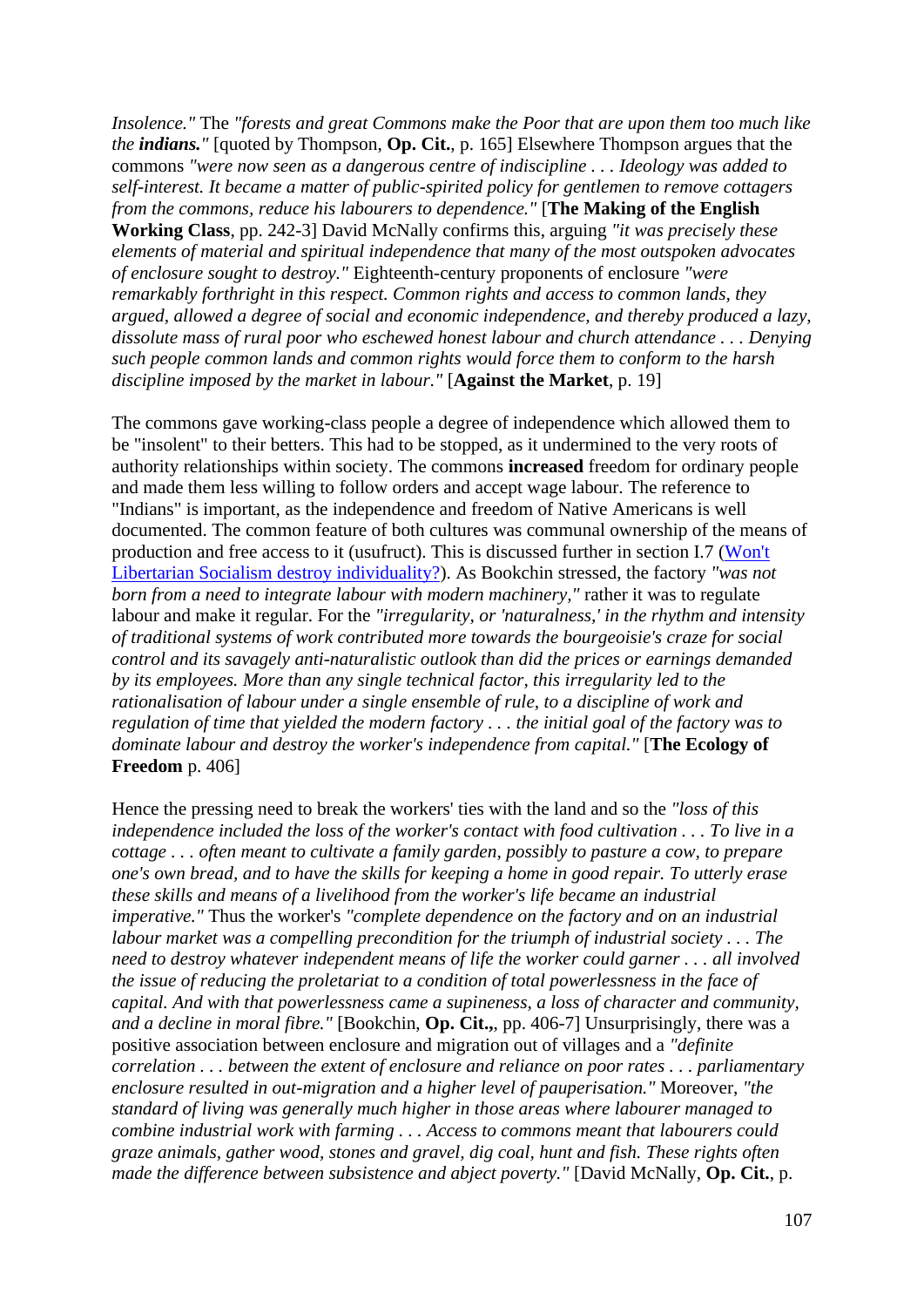14 and p. 18] Game laws also ensured that the peasantry and servants could not legally hunt for food as from the time of Richard II (1389) to 1831, no person could kill game unless qualified by estate or social standing.

The enclosure of the commons (in whatever form it took -- see [section F.8.5](sectionF.html#secf85) for the US equivalent) solved both problems -- the high cost of labour, and the freedom and dignity of the worker. The enclosures perfectly illustrate the principle that capitalism requires a state to ensure that the majority of people do not have free access to any means of livelihood and so must sell themselves to capitalists in order to survive. There is no doubt that if the state had "left alone" the European peasantry, allowing them to continue their collective farming practices ("collective farming" because, as Kropotkin shows, the peasants not only shared the land but much of the farm labour as well), capitalism could not have taken hold (see **Mutual Aid** for more on the European enclosures [pp. 184-189]). As Kropotkin notes, *"[i]nstances of commoners themselves dividing their lands were rare, everywhere the State coerced them to enforce the division, or simply favoured the private appropriation of their lands"* by the nobles and wealthy. Thus *"to speak of the natural death of the village community [or the commons] in virtue of economical law is as grim a joke as to speak of the natural death of soldiers slaughtered on a battlefield."* [**Mutual Aid**, p. 188 and p. 189]

Once a labour market **was** created by means of enclosure and the land monopoly, the state did **not** passively let it work. When market conditions favoured the working class, the state took heed of the calls of landlords and capitalists and intervened to restore the "natural" order. The state actively used the law to lower wages and ban unions of workers for centuries. In Britain, for example, after the Black Death there was a "servant" shortage. Rather than allow the market to work its magic, the landlords turned to the state and the result was *"the Statute of Labourers"* of 1351:

*"Whereas late against the malice of servants, which were idle, and not willing to serve after the pestilence, without taking excessive wages, it was ordained by our lord the king . . . that such manner of servants . . . should be bound to serve, receiving salary and wages, accustomed in places where they ought to serve in the twentieth year of the reign of the king that now is, or five or six years before; and that the same servants refusing to serve in such manner should be punished by imprisonment of their bodies . . . now forasmuch as it is given the king to understand in this present parliament, by the petition of the commonalty, that the said servants having no regard to the said ordinance, . . to the great damage of the great men, and impoverishing of all the said commonalty, whereof the said commonalty prayeth remedy: wherefore in the said parliament, by the assent of the said prelates, earls, barons, and other great men, and of the same commonalty there assembled, to refrain the malice of the said servants, be ordained and established the things underwritten."*

Thus state action was required because labourers had increased bargaining power and commanded higher wages which, in turn, led to inflation throughout the economy. In other words, an early version of the NAIRU (see section  $C.9$ ). In one form or another this statute remained in force right through to the 19th century (later versions made it illegal for employees to "conspire" to fix wages, i.e., to organise to demand wage increases). Such measures were particularly sought when the labour market occasionally favoured the working class. For example, *"[a]fter the Restoration [of the English Monarchy],"* noted Dobb, *"when labour-scarcity had again become a serious complaint and the propertied class had been soundly frightened by the insubordination of the Commonwealth years, the clamour for*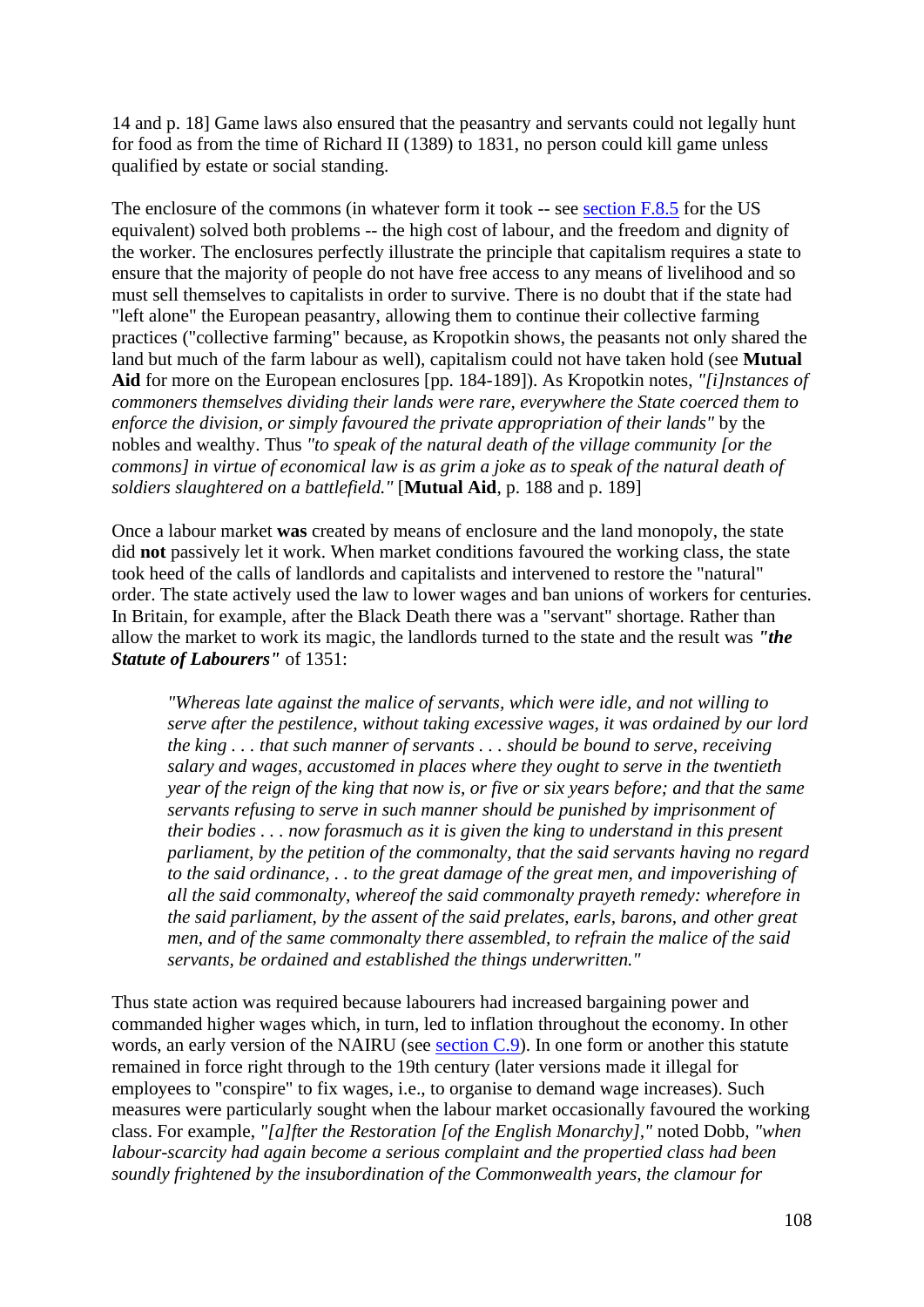*legislative interference to keep wages low, to drive the poor into employment and to extend the system of workhouses and 'houses of correction' and the farming out of paupers once more reached a crescendo."* The same occurred on Continental Europe. [**Op. Cit.**, p. 234]

So, time and again employers called on the state to provide force to suppress the working class, artificially lower wages and bolster their economic power and authority. While such legislation was often difficult to enforce and often ineffectual in that real wages did, over time, increase, the threat and use of state coercion would ensure that they did not increase as fast as they may otherwise have done. Similarly, the use of courts and troops to break unions and strikes helped the process of capital accumulation immensely. Then there were the various laws used to control the free movement of workers. *"For centuries,"* notes Colin Ward, *"the lives of the poor majority in rural England were dominated by the Poor law and its ramifications, like the Settlement Act of 1697 which debarred strangers from entering a parish unless they had a Settlement Certificate in which their home parish agreed to take them back if they became in need of poor relief. Like the Workhouse, it was a hated institution that lasted into the 20th century."* [**Op. Cit.**, p. 31]

As Kropotkin stressed, *"it was the State which undertook to settle . . . griefs"* between workers and bosses *"so as to guarantee a 'convenient' livelihood"* (convenient for the masters, of course). It also acted *"severely to prohibit all combinations . . . under the menace of severe punishments . . . Both in the town and in the village the State reigned over loose aggregations of individuals, and was ready to prevent by the most stringent measures the reconstitution of any sort of separate unions among them."* Workers who formed unions *"were prosecuted wholesale under the Master and Servant Act -- workers being summarily arrested and condemned upon a mere complaint of misbehaviour lodged by the master. Strikes were suppressed in an autocratic way . . . to say nothing of the military suppression of strike riots . . . To practice mutual support under such circumstances was anything but an easy task . . . After a long fight, which lasted over a hundred years, the right of combing together was conquered."* [**Mutual Aid**, p. 210 and p. 211] It took until 1813 until the laws regulating wages were repealed while the laws against combinations remained until 1825 (although that did not stop the Tolpuddle Martyrs being convicted of "administering an illegal oath" and deported to Tasmania in 1834). Fifty years later, the provisions of the statues of labourers which made it a civil action if the boss broke his contract but a criminal action if the worker broke it were repealed. Trade unions were given legal recognition in 1871 while, at the same time, another law limited what the workers could do in a strike or lockout. The British ideals of free trade never included freedom to organise.

(Luckily, by then, economists were at hand to explain to the workers that organising to demand higher wages was against their own self-interest. By a strange coincidence, all those laws against unions had actually **helped** the working class by enforcing the necessary conditions for perfect competition in labour market! What are the chances of that? Of course, while considered undesirable from the perspective of mainstream economists -- and, by strange co-incidence, the bosses -- unions are generally not banned these days but rather heavily regulated. The freedom loving, deregulating Thatcherites passed six Employment Acts between 1980 and 1993 restricting industrial action by requiring pre-strike ballots, outlawing secondary action, restricting picketing and giving employers the right to seek injunctions where there is doubt about the legality of action -- in the workers' interest, of course as, for some reason, politicians, bosses and economists have always known what best for trade unionists rather than the trade unionists themselves. And if they objected, well, that was what the state was for.)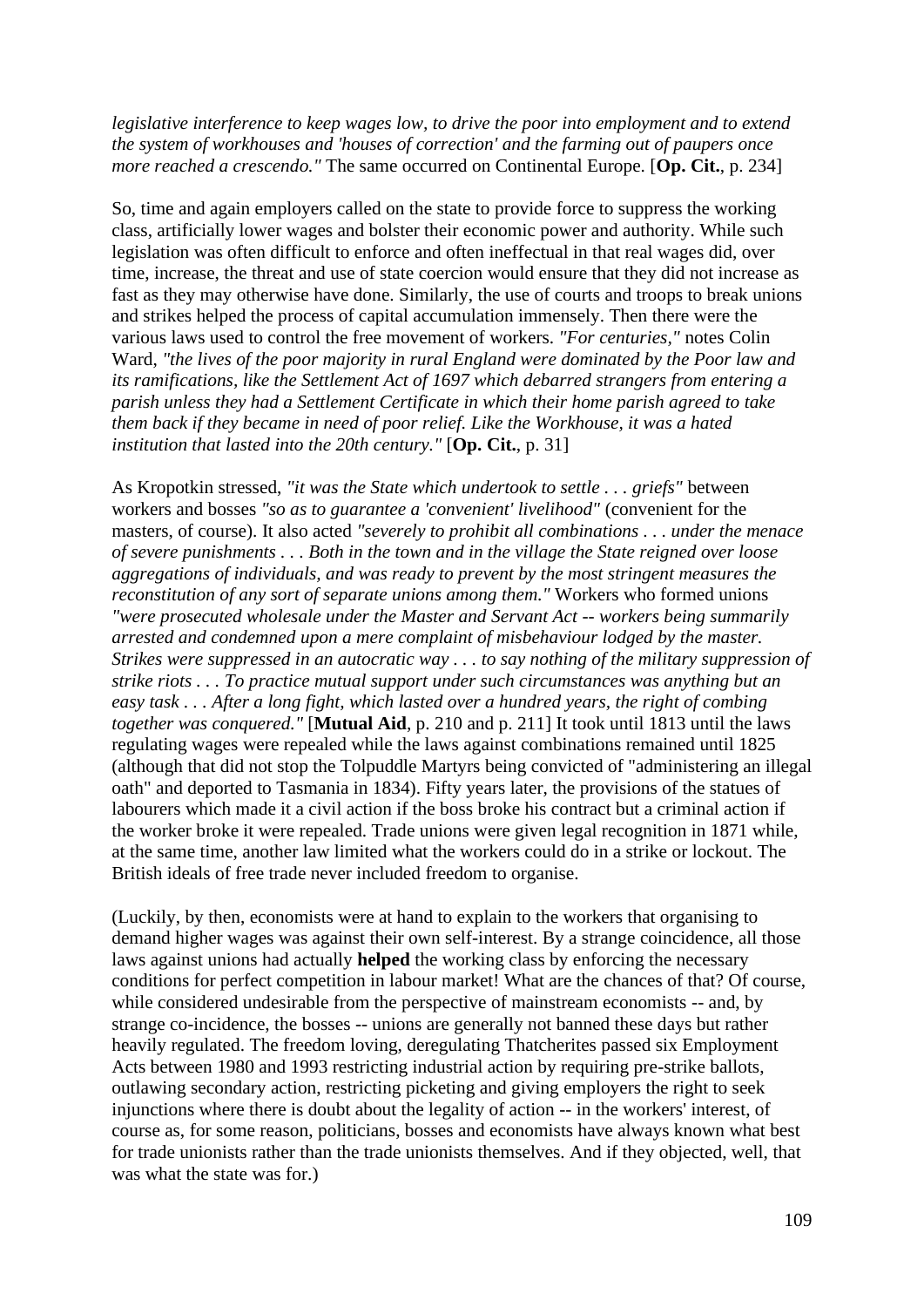So to anyone remotely familiar with working class history the notion that there could be an economic theory which ignores power relations between bosses and workers is a particularly self-serving joke. Economic relations always have a power element, even if only to protect the property and power of the wealthy -- the Invisible Hand always counts on a very visible Iron Fist when required. As Kropotkin memorably put it, the rise of capitalism has always seen the State *"tighten the screw for the worker"* and *"impos[ing] industrial serfdom."* So what the bourgeoisie *"swept away as harmful to industry"* was anything considered as *"useless and harmful"* but that class *"was at pains not to sweep away was the power of the State over industry, over the factory serf."* Nor should the role of public schooling be overlooked, within which *"the spirit of voluntary servitude was always cleverly cultivated in the minds of the young, and still is, in order to perpetuate the subjection of the individual to the State."* [**The State: Its Historic Role**, pp. 52-3 and p. 55] Such education also ensured that children become used to the obedience and boredom required for wage slavery.

Like the more recent case of fascist Chile, "free market" capitalism was imposed on the majority of society by an elite using the authoritarian state. This was recognised by Adam Smith when he opposed state intervention in **The Wealth of Nations**. In Smith's day, the government was openly and unashamedly an instrument of wealth owners. Less than 10 per cent of British men (and no women) had the right to vote. When Smith opposed state interference, he was opposing the imposition of wealth owners' interests on everybody else (and, of course, how "liberal", never mind "libertarian", is a political system in which the many follow the rules and laws set-down in the so-called interests of all by the few? As history shows, any minority given, or who take, such power **will** abuse it in their own interests). Today, the situation is reversed, with neo-liberals and right-"libertarians" opposing state interference in the economy (e.g. regulation of Big Business) so as to prevent the public from having even a minor impact on the power or interests of the elite. The fact that "free market" capitalism always requires introduction by an authoritarian state should make all honest "Libertarians" ask: How "free" is the "free market"?

## **F.8.4 Aren't the enclosures a socialist myth?**

The short answer is no, they are not. While a lot of historical analysis has been spent in trying to deny the extent and impact of the enclosures, the simple fact is (in the words of noted historian E.P. Thompson) enclosure *"was a plain enough case of class robbery, played according to the fair rules of property and law laid down by a parliament of property-owners and lawyers."* [**The Making of the English Working Class**, pp. 237-8]

The enclosures were one of the ways that the *"land monopoly"* was created. The land monopoly referred to feudal and capitalist property rights and ownership of land by (among others) the Individualist Anarchists. Instead of an *"occupancy and use"* regime advocated by anarchists, the land monopoly allowed a few to bar the many from the land -- so creating a class of people with nothing to sell but their labour. While this monopoly is less important these days in developed nations (few people know how to farm) it was essential as a means of consolidating capitalism. Given the choice, most people preferred to become independent farmers rather than wage workers (see [next section\)](sectionF.html#secf85). As such, the *"land monopoly"* involves more than simply enclosing common land but also enforcing the claims of landlords to areas of land greater than they can work by their own labour.

Needless to say, the titles of landlords and the state are generally ignored by supporters of capitalism who tend to concentrate on the enclosure movement in order to downplay its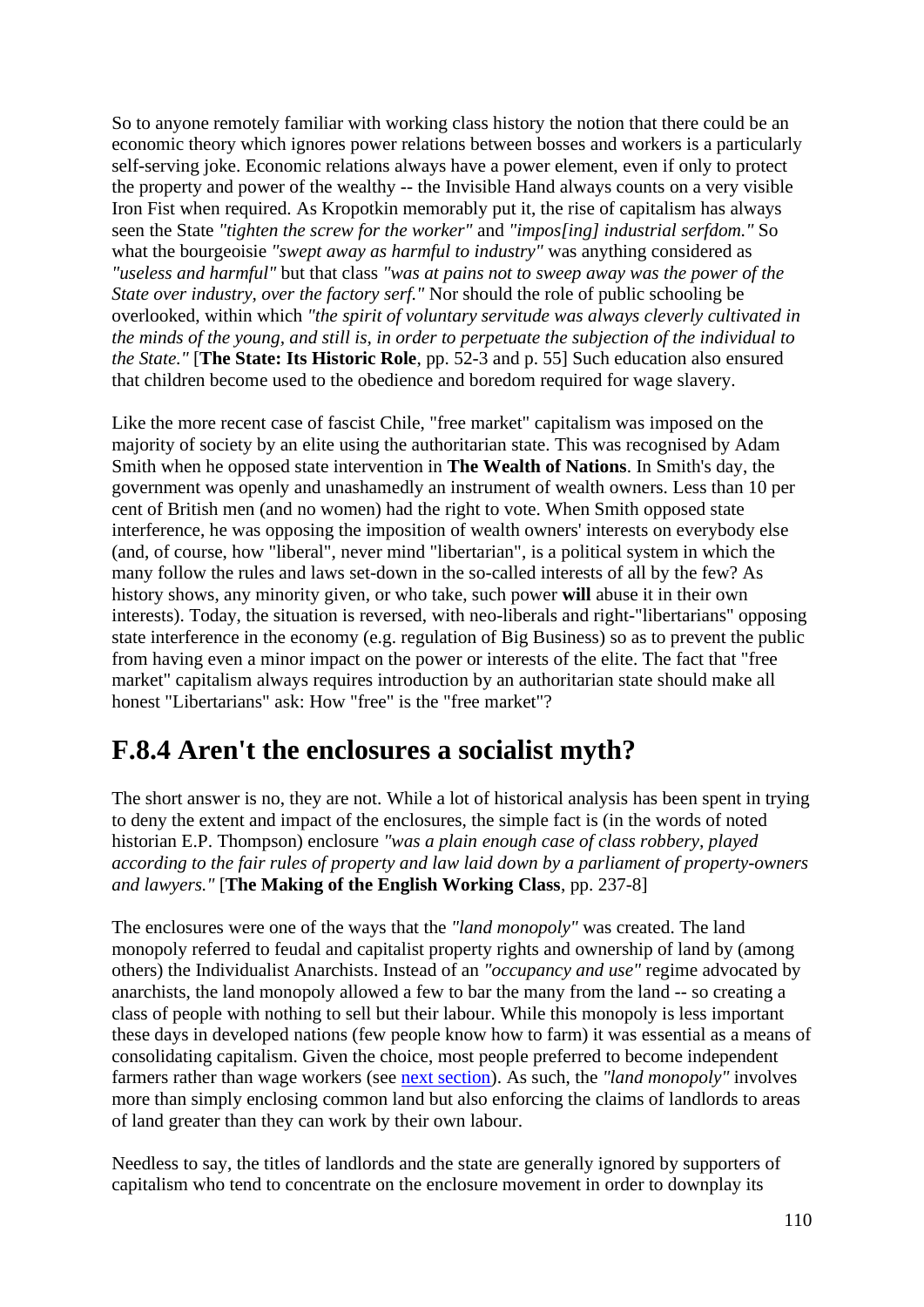importance. Little wonder, for it is something of an embarrassment for them to acknowledge that the creation of capitalism was somewhat less than "immaculate" -- after all, capitalism is portrayed as an almost ideal society of freedom. To find out that an idol has feet of clay and that we are still living with the impact of its origins is something pro-capitalists must deny. So **are** the enclosures a socialist myth? Most claims that it is flow from the work of the historian J.D. Chambers' famous essay *"Enclosures and the Labour Supply in the Industrial Revolution."* [**Economic History Review**, 2nd series, no. 5, August 1953] In this essay, Chambers attempts to refute Karl Marx's account of the enclosures and the role it played in what Marx called *"primitive accumulation."*

We cannot be expected to provide an extensive account of the debate that has raged over this issue (Colin Ward notes that *"a later series of scholars have provided locally detailed evidence that reinforces"* the traditional socialist analysis of enclosure and its impact. [**Cotters and Squatters**, p. 143]). All we can do is provide a summary of the work of William Lazonick who presented an excellent reply to those who claim that the enclosures were an unimportant historical event (see his *"Karl Marx and Enclosures in England."* [**Review of Radical Political Economy**, no. 6, pp. 1-32]). Here, we draw upon his subsequent summarisation of his critique provided in his books **Competitive Advantage on the Shop Floor** and **Business Organisation and the Myth of the Market Economy**.

There are three main claims against the socialist account of the enclosures. We will cover each in turn.

Firstly, it is often claimed that the enclosures drove the uprooted cottager and small peasant into industry. However, this was never claimed. As Lazonick stresses while some economic historians *"have attributed to Marx the notion that, in one fell swoop, the enclosure movement drove the peasants off the soil and into the factories. Marx did not put forth such a simplistic view of the rise of a wage-labour force . . . Despite gaps and omission in Marx's historical analysis, his basic arguments concerning the creation of a landless proletariat are both important and valid. The transformations of social relations of production and the emergence of a wage-labour force in the agricultural sector were the critical preconditions for the Industrial Revolution."* [**Competitive Advantage on the Shop Floor**, pp. 12-3]

It is correct, as the critics of Marx stress, that the agricultural revolution associated with the enclosures **increased** the demand for farm labour as claimed by Chambers and others. And this is the whole point -- enclosures created a pool of dispossessed labourers who had to sell their time/liberty to survive and whether this was to a landlord or an industrialist is irrelevant (as Marx himself stressed). As such, the account by Chambers, ironically, *"confirms the broad outlines of Marx's arguments"* as it implicitly acknowledges that *"over the long run the massive reallocation of access to land that enclosures entailed resulted in the separation of the mass of agricultural producers from the means of production."* So the *"critical transformation was not the level of agricultural employment before and after enclosure but the changes in employment relations caused by the reorganisation of landholdings and the reallocation of access to land."* [**Op. Cit.**, p. 29, pp. 29-30 and p. 30] Thus the key feature of the enclosures was that it created a supply for farm labour, a supply that had no choice but to work for another. Once freed from the land, these workers could later move to the towns in search for better work:

*"Critical to the Marxian thesis of the origins of the industrial labour force is the transformation of the social relations of agriculture and the creation, in the first*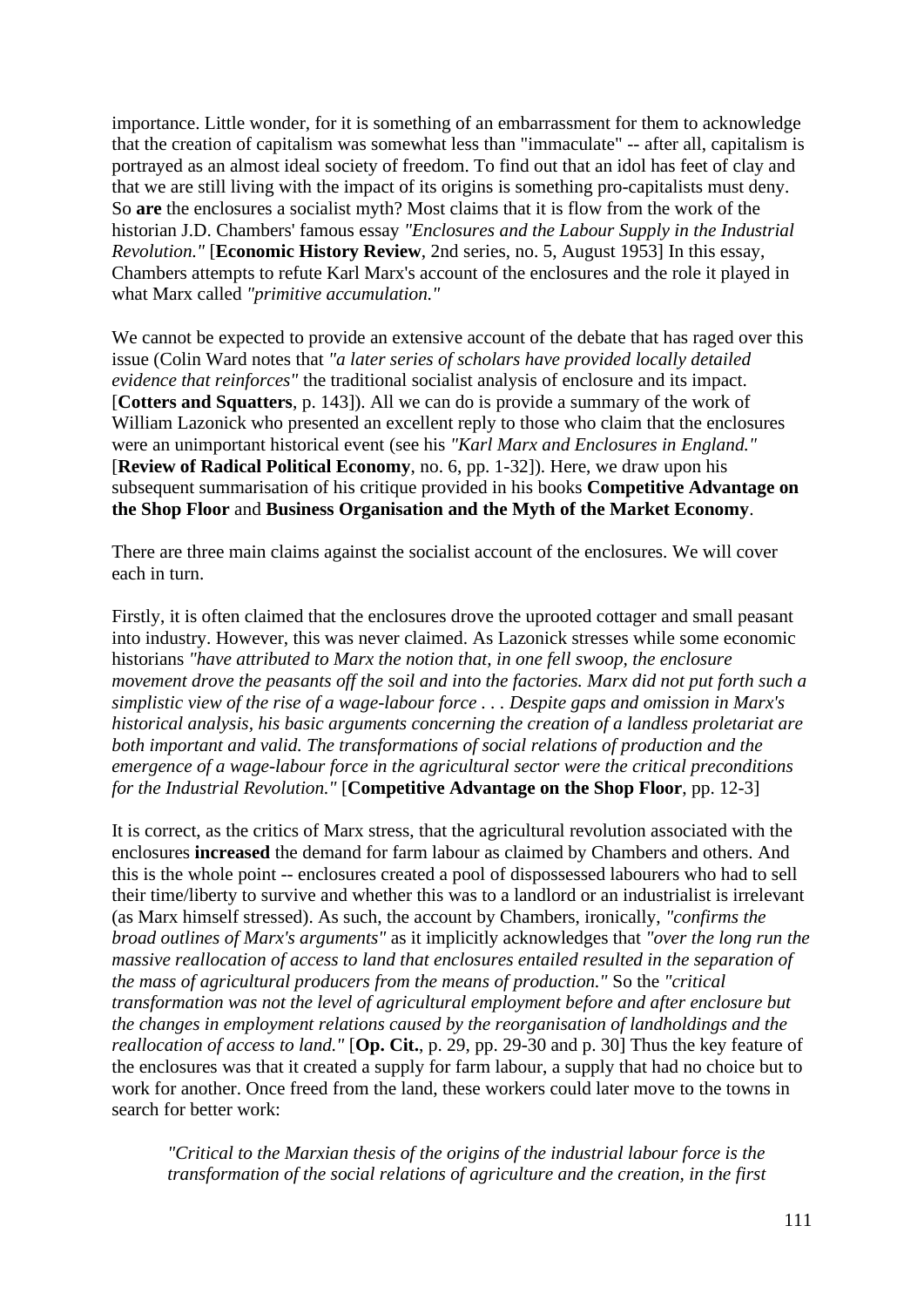*instance, of an agricultural wage-labour force that might eventually, perhaps through market incentives, be drawn into the industrial labour force."* [**Business Organisation and the Myth of the Market Economy**, p. 273]

In summary, when the critics argue that enclosures increased the demand for farm labour they are not refuting Marx but confirming his analysis. This is because the enclosures had resulted in a transformation in employment relations in agriculture with the peasants and farmers turned into wage workers for landlords (i.e., rural capitalists). For if wage labour is the defining characteristic of capitalism then it matters little if the boss is a farmer or an industrialist. This means that the *"critics, it turns out, have not differed substantially with Marx on the facts of agricultural transformation. But by ignoring the historical and theoretical significance of the resultant changes in the social relations of <i>agricultural production, the critics have missed Marx's main point."* [**Competitive Advantage on the Shop Floor**, p. 30]

Secondly, it is argued that the number of small farm owners increased, or at least did not greatly decline, and so the enclosure movement was unimportant. Again, this misses the point. Small farm owners can still employ wage workers (i.e. become capitalist farmers as opposed to "yeomen" -- an independent peasant proprietor). As Lazonick notes, *"[i]t is true that after 1750 some petty proprietors continued to occupy and work their own land. But in a world of capitalist agriculture, the yeomanry no longer played an important role in determining the course of capitalist agriculture. As a social class that could influence the evolution of British economy society, the yeomanry had disappeared."* Moreover, Chambers himself acknowledged that for the poor without legal rights in land, then enclosure injured them. For *"the majority of the agricultural population . . . had only customary rights. To argue that these people were not treated unfairly because they did not possess legally enforceable property rights is irrelevant to the fact that they were dispossessed by enclosures. Again, Marx's critics have failed to address the issue of the transformation of access to the means of production as a precondition for the Industrial Revolution."* [**Op. Cit.**, p. 32 and p. 31]

Thirdly, it is often claimed that it was population growth, rather than enclosures, that caused the supply of wage workers. So was population growth more important than enclosures? Given that enclosure impacted on the individuals and social customs of the time, it is impossible to separate the growth in population from the social context in which it happened. As such, the population argument ignores the question of whether the changes in society caused by enclosures and the rise of capitalism have an impact on the observed trends towards earlier marriage and larger families after 1750. Lazonick argues that *"[t]here is reason to believe that they did."* [**Op. Cit.**, p. 33] Overall, Lazonick notes that *"[i]t can even be argued that the changed social relations of agriculture altered the constraints on early marriage and incentives to childbearing that contributed to the growth in population. The key point is that transformations in social relations in production can influence, and have influenced, the quantity of wage labour supplied on both agricultural and industrial labour markets. To argue that population growth created the industrial labour supply is to ignore these momentous social transformations"* associated with the rise of capitalism. [**Business Organisation and the Myth of the Market Economy**, p. 273]

In other words, there is good reason to think that the enclosures, far from being some kind of socialist myth, in fact played a key role in the development of capitalism. As Lazonick notes, *"Chambers misunderstood"* the *"argument concerning the 'institutional creation' of a*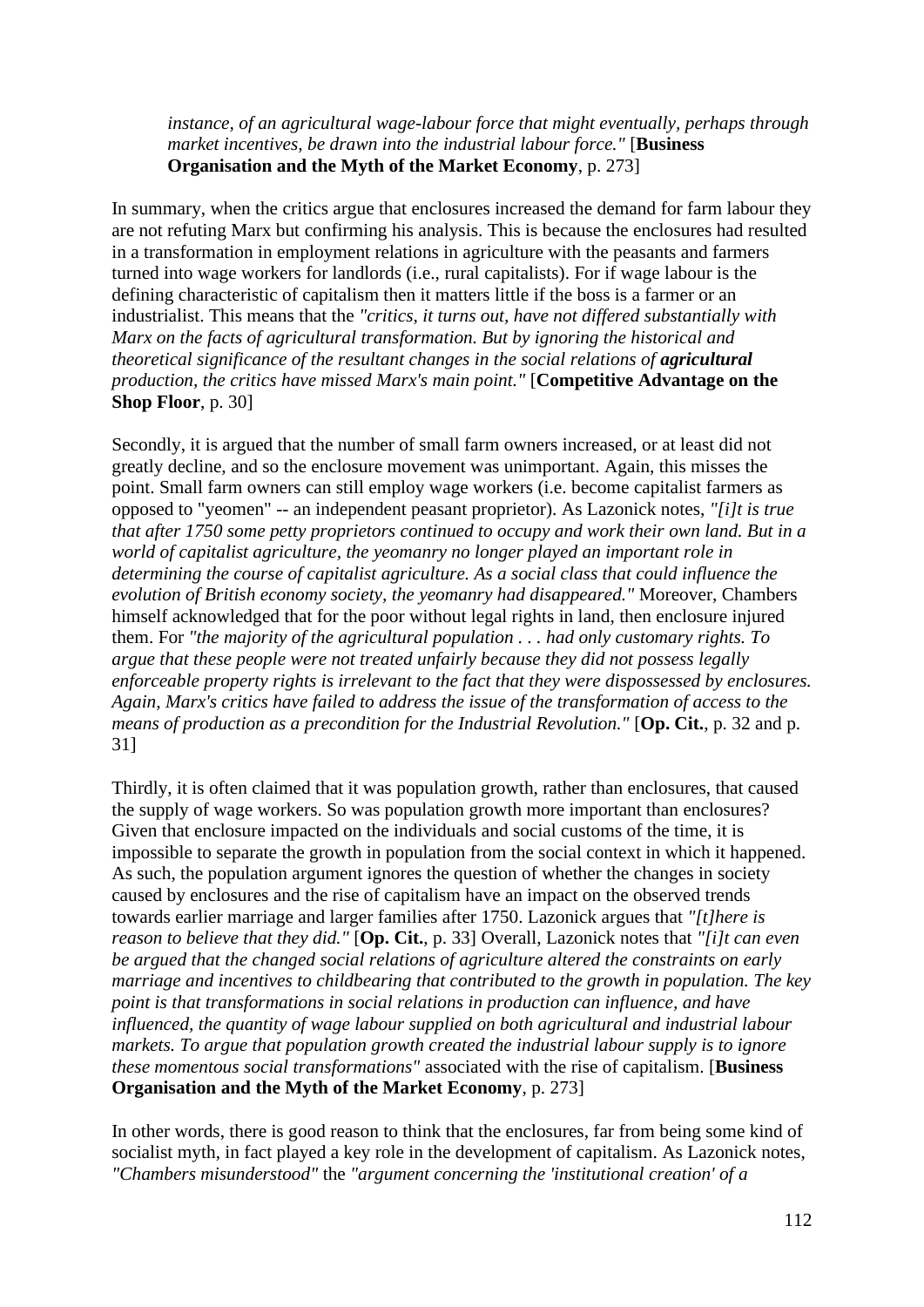*proletarianised (i.e. landless) workforce. Indeed, Chamber's own evidence and logic tend to support the Marxian [and anarchist!] argument, when it is properly understood."* [**Op. Cit.**, p. 273]

Lastly, it must be stressed that this process of dispossession happened over hundreds of years. It was not a case of simply driving peasants off their land and into factories. In fact, the first acts of expropriation took place in agriculture and created a rural proletariat which had to sell their labour/liberty to landlords and it was the second wave of enclosures, in the eighteenth and nineteenth centuries, that was closely connected with the process of industrialisation. The enclosure movement, moreover, was imposed in an uneven way, affecting different areas at different times, depending on the power of peasant resistance and the nature of the crops being grown (and other objective conditions). Nor was it a case of an instant transformation - for a long period this rural proletariat was not totally dependent on wages, still having some access to the land and wastes for fuel and food. So while rural wage workers did exist throughout the period from 1350 to the 1600s, capitalism was not fully established in Britain yet as such people comprised only a small proportion of the labouring classes. The acts of enclosure were just one part of a long process by which a proletariat was created.

## **F.8.5 What about the lack of enclosures in the Americas?**

The enclosure movement was but one part of a wide-reaching process of state intervention in creating capitalism. Moreover, it is just one way of creating the *"land monopoly"* which ensured the creation of a working class. The circumstances facing the ruling class in the Americas were distinctly different than in the Old World and so the "land monopoly" took a different form there. In the Americas, enclosures were unimportant as customary land rights did not really exist (at least once the Native Americans were eliminated by violence). Here the problem was that (after the original users of the land were eliminated) there were vast tracts of land available for people to use. Other forms of state intervention were similar to that applied under mercantilism in Europe (such as tariffs, government spending, use of unfree labour and state repression of workers and their organisations and so on). All had one aim, to enrich and power the masters and dispossess the actual producers of the means of life (land and means of production).

Unsurprisingly, due to the abundance of land, there was a movement towards independent farming in the early years of the American colonies and subsequent Republic and this pushed up the price of remaining labour on the market by reducing the supply. Capitalists found it difficult to find workers willing to work for them at wages low enough to provide them with sufficient profits. It was due to the difficulty in finding cheap enough labour that capitalists in America turned to slavery. All things being equal, wage labour **is** more productive than slavery but in early America all things were **not** equal. Having access to cheap (indeed, free) land meant that working people had a choice, and few desired to become wage slaves and so because of this, capitalists turned to slavery in the South and the "land monopoly" in the North.

This was because, in the words of Maurice Dobb, it *"became clear to those who wished to reproduce capitalist relations of production in the new country that the foundation-stone of their endeavour must be the restriction of land-ownership to a minority and the exclusion of the majority from any share in [productive] property."* [**Studies in Capitalist Development**, pp. 221-2] As one radical historian puts it, *"[w]hen land is 'free' or 'cheap'. as it was in different regions of the United States before the 1830s, there was no compulsion for farmers*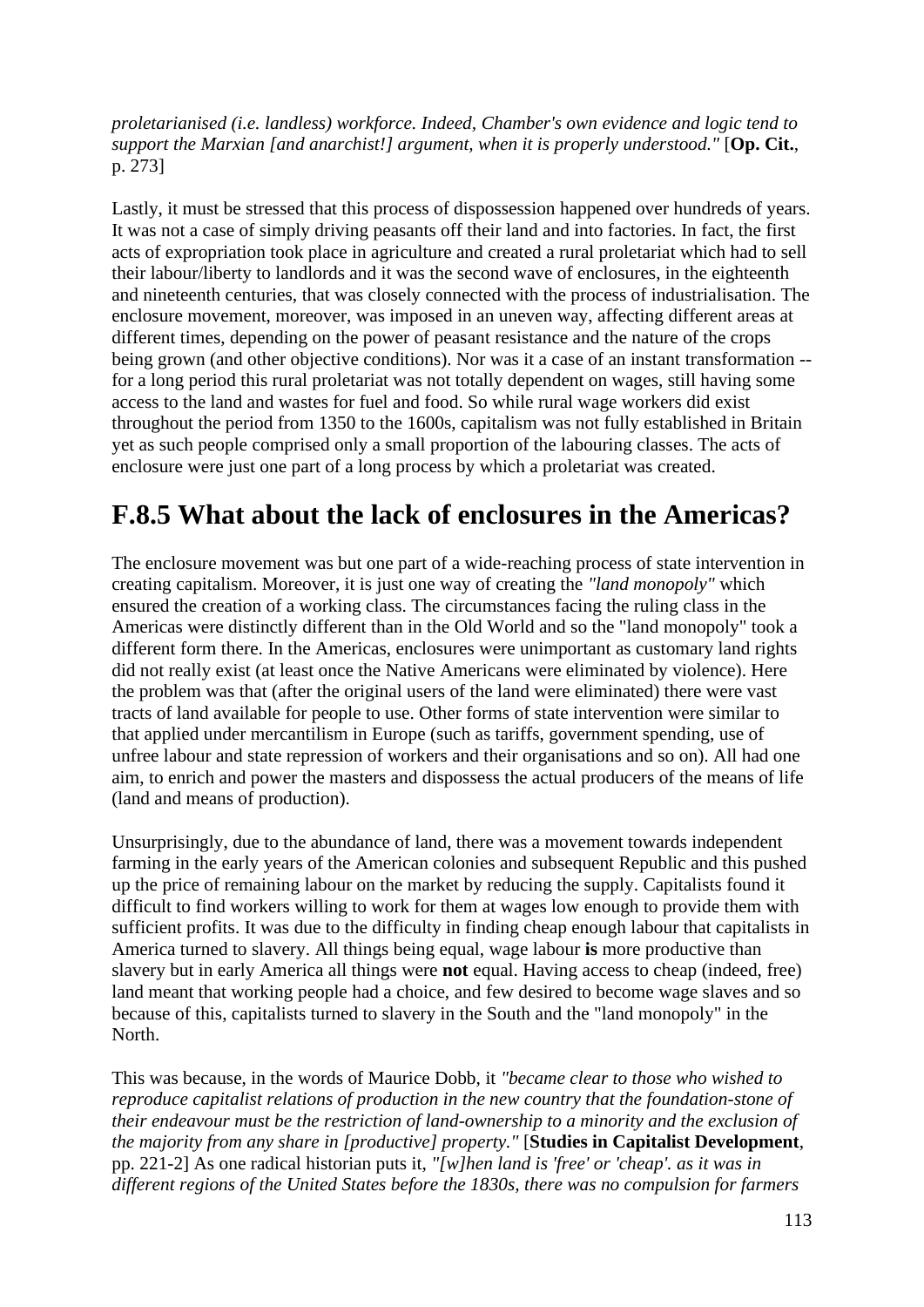*to introduce labour-saving technology. As a result, 'independent household production' . . . hindered the development of capitalism . . . [by] allowing large portions of the population to escape wage labour."* [Charlie Post, *"The 'Agricultural Revolution' in the United States"*, pp. 216-228, **Science and Society**, vol. 61, no. 2, p. 221]

It was precisely this option (i.e. of independent production) that had to be destroyed in order for capitalist industry to develop. The state had to violate the holy laws of "supply and demand" by controlling the access to land in order to ensure the normal workings of "supply and demand" in the labour market (i.e. that the bargaining position favoured employer over employee). Once this situation became the typical one (i.e., when the option of selfemployment was effectively eliminated) a more (protectionist based) "laissez-faire" approach could be adopted, with state action used indirectly to favour the capitalists and landlords (and readily available to protect private property from the actions of the dispossessed).

So how was this transformation of land ownership achieved?

Instead of allowing settlers to appropriate their own farms as was often the case before the 1830s, the state stepped in once the army had cleared out (usually by genocide) the original users. Its first major role was to enforce legal rights of property on unused land. Land stolen from the Native Americans was sold at auction to the highest bidders, namely speculators, who then sold it on to farmers. This process started right *"after the revolution, [when] huge sections of land were bought up by rich speculators"* and their claims supported by the law. [Howard Zinn, **A People's History of the United States**, p. 125] Thus land which should have been free was sold to land-hungry farmers and the few enriched themselves at the expense of the many. Not only did this increase inequality within society, it also encouraged the development of wage labour -- having to pay for land would have ensured that many immigrants remained on the East Coast until they had enough money. Thus a pool of people with little option but to sell their labour was increased due to state protection of unoccupied land. That the land usually ended up in the hands of farmers did not (could not) countermand the shift in class forces that this policy created.

This was also the essential role of the various "Homesteading Acts" and, in general, the *"Federal land law in the 19th century provided for the sale of most of the public domain at public auction to the higher bidder . . . Actual settlers were forced to buy land from speculators, at prices considerably above the federal minimal price."* (which few people could afford anyway). [Charlie Post, **Op. Cit.**, p. 222] This is confirmed by Howard Zinn who notes that 1862 Homestead Act *"gave 160 acres of western land, unoccupied and publicly owned, to anyone who would cultivate it for five years . . . Few ordinary people had the \$200 necessary to do this; speculators moved in and bought up much of the land. Homestead land added up to 50 million acres. But during the Civil War, over 100 million acres were given by Congress and the President to various railroads, free of charge."* [**Op. Cit.**, p. 233] Little wonder the Individualist Anarchists supported an *"occupancy and use"* system of land ownership as a key way of stopping capitalist and landlord usury as well as the development of capitalism itself.

This change in the appropriation of land had significant effects on agriculture and the desirability of taking up farming for immigrants. As Post notes, *"[w]hen the social conditions for obtaining and maintaining possession of land change, as they did in the Midwest between 1830 and 1840, pursuing the goal of preserving [family ownership and control] . . . produced very different results. In order to pay growing mortgages, debts and taxes, family farmers*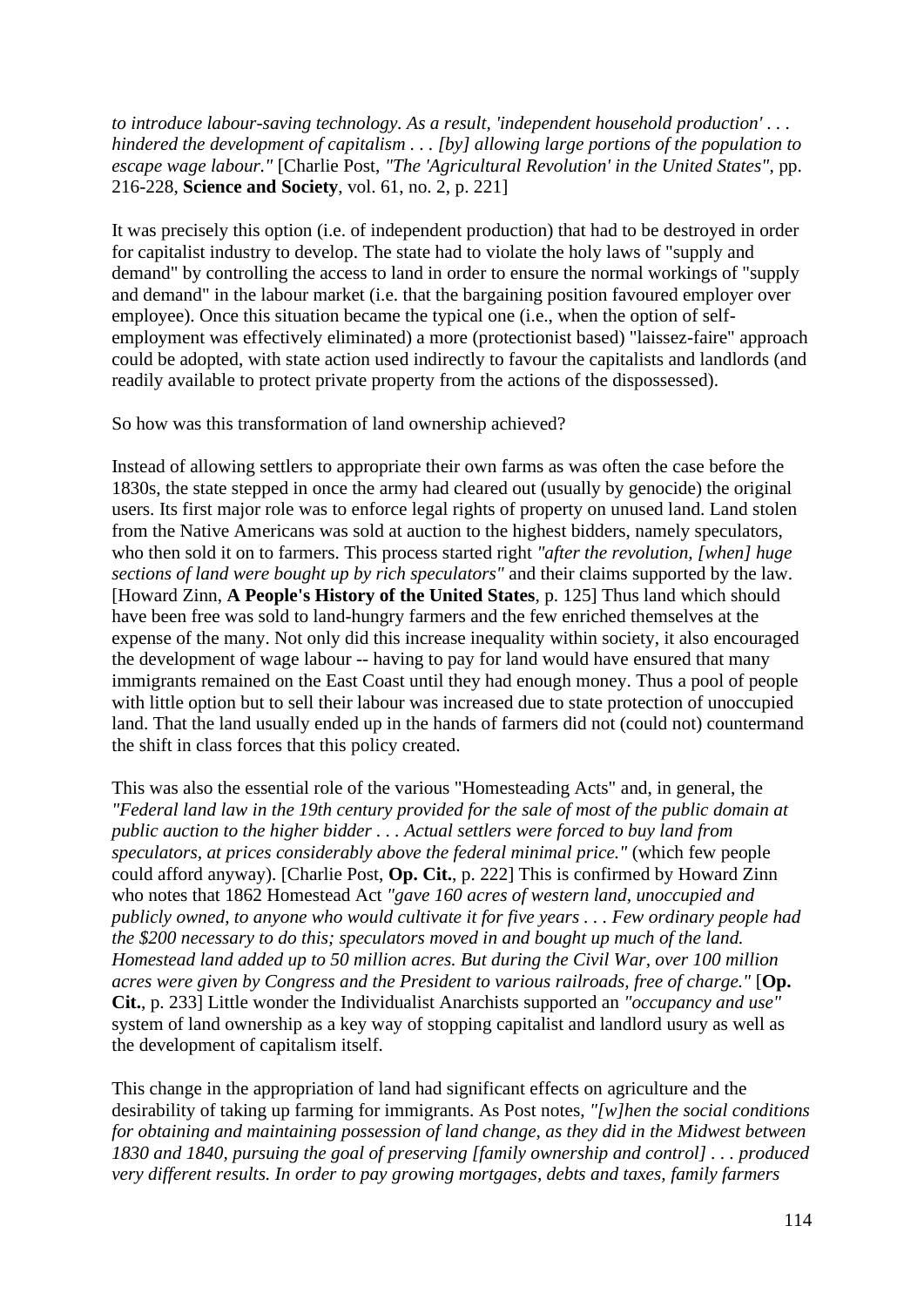*were compelled to specialise production toward cash crops and to market more and more of their output."* [**Op. Cit.**, p. 221-2]

So, in order to pay for land which was formerly free, farmers got themselves into debt and increasingly turned to the market to pay it off. Thus, the *"Federal land system, by transforming land into a commodity and stimulating land speculation, made the Midwestern farmers dependent upon markets for the continual possession of their farms."* Once on the market, farmers had to invest in new machinery and this also got them into debt. In the face of a bad harvest or market glut, they could not repay their loans and their farms had to be sold to so do so. By 1880, 25% of all farms were rented by tenants, and the numbers kept rising. In addition, the *"transformation of social property relations in northern agriculture set the stage for the 'agricultural revolution' of the 1840s and 1850s . . . [R]ising debts and taxes forced Midwestern family farmers to compete as commodity producers in order to maintain their land-holding . . . The transformation . . . was the central precondition for the development of industrial capitalism in the United States."* [Charlie Post, **Op. Cit.**, p. 223 and p. 226]

It should be noted that feudal land owning was enforced in many areas of the colonies and the early Republic. Landlords had their holdings protected by the state and their demands for rent had the full backing of the state. This lead to numerous anti-rent conflicts. [Howard Zinn, **A People's History of the United States**, p. 84 and pp. 206-11] Such struggles helped end such arrangements, with landlords being "encouraged" to allow the farmers to buy the land which was rightfully theirs. The wealth appropriated from the farmers in the form of rent and the price of the land could then be invested in industry so transforming feudal relations on the land into capitalist relations in industry (and, eventually, back on the land when the farmers succumbed to the pressures of the capitalist market and debt forced them to sell).

This means that Murray Rothbard's comment that *"once the land was purchased by the settler, the injustice disappeared"* is nonsense -- the injustice was transmitted to other parts of society and this, the wider legacy of the original injustice, lived on and helped transform society towards capitalism. In addition, his comment about *"the establishment in North America of a truly libertarian land system"* would be one the Individualist Anarchists of the period would have seriously disagreed with! [**The Ethics of Liberty**, p. 73] Rothbard, at times, seems to be vaguely aware of the importance of land as the basis of freedom in early America. For example, he notes in passing that *"the abundance of fertile virgin land in a vast territory enabled individualism to come to full flower in many areas."* [**Conceived in Liberty**, vol. 2, p. 186] Yet he did not ponder the transformation in social relationships which would result when that land was gone. In fact, he was blas $\tilde{A}$ © about it. *"If latecomers are worse off,"* he opined, *"well then that is their proper assumption of risk in this free and uncertain world. There is no longer a vast frontier in the United States, and there is no point crying over the fact."* [**The Ethics of Liberty**, p. 240] Unsurprisingly we also find Murray Rothbard commenting that Native Americans *"lived under a collectivistic regime that, for land allocation, was scarcely more just than the English governmental land grab."* [**Conceived in Liberty**, vol. 1, p. 187] That such a regime made for **increased** individual liberty and that it was precisely the independence from the landlord and bosses this produced which made enclosure and state land grabs such appealing prospects for the ruling class was lost on him.

Unlike capitalist economists, politicians and bosses at the time, Rothbard seemed unaware that this *"vast frontier"* (like the commons) was viewed as a major problem for maintaining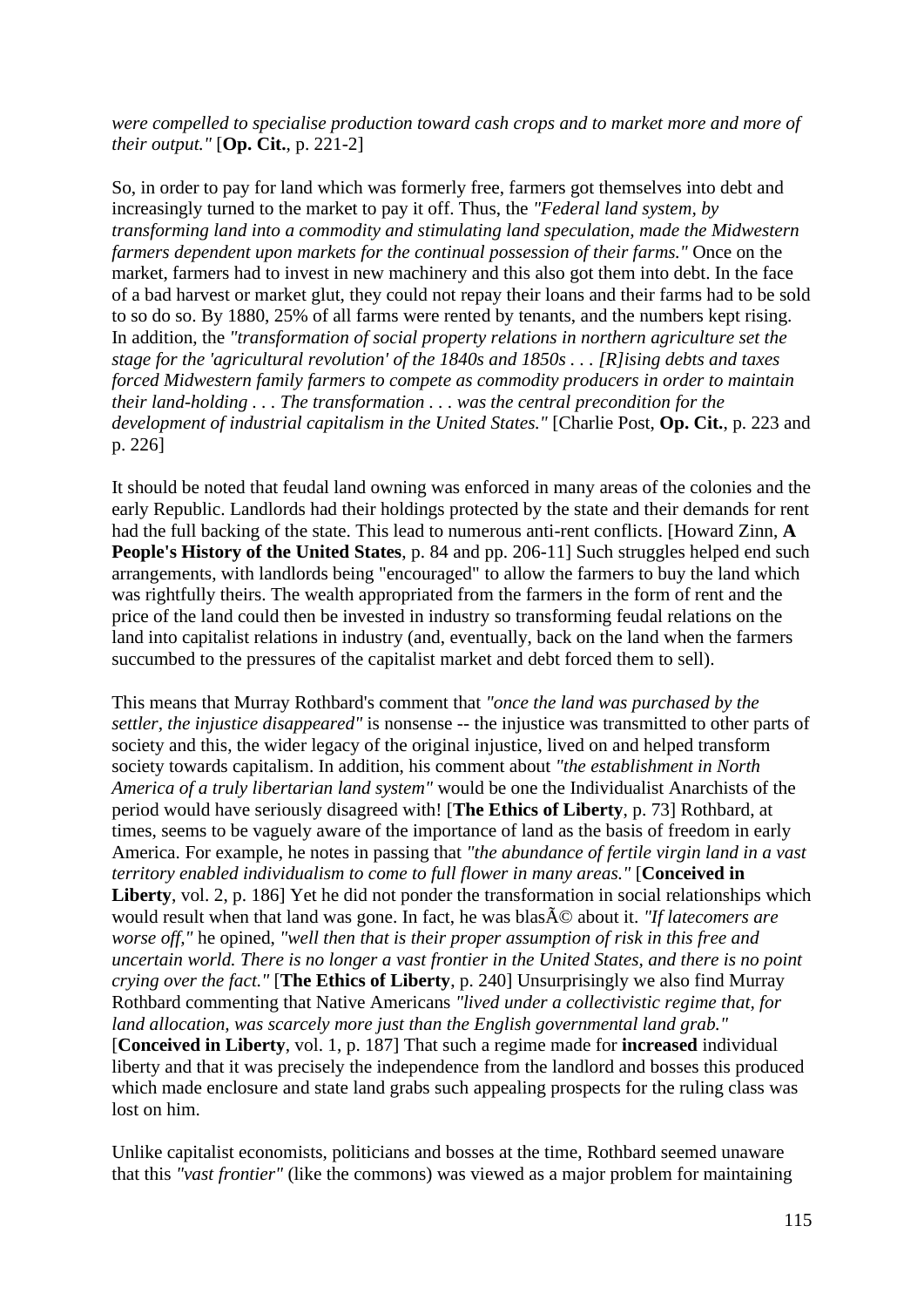labour discipline and appropriate state action was taken to reduce it by restricting free access to the land in order to ensure that workers were dependent on wage labour. Many early economists recognised this and advocated such action. Edward Wakefield was typical when he complained that *"where land is cheap and all are free, where every one who so pleases can easily obtain a piece of land for himself, not only is labour dear, as respects the labourer's share of the product, but the difficulty is to obtain combined labour at any price."* This resulted in a situation were few *"can accumulate great masses of wealth"* as workers *"cease . . . to be labourers for hire; they . . . become independent landowners, if not competitors with their former masters in the labour market."* Unsurprisingly, Wakefield urged state action to reduce this option and ensure that labour become cheap as workers had little choice but to seek a master. One key way was for the state to seize the land and then sell it to the population. This would ensure that *"no labourer would be able to procure land until he had worked for money"* and this *"would produce capital for the employment of more labourers."* [quoted by Marx, **Op. Cit.,** , p. 935, p. 936 and p. 939] Which is precisely what did occur.

At the same time that it excluded the working class from virgin land, the state granted large tracts of land to the privileged classes: to land speculators, logging and mining companies, planters, railroads, and so on. In addition to seizing the land and distributing it in such a way as to benefit capitalist industry, the *"government played its part in helping the bankers and hurting the farmers; it kept the amount of money -- based in the gold supply -- steady while the population rose, so there was less and less money in circulation. The farmer had to pay off his debts in dollars that were harder to get. The bankers, getting loans back, were getting dollars worth more than when they loaned them out -- a kind of interest on top of interest. That was why so much of the talk of farmers' movements in those days had to do with putting more money in circulation."* [Zinn, **Op. Cit.**, p. 278] This was the case with the Individualist Anarchists at the same time, we must add.

Overall, therefore, state action ensured the transformation of America from a society of independent workers to a capitalist one. By creating and enforcing the "land monopoly" (of which state ownership of unoccupied land and its enforcement of landlord rights were the most important) the state ensured that the balance of class forces tipped in favour of the capitalist class. By removing the option of farming your own land, the US government created its own form of enclosure and the creation of a landless workforce with little option but to sell its liberty on the "free market". They was nothing "natural" about it. Little wonder the Individualist Anarchist J.K. Ingalls attacked the "land monopoly" with the following words:

*"The earth, with its vast resources of mineral wealth, its spontaneous productions and its fertile soil, the free gift of God and the common patrimony of mankind, has for long centuries been held in the grasp of one set of oppressors by right of conquest or right of discovery; and it is now held by another, through the right of purchase from them. All of man's natural possessions . . . have been claimed as property; nor has man himself escaped the insatiate jaws of greed. The invasion of his rights and possessions has resulted . . . in clothing property with a power to accumulate an income."* [quoted by James Martin, **Men Against the State**, p. 142]

Marx, correctly, argued that *"the capitalist mode of production and accumulation, and therefore capitalist private property, have for their fundamental condition the annihilation of that private property which rests on the labour of the individual himself; in other words, the*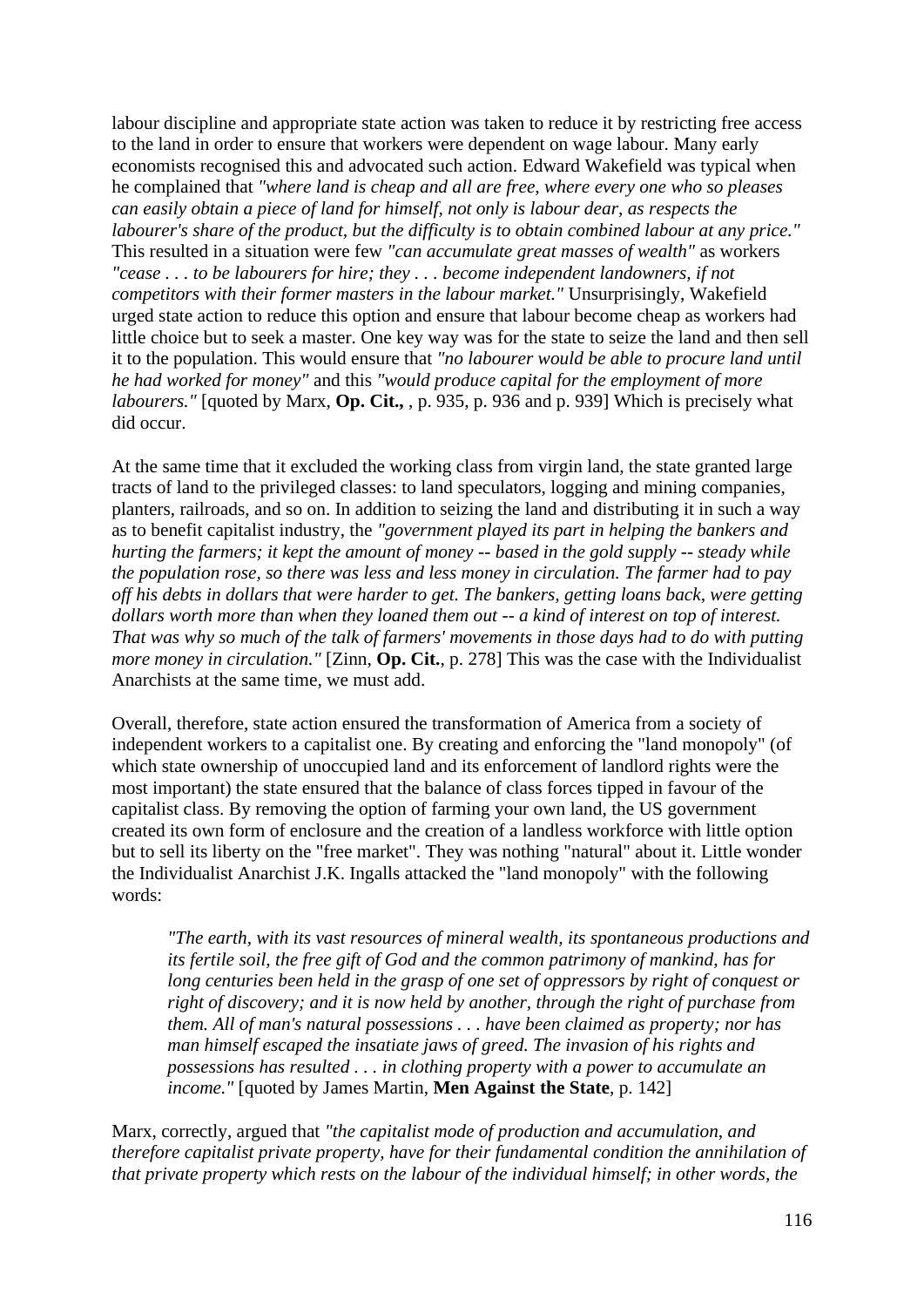*expropriation of the worker."* [**Capital**, Vol. 1, p. 940] He noted that to achieve this, the state is used:

*"How then can the anti-capitalistic cancer of the colonies be healed? . . . Let the Government set an artificial price on the virgin soil, a price independent of the law of supply and demand, a price that compels the immigrant to work a long time for wages before he can earn enough money to buy land, and turn himself into an independent farmer."* [**Op. Cit.**, p. 938]

Moreover, tariffs were introduced with *"the objective of manufacturing capitalists artificially"* for the *"system of protection was an artificial means of manufacturing manufacturers, or expropriating independent workers, of capitalising the national means of production and subsistence, and of forcibly cutting short the transition . . . to the modern mode of production,"* to capitalism [**Op. Cit.**, p. 932 and pp. 921-2]

So mercantilism, state aid in capitalist development, was also seen in the United States of America. As Edward Herman points out, the *"level of government involvement in business in the United States from the late eighteenth century to the present has followed a U-shaped pattern: There was extensive government intervention in the pre-Civil War period (major subsidies, joint ventures with active government participation and direct government production), then a quasi-laissez faire period between the Civil War and the end of the nineteenth century [a period marked by "the aggressive use of tariff protection" and state supported railway construction, a key factor in capitalist expansion in the USA], followed by a gradual upswing of government intervention in the twentieth century, which accelerated after 1930."* [**Corporate Control, Corporate Power**, p. 162]

Such intervention ensured that income was transferred from workers to capitalists. Under state protection, America industrialised by forcing the consumer to enrich the capitalists and increase their capital stock. *"According to one study, if the tariff had been removed in the 1830s 'about half the industrial sector of New England would have been bankrupted' . . . the tariff became a near-permanent political institution representing government assistance to manufacturing. It kept price levels from being driven down by foreign competition and thereby shifted the distribution of income in favour of owners of industrial property to the disadvantage of workers and customers."* This protection was essential, for the *"end of the European wars in 1814 . . . reopened the United States to a flood of British imports that drove many American competitors out of business. Large portions of the newly expanded manufacturing base were wiped out, bringing a decade of near-stagnation."* Unsurprisingly, the *"era of protectionism began in 1816, with northern agitation for higher tariffs."* [Richard B. Du Boff, **Accumulation and Power**, p. 56, p. 14 and p. 55] Combined with ready repression of the labour movement and government "homesteading" acts (see [section F.8.5\)](sectionF.html#secf85), tariffs were the American equivalent of mercantilism (which, after all, was above all else a policy of protectionism, i.e. the use of government to stimulate the growth of native industry). Only once America was at the top of the economic pile did it renounce state intervention (just as Britain did, we must note).

This is **not** to suggest that government aid was limited to tariffs. The state played a key role in the development of industry and manufacturing. As John Zerzan notes, the *"role of the State is tellingly reflected by the fact that the 'armoury system' now rivals the older 'American system of manufactures' term as the more accurate to describe the new system of production methods"* developed in the early 1800s. [**Elements of Refusal**, p. 100] By the middle of the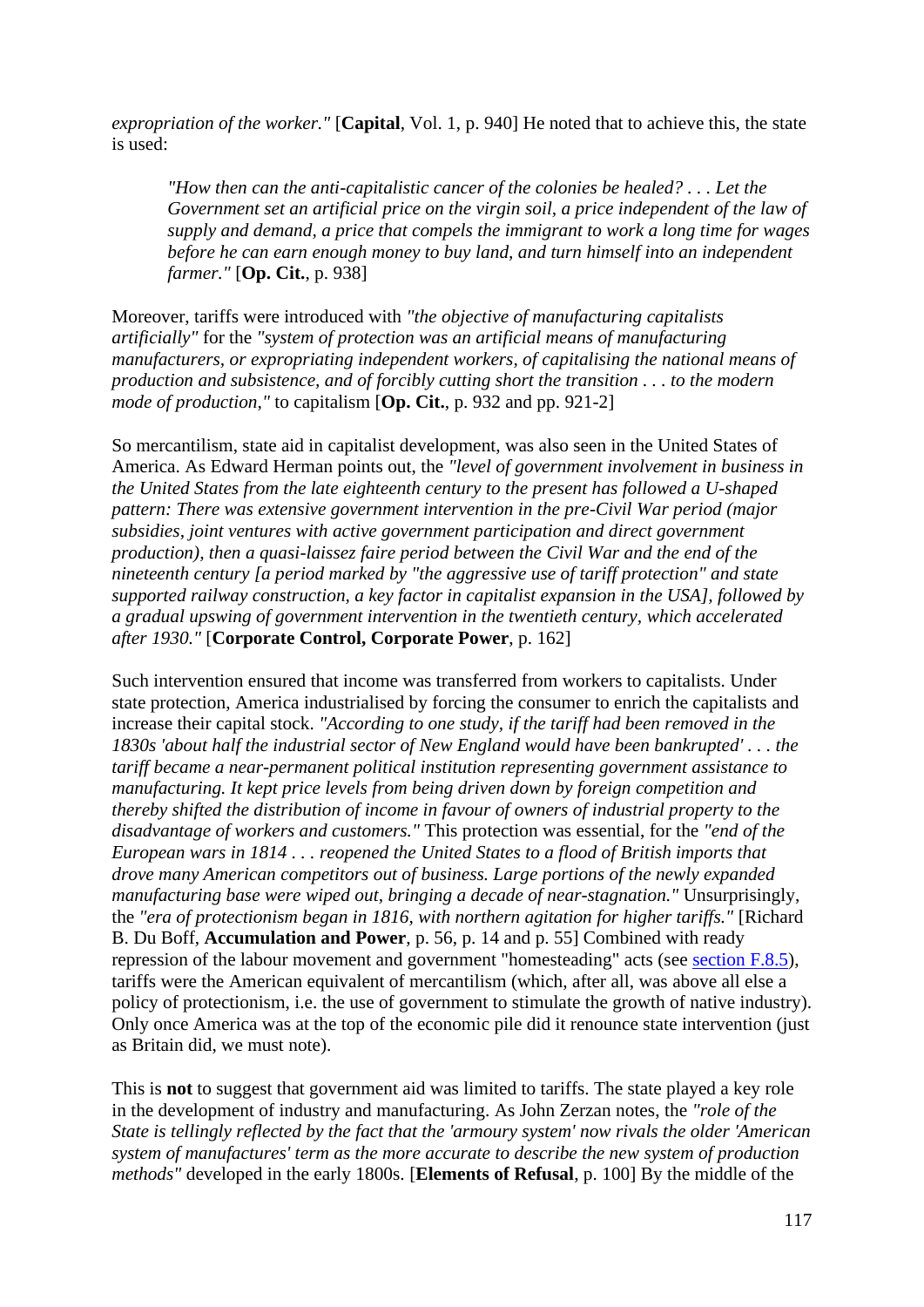nineteenth century *"a distinctive 'American system of manufactures' had emerged . . . The lead in technological innovation [during the US Industrial Revolution] came in armaments where assured government orders justified high fixed-cost investments in special-pursue machinery and managerial personnel. Indeed, some of the pioneering effects occurred in government-owned armouries."* Other forms of state aid were used, for example the textile industry *"still required tariffs to protect [it] from . . . British competition."* [William Lazonick, **Competitive Advantage on the Shop Floor**, p. 218 and p. 219] The government also *"actively furthered this process [of 'commercial revolution'] with public works in transportation and communication."* In addition to this "physical" aid, *"state government provided critical help, with devices like the chartered corporation"* [Richard B. Du Boff, **Op. Cit.**, p. 15] As we noted in [section B.2.5,](sectionB.html#secb25) there were changes in the legal system which favoured capitalist interests over the rest of society.

Nineteenth-century America also went in heavily for industrial planning -- occasionally under that name but more often in the name of national defence. The military was the excuse for what is today termed rebuilding infrastructure, picking winners, promoting research, and coordinating industrial growth (as it still is, we should add). As Richard B. Du Boff points out, the "anti-state" backlash of the 1840s onwards in America was highly selective, as the general opinion was that *"[h]enceforth, if governments wished to subsidise private business operations, there would be no objection. But if public power were to be used to control business actions or if the public sector were to undertake economic initiatives on its own, it would run up against the determined opposition of private capital."* [**Op. Cit.**, p. 26]

State intervention was not limited to simply reducing the amount of available land or enforcing a high tariff. *"Given the independent spirit of workers in the colonies, capital understood that great profits required the use of unfree labour."* [Michael Perelman, **The Invention of Capitalism**, p. 246] It was also applied in the labour market as well. Most obviously, it enforced the property rights of slave owners (until the civil war, produced when the pro-free trade policies of the South clashed with the pro-tariff desires of the capitalist North). The evil and horrors of slavery are well documented, as is its key role in building capitalism in America and elsewhere so we will concentrate on other forms of obviously unfree labour. Convict labour in Australia, for example, played an important role in the early days of colonisation while in America indentured servants played a similar role.

Indentured service was a system whereby workers had to labour for a specific number of years usually in return for passage to America with the law requiring the return of runaway servants. In theory, of course, the person was only selling their labour. In practice, indentured servants were basically slaves and the courts enforced the laws that made it so. The treatment of servants was harsh and often as brutal as that inflicted on slaves. Half the servants died in the first two years and unsurprisingly, runaways were frequent. The courts realised this was a problem and started to demand that everyone have identification and travel papers.

It should also be noted that the practice of indentured servants also shows how state intervention in one country can impact on others. This is because people were willing to endure indentured service in the colonies because of how bad their situation was at home. Thus the effects of primitive accumulation in Britain impacted on the development of America as most indentured servants were recruited from the growing number of unemployed people in urban areas there. Dispossessed from their land and unable to find work in the cities, many became indentured servants in order to take passage to the Americas. In fact, between one half to two thirds of all immigrants to Colonial America arrived as indentured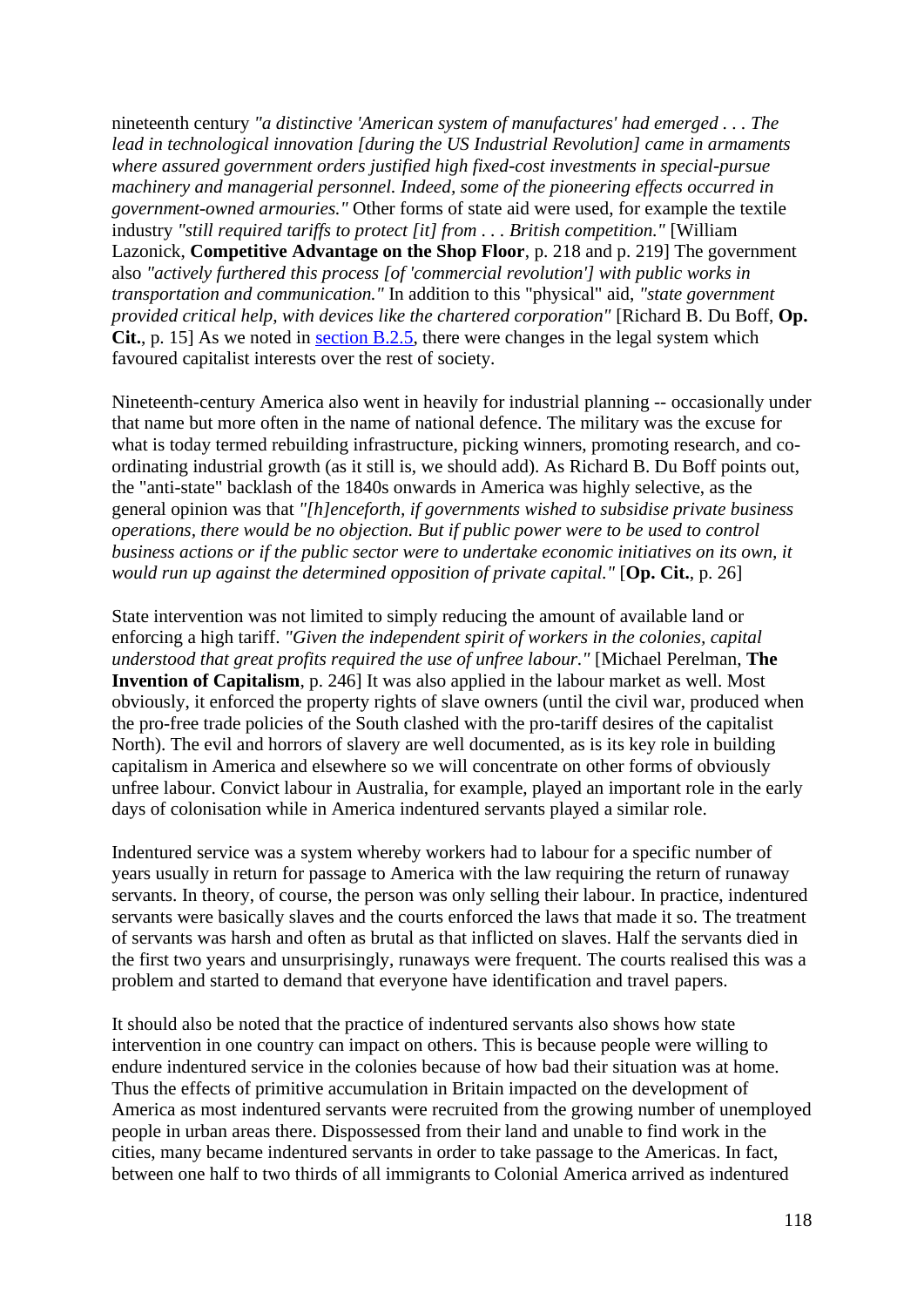servants and, at times, three-quarters of the population of some colonies were under contracts of indenture. That this allowed the employing class to overcome their problems in hiring "help" should go without saying, as should its impact on American inequality and the ability of capitalists and landlords to enrich themselves on their servants labour and to invest it profitably.

As well as allowing unfree labour, the American state intervened to ensure that the freedom of wage workers was limited in similar ways as we indicated in [section F.8.3.](sectionF.html#secf83) *"The changes in social relations of production in artisan trades that took place in the thirty years after 1790,"* notes one historian, *"and the . . . trade unionism to which . . . it gave rise, both replicated in important respects the experience of workers in the artisan trades in Britain over a rather longer period . . . The juridical responses they provoked likewise reproduced English practice. Beginning in 1806, American courts consciously seized upon English common law precedent to combat journeymen's associations."* Capitalists in this era tried to *"secure profit . . . through the exercise of disciplinary power over their employees."* To achieve this *"employers made a bid for legal aid"* and it is here *"that the key to law's role in the process of creating an industrial economy in America lies."* As in the UK, the state invented laws and issues proclamations against workers' combinations, calling them conspiracies and prosecuting them as such. Trade unionists argued that laws which declared unions as illegal combinations should be repealed as against the Constitution of the USA while *"the specific cause of trademens protestations of their right to organise was, unsurprisingly, the willingness of local authorities to renew their resort to conspiracy indictments to countermand the growing power of the union movement."* Using criminal conspiracy to counter combinations among employees was commonplace, with the law viewing a *"collective quitting of employment [as] a criminal interference"* and combinations to raise the rate of labour *"indictable at common law."* [Christopher L. Tomlins, **Law, Labor, and Ideology in the Early American Republic**, p. 113, p. 295, p. 159 and p. 213] By the end of the nineteenth century, state repression for conspiracy was replaced by state repression for acting like a trust while actual trusts were ignored and so laws, ostensibly passed (with the help of the unions themselves) to limit the power of capital, were turned against labour (this should be unsurprising as it was a capitalist state which passed them). [Howard Zinn, **A People's History of the United States**, p. 254]

Another key means to limit the freedom of workers was denying departing workers their wages for the part of the contract they had completed. This *"underscored the judiciary's tendency to articulate their approval"* of the hierarchical master/servant relationship in terms of its *"social utility: It was a necessary and desirable feature of the social organisation of work . . . that the employer's authority be reinforced in this way."* Appeals courts held that *"an employment contract was an entire contract, and therefore that no obligation to pay wages existed until the employee had completed the agreed term."* Law suits *"by employers seeking damages for an employee's departure prior to the expiry of an agreed term or for other forms of breach of contract constituted one form of legally sanctioned economic discipline of some importance in shaping the employment relations of the nineteenth century."* Thus the boss could fire the worker without paying their wages while if the worker left the boss he would expect a similar outcome. This was because the courts had decided that the *"employer was entitled not only to receipt of the services contracted for in their entirety prior to payment but also to the obedience of the employee in the process of rendering them."* [Tomlins, **Op. Cit.**, pp. 278-9, p. 274, p. 272 and pp. 279-80] The ability of workers to seek self-employment on the farm or workplace or even better conditions and wages were simply abolished by employers turning to the state.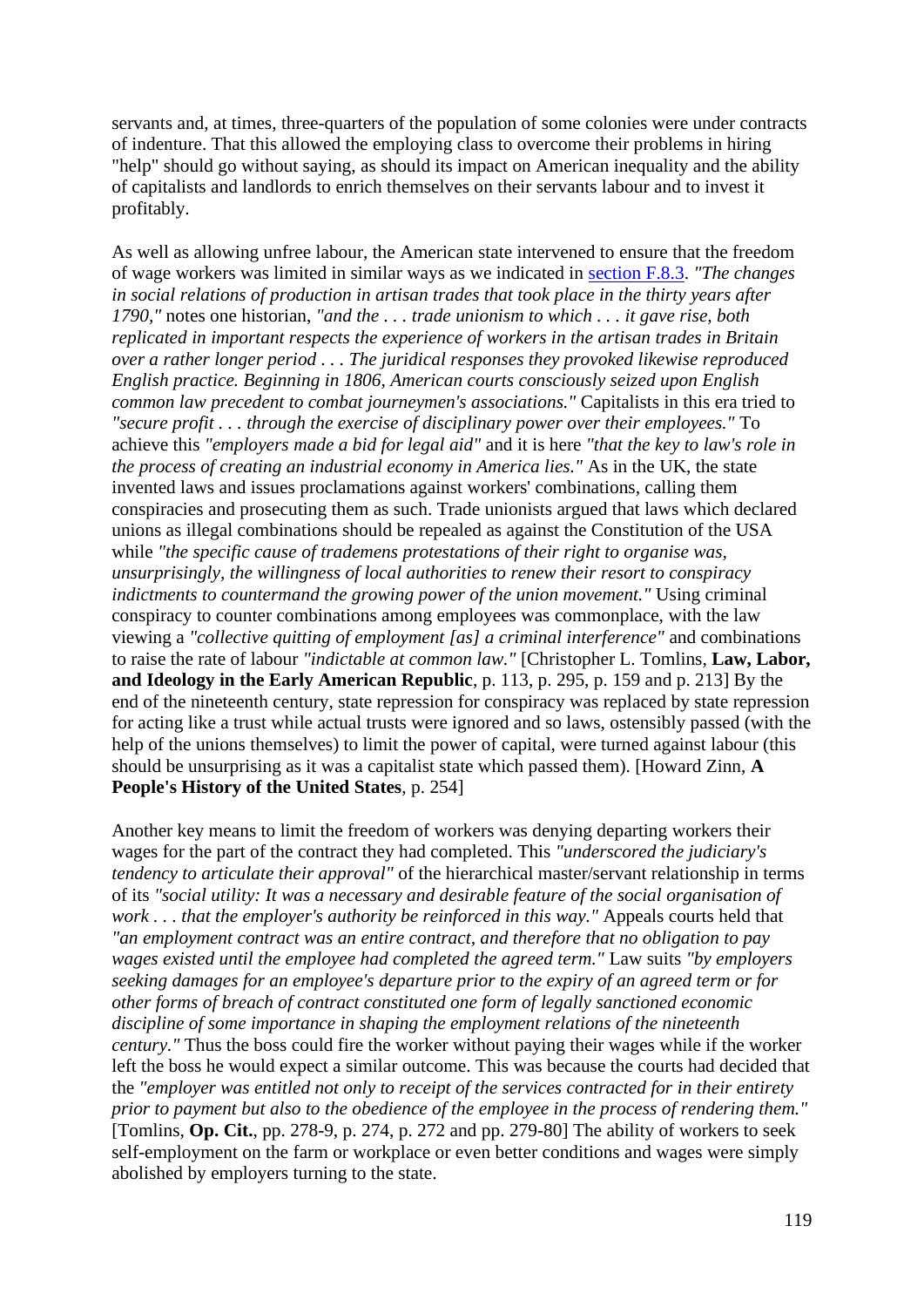So, in summary, the state could remedy the shortage of cheap wage labour by controlling access to the land, repressing trade unions as conspiracies or trusts and ensuring that workers had to obey their bosses for the full term of their contract (while the bosses could fire them at will). Combine this with the extensive use of tariffs, state funding of industry and infrastructure among many other forms of state aid to capitalists and we have a situation were capitalism was imposed on a pre-capitalist nation at the behest of the wealthy elite by the state, as was the case with all other countries.

## **F.8.6 How did working people view the rise of capitalism?**

The best example of how hated capitalism was can be seen by the rise and spread of the labour and socialist movements, in all their many forms, across the world. It is no coincidence that the development of capitalism also saw the rise of socialist theories. Nor was it a coincidence that the rising workers movement was subjected to extensive state repression, with unions, strikes and other protests being systematically repressed. Only once capital was firmly entrenched in its market position could economic power come to replace political force (although, of course, that always remained ready in the background to defend capitalist property and power).

The rise of unions, socialism and other reform movements and their repression was a feature of **all** capitalist countries. While America is sometime portrayed as an exception to this, in reality that country was also marked by numerous popular movements which challenged the rise of capitalism and the transformation of social relationships within the economy from artisanal self-management to capitalist wage slavery. As in other countries, the state was always quick to support the capitalist class against their rebellious wage slaves, using first conspiracy and then anti-trust laws against working class people and their organisations. So, in order to fully understand how different capitalism was from previous economic systems, we will consider early capitalism in the US, which for many right-"libertarians" is **the** example of the "capitalism-equals-freedom" argument.

Early America was pervaded by artisan production -- individual ownership of the means of production. Unlike capitalism, this system is **not** marked by the separation of the worker from the means of life. Most people did not have to work for another, and so did not. As Jeremy Brecher notes, in 1831 the *"great majority of Americans were farmers working their own land, primarily for their own needs. Most of the rest were self-employed artisans, merchants, traders, and professionals. Other classes -- employees and industrialists in the North, slaves and planters in the South -- were relatively small. The great majority of Americans were independent and free from anybody's command."* [**Strike!**, p. xxi] So the availability of land ensured that in America, slavery and indentured servants were the only means by which capitalists could get people to work for them. This was because slaves and servants were not able to leave their masters and become self-employed farmers or artisans. As noted in the [last](sectionF.html#secf85)  [section](sectionF.html#secf85) this material base was, ironically, acknowledged by Rothbard but the implications for freedom when it disappeared was not. While he did not ponder what would happen when that supply of land ended and whether the libertarian aspects of early American society would survive, contemporary politicians, bosses, and economists did. Unsurprisingly, they turned to the state to ensure that capitalism grew on the grave of artisan and farmer property.

Toward the middle of the 19th century the economy began to change. Capitalism began to be imported into American society as the infrastructure was improved by state aid and tariff walls were constructed which allowed home-grown manufacturing companies to develop.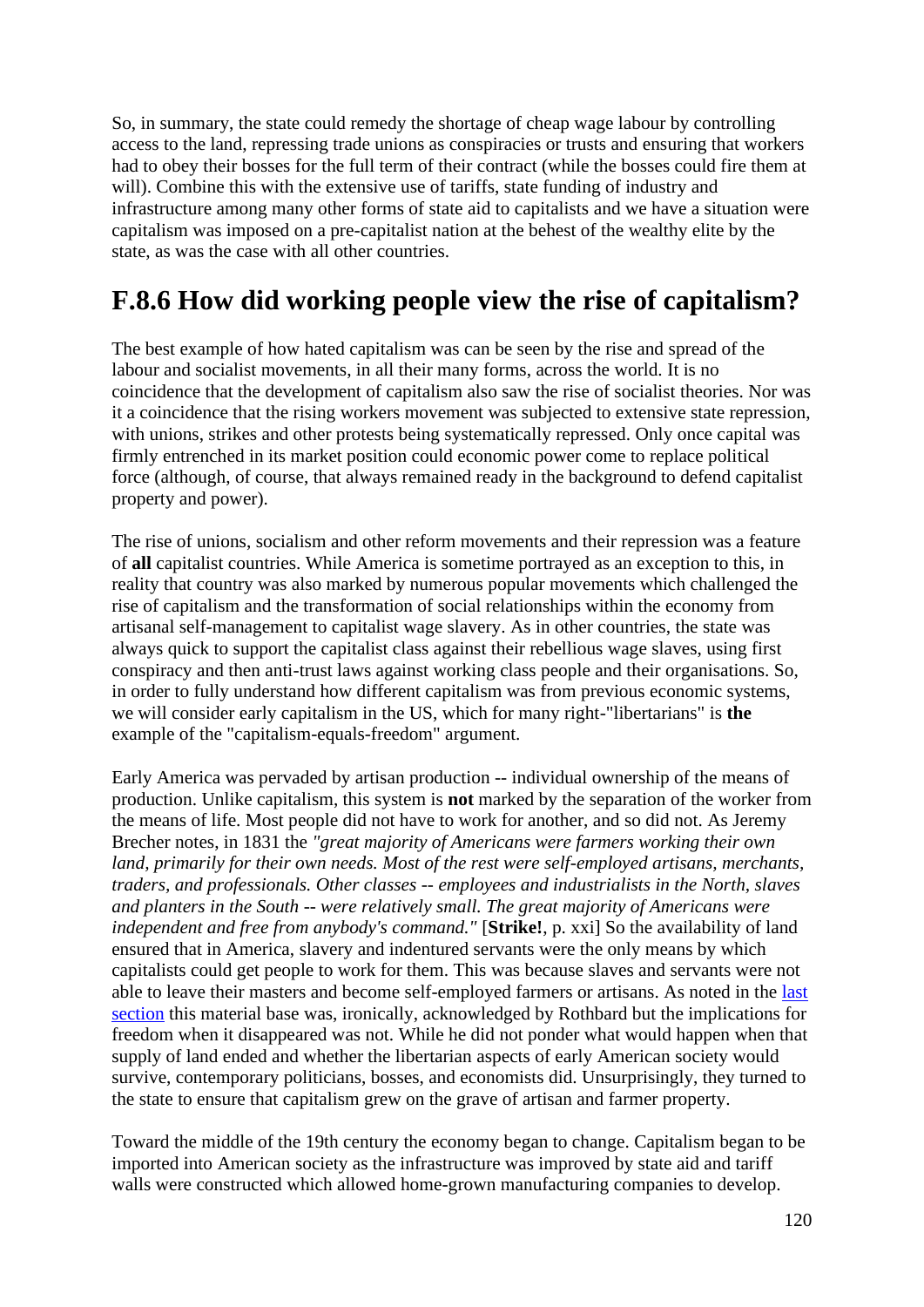Soon, due to (state-supported) capitalist competition, artisan production was replaced by wage labour. Thus "evolved" modern capitalism. Many workers understood, resented, and opposed their increasing subjugation to their employers, which could not be reconciled with the principles of freedom and economic independence that had marked American life and had sunk deeply into mass consciousness during the days of the early economy. In 1854, for example, a group of skilled piano makers hoped that *"the day is far distant when they [wage earners] will so far forget what is due to manhood as to glory in a system forced upon them by their necessity and in opposition to their feelings of independence and self-respect. May the piano trade be spared such exhibitions of the degrading power of the day [wage] system."* [quoted by Brecher and Costello, **Common Sense for Hard Times**, p. 26]

Clearly the working class did not consider working for a daily wage, in contrast to working for themselves and selling their own product, to be a step forward for liberty or individual dignity. The difference between selling the product of one's labour and selling one's labour (i.e. oneself) was seen and condemned (*"[w]hen the producer . . . sold his product, he retained himself. But when he came to sell his labour, he sold himself . . . the extension [of wage labour] to the skilled worker was regarded by him as a symbol of a deeper change."* [Norman Ware, **The Industrial Worker, 1840-1860**, p. xiv]). Indeed, one group of workers argued that they were *"slaves in the strictest sense of the word"* as they had *"to toil from the rising of the sun to the going down of the same for our masters -- aye, masters, and for our daily bread."* [quoted by Ware, **Op. Cit.**, p. 42] Another group argued that *"the factory system contains in itself the elements of slavery, we think no sound reasoning can deny, and everyday continues to add power to its incorporate sovereignty, while the sovereignty of the working people decreases in the same degree."* [quoted by Brecher and Costello, **Op. Cit.**, p. 29] For working class people, free labour meant something radically different than that subscribed to by employers and economists. For workers, free labour meant economic independence through the ownership of productive equipment or land. For bosses, it meant workers being free of any alternative to consenting to authoritarian organisations within their workplaces -- if that required state intervention (and it did), then so be it.

The courts, of course, did their part in ensuring that the law reflected and bolstered the power of the boss rather than the worker. *"Acting piecemeal,"* summarises Tomlins, *"the law courts and law writers of the early republic built their approach to the employment relationship on the back of English master/servant law. In the process, they vested in the generality of nineteenth-century employers a controlling authority over the employees founded upon the pre-industrial master's claim to property in his servant's personal services."* Courts were *"having recourse to master/servant's language of power and control"* as the *"preferred strategy for dealing with the employment relation"* and so advertised their conclusion that *"employment relations were properly to be conceived of as generically hierarchical."* [**Op. Cit.**, p. 231 and p. 225] As we noted in [last section](sectionF.html#secf85) the courts, judges and jurists acted to outlaw unions as conspiracies and force workers to work the full length of their contracts. In addition, they also reduced employer liability in industrial accidents (which, of course, helped lower the costs of investment as well as operating costs).

Artisans and farmers correctly saw this as a process of downward mobility toward wage labour and almost as soon as there were wage workers, there were strikes, machine breaking, riots, unions and many other forms of resistance. John Zerzan's argument that there was a *"relentless assault on the worker's historical rights to free time, self-education, craftsmanship, and play was at the heart of the rise of the factory system"* is extremely accurate. [**Elements of Refusal**, p. 105] And it was an assault that workers resisted with all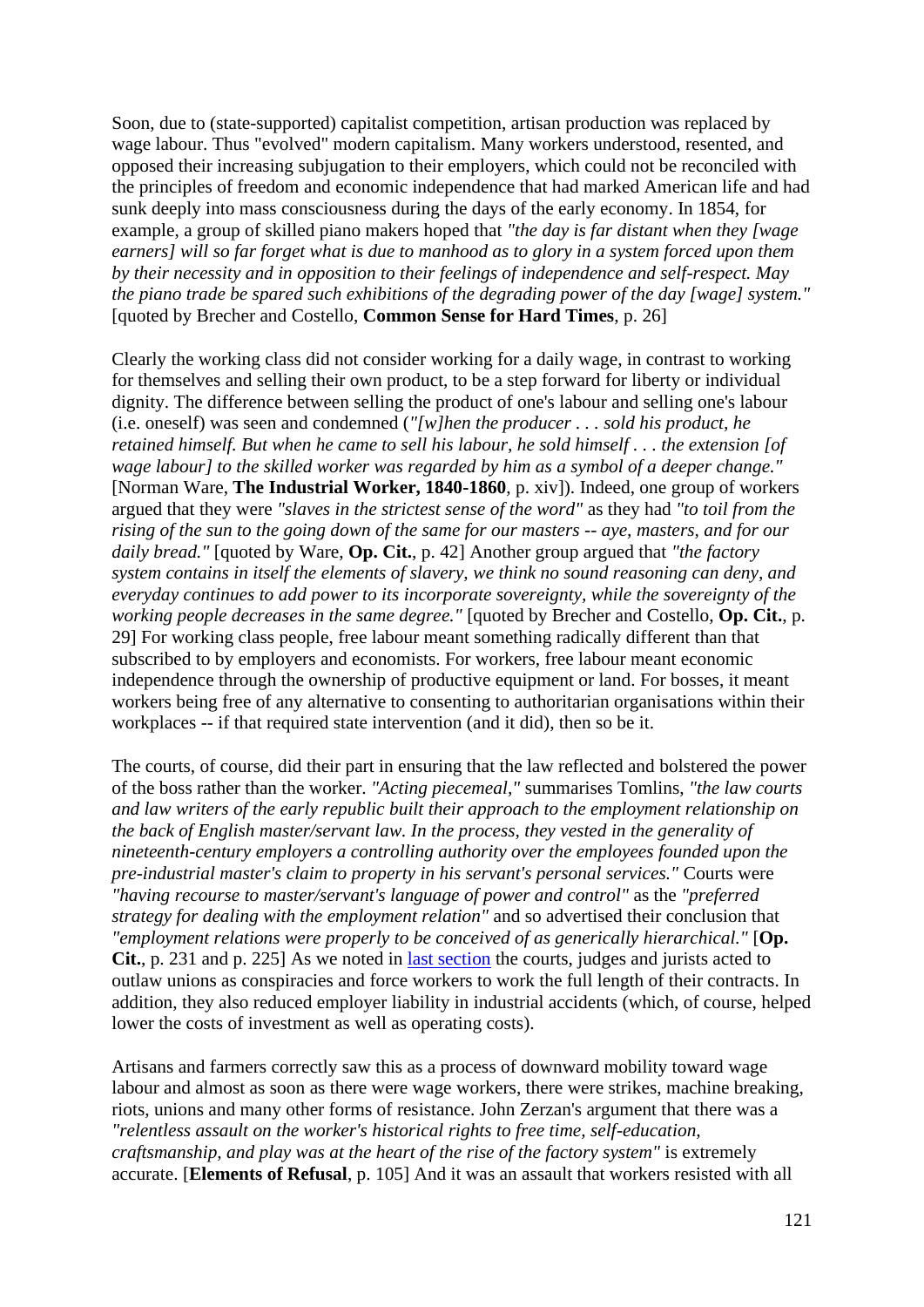their might. In response to being subjected to the wage labour, workers rebelled and tried to organise themselves to fight the powers that be and to replace the system with a co-operative one. As the printer's union argued, its members *"regard such an organisation [a union] not only as an agent of immediate relief, but also as an essential to the ultimate destruction of those unnatural relations at present subsisting between the interests of the employing and the employed classes . . . when labour determines to sell itself no longer to speculators, but to become its own employer, to own and enjoy itself and the fruit thereof, the necessity for scales of prices will have passed away and labour will be forever rescued from the control of the capitalist."* [quoted by Brecher and Costello, **Op. Cit.**, pp. 27-28]

Little wonder, then, why wage labourers considered capitalism as a modified form of slavery and why the term *"wage slavery"* became so popular in the labour and anarchist movements. It was just reflecting the feelings of those who experienced the wages system at first hand and who created the labour and socialist movements in response. As labour historian Norman Ware notes, the *"term 'wage slave' had a much better standing in the forties [of the 19th century] than it has today. It was not then regarded as an empty shibboleth of the soap-box orator. This would suggest that it has suffered only the normal degradation of language, has become a cliche, not that it is a grossly misleading characterisation."* [**Op. Cit.**, p. xvf] It is no coincidence that, in America, the first manufacturing complex in Lowell was designed to symbolise its goals and its hierarchical structure nor that its design was emulated by many of the penitentiaries, insane asylums, orphanages and reformatories of the period. [Bookchin, **The Ecology of Freedom**, p. 392]

These responses of workers to the experience of wage labour is important as they show that capitalism is by no means "natural." The fact is the first generation of workers tried to avoid wage labour is at all possible -- they hated the restrictions of freedom it imposed upon them. Unlike the bourgeoisie, who positively eulogised the discipline they imposed on others. As one put it with respect to one corporation in Lowell, New England, the factories at Lowell were *"a new world, in its police it is imperium in imperio. It has been said that an absolute despotism, justly administered . . . would be a perfect government . . . For at the same time that it is an absolute despotism, it is a most perfect democracy. Any of its subjects can depart from it at pleasure . . . Thus all the philosophy of mind which enter vitally into government by the people . . . is combined with a set of rule which the operatives have no voice in forming or administering, yet of a nature not merely perfectly just, but human, benevolent, patriarchal in a high degree."* Those actually subjected to this *"benevolent"* dictatorship had a somewhat different perspective. Workers, in contrast, were perfectly aware that wage labour was wage slavery -- that they were decidedly **unfree** during working hours and subjected to the will of another. The workers therefore attacked capitalism precisely because it was despotism (*"monarchical principles on democratic soil"*) and thought they *"who work in the mills ought to own them."* Unsurprisingly, when workers did revolt against the benevolent despots, the workers noted how the bosses responded by marking *"every person with intelligence and independence . . . He is a suspected individual and must be either got rid of or broken in. Hundreds of honest labourers have been dismissed from employment . . . because they have been suspected of knowing their rights and daring to assert them."* [quoted by Ware, **Op. Cit.**, p. 78, p. 79 and p. 110]

While most working class people now are accustomed to wage labour (while often hating their job) the actual process of resistance to the development of capitalism indicates well its inherently authoritarian nature and that people were not inclined to accept it as "economic freedom." Only once other options were closed off and capitalists given an edge in the "free"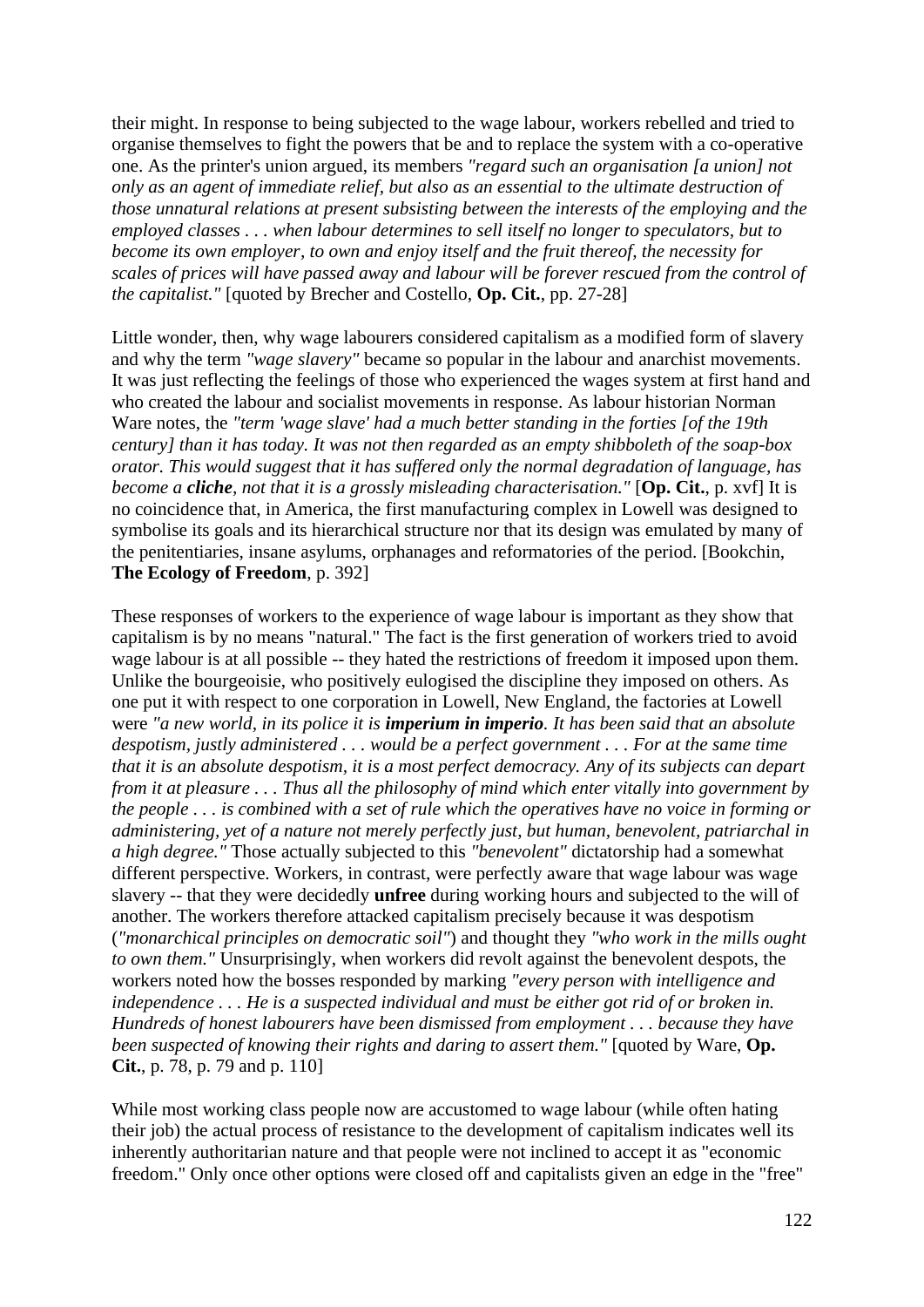market by state action did people accept and become accustomed to wage labour. As E. P. Thompson notes, for British workers at the end of the 18th and beginning of the 19th centuries, the *"gap in status between a 'servant,' a hired wage-labourer subject to the orders and discipline of the master, and an artisan, who might 'come and go' as he pleased, was wide enough for men to shed blood rather than allow themselves to be pushed from one side to the other. And, in the value system of the community, those who resisted degradation were in the right."* [**The Making of the English Working Class**, p. 599]

Opposition to wage labour and factory fascism was/is widespread and seems to occur wherever it is encountered. *"Research has shown"*, summarises William Lazonick, *"that the 'free-born Englishman' of the eighteenth century -- even those who, by force of circumstance, had to submit to agricultural wage labour -- tenaciously resisted entry into the capitalist workshop."* [**Competitive Advantage on the Shop Floor**, p. 37] British workers shared the dislike of wage labour of their American cousins. A *"Member of the Builders' Union"* in the 1830s argued that the trade unions *"will not only strike for less work, and more wages, but will ultimately abolish wages, become their own masters and work for each other; labour and capital will no longer be separate but will be indissolubly joined together in the hands of workmen and work-women."* [quoted by E. P. Thompson, **Op. Cit.**, p. 912] This perspective inspired the **Grand National Consolidated Trades Union** of 1834 which had the *"two-fold purpose of syndicalist unions -- the protection of the workers under the existing system and the formation of the nuclei of the future society"* when the unions *"take over the whole industry of the country."* [Geoffrey Ostergaard, **The Tradition of Workers' Control**, p. 133] As Thompson noted, *"industrial syndicalism"* was a major theme of this time in the labour movement. *"When Marx was still in his teens,"* he noted, British trade unionists had *"developed, stage by stage, a theory of syndicalism"* in which the *"unions themselves could solve the problem of political power"* along with wage slavery. This vision was lost *"in the terrible defeats of 1834 and 1835."* [**Op. Cit.**, p. 912 and p. 913] In France, the mutualists of Lyons had come to the same conclusions, seeking *"the formation of a series of co-operative associations"* which would *"return to the workers control of their industry."* Proudhon would take up this theme, as would the anarchist movement he helped create. [K. Steven Vincent, **Pierre-Jospeh Proudhon and the Rise of French Republican Socialism**, pp. 162-3] Similar movements and ideas developed elsewhere, as capitalism was imposed (subsequent developments were obviously influenced by the socialist ideas which had arisen earlier and so were more obviously shaped by anarchist and Marxist ideas).

This is unsurprising, the workers then, who had not been swallowed up whole by the industrial revolution, could make critical comparisons between the factory system and what preceded it. *"Today, we are so accustomed to this method of production [capitalism] and its concomitant, the wage system, that it requires quite an effort of imagination to appreciate the significance of the change in terms of the lives of ordinary workers . . . the worker became alienated . . . from the means of production and the products of his labour . . . In these circumstances, it is not surprising that the new socialist theories proposed an alternative to the capitalist system which would avoid this alienation."* While wage slavery may seem "natural" today, the first generation of wage labourers saw the transformation of the social relationships they experienced in work, from a situation in which they controlled their own work (and so themselves) to one in which **others** controlled them, and they did not like it. However, while many modern workers instinctively hate wage labour and having bosses, without the awareness of some other method of working, many put up with it as "inevitable." The first generation of wage labourers had the awareness of something else (although a flawed and limited something else as it existed in a hierarchical and class system) and this